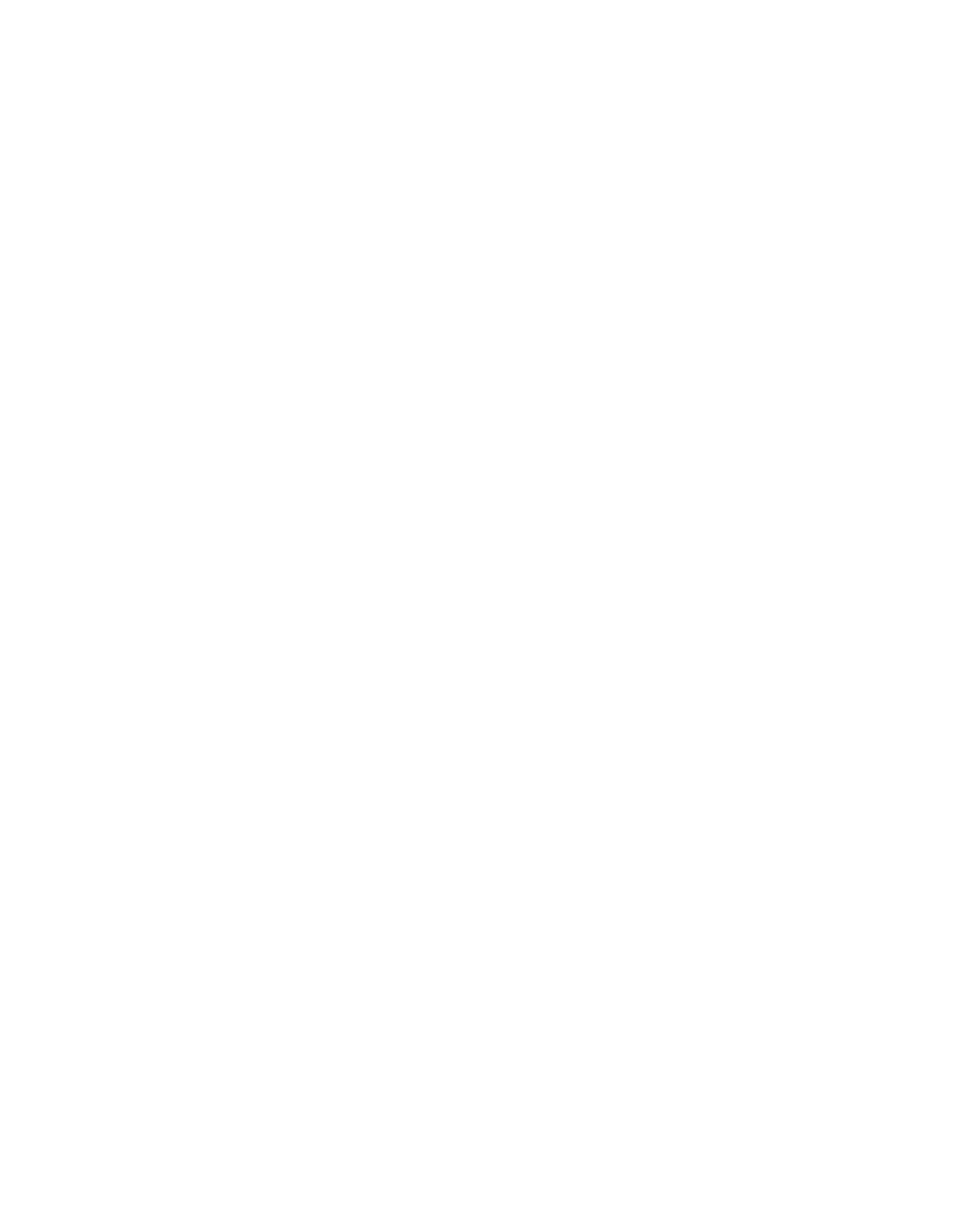The following system maps analyze the statutory frameworks in each state that shape the potential responses a juvenile sex trafficking victim may encounter. While the goal of the system maps is to understand the existing systems in each state as they apply to juvenile sex trafficking victims, the maps analyze each statutory process even if a properly identified victim would be directed away from that process (i.e., the delinquency process in states that provide immunity). The reason for this approach is three-fold:

(1) Analyzing all of the available responses demonstrates which statutory processes have a specialized response for victims of domestic minor sex trafficking and whether juvenile sex trafficking victims are likely to access the protective response under that process;

(2) Since victims are not always properly identified as victims when they first come to the attention of law enforcement or state agency employees, they may not be directed into a protective response at the outset. Comparing each of the available processes helps identify statutory coordination between agencies to facilitate referral to a protective response regardless of the process into which a victim is initially directed. Indeed, even in states where minor victims of sex trafficking cannot be charged with prostitution, they may be arrested on drug charges or other non-violent crimes as a result of their victimization.

(3) Similarly, by examining the entire process, we can also compare the process faced by a victim who is properly identified with the process faced by a victim who is not properly identified.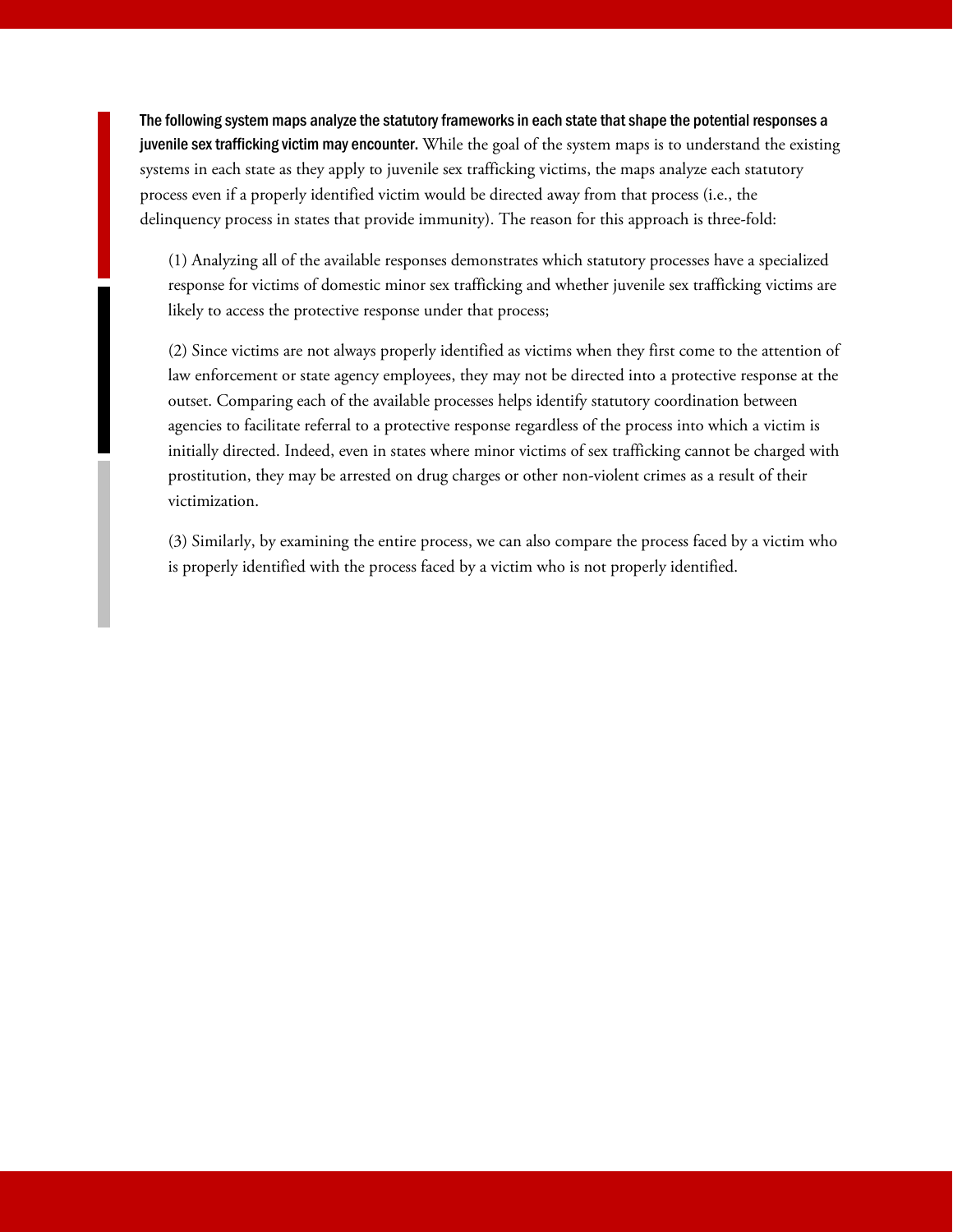

# **Dependent**

# **Child in Need of Supervision**

# **Delinquent**

### **Authority for Initial Custody:**

- A child can be taken into custody:
- Pursuant to a juvenile court order
- By law enforcement if the child is ill, injured, in immediate danger, or ran away

### **Placement:**

- Release to parents, guardian or legal custodian - Shelter or other care

### **Authority for Initial Custody:**

- A child can be taken into custody:
- Pursuant to a juvenile court order
- By law enforcement if the child is ill,
- injured, in immediate danger, or ran away

### **Placement:**

- Release to parents, guardian or legal custodian
- Shelter or other care
- Placement designated by the court

### **Authority for Initial Custody:**

- A child can be taken into custody:
- Pursuant to a juvenile court order
- By law enforcement under laws of arrest, or if the child is in immediate danger

### **Placement:**

- Detention - Shelter or other care

# Identification **Matube initial Custody CONGITY** Process Following Initial Custody

### **Where is child referred after initial custody?**

Notice is given to the juvenile court intake officer, the parent, guardian, or legal custodian, and the Department

### **When and how does court assume jurisdiction?**

A petition may be filed by any person

### **Where is child referred after initial custody?**

Notice is given to the juvenile court intake officer, the parent, guardian, or legal custodian, and the Department

### **When and how does court assume jurisdiction?**

A petition may be filed by any person

### **Where is child referred after initial custody?**

To a juvenile court intake officer

### **When and how does court assume jurisdiction?**

A petition may be filed by any person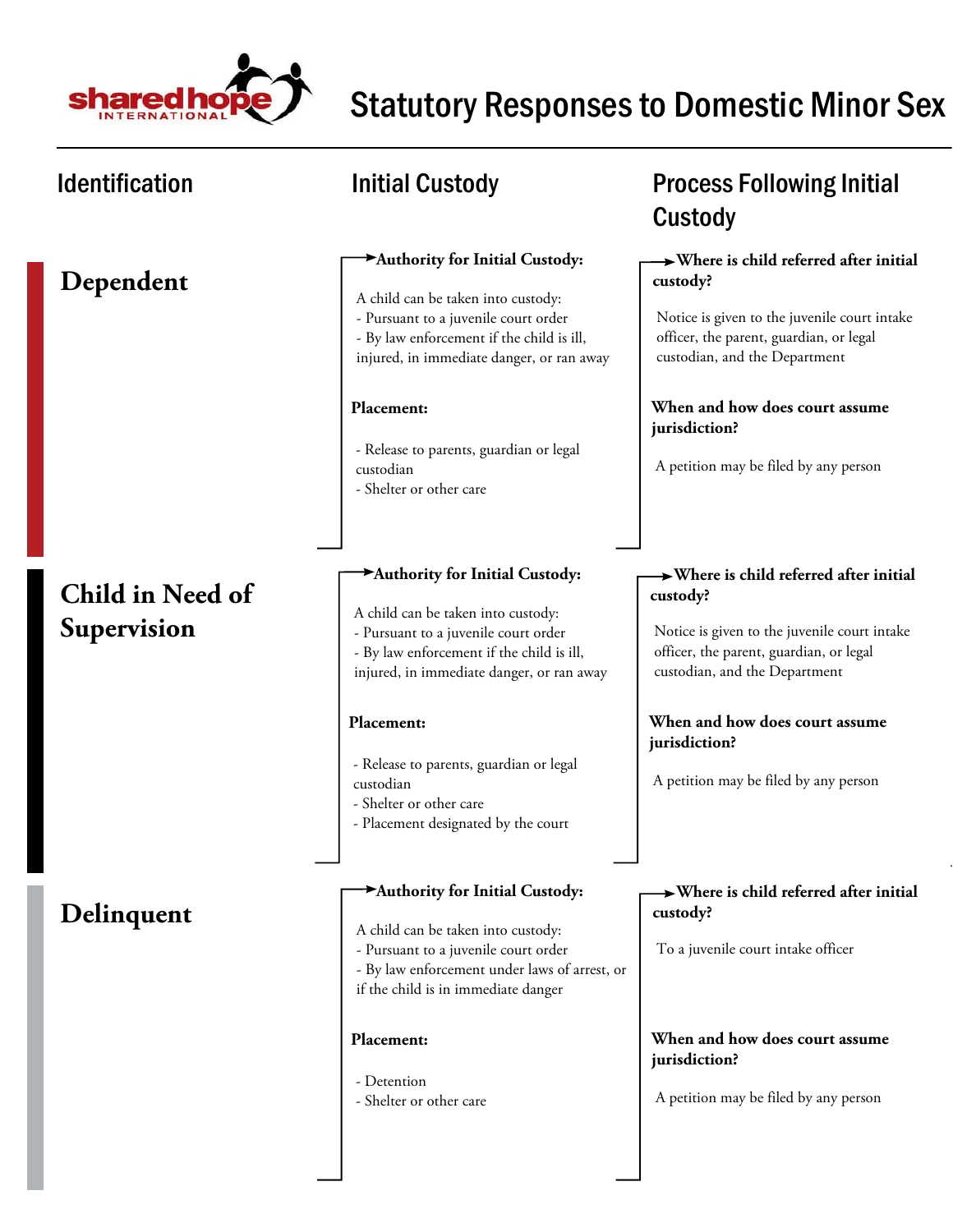# Trafficking Victims in Alabama

### Placement Process Pending Adjudication or Referral to Adjudication/Investigation Alternate Process **Placement Following Adjudication When must placement hearing be held after initial custody? When must placement hearing be held after initial custody? When must placement hearing be held after initial custody? Adjudication: Adjudication: Adjudication: Dispositional Outcomes Dispositional Outcomes Dispositional Outcomes Dispositional Outcomes Dispositional Outcomes Dispositional Outcomes Or Alternate Process Or Alternate Process Or Alternate Process What are the placement options? What are the placement options? What are the placement options?**  Within 72 hours - Release to parents, guardian or legal custodian - Shelter or other care Within 72 hours - Release to parents, guardian or legal custodian - Shelter or other care - No secure confinement unless the child has violated a valid court order - Continued secure detention - Continued shelter care N/A Proceedings may be suspended pursuant to a consent decree, which may be entered anytime after the filing of the petition and before entry of an adjudication order Proceedings may be suspended pursuant to a consent decree, which may be entered anytime after the filing of the petition and before entry of an adjudication order The allegations of the petition must be proven by clear and convincing evidence Allegations must be proved beyond a reasonable doubt Allegations must be proved beyond a reasonable doubt - Return home with conditions - Transfer custody to Department, a public or private agency, or a relative - Any other orders court finds appropriate - Return home with conditions - Probation - Temporary custody to Department or to a relative - Return home with conditions - Probation - Temporary custody to Department of Youth Services or Human Resources, or to a relative N/A - Supervision for 6 months to 1 year - If child gets another charge or fails to fulfill the terms of the degree, the proceedings may be reinstated Within 72 hours - Supervision for 6 months to 1 year - If child gets another charge or fails to fulfill the terms of the degree, the proceedings may be reinstated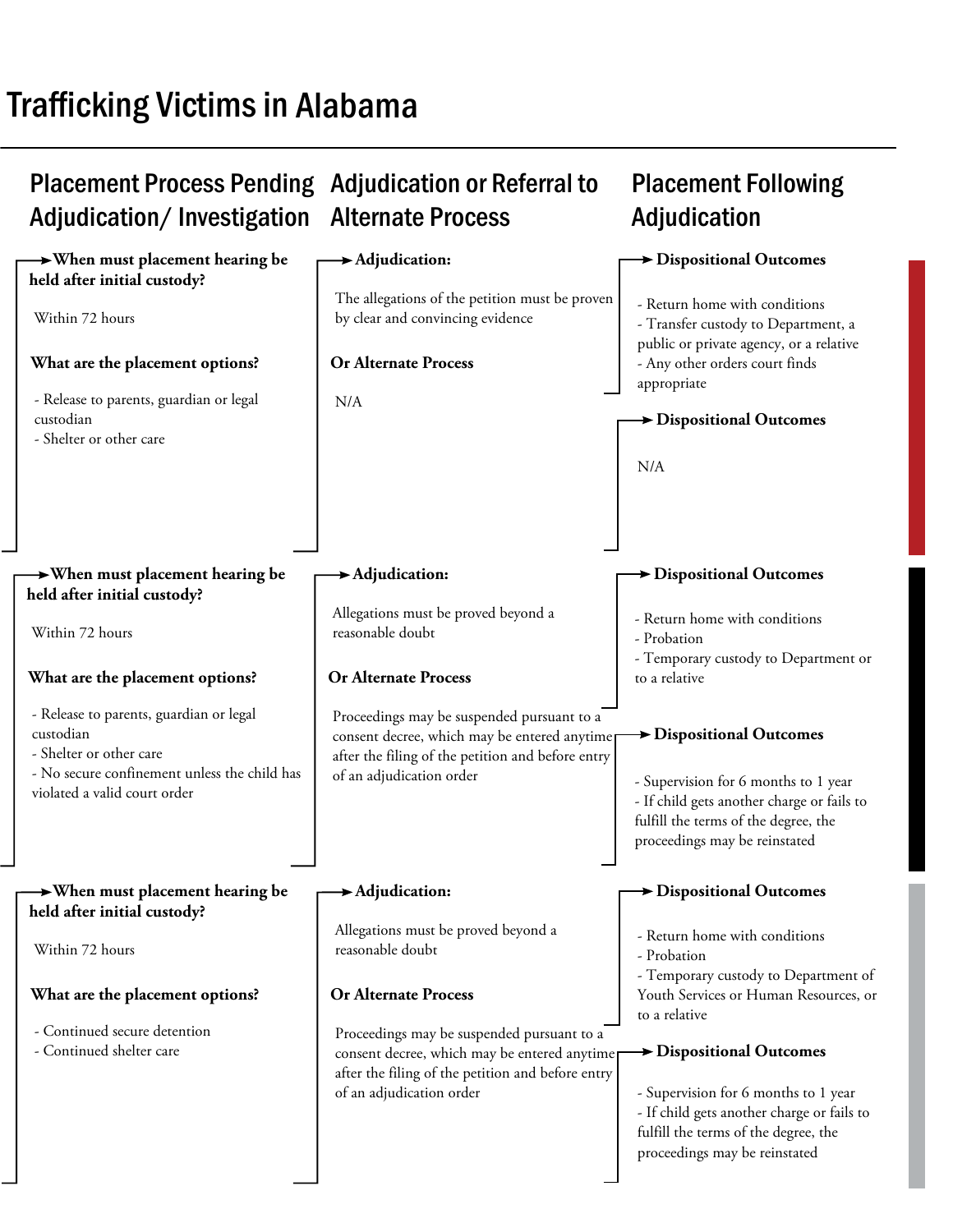

# **Child in Need of Aid (Abused/Neglected)**

# **Runaway or Missing Minor**

## **Delinquent**

### **Authority for Initial Custody:**

Department of Health and Social Services may take emergency custody if the caregiver: - Abandoned or neglected the child

- Physically or sexually harmed the child

### **Placement:**

Placement by the department (details not specified in statute)

### **Authority for Initial Custody:**

Law enforcement must make reasonable efforts to search for the child, and take him or her into protective custody when found

### **Placement:**

- Return to the parent, unless there's reason to suspect physical or sexual abuse
- Take to a runaway shelter or program
- Take to Department office or facility

### **Authority for Initial Custody:**

Law enforcement can take a child into custody under the same terms for arrest of an adult

### **Placement:**

Child may be placed in a juvenile detention facility if necessary to protect the child or the community or to ensure the child appears for future hearings

# Identification **Matube initial Custody Constant Custody Process Following Initial** Custody

### **Where is child referred after initial custody?**

The department must inform the parent and the court within 24 hours.

### **When and how does court assume jurisdiction?**

The department files a petition within court within 24 hours of taking emergency custody

### **Where is child referred after initial custody?**

Parents must be notified within 24 hours, and a child is in need of aid petition should be filed

### **When and how does court assume jurisdiction?**

The department files a petition within court within 24 hours of taking emergency custody

### **Where is child referred after initial custody?**

Parents and the Department must be notified within 12 hours, and a delinquency petition should be filed

### **When and how does court assume jurisdiction?**

The department files a petition within court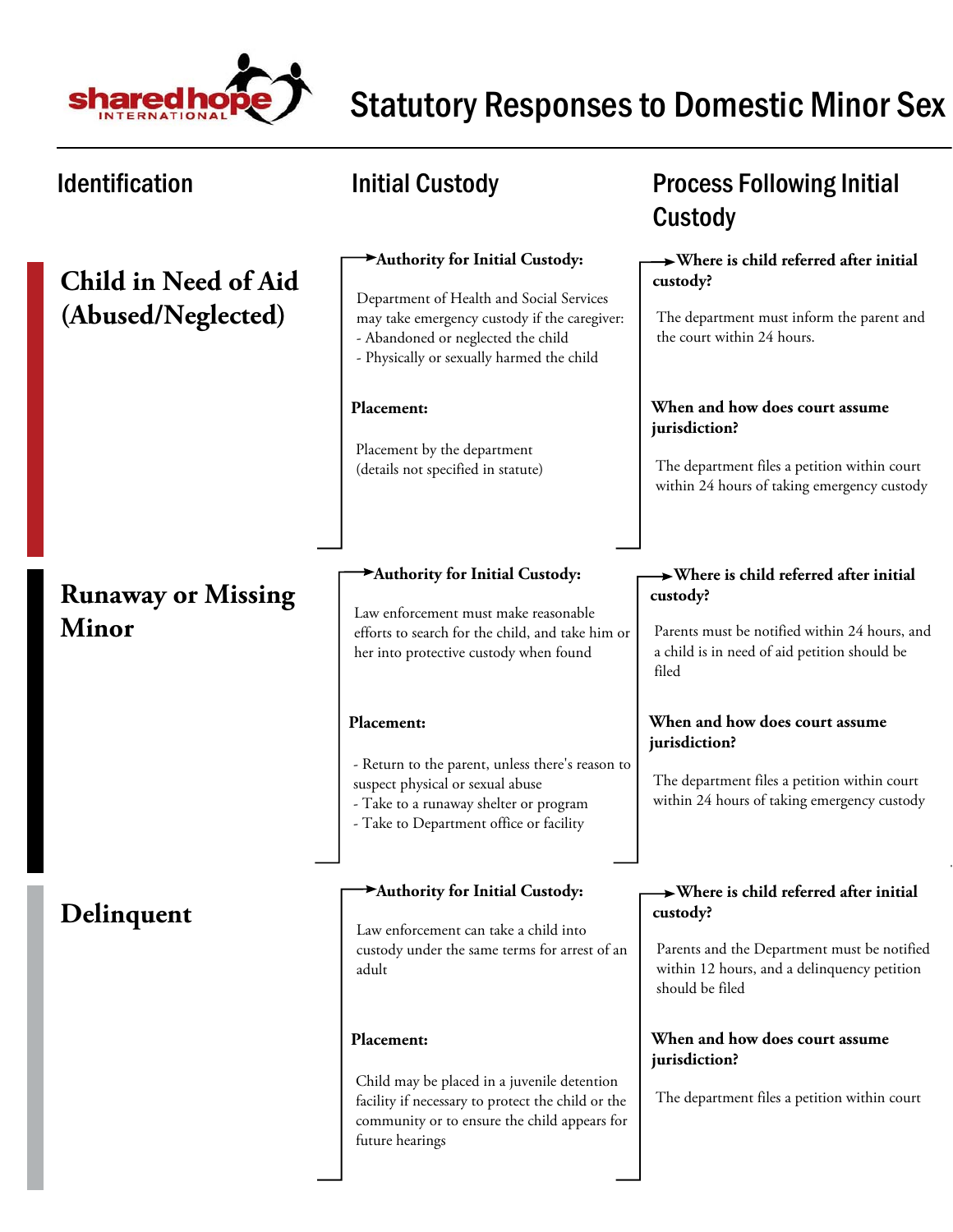# Trafficking Victims in Alaska

### Placement Process Pending Adjudication or Referral to Adjudication/Investigation Alternate Process **Placement Following Adjudication When must placement hearing be held after initial custody? When must placement hearing be held after initial custody? When must placement hearing be held after initial custody? Adjudication: Adjudication: Adjudication: Dispositional Outcomes Dispositional Outcomes Dispositional Outcomes Dispositional Outcomes Dispositional Outcomes Dispositional Outcomes Or Alternate Process Or Alternate Process Or Alternate Process What are the placement options? What are the placement options? What are the placement options?**  Within 48 hours - Return home without conditions - Return home subject to supervision by the Department - Commit to the Department for temporary placement Within 48 hours - Return home without conditions - Return home subject to supervision by the Department - Commit to the Department for temporary placement - Continued detention - Release to an appropriate person N/A Residence in a Runaway Minor Program Facility, for: - Up to 45 days without consent of person with custody - Another 45 days with consent A community dispute resolution center may serve as a center to resolve disputes between minors and victims through mediation services The court must find the child is in need of aid by a preponderance of the evidence The court must find the child is in need of aid by a preponderance of the evidence The child is entitled to a public trial and a jury trial - Placement with the department - Release to a parent or relative with orders for appropriate treatment - Placement with the department - Release to a parent or relative with orders for appropriate treatment The Department may place the child in: - A juvenile correctional school - A juvenile work camp - A treatment facility - A detention home or detention facility N/A Residence in a Runaway Minor Program Facility Within 48 hours The minor and the victim may enter into a written agreement that sets out the settlement of the issues and the future responsibilities of each party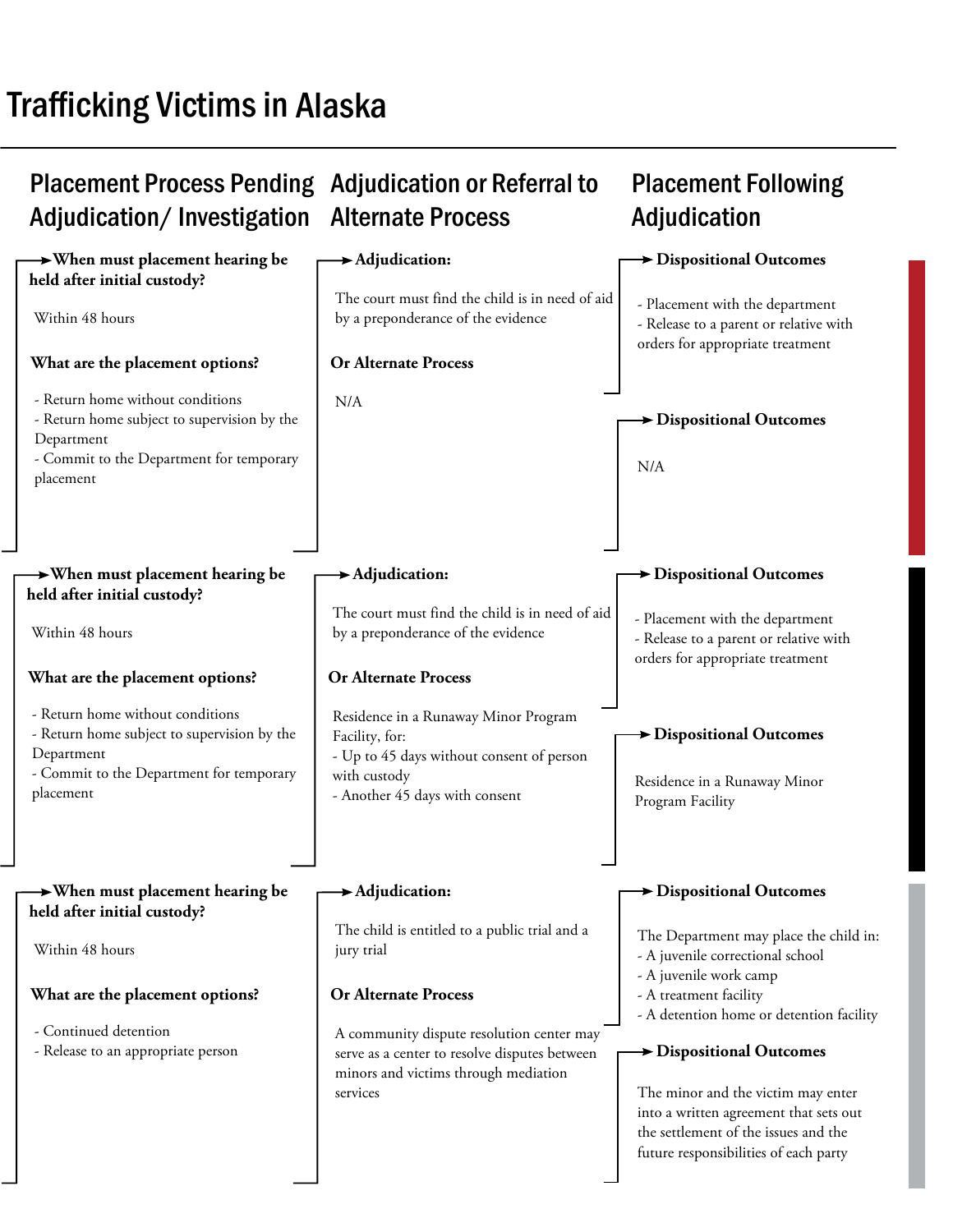

| <b>Identification</b>   | Initial Custody                                                                                                                                                                                                      | <b>Process Following Initial</b><br>Custody                                                                               |
|-------------------------|----------------------------------------------------------------------------------------------------------------------------------------------------------------------------------------------------------------------|---------------------------------------------------------------------------------------------------------------------------|
| <b>Dependent Child</b>  | Authority for Initial Custody:<br>Peace officer or child safety worker may take a<br>child into custody to protect him or her from:<br>- Imminent risk of abuse or neglect<br>- Serious physical or emotional injury | $\rightarrow$ Where is child referred after initial<br>custody?<br>Immediate examination by a doctor or<br>psychologist   |
|                         | Placement:<br>- Return home or place with relative<br>- Foster care<br>- Temporary custody, child may not be<br>detained in a police station or lock up                                                              | When and how does court assume<br>jurisdiction?<br>Any interested party may file a petition to<br>commence proceedings    |
| Incorrigible Child      | Authority for Initial Custody:<br>Law enforcement may take custody if there is:<br>- A court order or a warrant<br>- Reasonable grounds to believe the child ran<br>away or is incorrigible                          | $\rightarrow$ Where is child referred after initial<br>custody?<br>To the parent or the juvenile court                    |
|                         | Placement:<br>- A juvenile detention center<br>- Child may not be detained in a police<br>station or lock up                                                                                                         | When and how does court assume<br>jurisdiction?<br>Proceedings are commenced when the county<br>attorney files a petition |
| <b>Delinquent Child</b> | Authority for Initial Custody:<br>Law enforcement may take custody if there is:<br>- A court order or a warrant<br>- Reasonable grounds to believe the child<br>committed a delinquent act                           | $\rightarrow$ Where is child referred after initial<br>custody?<br>To the parent or the juvenile court                    |
|                         | Placement:<br>- A juvenile detention center<br>- Child may not be detained in a police<br>station or lock up                                                                                                         | When and how does court assume<br>jurisdiction?<br>Proceedings are commenced when the county<br>attorney files a petition |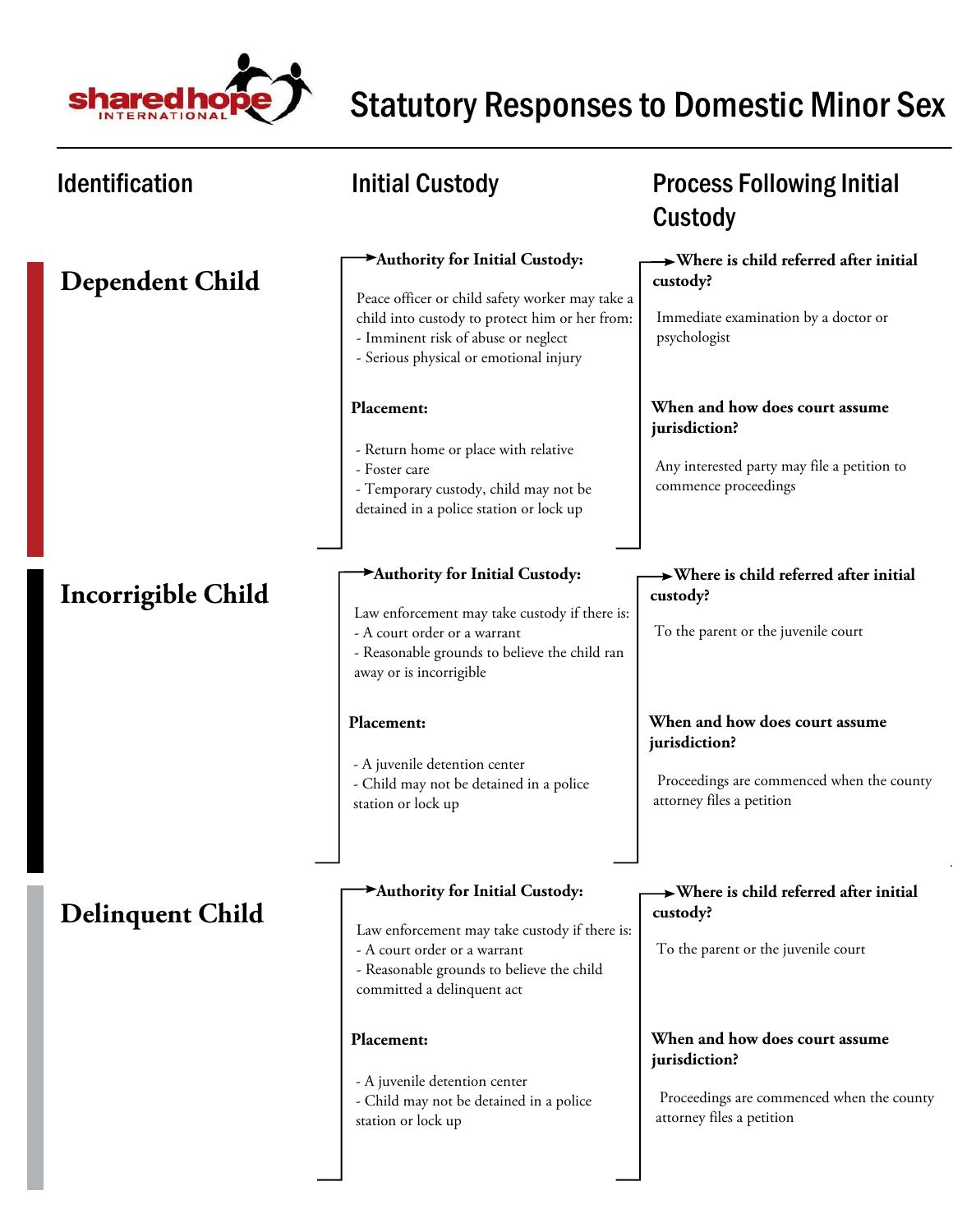# Trafficking Victims in Arizona

### Placement Process Pending Adjudication or Referral to Adjudication/Investigation **Alternate Process**

### **When must placement hearing be held after initial custody? When must placement hearing be held after initial custody? When must placement hearing be held after initial custody? Adjudication: Adjudication: Adjudication: Dispositional Outcomes Dispositional Outcomes Dispositional Outcomes Dispositional Outcomes Dispositional Outcomes Dispositional Outcomes Or Alternate Process Or Alternate Process Or Alternate Process What are the placement options? What are the placement options? What are the placement options?**  Not fewer than five days nor more than seven days after the child is taken into custody - Return home or placed with relative - Placed in the custody of the department - Child may not be detained in a police station or lock up Within 48 hours - Continued detention - Return home - Continued detention - Return home Before a contested dependency case proceeds to adjudication, the court shall hold a settlement conference or pretrial conference or shall order mediation The county attorney may divert the child to either: - A community based alternative program, or - A diversion program administered by the juvenile court The county attorney may divert the child to either: - A community based alternative program, or - A diversion program administered by the juvenile court The adjudication hearing shall be completed within 90 days after service of the petition Must occur within 45 days if the child is detained, or within 60 days if not detained Must occur within 45 days if the child is detained, or within 60 days if not detained - Return home, with court supervision - Placement with a family member or other suitable person - Placement in an institution or with a public or private agency - Placement with parent, relative, or other person with probation supervision - Placement with a private agency or institution Placement - With a parent, relative, or other person with probation supervision - With a private agency or institution - In a juvenile detention facility Not specified - The child enters a contract for reasonable consequences - The county attorney shall not file a petition if child completes program Within 48 hours - The child enters a contract for reasonable consequences - The county attorney shall not file a petition if child completes program

**Placement Following** 

Adjudication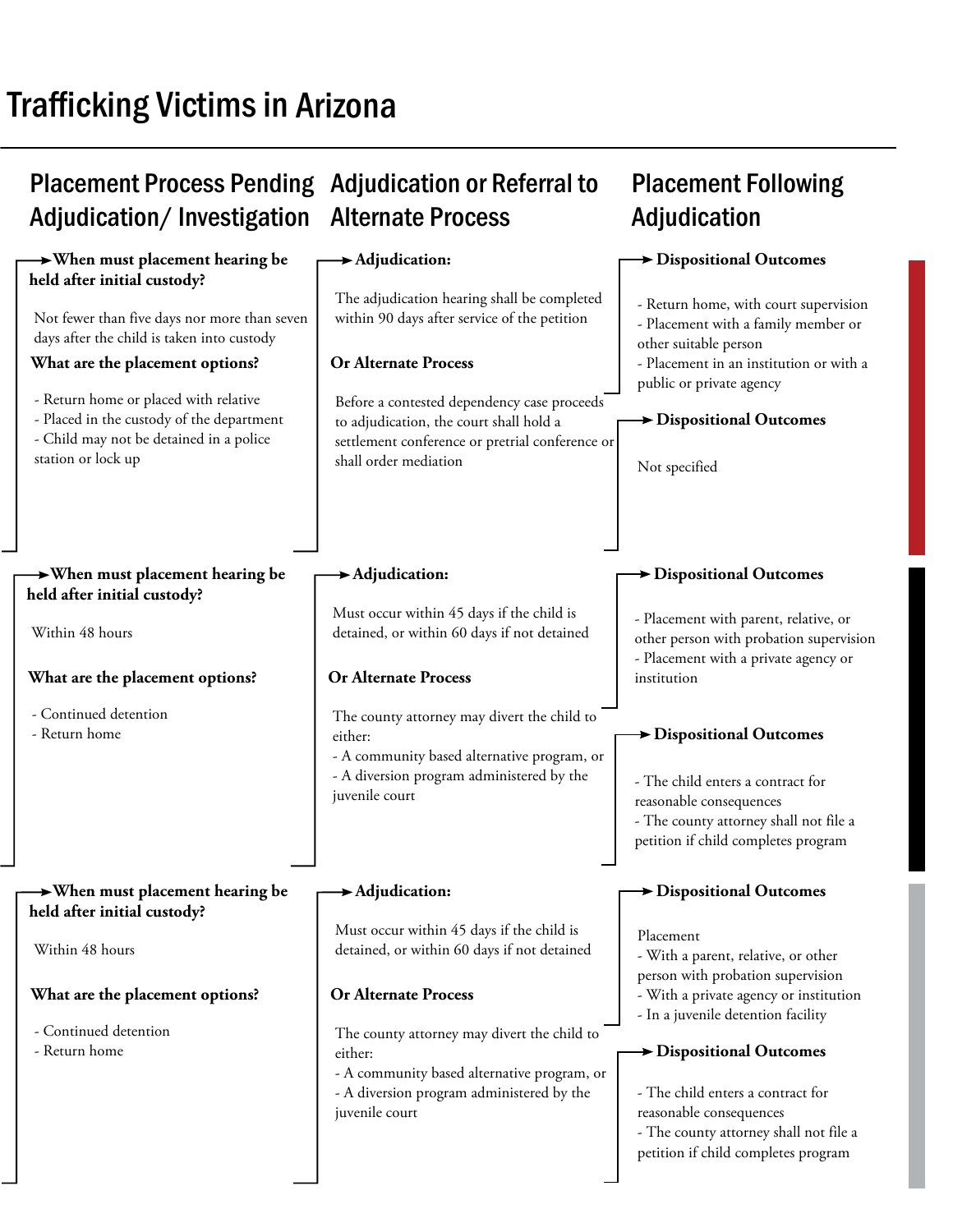

| <b>Identification</b>                       | <b>Initial Custody</b>                                                                                                                                                                                                                                                               | <b>Process Following Initial</b><br>Custody                                                                                                                                                                                                                                                                                                                |
|---------------------------------------------|--------------------------------------------------------------------------------------------------------------------------------------------------------------------------------------------------------------------------------------------------------------------------------------|------------------------------------------------------------------------------------------------------------------------------------------------------------------------------------------------------------------------------------------------------------------------------------------------------------------------------------------------------------|
| Dependent-Neglected<br><b>Juvenile</b>      | Authority for Initial Custody:<br>Child may be taken into custody:<br>- Pursuant to a court order<br>- By law enforcement or the Department if<br>child is in immediate danger<br>Placement:<br>- Return home<br>- Shelter care<br>- Foster home                                     | $\rightarrow$ Where is child referred after initial<br>custody?<br>The department, the intake officer of the<br>court, and the custodial parent must be<br>notified right away<br>When and how does court assume<br>jurisdiction?<br>With a petition filed with the court. Any<br>adult can file the petition                                              |
| <b>Family in Need of</b><br><b>Services</b> | Authority for Initial Custody:<br>Child may be taken into custody:<br>- Pursuant to a court order<br>- By law enforcement or the Department if<br>child is in immediate danger<br>Placement:<br>- Return home<br>- Shelter care                                                      | $\rightarrow$ Where is child referred after initial<br>custody?<br>The department, the intake officer of the<br>court, and the custodial parent must be<br>notified right away<br>When and how does court assume<br>jurisdiction?<br>With a petition filed with the court. Any<br>adult or child of the family who is 10 or older<br>can file the petition |
| <b>Delinquent Juvenile</b>                  | Authority for Initial Custody:<br>Child may be taken into custody if:<br>- There is a warrant<br>- Offense is committed in officer's presence<br>- Reasonable cause to believe felony occurred<br>Placement:<br>- Juvenile detention<br>- Release home, with citation for appearance | $\rightarrow$ Where is child referred after initial<br>custody?<br>Referral made to the juvenile court intake<br>officer<br>When and how does court assume<br>jurisdiction?<br>A prosecuting attorney must file the petition<br>within 24 hours of the detention hearing, or<br>within 96 hours of custody                                                 |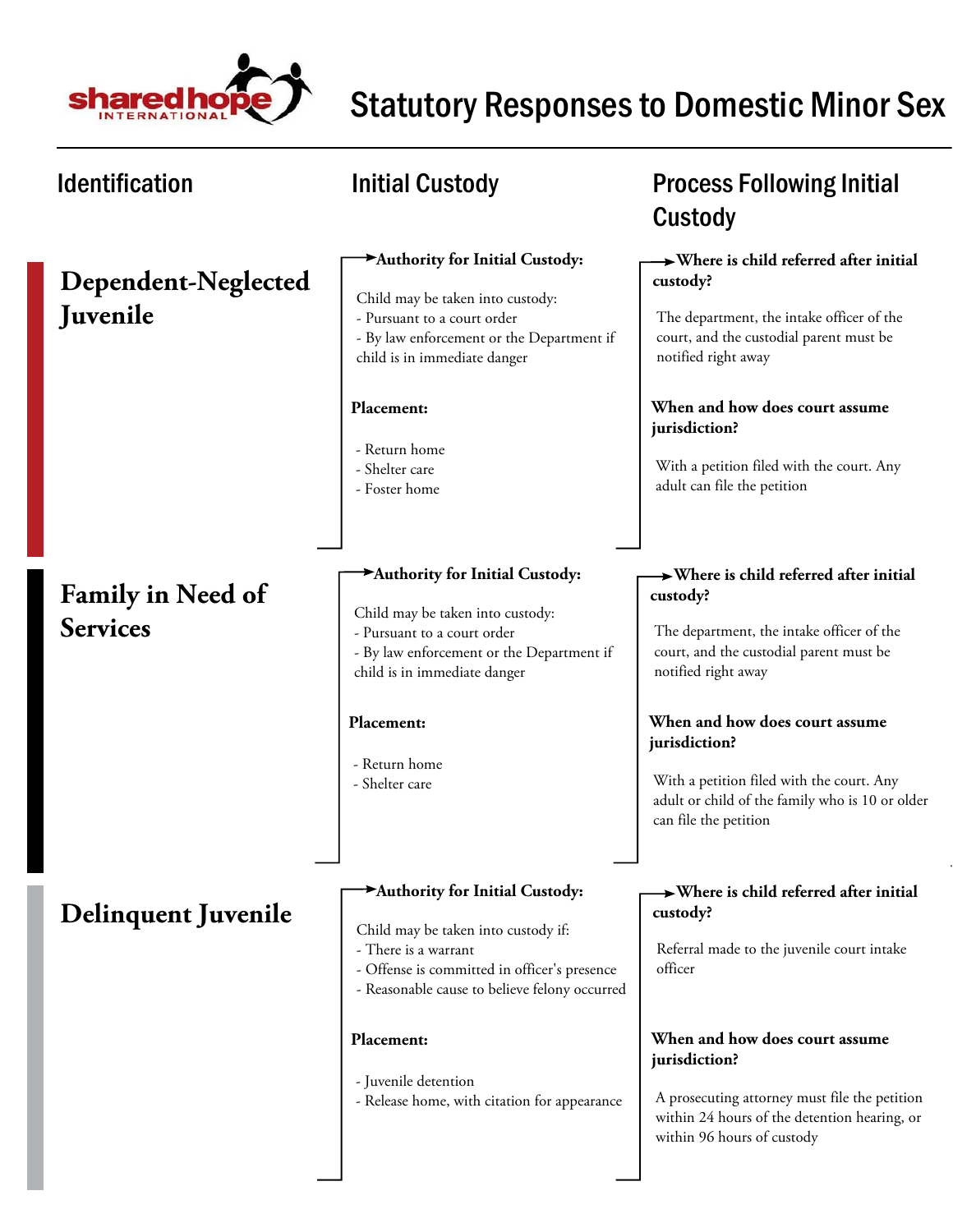# Trafficking Victims in Arkansas

| <b>Placement Process Pending Adjudication or Referral to</b><br>Adjudication/Investigation                                    | <b>Alternate Process</b>                                                                                                | <b>Placement Following</b><br>Adjudication                                                                                                                                                               |
|-------------------------------------------------------------------------------------------------------------------------------|-------------------------------------------------------------------------------------------------------------------------|----------------------------------------------------------------------------------------------------------------------------------------------------------------------------------------------------------|
| $\rightarrow$ When must placement hearing be<br>held after initial custody?<br>Within 5 business days                         | $\rightarrow$ Adjudication:<br>Within 60 days of removal                                                                | Dispositional Outcomes<br>- Placement by the Department in a<br>foster home, shelter, facility, or licensed<br>child welfare agency                                                                      |
| What are the placement options?<br>- Licensed or approved foster home<br>- Shelter, facility<br>- Exempt child welfare agency | <b>Or Alternate Process</b><br>N/A                                                                                      | - Placement with a relative or other<br>individual<br>$\blacktriangleright$ Dispositional Outcomes<br>N/A                                                                                                |
| $\rightarrow$ When must placement hearing be<br>held after initial custody?                                                   | $\blacktriangleright$ Adjudication:<br>Proof by a preponderance of the evidence                                         | $\rightarrow$ Dispositional Outcomes                                                                                                                                                                     |
| Within 72 hours, or the next business day<br>after the 72 hours                                                               |                                                                                                                         | - Family services<br>- Foster care<br>- Residential detention with monitoring                                                                                                                            |
| What are the placement options?<br>- Return home                                                                              | <b>Or Alternate Process</b><br>Diversion if:                                                                            | - Supervision<br>- Fines                                                                                                                                                                                 |
| - Shelter care                                                                                                                | - In best interests of the child<br>- Child admits act<br>- Diversion agreement is entered voluntarily                  | $\rightarrow$ Dispositional Outcomes<br>- Referral to a public or private agency<br>for services not to exceed 6 months<br>- Other terms not to exceed 9 months<br>- Dismissal if successfully completed |
| $\rightarrow$ When must placement hearing be<br>held after initial custody?                                                   | $\rightarrow$ Adjudication:                                                                                             | Dispositional Outcomes                                                                                                                                                                                   |
| Within 72 hours, or the next business day<br>after the 72 hours                                                               | Within 14 days of detention hearing if child is<br>detained, proof beyond a reasonable doubt                            | - Commitment to Division of Youth<br>Services for treatment, detention, or<br>community-based programs                                                                                                   |
| What are the placement options?                                                                                               | <b>Or Alternate Process</b>                                                                                             | - Probation<br>- Electronic monitoring                                                                                                                                                                   |
| - Continued detention<br>- Release with or without bond                                                                       | Diversion if:<br>- In best interests of the child<br>- Child admits act<br>- Diversion agreement is entered voluntarily | Dispositional Outcomes<br>- Nonjudicial probation<br>- Education or other services<br>- Teen court or drug court<br>- Enrollment in alternative school                                                   |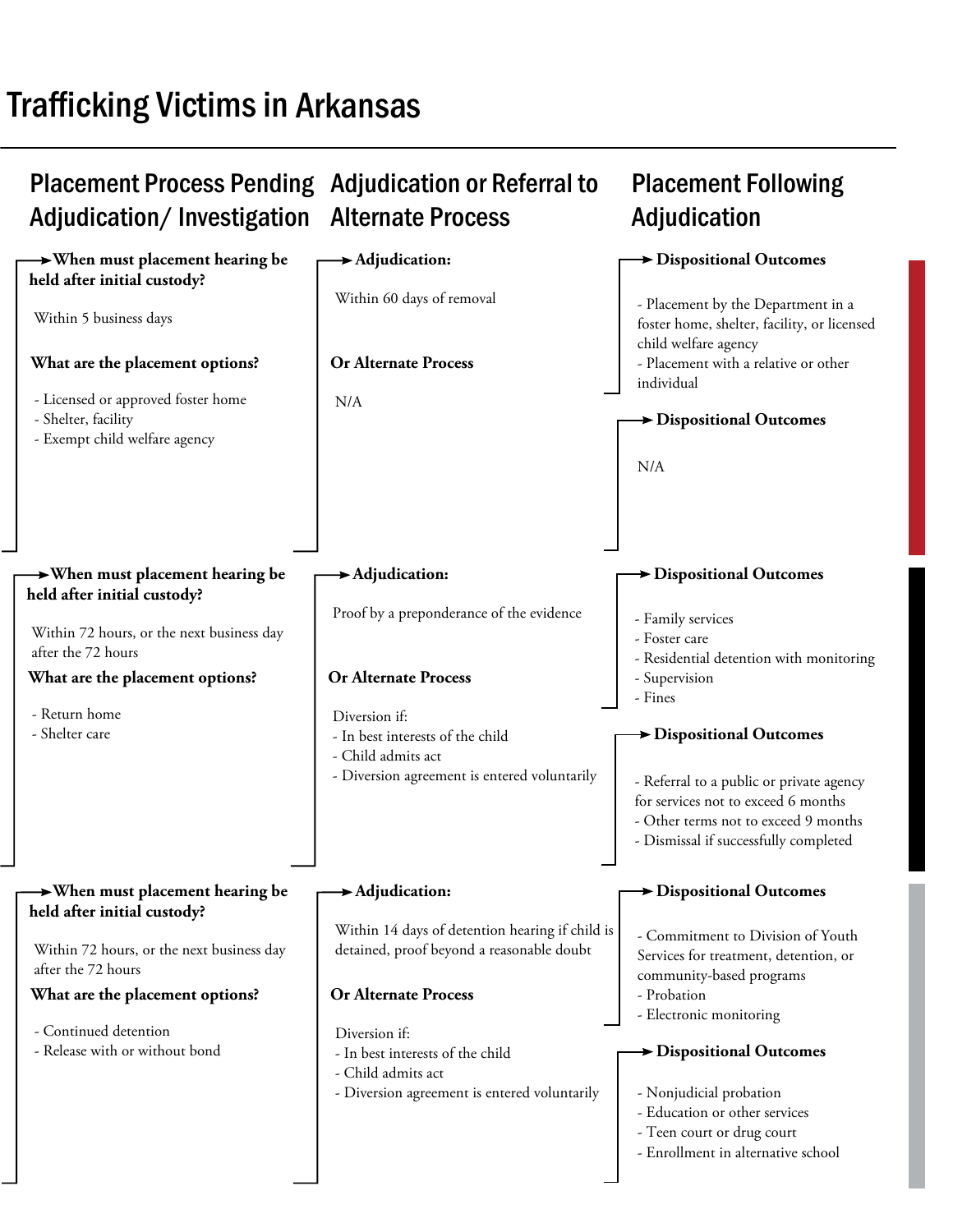

| <b>Identification</b> | <b>Initial Custody</b>                                                                                                                                                                                                                                                                                                                                                                                                                                                                                                                                                                                                             | <b>Process Following Initial</b><br>Custody                                                                                                                                                                                                                                                                                                                                                                                                                                                                                                                                                                   |
|-----------------------|------------------------------------------------------------------------------------------------------------------------------------------------------------------------------------------------------------------------------------------------------------------------------------------------------------------------------------------------------------------------------------------------------------------------------------------------------------------------------------------------------------------------------------------------------------------------------------------------------------------------------------|---------------------------------------------------------------------------------------------------------------------------------------------------------------------------------------------------------------------------------------------------------------------------------------------------------------------------------------------------------------------------------------------------------------------------------------------------------------------------------------------------------------------------------------------------------------------------------------------------------------|
| Dependent Child       | Authority for Initial Custody:<br>Temporary custody by:<br>- Law enforcement officer without warrant,<br>if reasonable belief that the child is in<br>immediate danger or needs immediate<br>medical care<br>- Social worker from a county welfare<br>department under certain circumstances                                                                                                                                                                                                                                                                                                                                       | $\rightarrow$ Where is child referred after initial<br>custody?<br>- Law enforcement agency must promptly<br>investigate a report of child abuse and<br>deliver a written report to the Department<br>of Justice of its investigation<br>- A social worker must immediately<br>investigate the circumstances of the child<br>taken into custody                                                                                                                                                                                                                                                               |
|                       | Placement:<br>- Release to parent/guardian<br>- Placement with a relative<br>- Foster care<br>- Community services program for abused/<br>neglected children                                                                                                                                                                                                                                                                                                                                                                                                                                                                       | When and how does court assume<br>jurisdiction?<br>- The juvenile court assumes jurisdiction<br>upon verification of child abuse by the<br>intake officer or social worker<br>- Probation officer, upon determining that<br>the child should remain in custody, must<br>immediately file a petition to the juvenile<br>court                                                                                                                                                                                                                                                                                  |
| Ward                  | Authority for Initial Custody:<br>A Law enforcement officer may take<br>temporary custody without a warrant if<br>reasonable cause to believe that the child<br>meets the definition of "ward" because:<br>- The child is ungovernable or habitually<br>truant<br>- The child violated a criminal law or violated<br>curfew<br>비<br>Placement:<br>- Release with or without written promise<br>by child or parent to appear in juvenile<br>court<br>- Referral to a public or private agency that<br>provides shelter, counseling, or diversion<br>services<br>- Referral to a juvenile detention facility by<br>probation officer | Where is child referred after initial<br>custody?<br>- If not released, the child must be taken<br>before a probation officer without undue<br>delay<br>- The probation officer shall immediately<br>investigate the circumstances of the child<br>and determine if continued detention is<br>necessary<br>When and how does court assume<br>jurisdiction?<br>Juvenile court proceedings to declare a<br>child a ward of the court commence upon<br>the filing of a petition by the probation<br>officer, the district attorney in consultation<br>with the probation officer, or the<br>prosecuting attorney |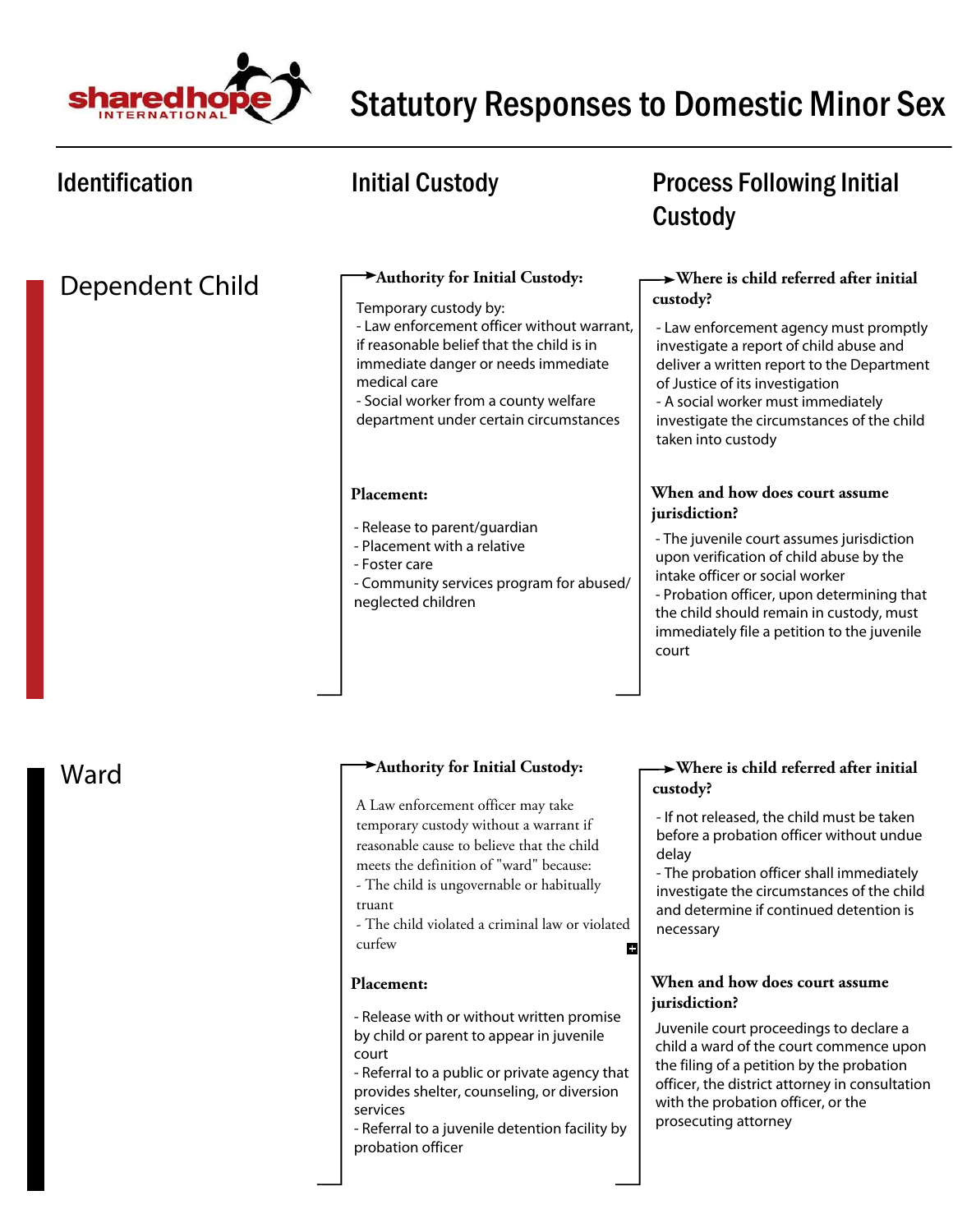# Trafficking Victims in California

# Placement Process Pending Adjudication or Referral to Adjudication/Investigation Alternate Process

# Placement Following Adjudication

| $\rightarrow$ When must placement hearing be<br>held after initial custody?                                                                                                                                                            | $\blacktriangleright$ Adjudication:                                                                                                                                                                                                                                                            | $\rightarrow$ Dispositional Outcomes                                                                                                                                                                                                                      |
|----------------------------------------------------------------------------------------------------------------------------------------------------------------------------------------------------------------------------------------|------------------------------------------------------------------------------------------------------------------------------------------------------------------------------------------------------------------------------------------------------------------------------------------------|-----------------------------------------------------------------------------------------------------------------------------------------------------------------------------------------------------------------------------------------------------------|
| Within the next judicial day upon filing of<br>the petition, or if no petition is filed within<br>48 hours of initial custody                                                                                                          | The juvenile court decides whether the<br>child is a dependent child of the court by<br>clear and convincing evidence                                                                                                                                                                          | - Release to parent/guardian<br>- Release to appointed legal guardian<br>- Release to custody of relative<br>- Terminate parental rights and place<br>the child for adoption<br>- Place child in foster care, subject to<br>supervision of juvenile court |
| What are the placement options?                                                                                                                                                                                                        | <b>Or Alternate Process</b>                                                                                                                                                                                                                                                                    | > Dispositional Outcomes                                                                                                                                                                                                                                  |
| - Noncustodial parent<br>- A relative or nonrelative extended family<br>member<br>- Licensed community care facility<br>- Foster care<br>- Youth shelter                                                                               | Runaway Youth and Families in Crisis<br>Project:<br>- A three-year pilot project to provide<br>temporary shelter services, transitional<br>living shelter services, and low-cost family<br>crisis resolution services to runaway youth<br>and their working families                           | N/A                                                                                                                                                                                                                                                       |
|                                                                                                                                                                                                                                        |                                                                                                                                                                                                                                                                                                |                                                                                                                                                                                                                                                           |
| $\rightarrow$ When must placement hearing be<br>held after initial custody?                                                                                                                                                            | $\blacktriangleright$ Adjudication:                                                                                                                                                                                                                                                            | <b>Dispositional Outcomes</b>                                                                                                                                                                                                                             |
| The next judicial day after the petition is<br>filed, and, if taken into custody without a<br>warrant for a non-violent misdemeanor,<br>not later than 48 hours (excluding non-<br>judicial days) after the child came into<br>custody | The court may<br>- Find the child a ward by a preponderance<br>of the evidence if ungovernable or truant<br>- Find the child a ward by evidence beyond<br>a reasonable doubt if violated criminal law<br>- Place the child on probation for up to 6<br>months without finding the child a ward | - Order the ward to make restitution<br>- Commit the ward to a sheltered-<br>care facility<br>- Order the ward and guardian to<br>participate in professional counseling<br>- Commit the ward to the<br>Department of Corrections and<br>Rehabilitation   |
| What are the placement options?                                                                                                                                                                                                        | <b>Or Alternate Process</b>                                                                                                                                                                                                                                                                    | $\rightarrow$ Dispositional Outcomes                                                                                                                                                                                                                      |
| - Probation officer<br>- Release to parent/guardian<br>- Home supervision<br>- Juvenile Hall not to exceed 15 judicial<br>days                                                                                                         | The probation officer may, in lieu of filing a<br>petition to declare a minor a ward of the<br>court, delineate specific programs of<br>supervision for the minor for not to exceed<br>six months                                                                                              | - Upon successful completion of the<br>program of supervision, the court<br>shall dismiss the petition<br>- If the minor fails to complete the<br>program, proceedings on the<br>petition will be reinstated within 12<br>months of filing.               |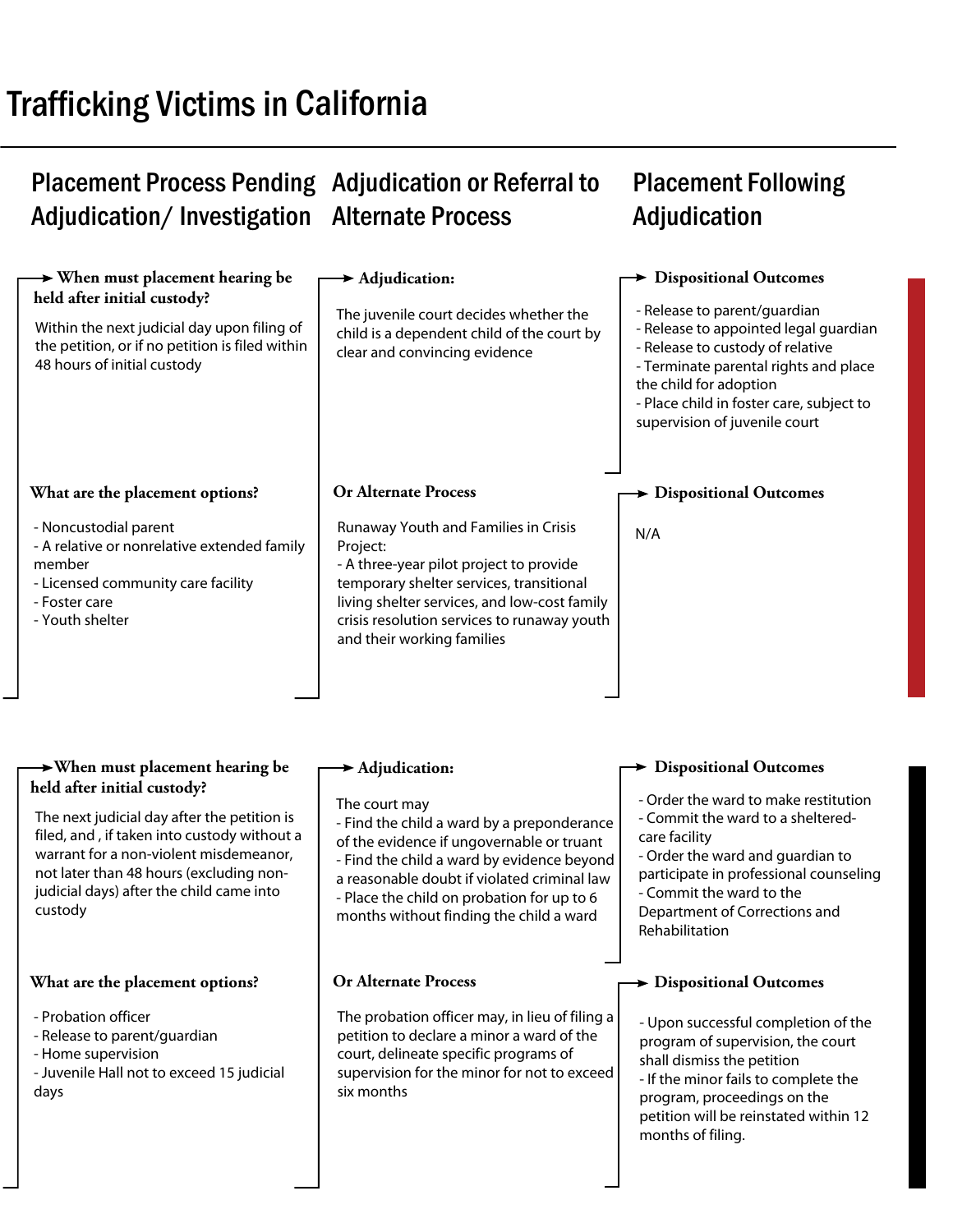

### Identification **Matube initial Custody CONGITY** Process Following Initial Custody  **Authority for Initial Custody: Where is child referred after initial**  Neglected or **custody?** -Law enforcement may take a child into Dependent Child custody if the child is seriously Notification must be made to the parents endangered, abandoned, lost, or a and the courts runaway -Law enforcement, medical personnel, and social services employees may take a child into custody with a court order **When and how does court assume Placement: jurisdiction?** - Release to parents A referral is made to the court, and the - Placement with a responsible adult, court must have a preliminary preferably a grandparent investigation made to see if further action - Placement in a shelter facility is in the child's best interests. Based on the - Placement in a temporary holding facility investigation, the court may take no further action, authorize a petition be filed or initiate informal adjustment  **Authority for Initial Custody: Where is child referred after initial**  Delinquent Child **custody?** (prostitution may A child may be taken into custody by: If custody is taken by an adult who is not in - Law enforcement with a warrant, or upon law enforcement, the child must be exempt) reasonable belief that the child has committed immediately be taken to law enforcement a delinquent act - A probation officer for violations of probation - Any adult if the juvenile committed or is committing a delinquent act in the adult's E3 **Placement: When and how does court assume jurisdiction?** - Release to parent/guardian The district attorney will file a petition - Placed in a temporary holding facility alleging delinquency with the court - Placed in a shelter care facility

- Placed in detention, if physical restriction is required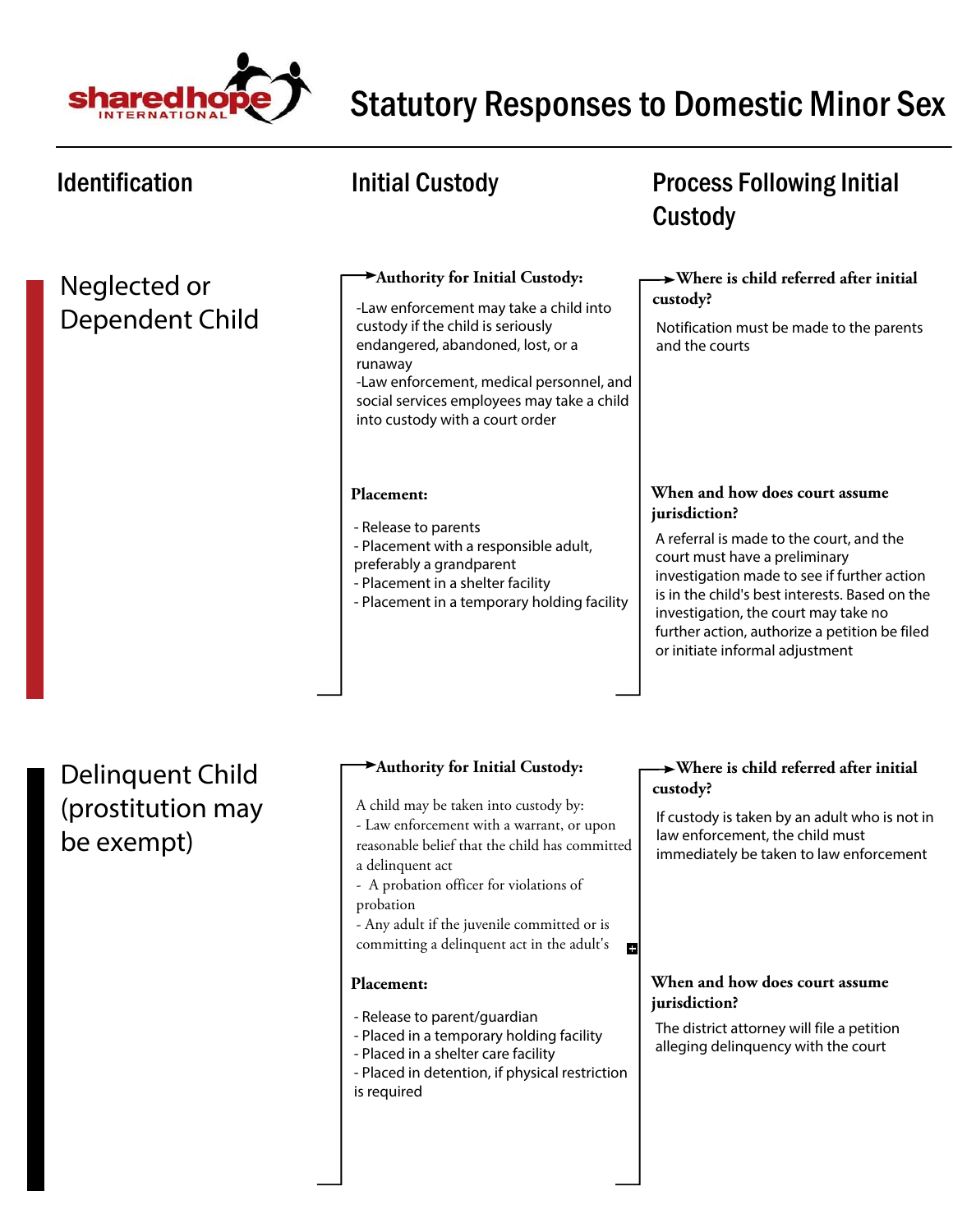# Trafficking Victims in Colorado

# Placement Process Pending Adjudication or Referral to Adjudication/Investigation Alternate Process

### **When must placement hearing be held after initial custody? When must placement hearing be held after initial custody? Adjudication Adjudication Dispositional Outcomes Dispositional Outcomes Dispositional Outcomes Or Alternate Process What are the placement options?**  The court will determine by a preponderance of the evidence whether a child is neglected or dependent. -Release to parent/guardian -Placement with a relative -Release to social services department for placement in foster care -Services will be provided, including counseling and assistance, if criteria for out-of-home placement are met. - Release to parents - Placement with grandparents, or other relatives - Placement in shelter care Whatever the court determines is practicable, but efforts to effect informal adjustment may not extend longer than 6 months The court may make an informal adjustment if: - The child and parents are informed of their constitutional rights - Facts are admitted that would establishing prima facia jurisdiction - Written consent is obtained from the parents and the child if possible A shelter hearing must be held within 48 hours of temporary custody, unless the child is being held in the temporary custody social services, in which case a hearing must be held within 72 hours A detention hearing must be held within 48 hours excluding weekends and holidays - Court rules on allegations of delinquency using the beyond a reasonable doubt standard - Cannot be legally accountable for - Release to parent/guardian - Placement with a relative or other suitable person - Placement in department of social services

"behavior of another constituting an offense if he is a victim of that offense or the offense is so defined that his conduct is inevitably incidental to its commission"

### **Or Alternate Process**

- If it is the first petition, the district attorney may refer the child for restorative justice practices
- The court may make an informal adjustment if the child is informed of his or her constitutional rights, there are sufficient facts to establish jurisdiction, and the right to a speedy trial has been waived

### **Dispositional Outcomes**

human services

- Commitment to department of

- Confinement in a detention facility

The juvenile will avoid an adjudication of delinquency and detention, and will instead comply with an agreed-upon plan of services and restitution

### **What are the placement options?**

- Release to parent, guardian, or custodian (with or without bail)
- Placement in a shelter facility
- Placement in a detention facility, but separated from adult offenders
- Placement in a preadjudication service program

# Placement Following **Adjudication**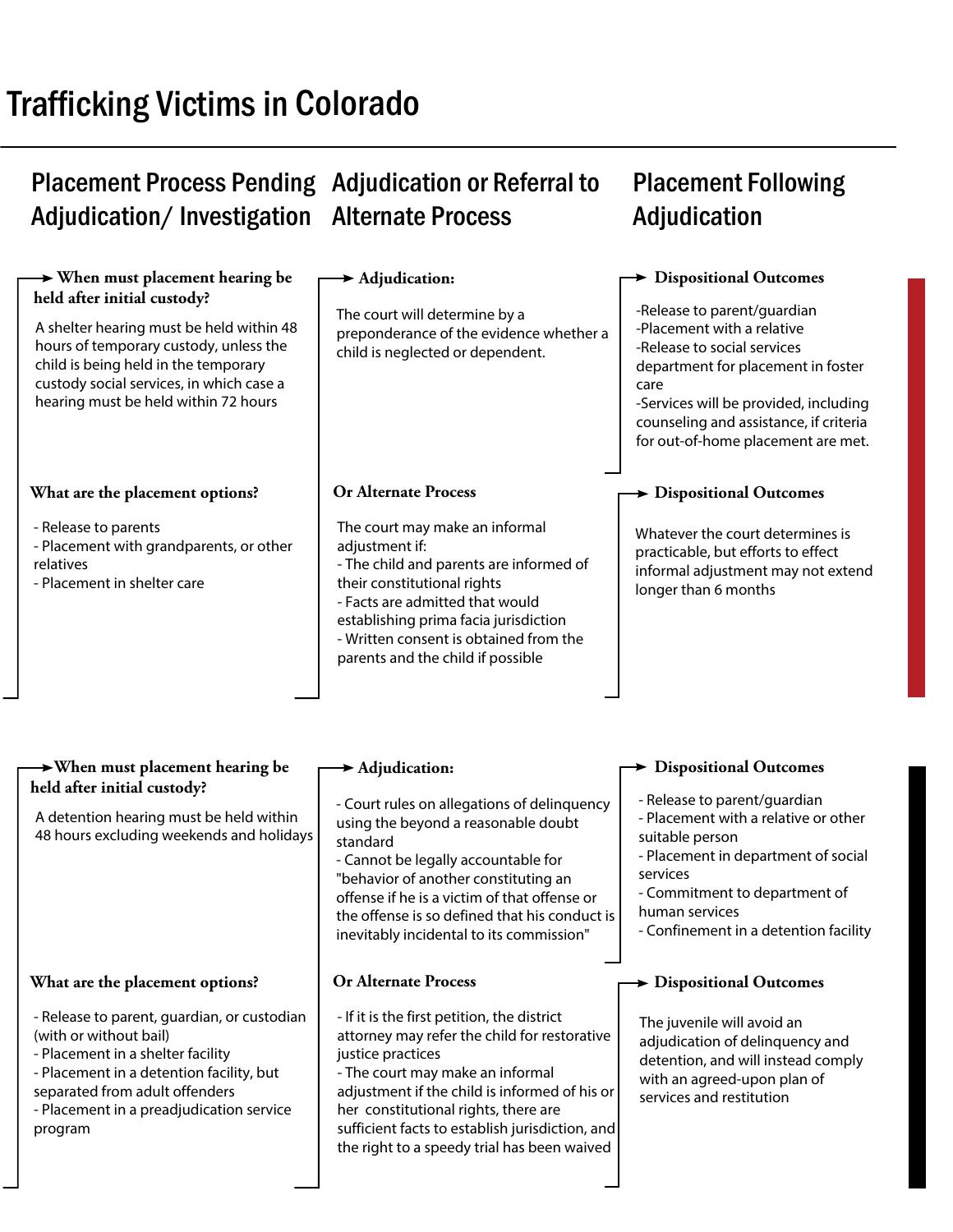

# **Neglected, Uncared for, or Abused Child**

# **Child from Family with Service Needs**

**Delinquent Child (under 16, immune from prostitution charges)**

### **Authority for Initial Custody:**

The court may:

- Summon parents to appear with child - Issue an ex parte order giving temporary custody to a suitable agency or person

### **Placement:**

Temporary care and custody may be placed: - With a person related to the child or youth by blood or marriage, or

- With some other person or suitable agency.

### **Authority for Initial Custody:**

Police may take custody of child reported or believed to be from family with service needs: truant, runaway, beyond control of parents, immoral conduct, 13yo+ engaged in sex.

### **Placement:**

- Transport to home of parents/refer to court
- Hold in protective custody (12hrs)
- Place w. any public or private agency, but not in an adult or juvenile detention facility.

### **Authority for Initial Custody:**

Child arrested on apprehension in the act, on speedy information, or when process appears imperative. If prostitution charge, minors <16 are immune (16-17 presumed DMST victims)

### **Placement:**

- Release to parent/guardian
- Release to own custody
- Placement in a juvenile detention center

# Identification **Matube initial Custody Constant Custody Process Following Initial** Custody

### **Where is child referred after initial custody?**

The child is referred to the Commissioner of Children and Families to investigate.

### **When and how does court assume jurisdiction?**

A petition filed in the Civil Session of Superior Court by a public official, a child caring institution or agency, or the child or his or her representative.

### **Where is child referred after initial custody?**

Probation officer refers to community-based program/provider or family support center for voluntary services and/or files FWSN petition.

### **When and how does court assume jurisdiction?**

-Complaint filed in Civil Session by public official, child caring institution or agency, or the child or his or her representative. -Petition filed if voluntary services ineffective.

### **Where is child referred after initial custody?**

LEO must report suspected abuse to DCF if DMST. Otherwise, referral to non-judicial youth service program, or to judicial process.

### **When and how does court assume jurisdiction?**

- Complaint filed in Criminal Session of Superior Court alleging delinquent act. - After investigation, the court can authorize the filing of a delinquency petition.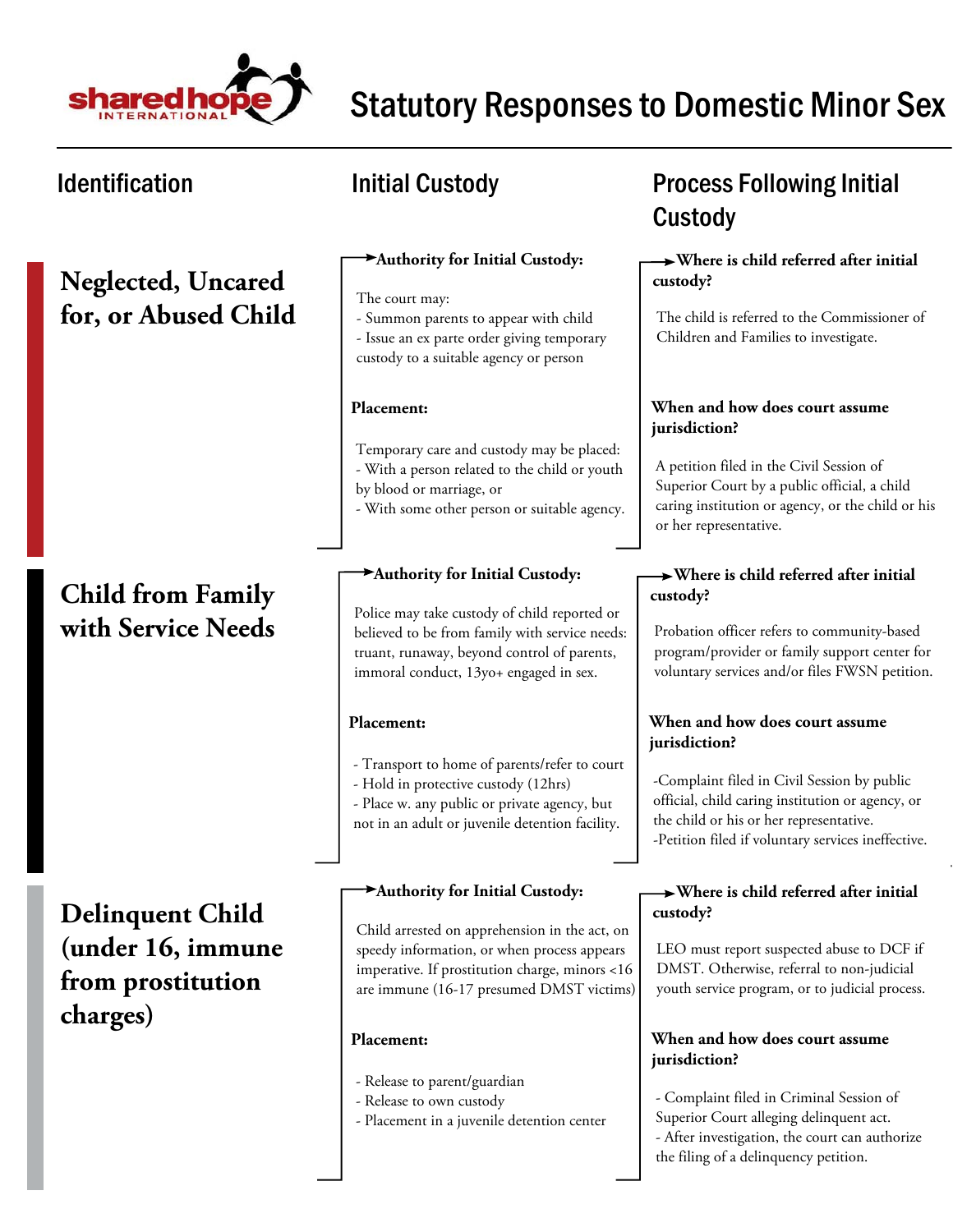# Trafficking Victims in Connecticut

| <b>Placement Process Pending</b><br>Adjudication/Investigation                                                                                                                                | <b>Adjudication or Referral to</b><br><b>Alternate Process</b>                                                                                                                         | <b>Placement Following</b><br>Adjudication                                                                                                                                                     |
|-----------------------------------------------------------------------------------------------------------------------------------------------------------------------------------------------|----------------------------------------------------------------------------------------------------------------------------------------------------------------------------------------|------------------------------------------------------------------------------------------------------------------------------------------------------------------------------------------------|
| $\rightarrow$ When must placement hearing be                                                                                                                                                  | $\blacktriangleright$ Adjudication:                                                                                                                                                    | Dispositional Outcomes                                                                                                                                                                         |
| held after initial custody?<br>Within 10 days of ex parte order for the<br>child's temporary care and custody<br>What are the placement options?<br>Temporary care and custody may be placed: | Court determines if abused/neglected/uncared<br>for child w/in 10 days of prelim. hearing<br><b>Or Alternate Process</b><br>N/A                                                        | - Commitment to the department<br>- Guardianship to a public or private<br>agency<br>- Placement with relative or other<br>person                                                              |
| - With a person related to the child or youth<br>by blood or marriage, or<br>- With some other person or suitable agency.                                                                     |                                                                                                                                                                                        | > Dispositional Outcomes<br>N/A                                                                                                                                                                |
| $\rightarrow$ When must placement hearing be<br>held after initial custody?                                                                                                                   | $\blacktriangleright$ Adjudication:                                                                                                                                                    | <b>&gt;</b> Dispositional Outcomes                                                                                                                                                             |
| If not held immediately, will be held in<br>accordance with date issued on summons.<br>What are the placement options?                                                                        | Must show by clear and convincing evidence<br>that child is from family with service needs.<br><b>Or Alternate Process</b>                                                             | - Order the child to remain in the<br>home, subject to probation supervision<br>- Order appropriate school and<br>community services                                                           |
| A judge may give temporary custody of the<br>child to a suitable person or agency, not<br>including adult or juvenile detention facilities.                                                   | Prior to adjudication, the court may continue<br>the matter and refer the family to<br>community-based services.                                                                       | - Refer to DCF<br>> Dispositional Outcomes                                                                                                                                                     |
|                                                                                                                                                                                               |                                                                                                                                                                                        | - Services may be offered for a<br>reasonable period of up to 6 months,<br>with a 3 month extension.<br>- If the matter is satisfactorily resolved,<br>petition is dismissed.                  |
| $\rightarrow$ When must placement hearing be<br>held after initial custody?                                                                                                                   | $\blacktriangleright$ Adjudication:                                                                                                                                                    | Dispositional Outcomes                                                                                                                                                                         |
| The next business day                                                                                                                                                                         | Must show beyond a reasonable doubt that<br>child is delinquent.                                                                                                                       | - Commitment to the department<br>- Juvenile detention center<br>- Placement in an alternative                                                                                                 |
| What are the placement options?                                                                                                                                                               | <b>Or Alternate Process</b>                                                                                                                                                            | incarceration program<br>- Probation                                                                                                                                                           |
| - Release to parent or guardian<br>- Assignment to youth services program<br>- Placement in a juvenile detention center                                                                       | The court may order a non-judicial<br>disposition if:<br>- The alleged facts are admitted<br>- A competent acceptance of the disposition<br>has been given by the child and his parent | $\rightarrow$ Dispositional Outcomes<br>- Probation not to exceed 180 days<br>- Other activities that the court<br>determines are practicable, such as work<br>in public buildings or property |
|                                                                                                                                                                                               |                                                                                                                                                                                        |                                                                                                                                                                                                |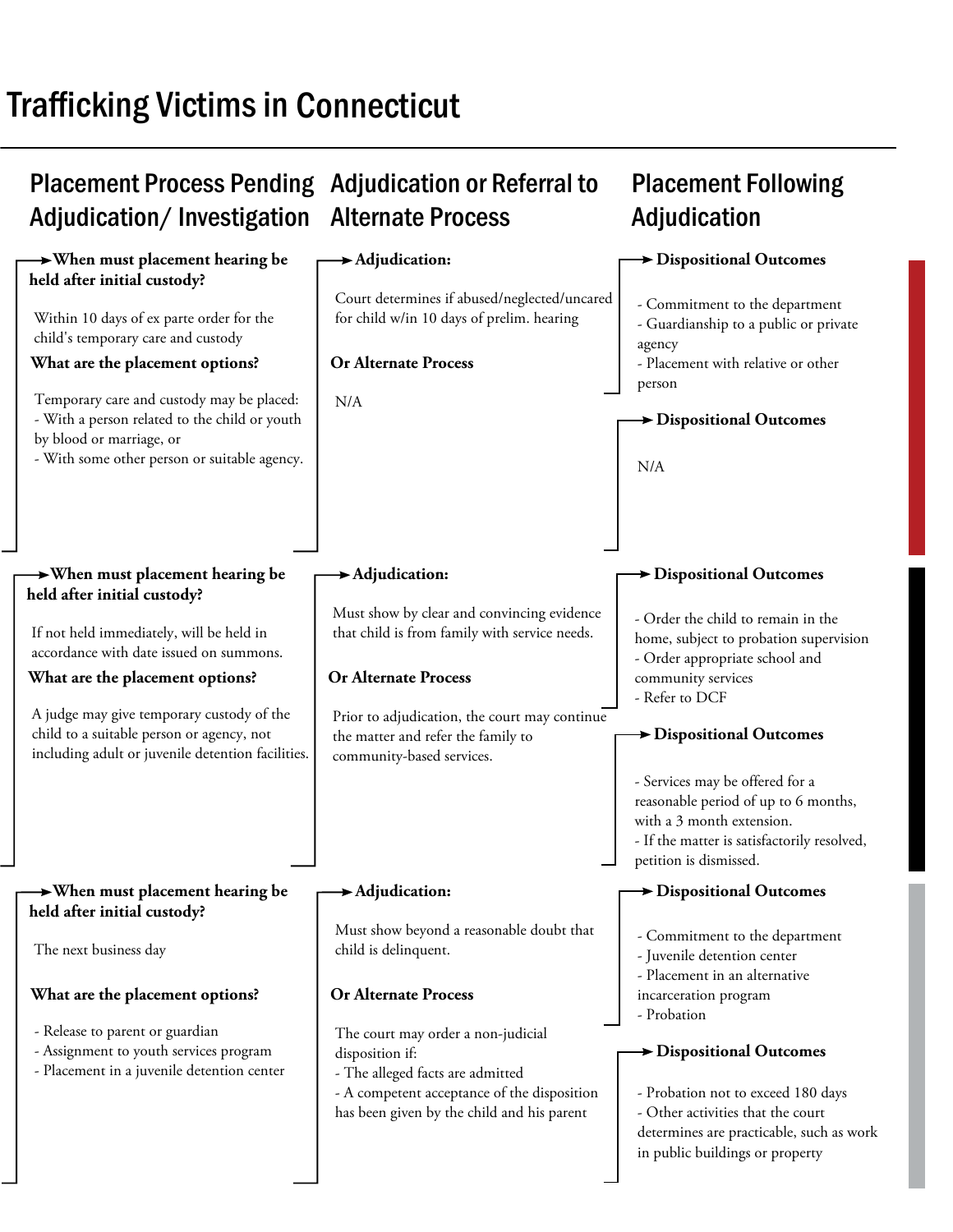

| <b>Identification</b>                    | <b>Initial Custody</b>                                                                                                                                                  | <b>Process Following Initial</b><br>Custody                                                                                                                                                                      |
|------------------------------------------|-------------------------------------------------------------------------------------------------------------------------------------------------------------------------|------------------------------------------------------------------------------------------------------------------------------------------------------------------------------------------------------------------|
| <b>Dependent, Neglected</b><br>or Abused | Authority for Initial Custody:<br>- Officer or a physician who suspect a child is<br>in serious imminent danger may take custody<br>for up to 4 hours.                  | $\rightarrow$ Where is child referred after initial<br>custody?<br>- Immediate referral to the Department of<br>Services for Children, Youth and Families<br>- Parents must be notified                          |
|                                          | Placement:<br>- Hospital or medical facility<br>- Shelter home, foster home, group home, or<br>private agency home                                                      | When and how does court assume<br>jurisdiction?<br>Any person having knowledge of a child who<br>appears to be neglected, dependent or<br>delinquent may file a petition with the Clerk<br>of the Court          |
| Homeless/Runaway<br>Youth                | Authority for Initial Custody:<br>- By peace officer if child believed to be<br>dependent, neglected, or delinquent.                                                    | $\rightarrow$ Where is child referred after initial<br>custody?<br>Department of Services for Children, Youth<br>and Their Families                                                                              |
|                                          | Placement:<br>- Release to child's custodian<br>- Shelter home, foster home, group home, or<br>private agency home                                                      | When and how does court assume<br>jurisdiction?<br>After making every reasonable attempt to<br>locate child's custodian, Department may<br>immediately file a petition for custody.                              |
| Delinquent                               | Authority for Initial Custody:<br>A peace officer may take into custody a child<br>the officer believes to be delinquent.                                               | $\rightarrow$ Where is child referred after initial<br>custody?<br>- The peace officer shall take the child directly<br>before the court or to a commissioner<br>- The child's custodian must be notified        |
|                                          | Placement:<br>- Secure detention if only way to guarantee<br>child to attend adjudicatory hearing<br>- Shelter home, foster home, group home, or<br>private agency home | When and how does court assume<br>jurisdiction?<br>Any judge of any court, including justices of<br>the peace and local aldermen, before whom a<br>child is brought by a peace officer should file a<br>petition |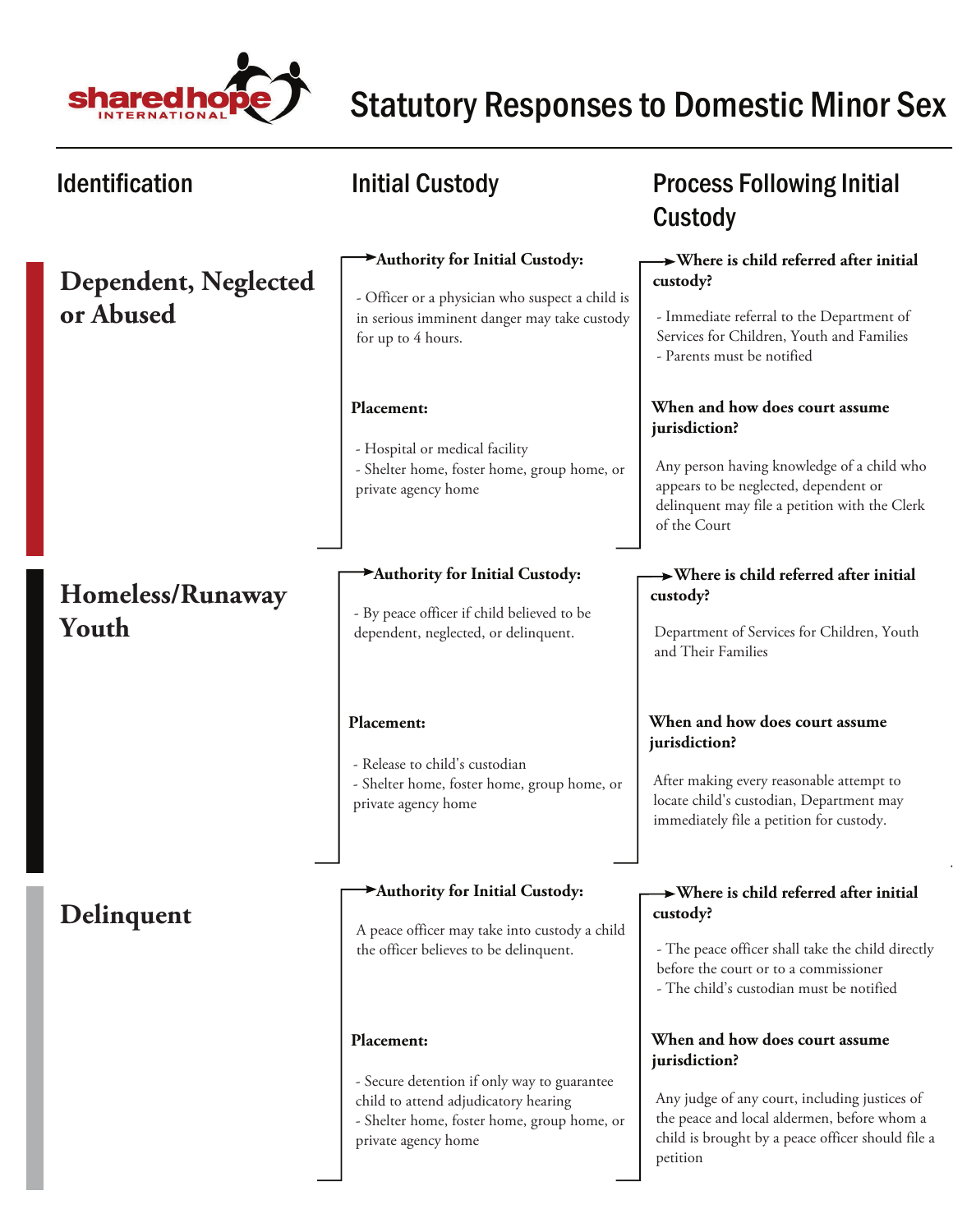# Trafficking Victims in Delaware

### Placement Process Pending Adjudication or Referral to Adjudication/Investigation Alternate Process **Placement Following** Adjudication  **When must placement hearing be held after initial custody? When must placement hearing be held after initial custody? When must placement hearing be held after initial custody? Adjudication: Adjudication: Adjudication: Dispositional Outcomes Dispositional Outcomes Dispositional Outcomes Dispositional Outcomes Dispositional Outcomes Dispositional Outcomes Or Alternate Process Or Alternate Process Or Alternate Process What are the placement options? What are the placement options? What are the placement options?**  Not specified. - If temporary emergency protective custody: hospital or medical facility for up to 4 hours - Child's custodian - Shelter/foster/group/private agency home placement if custodian unavailable Not specified. Department may release child to custodian or immediately file with the Court a petition alleging dependency or neglect. Child may be: - Released with or without bail - Detained in a facility designated by the Department N/A N/A Probation before judgment/adjudication. Court declares child to be dependent, neglected, or abused with evidential support. Court declares child to be dependent, neglected, or abused with evidential support. An adjudication hearing must be held within 30 days of the child's detention - Allow child to remain in home - Protective supervision - Foster home placement - Licensed child-placing agency - Allow child to remain in home - Protective supervision - Foster home placement - Licensed child-placing agency - Release child or custody with relative - Probation or house arrest - Custody to Department or private institution - Order treatment/care N/A N/A Detention review with counsel within 14 days of initial detention hearing. Process could include: - Pecuniary penalty - Restitution - Community service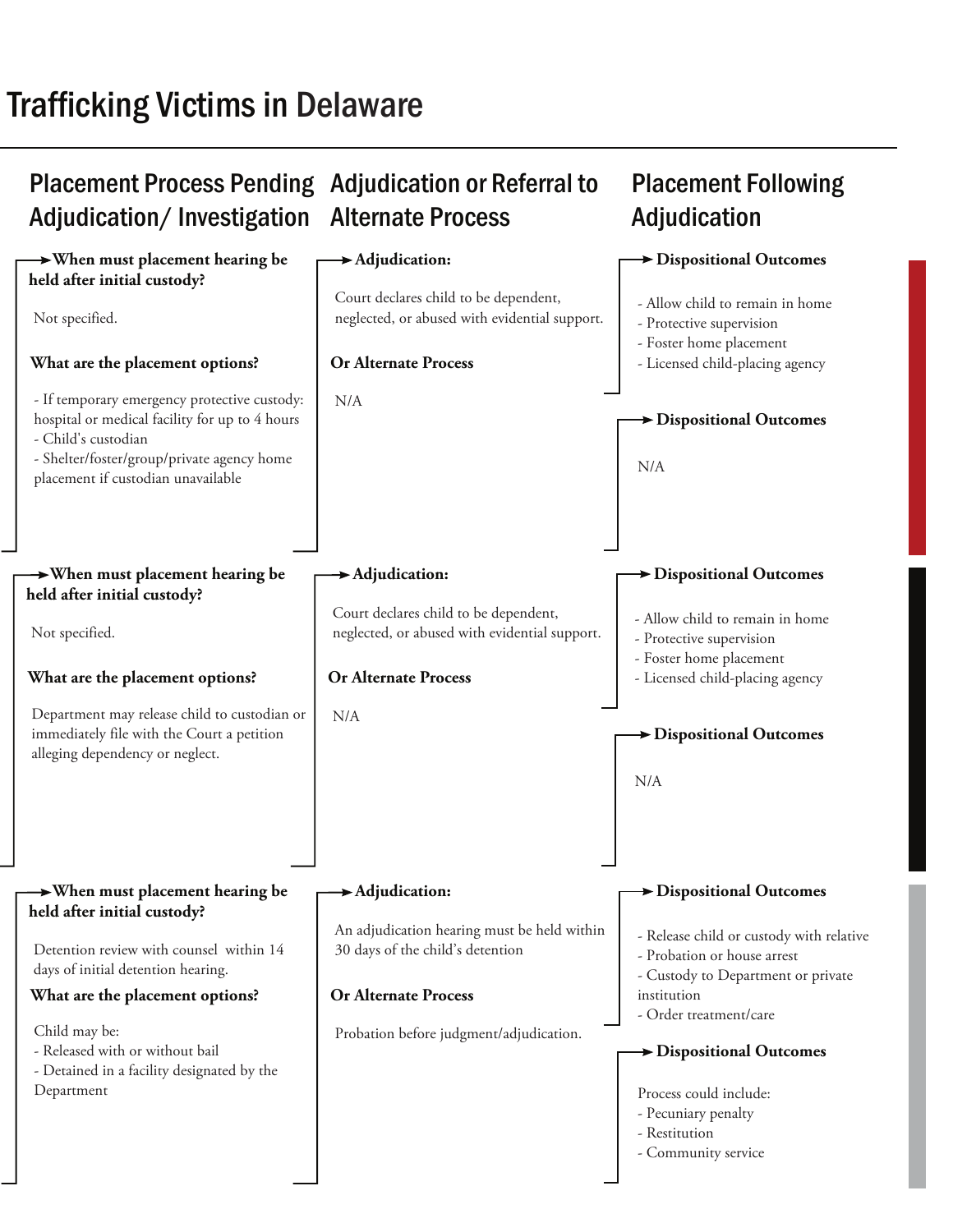

 $\overline{\phantom{a}}$ 

# Statutory Responses to Domestic Minor Sex

the facts alleged

| <b>Identification</b>           | <b>Initial Custody</b>                                                                                                                                                                                                     | <b>Process Following Initial</b><br>Custody                                                                                                                                                                                             |
|---------------------------------|----------------------------------------------------------------------------------------------------------------------------------------------------------------------------------------------------------------------------|-----------------------------------------------------------------------------------------------------------------------------------------------------------------------------------------------------------------------------------------|
| <b>Neglected Child</b>          | Authority for Initial Custody:<br>Any employee of the Agency or law<br>enforcement officer may take custody if:<br>-There is reason to believe child is endangered<br>- At request of the Director of Social Services      | $\rightarrow$ Where is child referred after initial<br>custody?<br>Complaints are referred to the Director of the<br>Child and Family Services Agency                                                                                   |
|                                 | Placement:<br>- Release to parent / guardian<br>- Shelter care<br>- Medical facility for treatment and/or<br>evaluation                                                                                                    | When and how does court assume<br>jurisdiction?<br>Petitions initiating judicial action may be<br>signed by any person who has knowledge of<br>the facts alleged                                                                        |
| Child in Need of<br>Supervision | Authority for Initial Custody:<br>Law enforcement may take custody with:<br>- Reasonable grounds to believe child is a run-<br>away truant or in violation of a court order<br>- An order from Division of Social Services | $\rightarrow$ Where is child referred after initial<br>custody?<br>Complaints are referred to the Director of<br>Social Services                                                                                                        |
|                                 | Placement:<br>- Release to parent / guardian<br>- Detention or shelter care<br>- Medical facility for treatment and/or<br>evaluation                                                                                       | When and how does court assume<br>jurisdiction?<br>Petitions may only be signed by the Director<br>of Social Services, a representative of a<br>licensed child caring or social services agency,<br>school officials or law enforcement |
| <b>Delinquent Child</b>         | Authority for Initial Custody:<br>Law enforcement may take custody:<br>- With reasonable grounds to believe<br>committed a delinquent act<br>- If child violated a court order                                             | $\rightarrow$ Where is child referred after initial<br>custody?<br>Complaints are referred to the Director of<br>Social Services                                                                                                        |
|                                 | Placement:<br>- Released to parent / guardian<br>- Detention or shelter care<br>- Medical facility for treatment and/or                                                                                                    | When and how does court assume<br>jurisdiction?<br>Petitions initiating judicial action may be<br>signed by any person who has knowledge of                                                                                             |

evaluation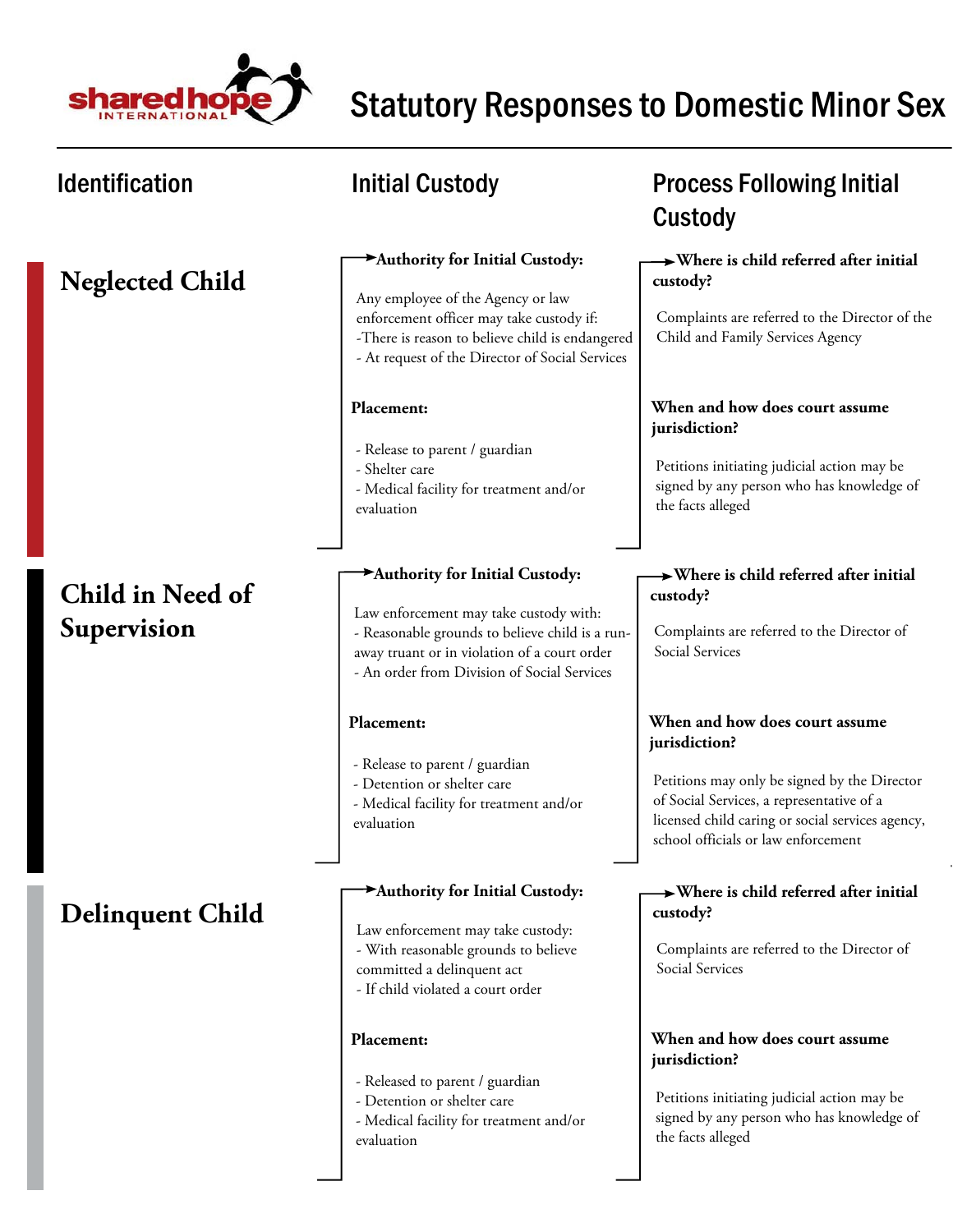# Trafficking Victims in District of Columbia

### Placement Process Pending Adjudication or Referral to Adjudication/Investigation Alternate Process **Placement Following Adjudication When must placement hearing be held after initial custody? When must placement hearing be held after initial custody? When must placement hearing be held after initial custody? Adjudication: Adjudication: Adjudication: Dispositional Outcomes Dispositional Outcomes Dispositional Outcomes Dispositional Outcomes Dispositional Outcomes Dispositional Outcomes Or Alternate Process Or Alternate Process Or Alternate Process What are the placement options? What are the placement options? What are the placement options?**  Within 72 hours (excluding Sundays) If in custody, child may only be placed in: - Foster home - Group home, youth shelter or other appropriate non-delinquent shelter - Another facility designed by the Division of Child and Family Services Not later than the next day (excluding Sundays) -Foster home -Group home, youth shelter or other appropriate home for allegedly delinquent children or -Detention home -Foster home -Group home / youth shelter -Detention home for delinquent children -Possible placement in adult jail for those 16-18 years whose conduct threatens other youth N/A N/A Diversion possible, which will suspend adjudication, if finding of delinquency is not in best interest of child or public Held within 45 days of the child being ordered into shelter care Hearings within 30 days if child is in secure setting, within 45 days if in shelter care Hearings within 30 days if child is in secure setting, within 45 days if in shelter care - Return to parent with conditions - Foster care - Placement with a relative or other individual - Medical or psychiatric facility -Protective supervision -Child placement agency -Custody transfer to public agency for the care of delinquent children -Remain in custody of parent/guardian -Protective supervision -Child placement agency N/A N/A Not later than the next day (excluding Sundays) Process could include supervised drug testing, parenting classes, and counseling for up to 6 months with possible extension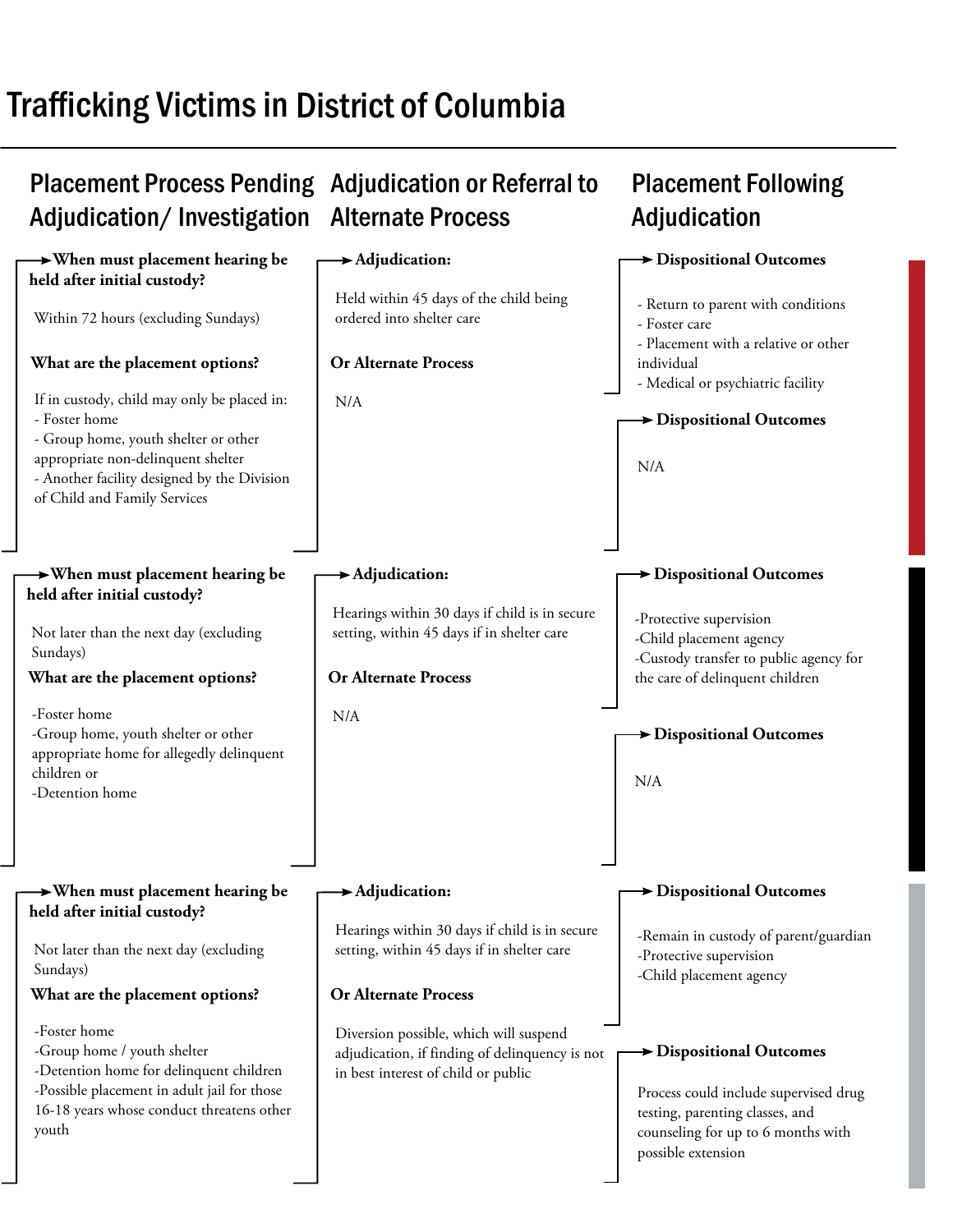

**Dependent-neglected child (UNLESS charged with delinquent offense)**

# **Child In Need Of Services**

# **Delinquent child**

### **Authority for Initial Custody:**

- By LEO/agent of the department if probable cause for abuse/neglect, or prostitution offense - By medical personnel if parent/custodian poses imminent danger to the child.

### **Placement:**

- Release to parent/responsible adult/relative - If sexually exploited, short-term safe house (but if charged with a delinquent offense, safe house placement is discretionary)

### **Authority for Initial Custody:**

May be taken into custody by law enforcement if:

- child is a runaway or truant
- child voluntarily agrees or requests services

### **Placement:**

- Release to parents or school (if truant)

- Shelter placement if parent, guardian, or custodian is unavailable, or to allow time to agree to conditions of release

### **Authority for Initial Custody:**

Taken into custody by law enforcement for:

- Delinquent act/violation of law
- Failing to appear at a hearing
- Violating terms of commitment/probation

### **Placement:**

- Released to parent/guardian
- Shelter or short-term safe house
- Juvenile assessment center
- Nonsecure/home/secure detention

# Identification **Matube initial Custody Constant Custody Process Following Initial** Custody

### **Where is child referred after initial custody?**

If sexually exploited, LEO must refer to DCF. DCF must assess for placement in specialized safe house, commence protective investigation

### **When and how does court assume jurisdiction?**

An attorney for the department, or other person with knowledge, files a petition with the court. Arraignment hearing must be held.

### **Where is child referred after initial custody?**

Report alleging child is in need of services made to intake office; makes preliminary determination/referral to services

### **When and how does court assume jurisdiction?**

- Representative of the Department or parent/ guardian files a petition with the court - School files a truancy petition

### **Where is child referred after initial custody?**

LE report to DCF if sexually exploited. If not DMST, release, refer to diversion/non-judicial program or assign juvenile probation officer

### **When and how does court assume jurisdiction?**

State attorney files a delinquency petition.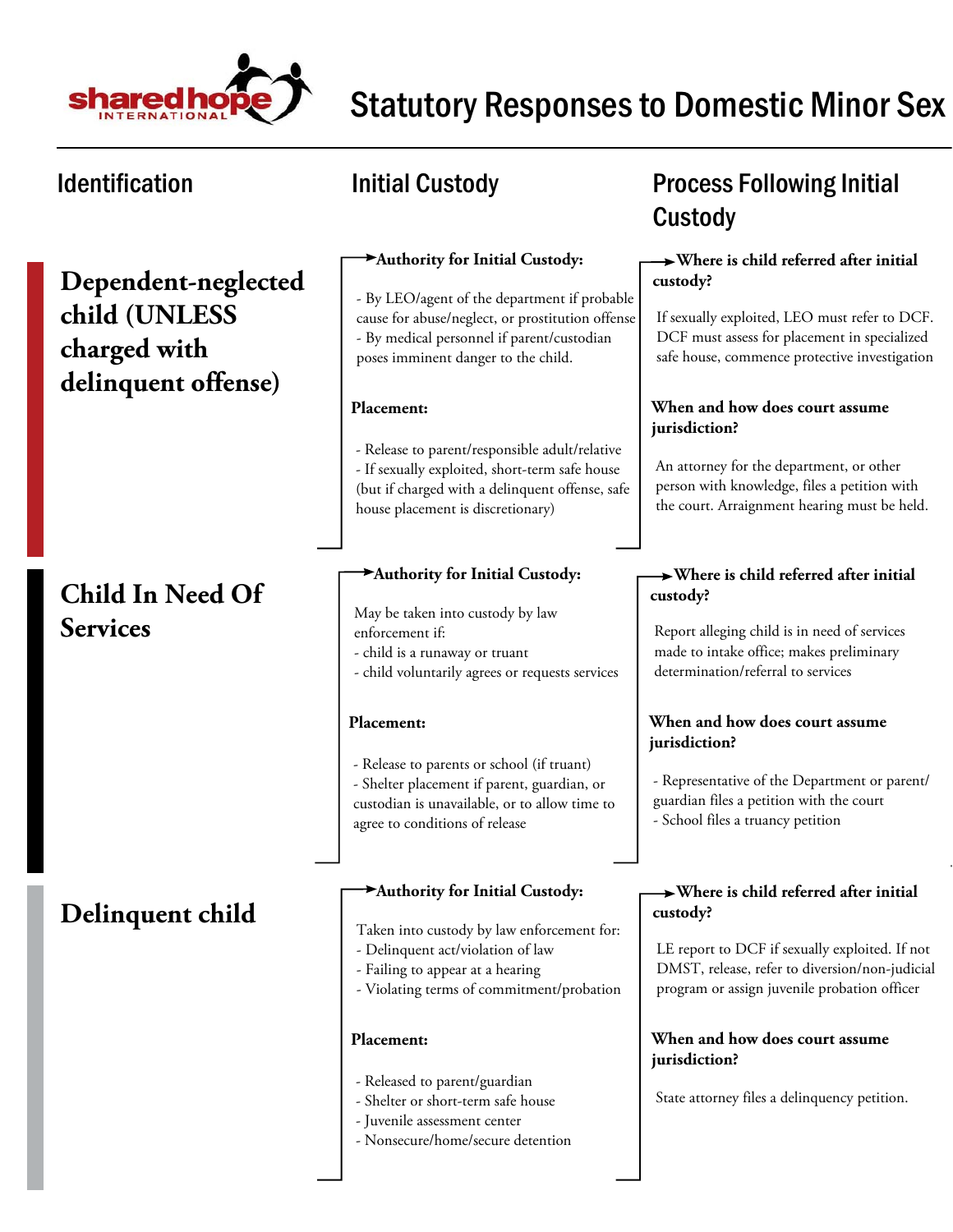# Trafficking Victims in Florida

### Placement Process Pending Adjudication or Referral to Adjudication/Investigation Alternate Process **Placement Following** Adjudication  **When must placement hearing be held after initial custody? When must placement hearing be held after initial custody? When must placement hearing be held after initial custody? Adjudication: Adjudication: Adjudication: Dispositional Outcomes Dispositional Outcomes Dispositional Outcomes Dispositional Outcomes Dispositional Outcomes Dispositional Outcomes Or Alternate Process Or Alternate Process Or Alternate Process What are the placement options? What are the placement options? What are the placement options?**  Dept. will request shelter hearing be held within 24 hours after the removal of the child. - Release to parent/responsible adult - Safe house - Shelter placement if probable cause that child is dependent-neglected or in imminent danger and services will not eliminate the need. Shelter hearing within 24 hours of custody - Release to parents - Shelter placement if parent, guardian or custodian is unavailable, or to give time for family to agree to conditions - Release to parent/responsible adult - Release to short-term safe house - Secure detention care - Home detention care - Nonsecure detention care Court may refer the parties to mediation if it is in the best interests of the child. May be referred to standard mediation process. - Deferred prosecution program through Neighborhood Restorative Justice Center - Law enforcement agencies may initiate and conduct diversion programs designed to divert a child from the need for department custody or judicial handling. Court determines whether child is dependentneglected w/in 30 days of arraignment. Court determines whether child is in need of services within 14 days after custody. Court determines whether child is delinquent. - Safe house if the child is 6 or older and a victim of sexual exploitation - Protective supervision in child's home - Residential group care (if 11 or older) - Temporary legal custody of an adult willing to care for the child - Licensed child care agency - Community service - Staff/physically secure facility-90 days - Detention - Child care agency or non-res. facility - Juv. sex offender program/facility - Low/moderate-risk residential placement Non-judicial determination by mediation agreement, if successful. Outcome determined by mediator. Within 24 hours after being taken into custody No petition is filed if the juvenile successfully completes the sanctions imposed by the board of the restorative justice center.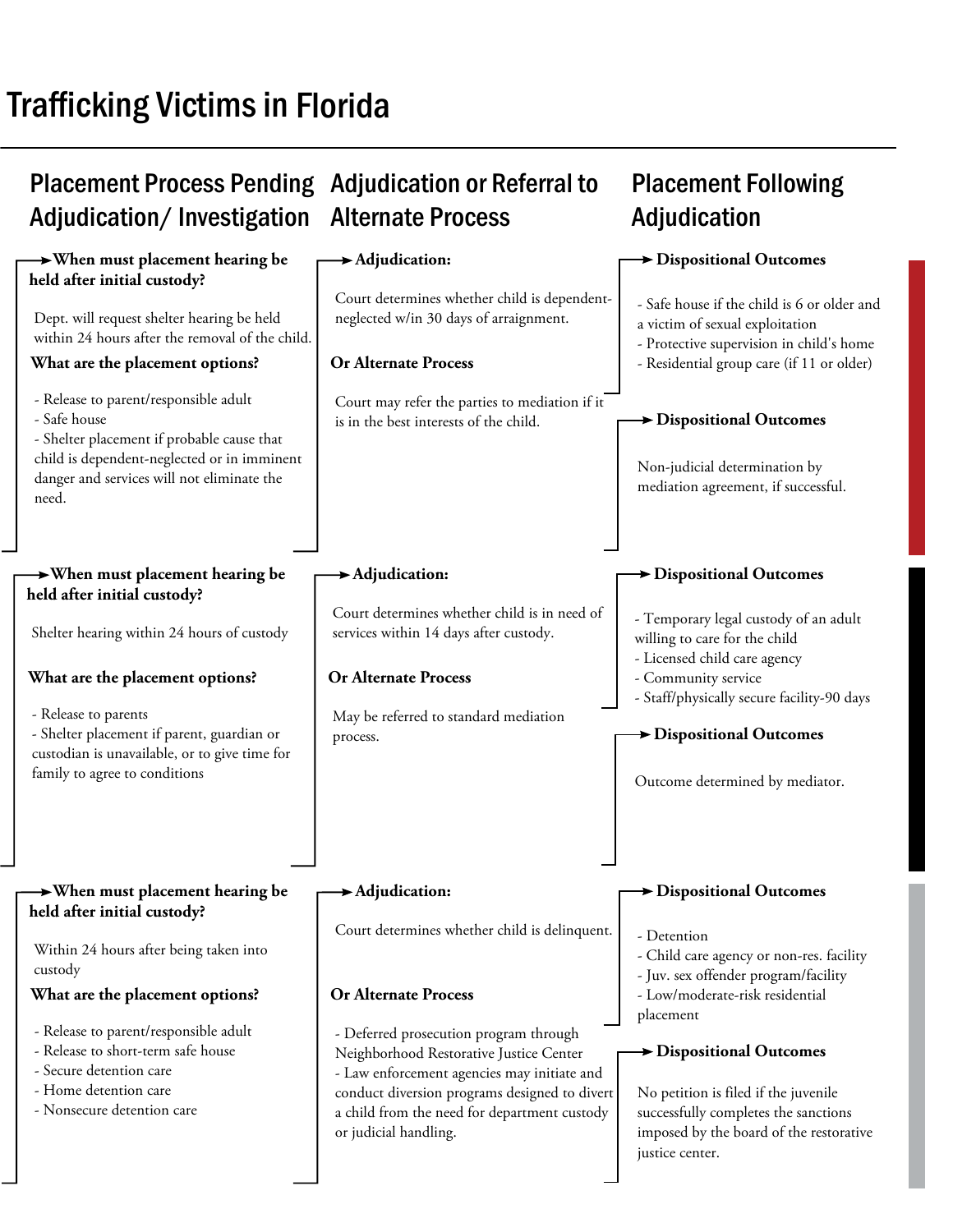

| <b>Identification</b>               | Initial Custody                                                                                                                                                                                                                          | <b>Process Following Initial</b><br>Custody                                                                                                                                                                                                                         |
|-------------------------------------|------------------------------------------------------------------------------------------------------------------------------------------------------------------------------------------------------------------------------------------|---------------------------------------------------------------------------------------------------------------------------------------------------------------------------------------------------------------------------------------------------------------------|
| Dependent                           | Authority for Initial Custody:<br>- Court order<br>- Protective action by law enforcement or<br>court officer if the child is in imminent<br>danger if he or she remains in the home<br>Placement:<br>- With a relative<br>- Foster care | $\rightarrow$ Where is child referred after initial<br>custody?<br>- Medical facility, if necessary<br>- Juvenile court intake officer<br>When and how does court assume<br>jurisdiction?<br>Petition filed within 30 days of the<br>preliminary protective hearing |
| Child in Need of<br><b>Services</b> | Authority for Initial Custody:<br>- Court order<br>- Protective action by law enforcement if the<br>child has run away, or child's welfare is<br>endangered by circumstances<br>Placement:                                               | $\rightarrow$ Where is child referred after initial<br>custody?<br>- Medical facility, if necessary,<br>- Juvenile court intake officer<br>When and how does court assume<br>jurisdiction?                                                                          |
|                                     | - With parent, guardian or legal custodian,<br>- Foster care<br>- Secure or nonsecure DJJ placement for up to<br>24 hours (only if runaway or ungovernable)                                                                              | Petition filed within 30 days of either:<br>- The complaint<br>- The child's release from temporary custody                                                                                                                                                         |
| Delinquent                          | Authority for Initial Custody:<br>Law enforcement may take custody:<br>- With a court order or warrant<br>- Pursuant to the laws of arrest<br>- If believe child committed a delinquent act                                              | $\rightarrow$ Where is child referred after initial<br>custody?<br>- Medical facility, if necessary,<br>- Juvenile court intake officer                                                                                                                             |
|                                     | Placement:<br>- Parent or non-custodial parent<br>- Foster care or child welfare agency facility<br>- Home approved by the court<br>- DJJ facility                                                                                       | When and how does court assume<br>jurisdiction?<br>Petition within<br>- 5 days if the child remains in temporary<br>custody<br>- 30 days of complaint or release                                                                                                    |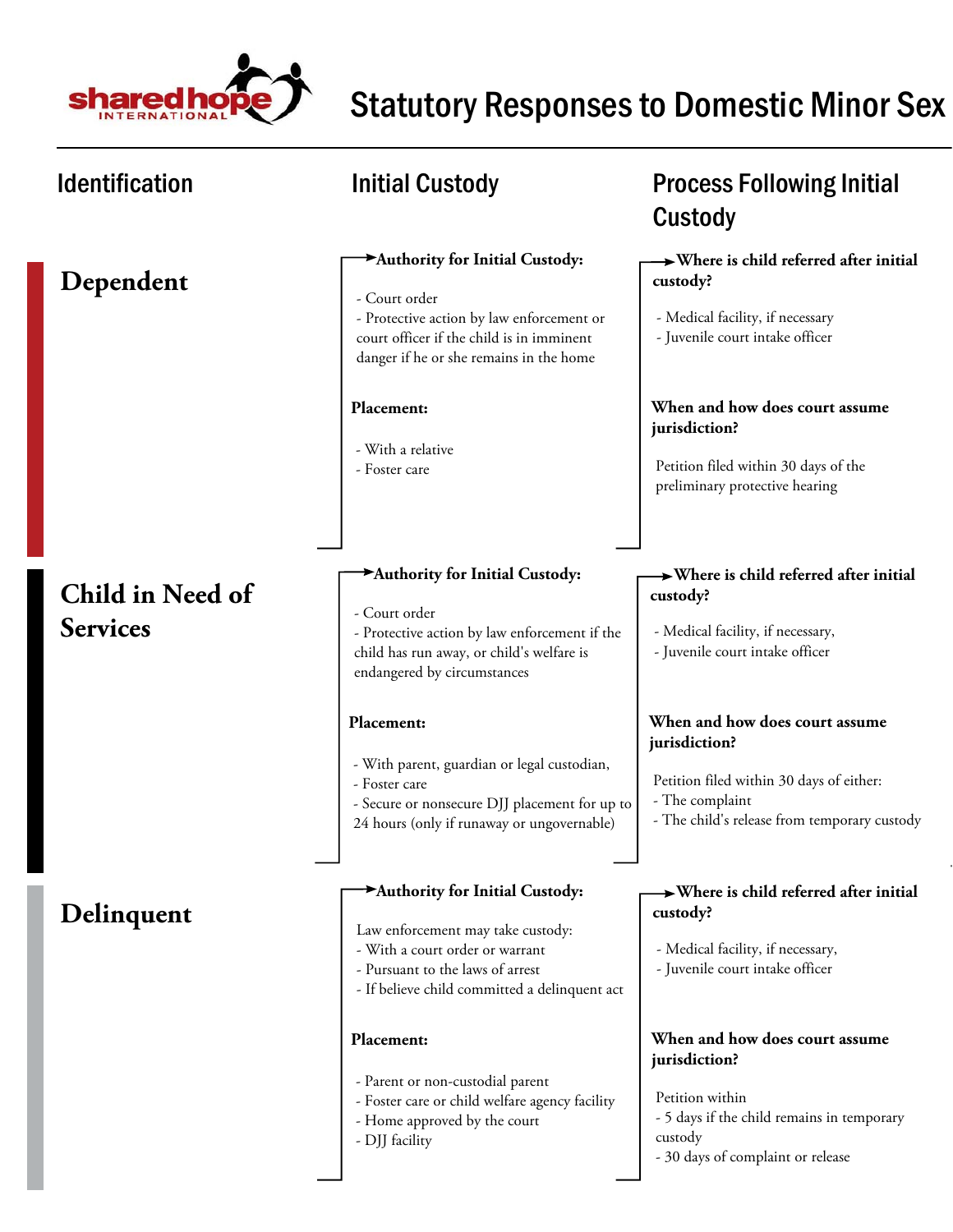# Trafficking Victims in Georgia

### Placement Process Pending Adjudication or Referral to Adjudication/Investigation Alternate Process **Placement Following** Adjudication  **When must placement hearing be held after initial custody? When must placement hearing be held after initial custody? When must placement hearing be held after initial custody? Adjudication: Adjudication: Adjudication: Dispositional Outcomes Dispositional Outcomes Dispositional Outcomes Dispositional Outcomes Dispositional Outcomes Dispositional Outcomes Or Alternate Process Or Alternate Process Or Alternate Process What are the placement options? What are the placement options? What are the placement options?**  Within 72 hours of the child's entry into temporary custody of the state - Foster care - Facility operated by a child welfare agency - Licensed shelter care facility Within 72 hours if the child is in a DJJ facility, or within 5 days if in foster care - Return home - Foster care - Up to 72 hours in a DJJ facility, only if the child ran away or is ungovernable - Parent, non-custodial parent or relative - Foster care or child welfare agency facility - Home approved by the court - Secure or nonsecure DJJ facility The court could refer the case to mediation at any time, if appropriate Court can refer the child to a community based risk reduction program at the continued p custody hearing or before The child may be referred to informal adjustment Within 10 days of petition filing if child is in custody, within 60 days if no custody Within 10 days of petition filing if child is in custody, within 60 days if no custody Within 10 days of petition filing if child is in custody, within 30 days if no custody - Return home - Placement in state custody - Placement with a licensed agency - Orders for services - Return home with or without conditions - Probation and/or community service - Services and after school programs - Any dependent disposition above - Probation and/or community service - Counseling or other services - Child may not be committed to a DJJ facility for a misdemeanor unless prior felony history Not a separate set of dispositions - must fit within the options the court is able to order Voluntary multidisciplinary family intervention plan Within 2 days if no warrant, within 5 days if warrant The court can use a variety of diversionary options centering around advice and counseling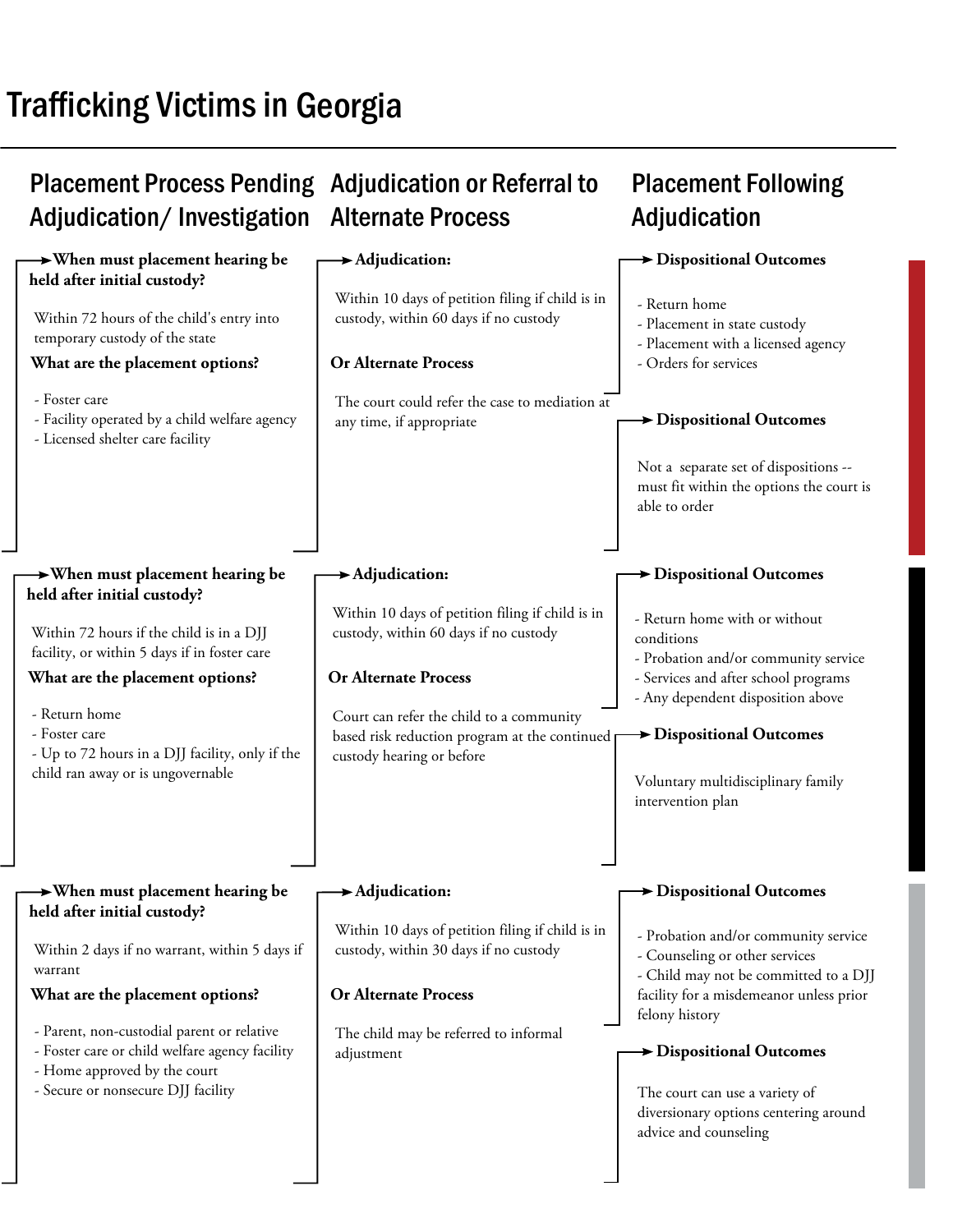

# **Abused-Neglected Child**

# **Child Identified as Status Offender**

**Child Identified as Law Violator**

### **Authority for Initial Custody:**

Law enforcement may take a child into initial custody if the child:

- Is subject to imminent harm
- Is without a parent or caregiver

### **Placement:**

Law enforcement transfers protective custody to the Department, who will place child: - In temporary foster care

- With an approved relative

### **Authority for Initial Custody:**

Law enforcement may take custody if a child into custody if the child is truant, beyond the control of parents/guardian, in violation of curfew, or needs educational services

### **Placement:**

- Release to parent, or other responsible adult
- Referred or delivered to court
- Placed in shelter care
- Placed in a detention facility

### **Authority for Initial Custody:**

Law enforcement may take a child into custody for an alleged violation of any federal, state, or local law

### **Placement:**

- Release to parent, or other responsible adult
- Referred or delivered to court
- Placed in shelter care
- Placed in a detention facility

# Identification **Matube initial Custody Constant Custody Process Following Initial** Custody

### **Where is child referred after initial custody?**

Within 3 days, the Department must release the child, obtain voluntary foster care placement agreement, or file a petition

### **When and how does court assume jurisdiction?**

The Department will file a petition with the court alleging abuse/neglect by the child's caregiver

### **Where is child referred after initial custody?**

- Law enforcement must notify the parent

- The child may be referred to counseling, or receive an informal adjustment

### **When and how does court assume jurisdiction?**

When the court receives a report of a child who is alleged to be a status offender, the court may authorize the filing of a petition

### **Where is child referred after initial custody?**

- Law enforcement must notify the parent - The child may be referred to counseling, or receive an informal adjustment

### **When and how does court assume jurisdiction?**

When the court receives a report of a child who is alleged to have violated a law, the court may authorize the filing of a petition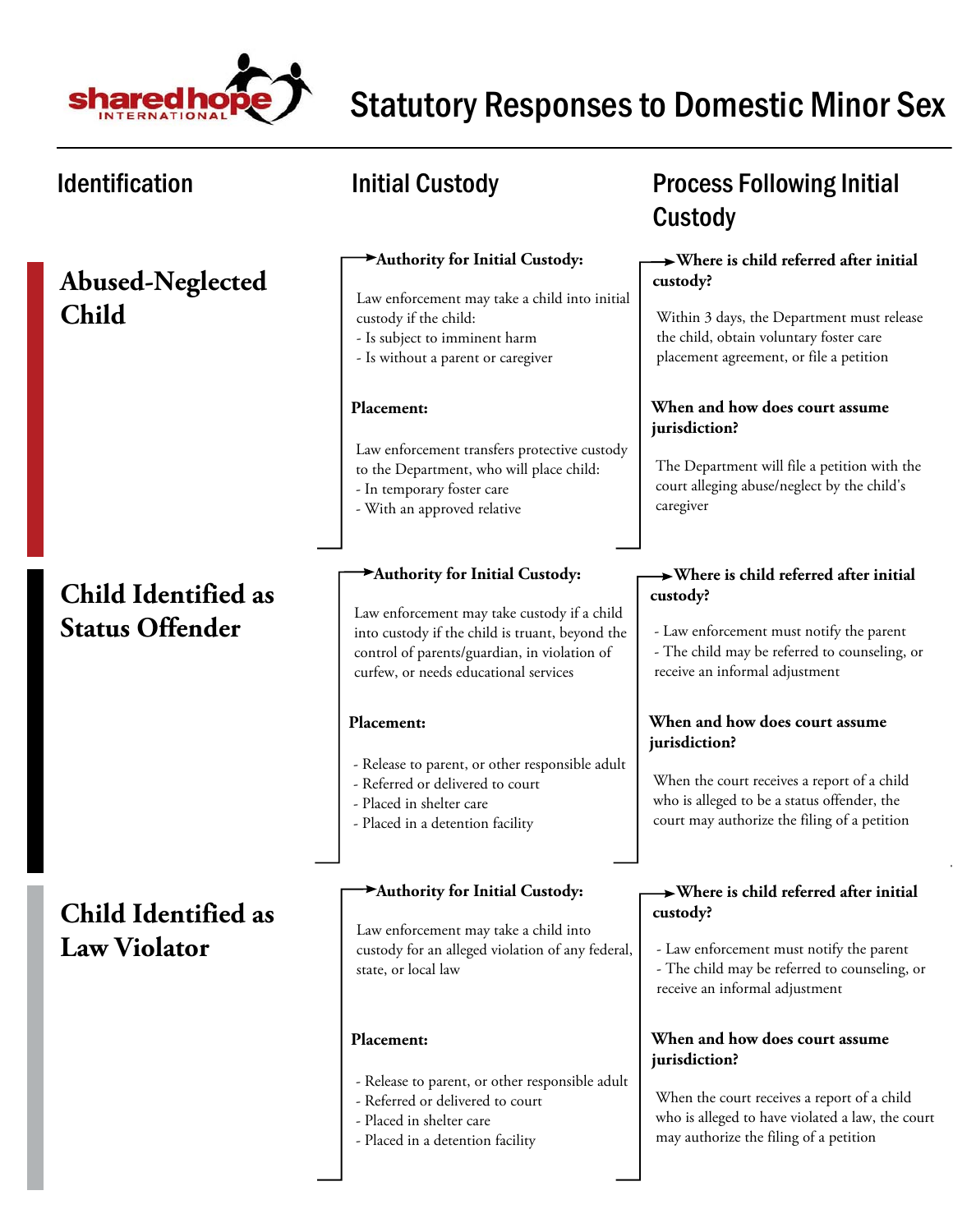# Trafficking Victims in Hawaii

### Placement Process Pending Adjudication or Referral to Adjudication/Investigation Alternate Process **Placement Following Adjudication When must placement hearing be held after initial custody? When must placement hearing be held after initial custody? When must placement hearing be held after initial custody? Adjudication: Adjudication: Adjudication: Dispositional Outcomes Dispositional Outcomes Dispositional Outcomes Dispositional Outcomes Dispositional Outcomes Dispositional Outcomes Or Alternate Process Or Alternate Process Or Alternate Process What are the placement options? What are the placement options? What are the placement options?**  Within 24 hours of initial custody - Release to a private home with court supervision - Release to an institution or agency for temporary care and custody Within 24 hours of initial custody - Release to parents or other responsible adult - Placement in foster care - Placement in shelter care - Placement in detention facility - Release to parents or other responsible adult - Placement in foster care - Placement in shelter care - Placement in detention facility N/A Diversion is available for status offenders, including informal adjustment, which allows the child to avoid formal adjudication and enter into a separate agreement for services Diversion is available for children alleged to have violated the law, including informal adjustment, which allows the child to enter into a separate agreement for restitution and services, allowing the child to avoid prosecution The court determines whether the petition is true by a preponderance of the evidence The court determines whether the petition is true by a preponderance of the evidence The court determines whether the petition is true beyond a reasonable doubt - Release to parents or other responsible adult - Protective supervision at home - Transfer of custody to a child services agency or institution - Release to parents or other responsible adult - Protective supervision at home Transfer of custody to a child services agency or institution - Release on probation - Imposition of a fine - Transfer custody to a correctional facility or group home N/A Informal adjustments vary, but may include placement in a non-secure shelter facility and other services, including counseling and mental health care Within 24 hours of initial custody Informal adjustments vary, but may include community service, shelter placement, and medical or physical examinations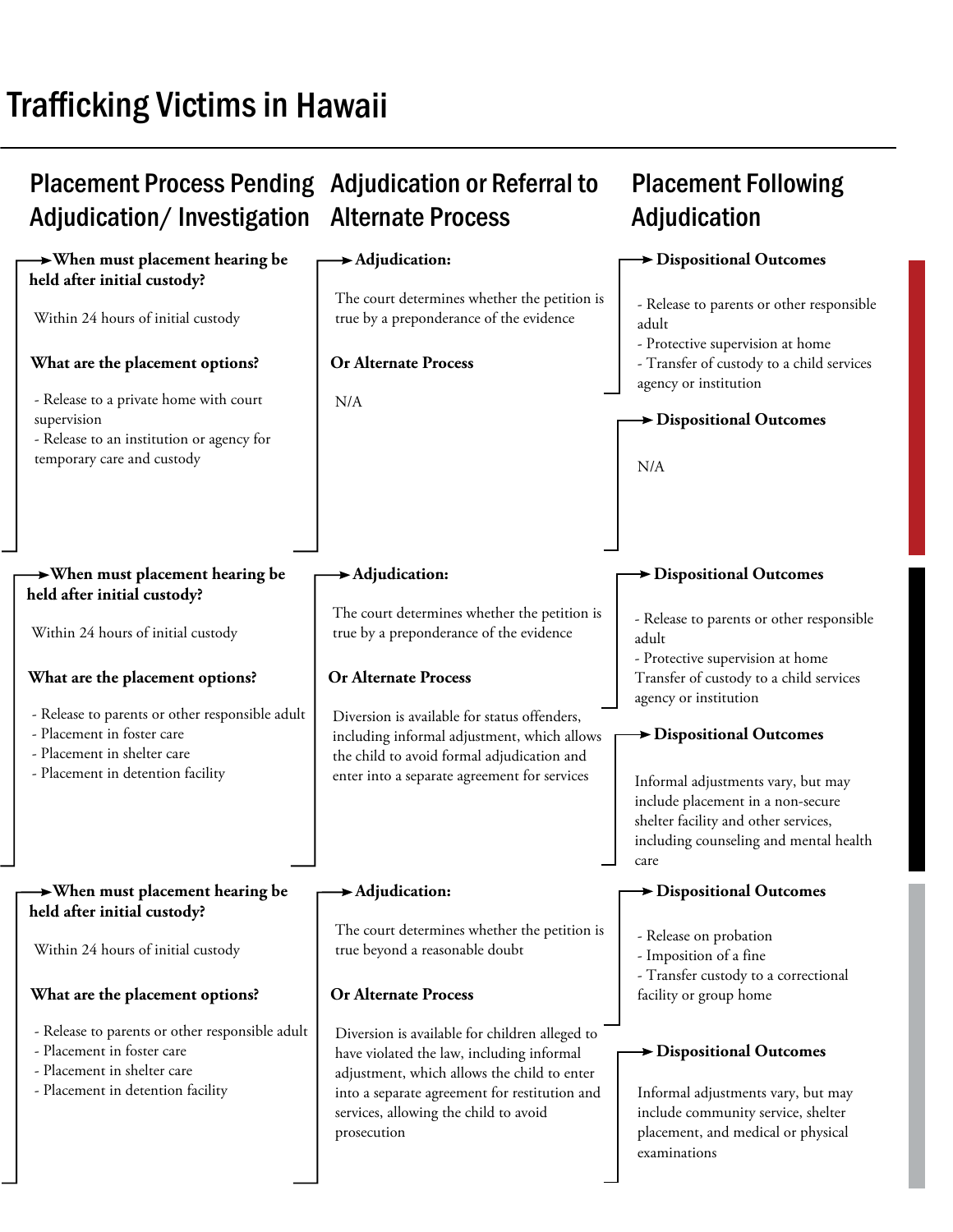

| <b>Identification</b>               | <b>Initial Custody</b>                                                                                                                                                                                                                                                          | <b>Process Following Initial</b><br>Custody                                                                                                                                                                                                  |
|-------------------------------------|---------------------------------------------------------------------------------------------------------------------------------------------------------------------------------------------------------------------------------------------------------------------------------|----------------------------------------------------------------------------------------------------------------------------------------------------------------------------------------------------------------------------------------------|
| Abused or<br><b>Neglected Child</b> | Authority for Initial Custody:<br>Temporary protective custody may be<br>taken by law enforcement if the child:<br>- Is endangered in his surroundings and<br>prompt removal is necessary to prevent<br>serious physical or mental injury<br>- If the child is abandoned        | $\rightarrow$ Where is child referred after initial<br>custody?<br>A motion based on a sworn affidavit must<br>be filed with the court                                                                                                       |
|                                     | Placement:<br>- Release to parents or relatives<br>- Foster care or group home<br>- Juvenile detention center or to a<br>community-based diversion program<br>- Specialized shelter care                                                                                        | When and how does court assume<br>jurisdiction?<br>When a petition signed by the prosecutor<br>or deputy attorney general is filed with the<br>court                                                                                         |
| Delinquent Child                    | Authority for Initial Custody:<br>A child may be taken into custody by law<br>enforcement:<br>- For delinquent act/violation of law that is<br>a misdemeanor or felony<br>- If the juvenile has violated any local, state<br>or federal or municipal ordinance                  | $\rightarrow$ Where is child referred after initial<br>custody?<br>Fingerprints and photographs are taken of<br>the child and forwarded to the appropriate<br>law enforcement agency and filed with the<br>bureau of criminal identification |
|                                     | Placement:<br>- Parents<br>- Relatives<br>- Foster care or group home<br>- Juvenile detention center<br>- Community-based diversion program -<br>Status offenders shall not be placed in any<br>jail facility, but instead may be placed in<br>juvenile shelter care facilities | When and how does court assume<br>jurisdiction?<br>When the prosecuting attorney or law<br>enforcement officer files a petition with<br>the court alleging facts relating to the<br>child's violation of law                                 |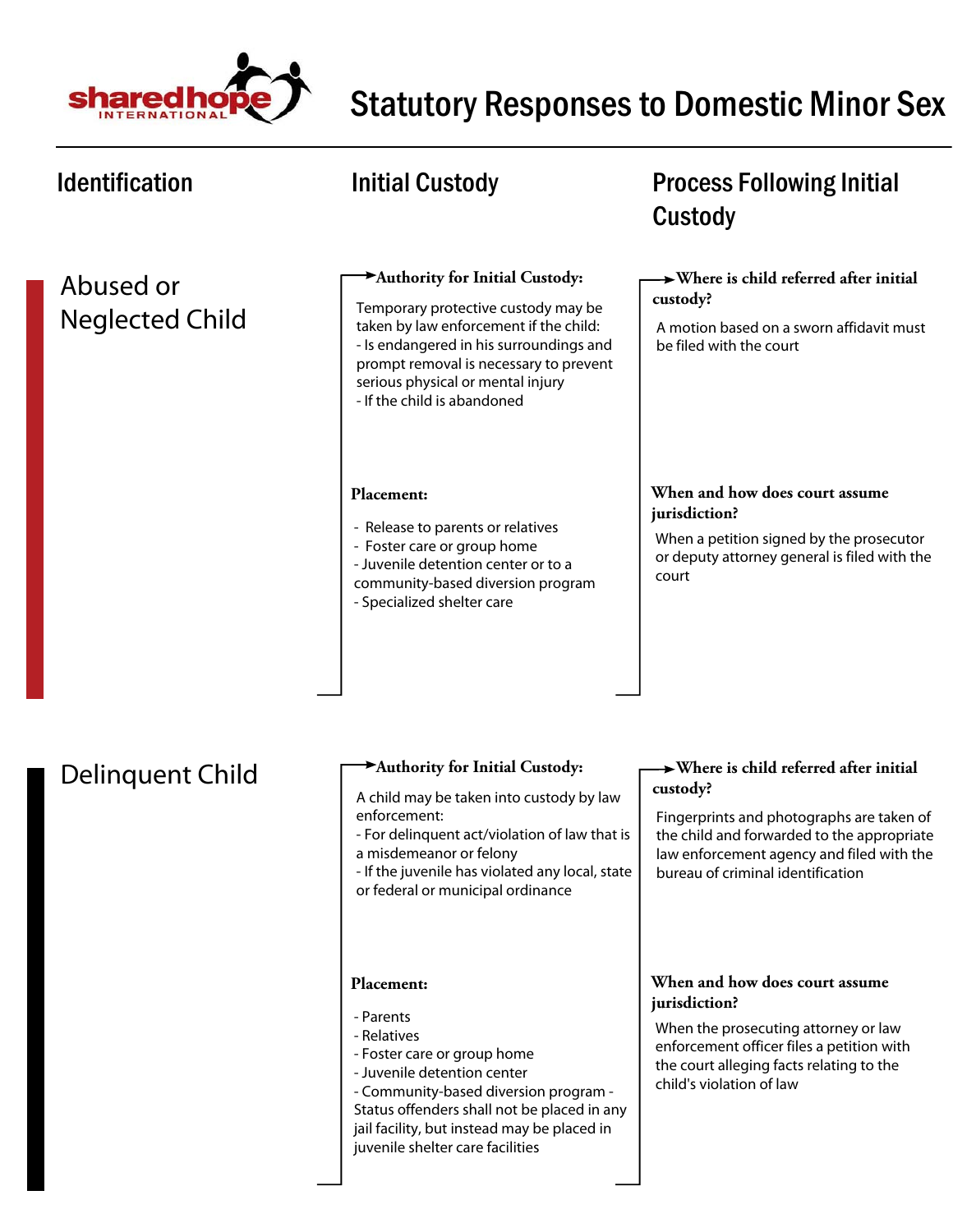# Trafficking Victims in Idaho

### Placement Process Pending Adjudication or Referral to Adjudication/Investigation Alternate Process Placement Following Adjudication

| $\rightarrow$ When must placement hearing be<br>held after initial custody?                                               | $\blacktriangleright$ Adjudication:                                                                                                               | > Dispositional Outcomes                                                                                                                                                                                  |
|---------------------------------------------------------------------------------------------------------------------------|---------------------------------------------------------------------------------------------------------------------------------------------------|-----------------------------------------------------------------------------------------------------------------------------------------------------------------------------------------------------------|
| Within 24 hours, excluding weekends and<br>holidays                                                                       | The hearing is to be held within 30 days of<br>the petition being filed                                                                           | - Return to parents<br>- Placement with relatives<br>- Foster care or group home<br>- Reunification case plan or other<br>permanency plan if parents/relatives<br>can't reunify                           |
| What are the placement options?                                                                                           | <b>Or Alternate Process</b>                                                                                                                       | <b>Dispositional Outcomes</b>                                                                                                                                                                             |
| - Return to parents<br>- Relatives<br>- Foster care or group home                                                         | N/A                                                                                                                                               | N/A                                                                                                                                                                                                       |
| $\rightarrow$ When must placement hearing be<br>held after initial custody?                                               | $\blacktriangleright$ Adjudication:                                                                                                               | > Dispositional Outcomes                                                                                                                                                                                  |
| Within 24 hours, excluding weekends and<br>holidays                                                                       | If the child denies the allegations, the court<br>conducts a full evidentiary hearing, in the<br>manner prescribed by the Idaho juvenile<br>rules | - Formal probation not to exceed 3<br>years<br>- Detention<br>- Relaxed detention sentences<br>- Commit juvenile offender to<br>detention and suspend the sentence<br>on specific probationary conditions |
| What are the placement options?                                                                                           | <b>Or Alternate Process</b>                                                                                                                       | $\rightarrow$ Dispositional Outcomes                                                                                                                                                                      |
| - Parents, relatives<br>- Foster care or group home<br>- Juvenile detention center<br>- Community-based diversion program | The court may decide to make an informal<br>adjustment to the petition                                                                            | - Reprimand of the juvenile offender<br>- Informal supervision with<br>probation<br>- Community service work<br>- Restitution to the victim<br>- Community-based diversion<br>program                     |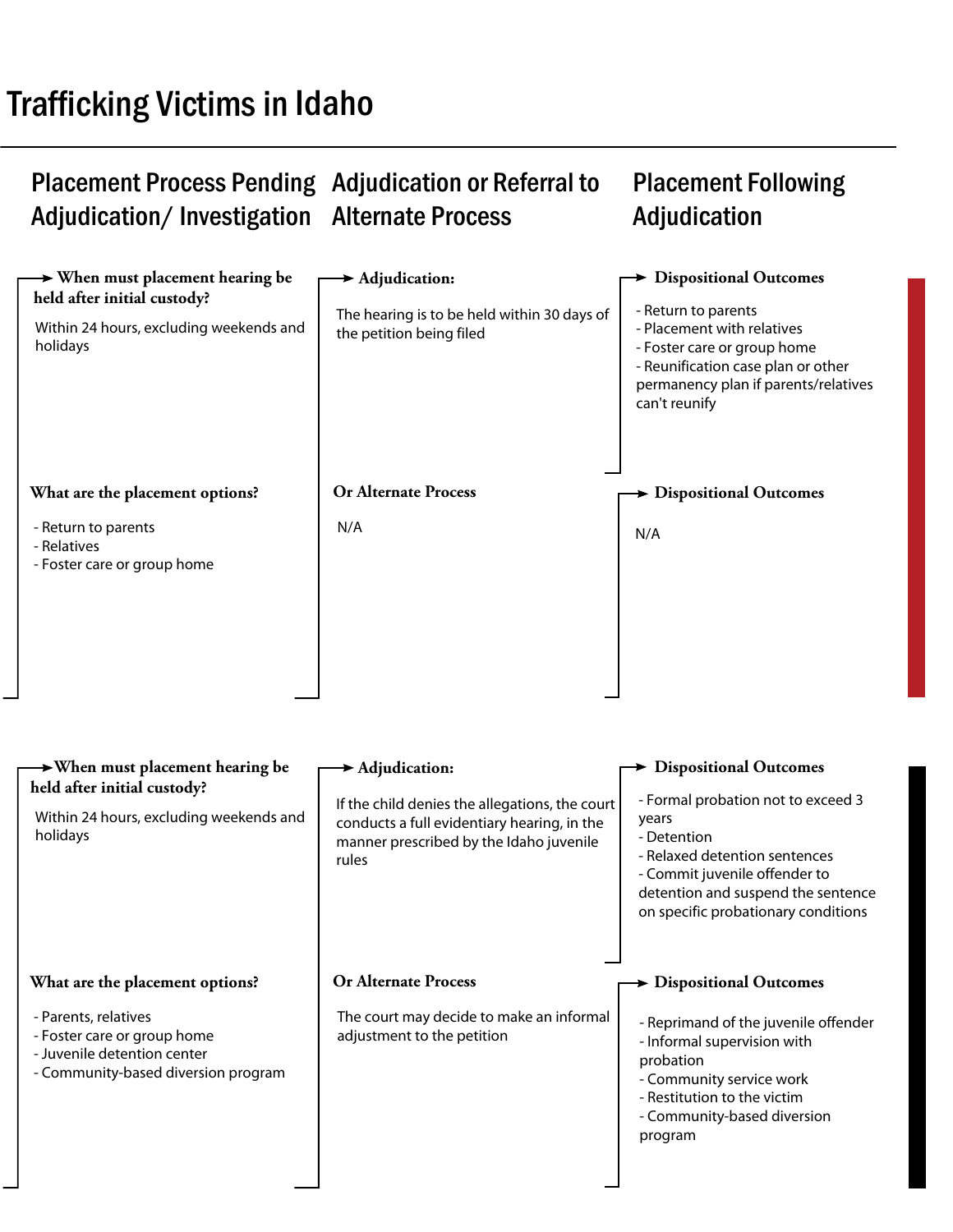

| <b>Identification</b>  | <b>Initial Custody</b>                                                                                                                     | <b>Process Following Initial</b><br>Custody                                                                                            |
|------------------------|--------------------------------------------------------------------------------------------------------------------------------------------|----------------------------------------------------------------------------------------------------------------------------------------|
| Abused/Neglected/      | Authority for Initial Custody:                                                                                                             | > Where is child referred after initial<br>custody?                                                                                    |
| Dependent Child        | By LE/DCFS employee/medical provider if<br>abused/neglected. If suspected of prostitution,<br>protective custody pending referral to DCFS. | DCFS may do investigation or family<br>assessment. Family services may be offered.                                                     |
|                        | Placement:                                                                                                                                 | When and how does court assume<br>jurisdiction?                                                                                        |
|                        | - Release to parent/guardian<br>- Placement in foster home<br>- Placement in shelter facility                                              | A law enforcement or public officer will file a<br>petition with the court.                                                            |
| <b>Child Requiring</b> | Authority for Initial Custody:                                                                                                             | $\rightarrow$ Where is child referred after initial<br>custody?                                                                        |
| Authoritative          | For 6hrs by LE if believed to be runaway,<br>beyond control of parents, or sick and in need<br>of immediate care.                          | To interim crisis intervention services, or<br>juvenile PO, for possible station adjustment.                                           |
| Intervention           | Placement:                                                                                                                                 | When and how does court assume<br>jurisdiction?                                                                                        |
|                        | Release to parent/guardian; foster care/shelter<br>care; interim crisis intervention services<br>agency; placed with DCFS                  | If not diverted, any adult may file a petition,<br>or the court may direct the filing of a petition<br>for authoritative intervention. |
|                        | Authority for Initial Custody:                                                                                                             | $\rightarrow$ Where is child referred after initial                                                                                    |
| <b>Addicted Minor</b>  | By LEO if an addicted minor, has escaped<br>from court ordered commitment, or found in<br>public and needs medical assistance.             | custody?<br>Station adjustment, referral to community-<br>based services, informal monitoring, or court.                               |
|                        | Placement:                                                                                                                                 | When and how does court assume<br>jurisdiction?                                                                                        |
|                        | Temporary custody: shelter care, licensed<br>foster home, group home, or other institution.<br>May not be placed in detention.             | Minor delivered to the court by law<br>enforcement; any adult with knowledge may<br>file a petition.                                   |
| Child Identified as    | Authority for Initial Custody:                                                                                                             | $\rightarrow$ Where is child referred after initial<br>custody?                                                                        |
| Delinquent (immune     | LE with probable cause for delinquency, but a<br>child suspected of prostitution must be<br>referred to DCFS for abuse investigation.      | If not DCFS, LEO must notify parent/<br>guardian, decide if station adjustment offered.                                                |
| from prostitution<br>Н | Placement:                                                                                                                                 | When and how does court assume<br>jurisdiction?                                                                                        |
|                        | - Release to parent/guardian<br>- Release to foster care/shelter care<br>- Detention if age 10+ (up to 40 hours)                           | If a child is not diverted, the state's attorney<br>will file a petition with the court alleging<br>delinquency.                       |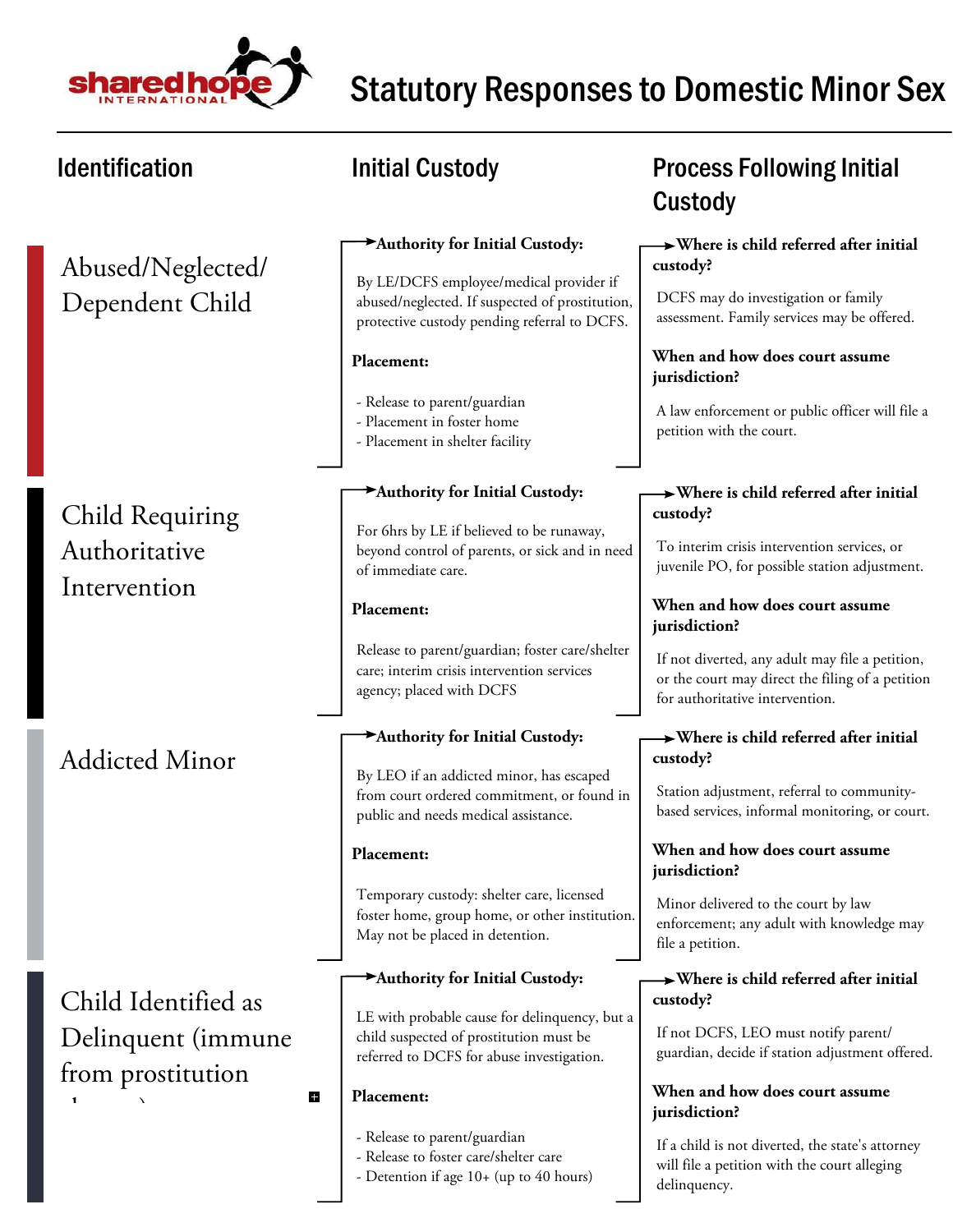# Trafficking Victims in Illinois

### Placement Process Pending Adjudication or Referral to Adjudication/Investigation Alternate Process **Placement Following Adjudication When must placement hearing be held after initial custody? When must placement hearing be held after initial custody? When must placement hearing be held after initial custody? When must placement hearing be held after initial custody? Adjudication Adjudication Adjudication Adjudication Dispositional Outcomes Dispositional Outcomes Dispositional Outcomes Dispositional Outcomes Dispositional Outcomes Dispositional Outcomes Dispositional Outcomes Dispositional Outcomes Or Alternate Process Or Alternate Process Or Alternate Process Or Alternate Process What are the placement options? What are the placement options? What are the placement options? What are the placement options?**  The court will determine whether a child is abused, neglected, or dependent as alleged. - Release to parent/guardian or relative - Custody to probation officer or DCFS - Emancipation - Release to child's parents/guardian - Placement in shelter care N/A N/A Court rules on authoritative intervention.  $\vert$  - To parent/guardian under supervision - Commitment to DCFS - Emancipation - Release to parent/guardian - Placement in designated shelter facility Habitually truant minors and minors involved in electronic dissemination of indecent visual depictions may be adjudicated as in need of depictions may be adjudicated as in need of<br>supervision. service, or suspended DL. Indecent depictions: counseling/community service. - release to parent/guardian, with DHS evaluation and treatment order - if necessary, continued temporary custody in shelter care, licensed foster home, group home - Release to parent/guardian - Placement in shelter care facility - Placement in detention facility Temporary custody hearing within 48 hours. Shelter hearing within 48 hours. Within 48 hours (excluding Sat/Sun/holiday). Within 120 days; 10 days if in shelter care; probable cause standard Release to family/guardian/relative w. agreement to complete treatment or if nec. for protection of minor, shelter care. Informal supervision and/or refer to educational, counseling, rehabilitative. or residential treatment programs Shelter or detention hearing within 40 hours. Preliminary conference with probation officer for informal adjustment. If eligible, probation officer formulates a non-judicial adjustment plan for treatment and services. The court will determine whether the child has committed the offenses as alleged. - Release to parents (possible supervision) - Probation or guardianship of DCFS - Placement in detention facility The child may be offered a station adjustment, probation adjustment, or the opportunity to participate in a community mediation program. If the child meets conditions of the alternative process, the child avoids adjudication and possible detention.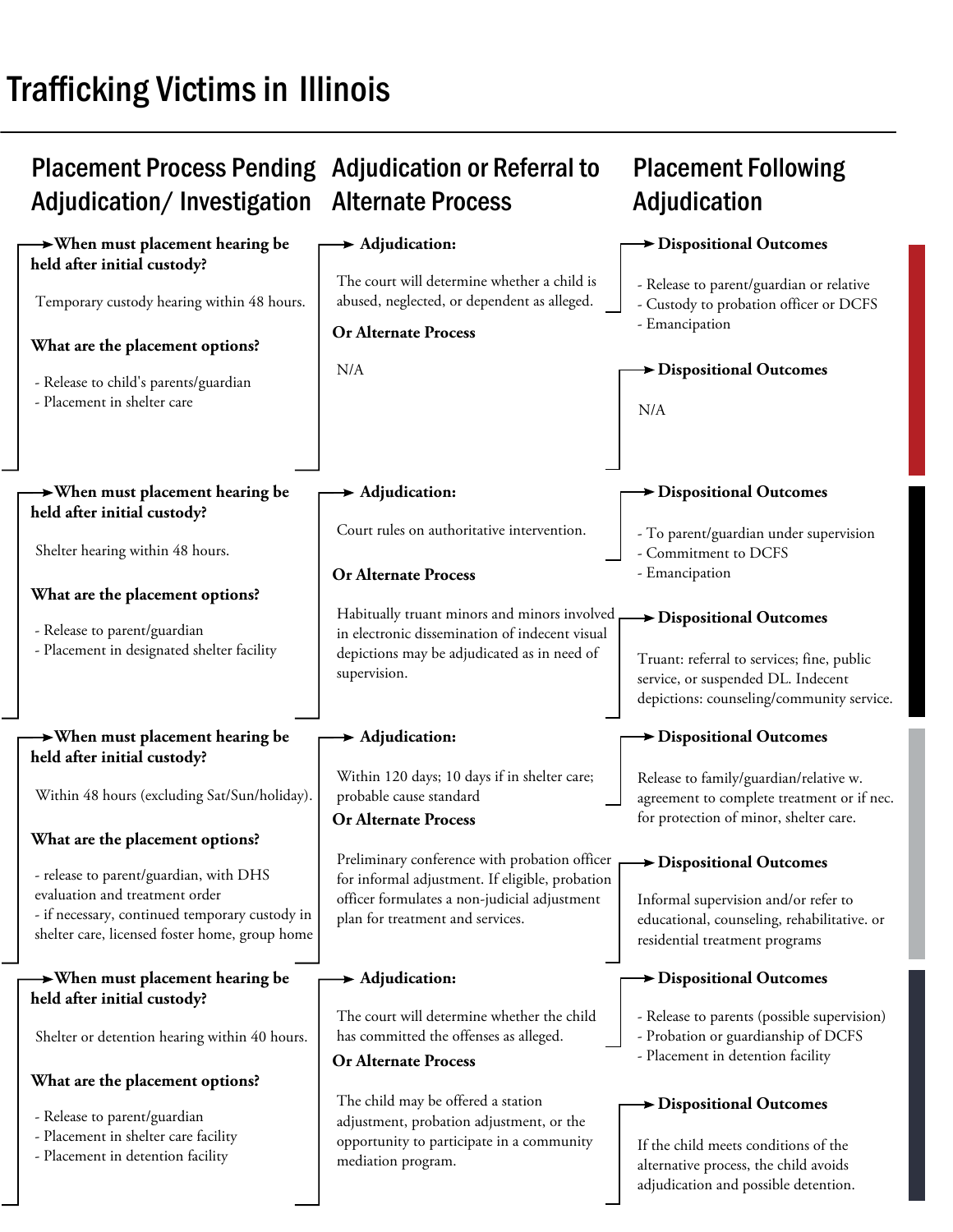

**Child in Need of Services (Abused/Neglected)**

# **Delinquent Child (Status Offense)**

**Delinquent Child (Violation of Law)**

### **Authority for Initial Custody:**

Law enforcement may take custody if it appears the child's physical or mental condition will be seriously impaired or endangered without immediate action

### **Placement:**

- Release to parents
- Relative
- Placement designated by the juvenile court

### **Authority for Initial Custody:**

- Law enforcement may take custody with: - A court order
- Probable cause to believe the child is a runaway, truant, habitually disobedient, etc.

### **Placement:**

- Return to parents
- Relative
- Shelter care
- Secure detention for up to 24 hours

### **Authority for Initial Custody:**

Law enforcement may take custody with: - A court order

- Probable cause to believe the child violated a criminal law

### **Placement:**

- Return to parents
- Relative
- Shelter care
- Secure detention

# Identification **Matube initial Custody Constant Custody Process Following Initial** Custody

### **Where is child referred after initial custody?**

A person taking a child into custody shall immediately make documentation and forward it to the department of child services

### **When and how does court assume jurisdiction?**

Upon filing of a petition by the attorney for the department or prosecuting attorney

### **Where is child referred after initial custody?**

Law enforcement must notify the child's parent and an intake officer of the reasons for detention and where the child is held

### **When and how does court assume jurisdiction?**

Upon the filing of a petition by the prosecuting attorney

### **Where is child referred after initial custody?**

Law enforcement must notify the child's parent and an intake officer of the reasons for detention and where the child is held

### **When and how does court assume jurisdiction?**

Upon the filing of a petition by the prosecuting attorney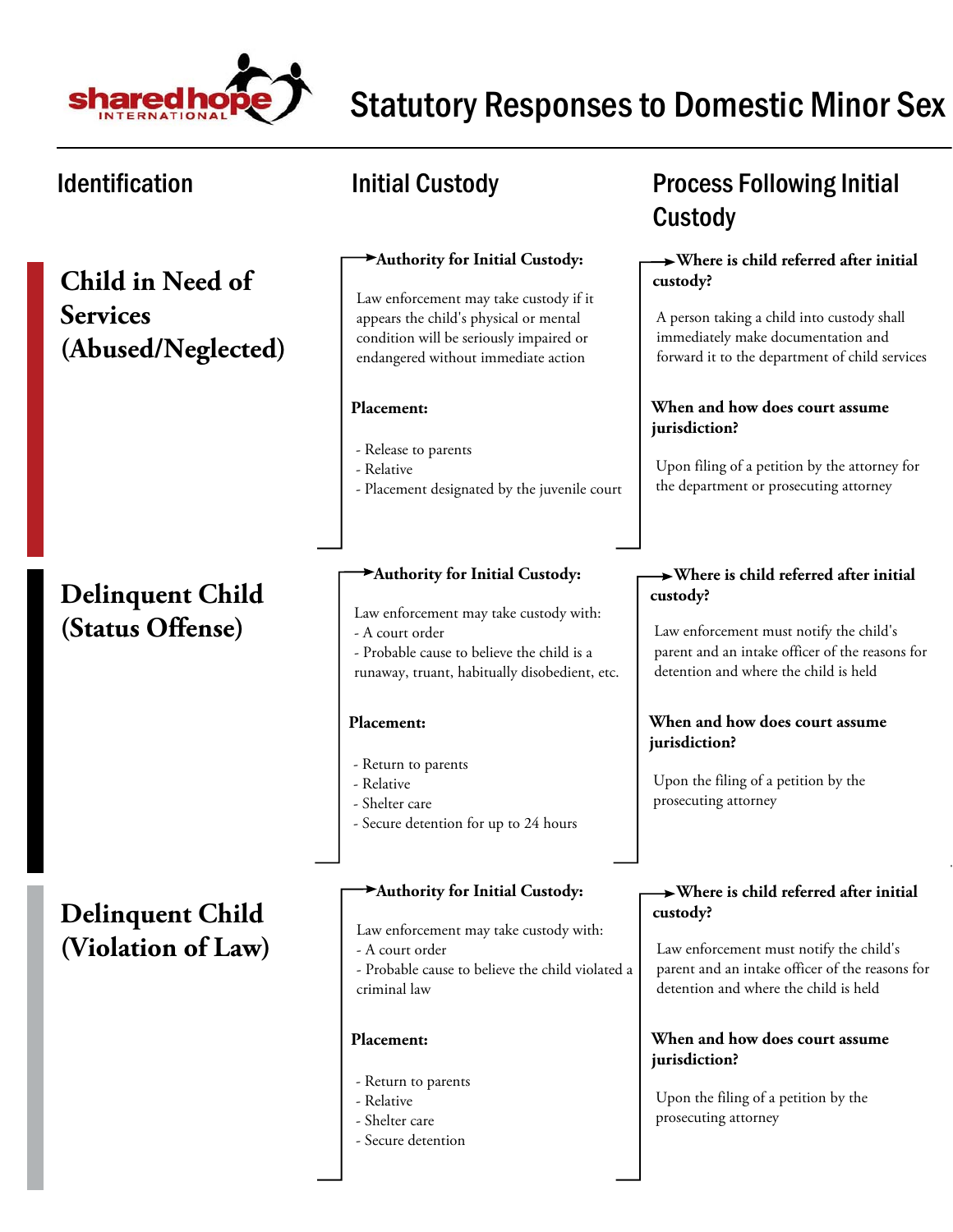# Trafficking Victims in Indiana

### Placement Process Pending Adjudication or Referral to Adjudication/Investigation Alternate Process **Placement Following Adjudication When must placement hearing be held after initial custody? When must placement hearing be held after initial custody? When must placement hearing be held after initial custody? Adjudication: Adjudication: Adjudication: Dispositional Outcomes Dispositional Outcomes Dispositional Outcomes Dispositional Outcomes Dispositional Outcomes Dispositional Outcomes Or Alternate Process Or Alternate Process Or Alternate Process What are the placement options? What are the placement options? What are the placement options?**  Within 48 hours of initial custody, excluding Saturdays, Sundays, and legal holidays - Release to parents - Relatives given preference - Shelter care facility in the child's county of residence Within 48 hours of initial custody, excluding Saturdays, Sundays, and legal holidays - Release to parent/guardian - Detention in a juvenile facility - Detention in a secured facility for up to 24 hours - Release to parent/guardian - Detention in a juvenile facility - Detention in a secured facility After the preliminary inquiry and upon approval by the juvenile court, the intake officer may implement a program of informal adjustment if the officer has probable cause to believe that the child is a child in need of services After the preliminary inquiry and upon approval by the juvenile court, the intake officer may implement a program of informal adjustment if the officer has probable cause to believe that the child is a delinquent child and the child is not in custody After the preliminary inquiry and upon approval by the juvenile court, the intake officer may implement a program of informal adjustment if the officer has probable cause to believe that the child is a delinquent child and the child is not in custody Hearing shall occur within 60 days of the filing of the petition Hearing must be held within 20 days if child is in custody, 60 days if not Hearing must be held within 20 days if child is in custody, 60 days if not - Supervision of the child by the department - Treatment services - Place child in another home or shelter care - Wardship to the Department - Probation supervision - Treatment programs and services - Wardship to the Department - Juvenile detention facility - Probation supervision - Treatment programs and services A program of informal adjustment may not exceed 6 months, unless extended another 3 months by the juvenile court A program of informal adjustment may not exceed 6 months, unless extended another 3 months by the juvenile court Within 48 hours of initial custody, excluding Saturdays, Sundays, and legal holidays A program of informal adjustment may not exceed 6 months, unless extended another 3 months by the juvenile court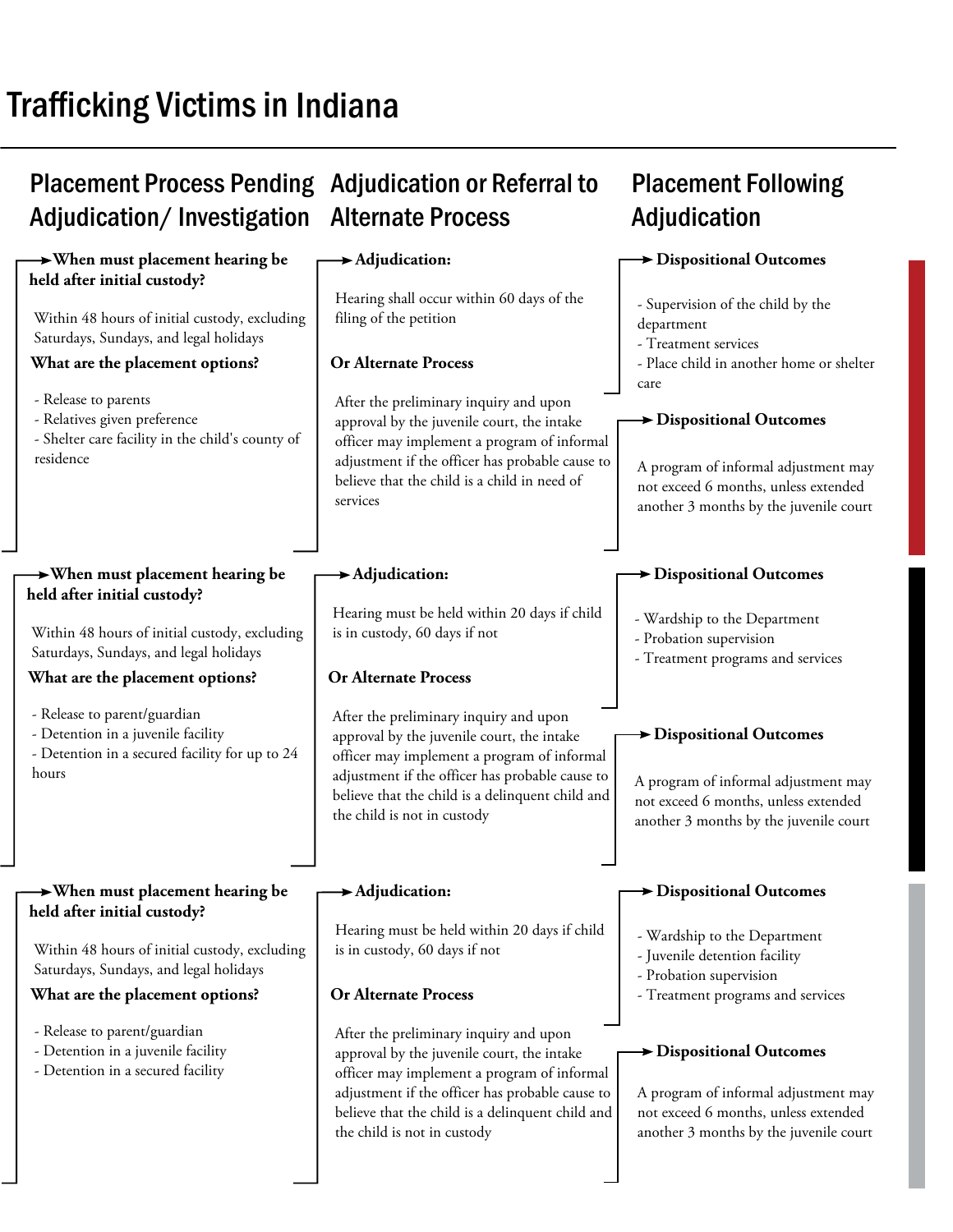

| <b>Identification</b>                        | <b>Initial Custody</b>                                                                                                                                                                  | <b>Process Following Initial</b><br>Custody                                                                                                                                                                                                                               |
|----------------------------------------------|-----------------------------------------------------------------------------------------------------------------------------------------------------------------------------------------|---------------------------------------------------------------------------------------------------------------------------------------------------------------------------------------------------------------------------------------------------------------------------|
| Child Identified as in<br>Need of Assistance | Authority for Initial Custody:<br>A child can be taken into custody:<br>- When a court issues an ex parte order<br>- Without a court order when the child's<br>well-being is threatened | $\rightarrow$ Where is child referred after initial<br>custody?<br>The Department of Human Services or<br>other authorized agency or individual<br>conducts preliminary investigation to<br>determine what, if any, further action<br>should be taken                     |
|                                              | Placement:<br>- Return to parents<br>- Kept in custody in child-care facility or<br>other approved placement                                                                            | When and how does court assume<br>jurisdiction?<br>Petition is filed within three days if the<br>child is not returned to parents                                                                                                                                         |
| Child Identified as<br>Delinquent            | Authority for Initial Custody:<br>A child may be taken into custody:<br>- By order of the court<br>- Pursuant to laws relating to arrest by a<br>peace officer                          | > Where is child referred after initial<br>custody?<br>Intake officer conducts preliminary<br>investigation and can either:<br>- Dismiss the complaint<br>- Make an informal adjustment (see<br>alternate process)<br>- Request the county attorney to file a<br>petition |
|                                              | Placement:<br>- Released to parents<br>- Shelter care<br>- Detention<br>NOTE: special criteria apply for placement<br>in shelter care                                                   | When and how does court assume<br>jurisdiction?<br>If the intake officer finds the complaint<br>legally sufficient and that formal<br>adjudication is the appropriate response,<br>the county attorney files a petition                                                   |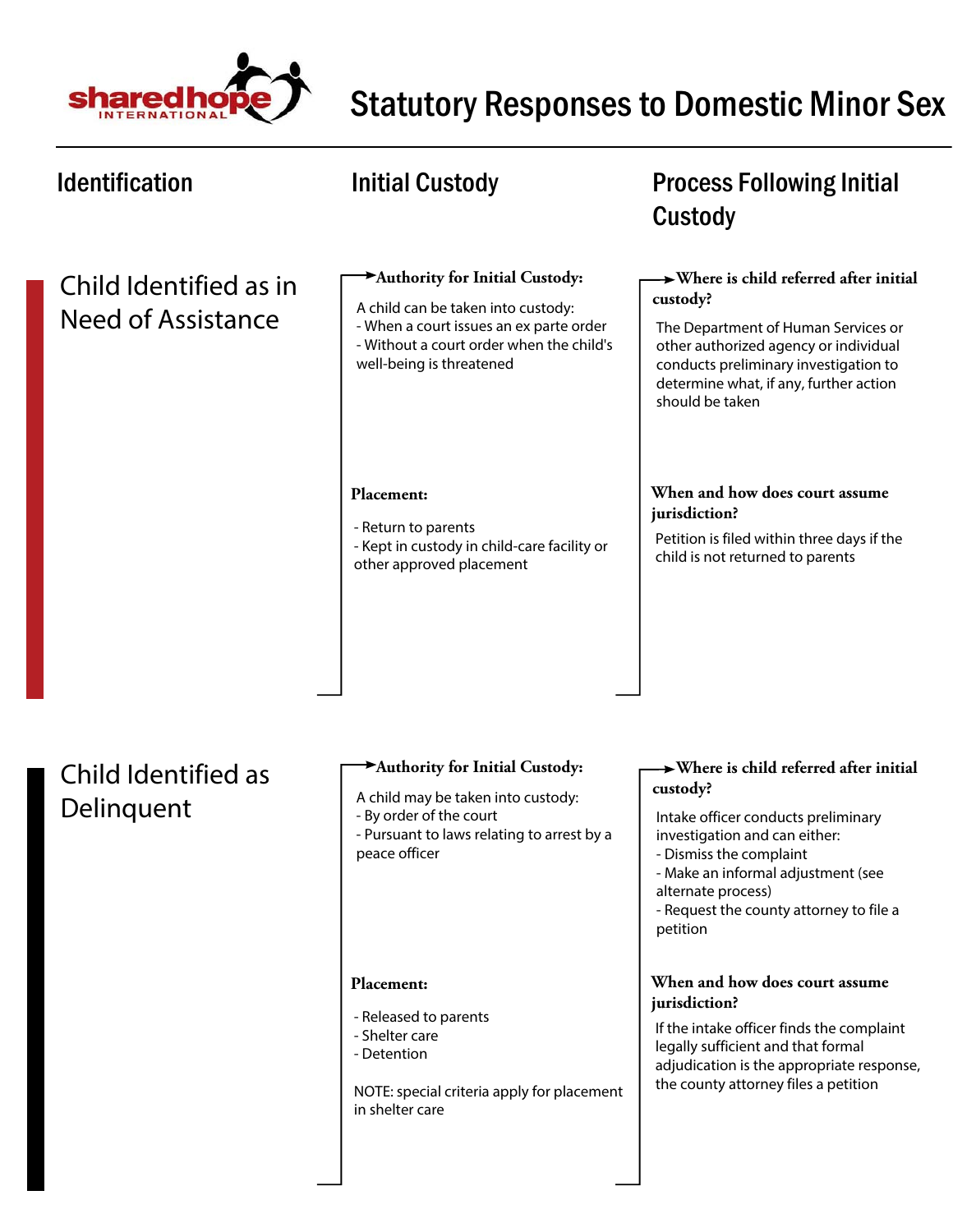### Placement Process Pending Adjudication or Referral to Adjudication/Investigation Alternate Process Placement Following Adjudication

### **When must placement hearing be held after initial custody? When must placement hearing be held after initial custody? Adjudication Adjudication Dispositional Outcomes Dispositional Outcomes Dispositional Outcomes Dispositional Outcomes Or Alternate Process Or Alternate Process What are the placement options? What are the placement options?**  The state must prove the allegations by clear and convincing evidence Following temporary removal order: Suspended judgment Return to Parents Transfer of Legal Custody - Release to parents - Shelter care facility - In the custody of a suitable person or agency N/A - Release to parents - Shelter care - Detention N/A If child admits the allegations, a child may enter into an informal adjustment agreement Within 10 days of the date of the temporary removal - Within 48 hours for child placed in childcare facility - Within 24 hours for child placed in detention The state must prove the allegations beyond a reasonable doubt - Probation and release to parents - Special care or services ordered - Other supervision - Transfer of legal custody An agreement can provide for referrals to public or private service providers, limitations on driving privileges, a community service, and/or restitution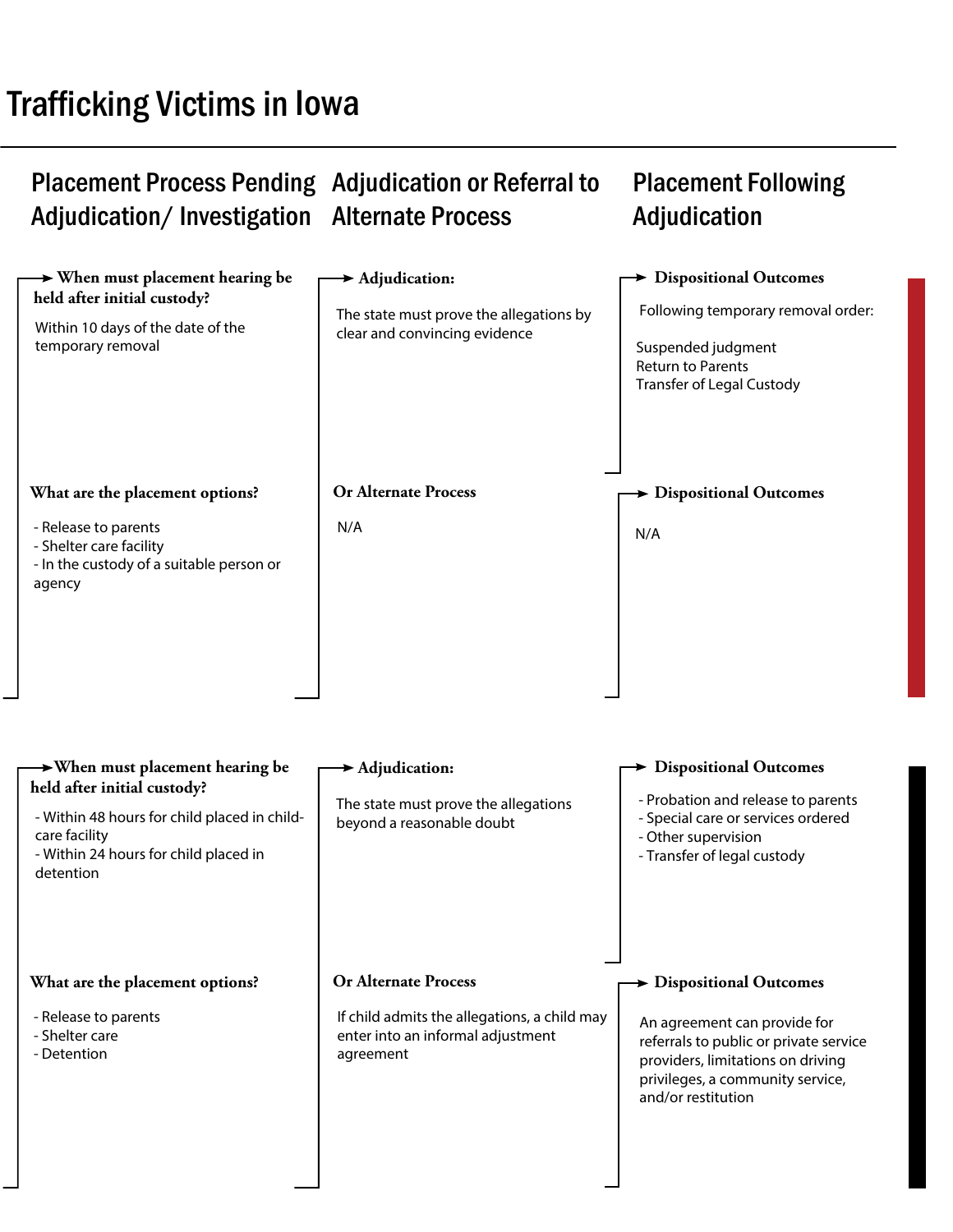

**Child in Need of Care (for abuse and neglect or status offense)**

### **Authority for Initial Custody:**

Law enforcement may take a child into temporary protective custody if the child: - will be harmed if not immediately removed

- is a confirmed runaway
- is a victim of human trafficking or exploitation.

### **Placement:**

- Returned home/placed in a shelter facility - If child has run away, and will not stay in a shelter, then temporarily in secure detention. - If child is trafficked, in staff secure facility where child is provided case management and appropriate services by specially trained staff.

# Identification **Matube 10 Mullet 10 Mullet 10 Mullet 10 Mullet 10 Mullet 10 Mullet 10 Mullet 10 Mullet 10 Mullet 10 Mullet 10 Mullet 10 Mullet 10 Mullet 10 Mullet 10 Mullet 10 Mullet 10 Mullet 10 Mullet 10 Mullet 10 Mullet** Custody

### **Where is child referred after initial custody?**

If child is a DMST victim, law enforcement officer must refer the child to the Department for assessment of safety, placement and treatment needs. Otherwise, law enforcement applies to transfer custody to shelter or child care facility to provide care and supervision.

### **When and how does court assume jurisdiction?**

With the filing of a petition by the county or district attorney or another person. If the child is a victim of DMST or CSEC, the court must refer the child to DCF to determine safety, placement and treatment needs.

# **Juvenile Offender**

### **Authority for Initial Custody:**

Law enforcement may take custody if:

- An offense is committed in the officer's view
- Officer has probable cause of an offense
- The officer has a warrant

### **Placement:**

- Parents, with or without conditions
- Shelter facility or licensed care facility
- Placement in a juvenile detention center,
- only if certain criteria are met

### **Where is child referred after initial custody?**

The officer shall take the child before an intake and assessment worker, or before the court.

### **When and how does court assume jurisdiction?**

Proceedings are commenced by the filing of a complaint by the county or district attorney.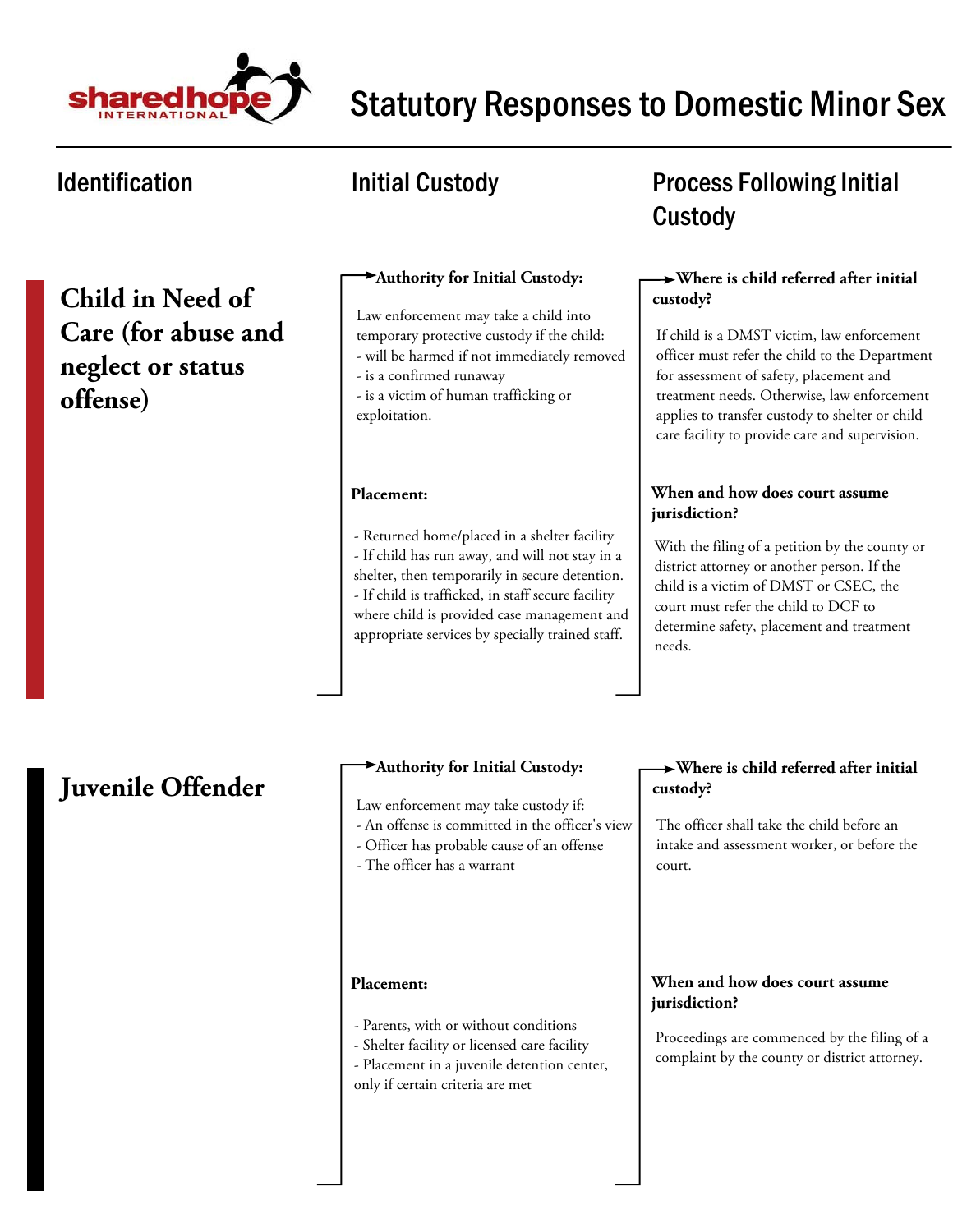# Trafficking Victims in Kansas

non-secure placement

### Placement Process Pending Adjudication or Referral to Adjudication/Investigation Alternate Process

#### **When must placement hearing be held after initial custody? When must placement hearing be held after initial custody? Adjudication Adjudication Dispositional Outcomes Dispositional Outcomes Dispositional Outcomes Dispositional Outcomes Or Alternate Process Or Alternate Process What are the placement options? What are the placement options?**  A hearing must be held within 30 days of filing a petition. - Placement with a parent, relative, or other suitable person - A shelter facility - A youth residential facility - A staff secure facility, if DMST victim - Parent or legal custodian - A youth residential facility - A shelter facility - A staff secure facility, if the child is a victim of trafficking or exploitation. The child will be placed according to the child's best interests, and the recommendations provided by the conference. - Before disposition, the court may convene a conference of people with an interest in the placement of the child. - The group can make recommendations, which will be followed by the court, unless there is good cause not to follow the recommendations. Each county or district attorney may adopt a policy and establish guidelines for an immediate intervention program by which a juvenile may avoid prosecution. A hearing must be held within 72 hours of initial custody to determine whether the child can continue in temporary custody. A hearing must be held within 48 hours of initial custody. The hearing must be held without delay and charges proved beyond a reasonable doubt. DMST victims may assert an affirmative defense to prostitution charges. - Probation - Community based program - Counseling or other services - House arrest - Confinement in juvenile corrections facility - Parents, or other suitable adult - Shelter facility or licensed care facility - Placement in a juvenile detention center if the juvenile: committed a prostitution offense or a felony; has a history of violence or not appearing in court; has prior felony adjudications or has been expelled from The child must fulfill the terms set by the immediate intervention program or juvenile offender proceedings will be re-instituted.

Placement Following

**Adjudication**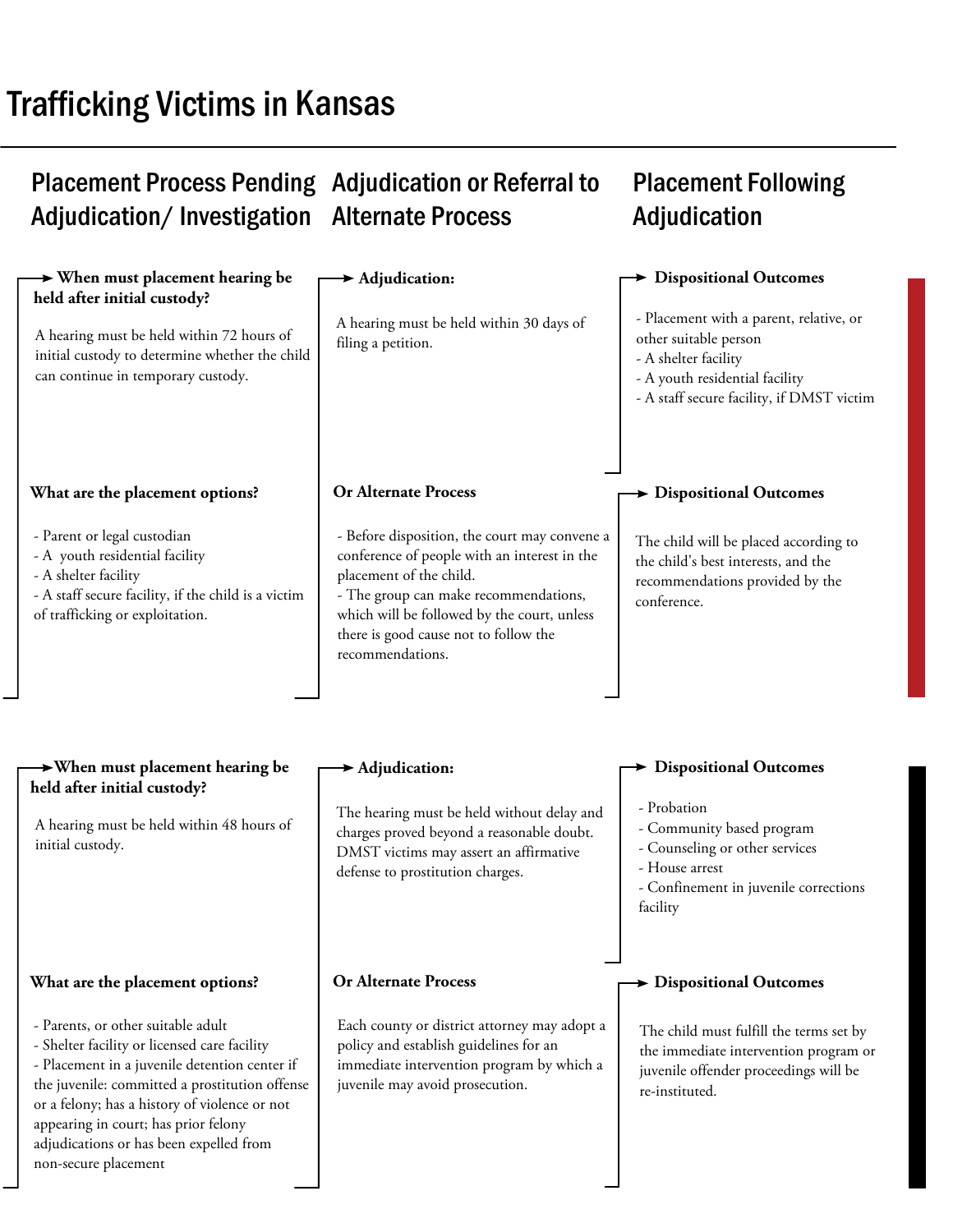

**Dependent - Abused or Neglected (Cabinet for Health and Family Services)**

### **Status Offender (Cabinet for Health and Family Services)**

**Public Offender (Department of Juvenile Justice)**

#### **Authority for Initial Custody:**

Protective custody by law enforcement if: - danger of imminent injury, sexual abuse - child is a victim of human trafficking By medical personnel if not safe to release

#### **Placement:**

- Relatives

- The Cabinet or other appropriate person or agency.

#### **Authority for Initial Custody:**

- Custody by peace officer for status offenses:
- Habitual runaway/truant
- Beyond control of parents/school
- Alcohol/tobacco offenses

#### **Placement:**

If not DMST,

- Release to parents, or other adult
- Secure juvenile detention facility
- Juvenile holding/Non-secure facility

#### **Authority for Initial Custody:**

Custody by peace officer if the child committed a public offense, but a DMST victim who commits a prostitution offense must be referred to the Cabinet.

#### **Placement:**

If not prostitution offense:

- Release to parents, or other adult
- Secure juvenile detention facility,
- Juvenile holding/non-secure facility

## Identification The Superinten Custody Channel Process Following Initial Custody

#### **Where is child referred after initial custody?**

If DMST, LE must immediately report to the Cabinet. The Cabinet must investigate and provide treatment, housing and services.

#### **When and how does court assume jurisdiction?**

- Temporary removal hearing, within 72 hours of emergency custody - Or, within 10 days of filing petition for custody

#### **Where is child referred after initial custody?**

Court services worker decides whether to refer to Cabinet, divert, refer to services. If DMST, cannot be charged with a status offense.

#### **When and how does court assume jurisdiction?**

A complaint is filed alleging the commission of a status offense.

#### **Where is child referred after initial custody?**

If DJJ believes child is trafficking victim, it must file a report with the Cabinet, petition to transfer custody of the child to the Cabinet.

#### **When and how does court assume jurisdiction?**

If not a prostitution offense, by filing a complaint alleging that the child committed an offense while under 18.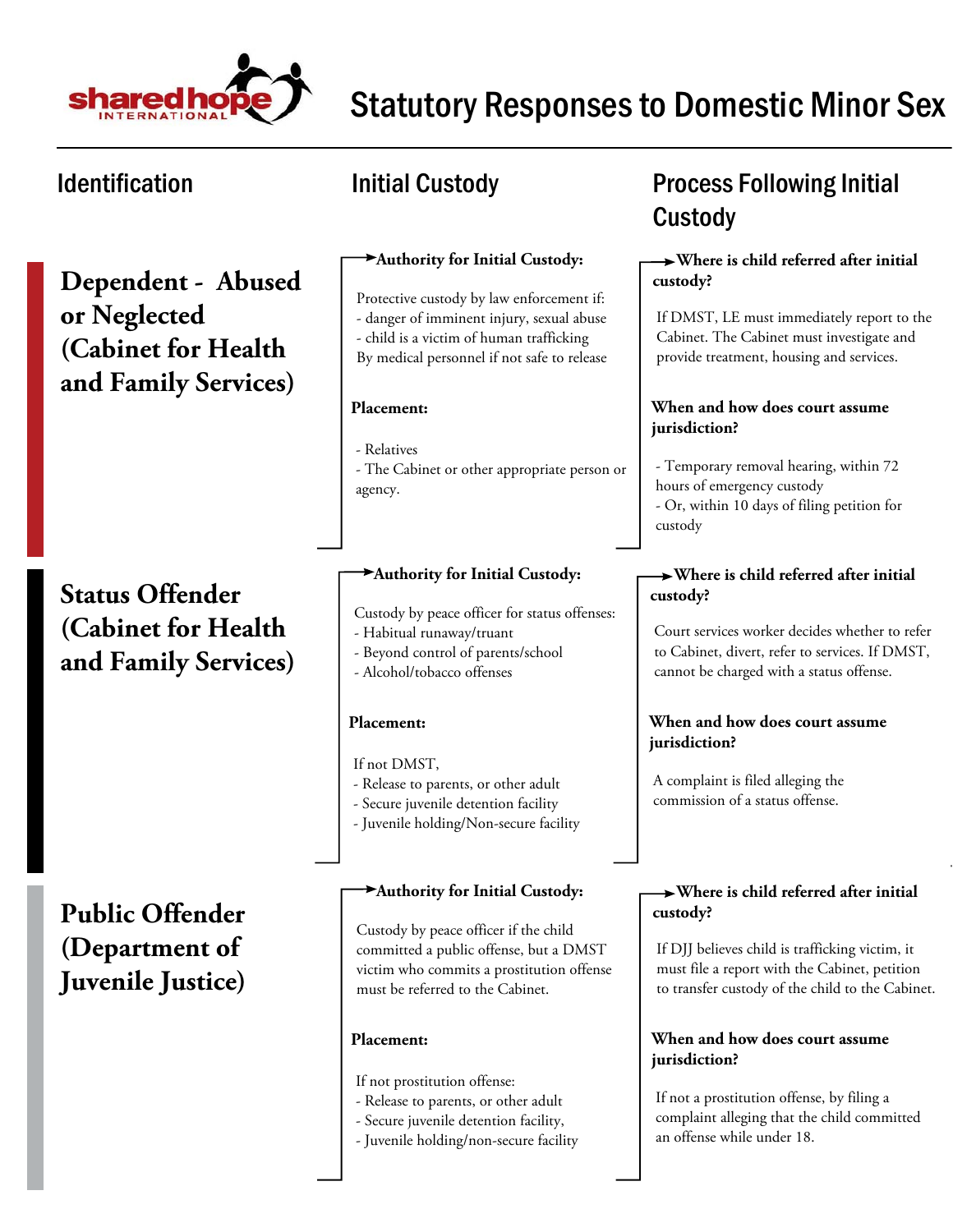# Trafficking Victims in Kentucky

#### Placement Process Pending Adjudication or Referral to Adjudication/Investigation Alternate Process **Placement Following Adjudication When must placement hearing be held after initial custody? When must placement hearing be held after initial custody? When must placement hearing be held after initial custody? Adjudication: Adjudication: Adjudication: Dispositional Outcomes Dispositional Outcomes Dispositional Outcomes Dispositional Outcomes Dispositional Outcomes Dispositional Outcomes Or Alternate Process Or Alternate Process Or Alternate Process What are the placement options? What are the placement options? What are the placement options?**  Request for an emergency custody order within 12 hours if DMST victim. Temporary custody to: - Relatives - The Cabinet or other appropriate person or agency. within twenty-four (24) hours, exclusive of weekends and holidays If not DMST and not released: - secure facility for no more than 24 additional hours, then DJJ-approved nonsecure setting until next court appearance. - for violation of a court order, detained in secure facility for 48 hours pending next court appearance. If not DMST: - release, if no probable cause or further detention not found necessary. - detention, if found necessary after considering seriousness of offense, risk of danger to child or community. - An informal adjustment may be made at any time during the proceedings. - Return to parent, with monitoring/services N/A N/A Conduct hearing and make disposition within 45 days of child's removal Court determines whether child is a status offender at formal hearing. Right to counsel. Court determines whether child is a public offender at formal hearing, no jury. Case permanency plan outlining placement, services, schedules, and proposed actions for long-term custody. No secure detention. Release, commit to DJJ or cabinet, a child-caring facility, or child-placing agency, or probation in a home or boarding home. Release, commit to DJJ or cabinet, a child-caring facility, or child-placing agency, or probation in a home or boarding home. - Protective orders - Removal to the custody of adult relative, other person, or child-caring facility or child placing agency. N/A 48 hours if juvenile facility, 24 hours if "intermittent holding facility" N/A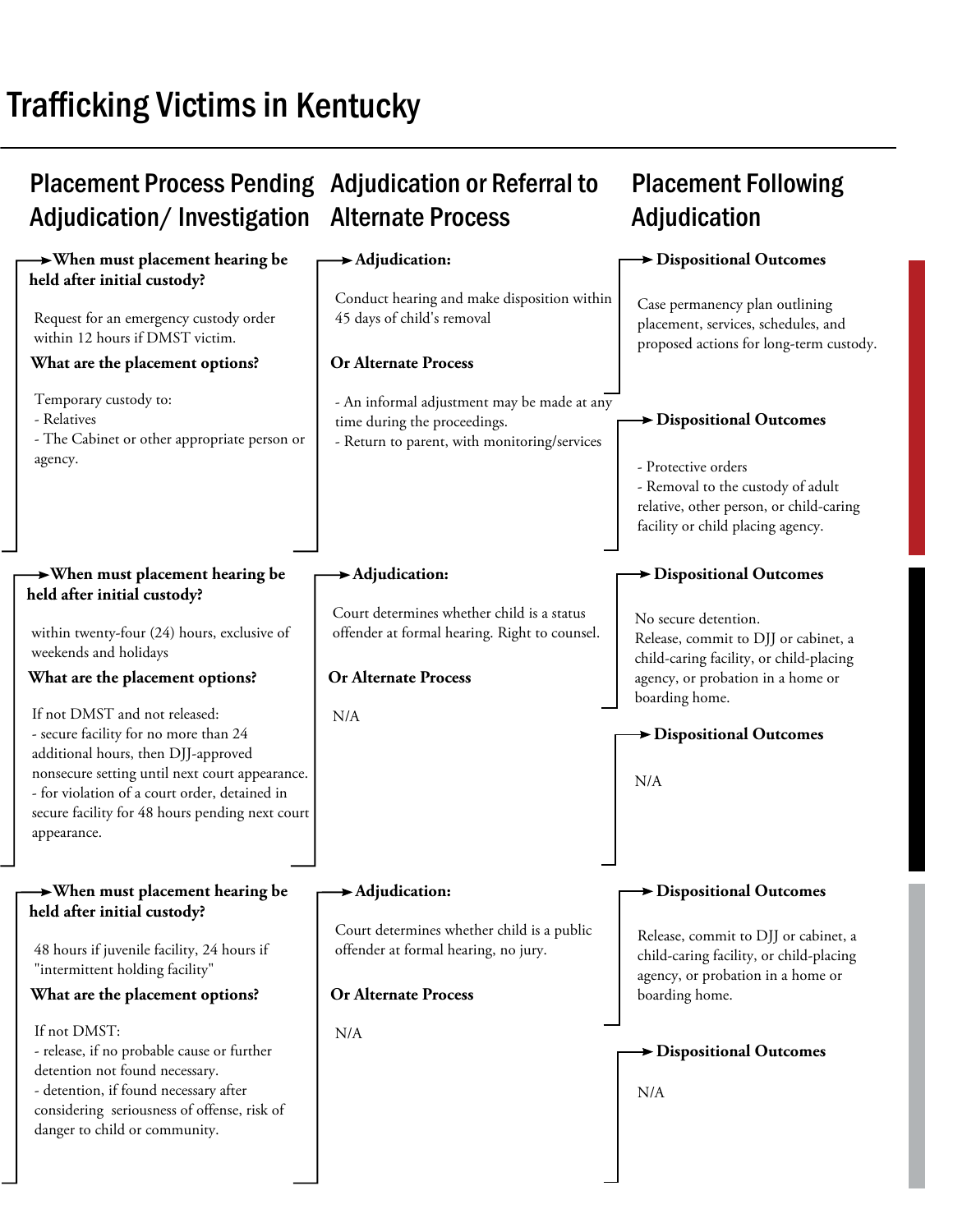

| <b>Identification</b>                           | <b>Initial Custody</b>                                                                                                                                                                                                                                                                                                                                                                 | <b>Process Following Initial</b><br>Custody                                                                                                                                                                                                                                                                                                                                                                                                  |
|-------------------------------------------------|----------------------------------------------------------------------------------------------------------------------------------------------------------------------------------------------------------------------------------------------------------------------------------------------------------------------------------------------------------------------------------------|----------------------------------------------------------------------------------------------------------------------------------------------------------------------------------------------------------------------------------------------------------------------------------------------------------------------------------------------------------------------------------------------------------------------------------------------|
| <b>Child in Need of Care</b>                    | Authority for Initial Custody:<br>- Court issues instanter order of custody based<br>on verified complaint<br>- If reasonable grounds, peace or probation<br>officer may take into custody without order                                                                                                                                                                               | $\rightarrow$ Where is child referred after initial<br>custody?<br>The department shall promptly notify the<br>parents or caretaker of the nature of the<br>allegations                                                                                                                                                                                                                                                                      |
|                                                 | Placement:<br>Must be immediately placed in custody of a:<br>- Suitable relative<br>- Home of suitable individual of majority age<br>- Foster care                                                                                                                                                                                                                                     | When and how does court assume<br>jurisdiction?<br>- Court obtains exclusive original jurisdiction<br>once child is alleged to be in need of care<br>- Grounds include when child is a victim of<br>trafficking of children for sexual purposes                                                                                                                                                                                              |
| Child of a Family in<br><b>Need of Services</b> | Authority for Initial Custody:<br>- Court issues instanter order of custody based<br>on verified complaint<br>-I f reasonable grounds, peace or probation<br>officer may take into custody without order<br>Placement:<br>- Home of a relative of majority age<br>- Home of suitable adult<br>- Shelter care facility for juveniles<br>- Secure detention facility if conditions apply | $\rightarrow$ Where is child referred after initial<br>custody?<br>The officer taking custody must:<br>- Release to parents or notify parents<br>- Submit a report to the district attorney<br>When and how does court assume<br>jurisdiction?<br>Court obtains exclusive original jurisdiction<br>once child is alleged to be in need of services                                                                                           |
| <b>Child Identified as</b><br>Delinquent        | Authority for Initial Custody:<br>- Order based on verified complaint that child<br>is delinquent or violated probation<br>- Peace/probation officer can take into<br>custody w/o order if probable cause<br>Placement:<br>- Release to parents, OR<br>- inform parents and place in juvenile<br>detention center or shelter care facility,<br>depending on the offense                | $\rightarrow$ Where is child referred after initial<br>custody?<br>If LE or DA identifies child as human<br>trafficking victim, must report to protective<br>service agency.<br>When and how does court assume<br>jurisdiction?<br>Petition filed if grounds child is delinquent. If<br>prostitution offense, informal adjustment<br>available before/after filing petition; if petition<br>filed, dismissed or left pending informal adjust |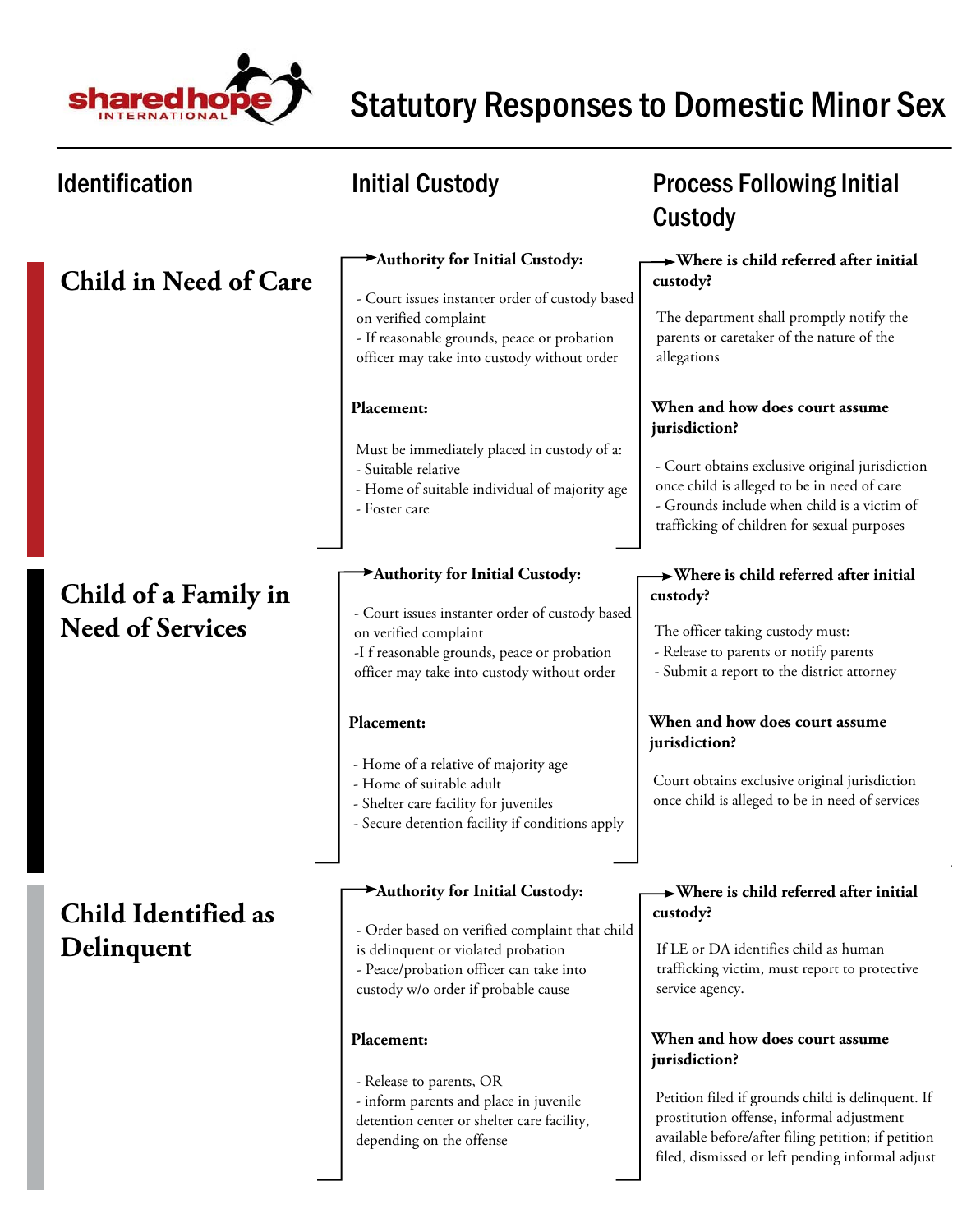# Trafficking Victims in Louisiana

## Placement Process Pending Adjudication or Referral to Adjudication/Investigation Alternate Process

#### **When must placement hearing be held after initial custody? When must placement hearing be held after initial custody? When must placement hearing be held after initial custody? Adjudication: Adjudication: Adjudication: Dispositional Outcomes Dispositional Outcomes Dispositional Outcomes Dispositional Outcomes Dispositional Outcomes Or Alternate Process Or Alternate Process Or Alternate Process What are the placement options? What are the placement options? What are the placement options?**  Within 3 days after the child's removal or entry into custody - Return the child to parents - Place in custody of suitable relative, other suitable individual, or the department Within 3 days after entry into custody. If held in secure detention facility, within 24 hours The least restrictive placement: - Home of a relative of majority age - Home of suitable adult - Shelter care facility for juveniles - May detain in secure detention facility for up to 24 hrs to arrange for appropriate placement An informal adjustment agreement suspends the proceedings on the acts alleged in the child in need of care petition. Period of informal adjustment shall not exceed: -6 months if child is in custody of DCFS -3 months if child is not in custody of DCFS - After a preadjudication conference, the child, the child's caretaker, and any service provider may enter into an informal family services plan agreement - Agreement is in effect for a maximum of 6 months, but court may extend for up to 6 additional months Occurs within 45 days of petition if child is in custody, within 105 days if not Occurs within 30 days of petition if child is in custody, within 90 days if not Occurs within 30 days of petition if child is in custody, within 60 days if not -Place the child in custody of a parent, other suitable person, a private or public institution or agency, an institution for the mentally ill -Grant guardianship to a non-parent - Mental health exam/treatment - Services - Custody of caretaker/suitable person - Probation, agency or institution custody or combination -Child will remain in parents' custody unless child's welfare or public's safety cannot be otherwise protected -Commitment to Department's custody If any terms of the agreement are violated, case may proceed to an adjudication hearing on the allegations - Agreement suspends proceedings - If terms are violated, case may proceed to adjudication hearing - If terms are satisfied, pending complaint/petition is dismissed Within 3 days

- Custody of the Department of Children and Family Services

- Custody of the Department of Public Safety and Corrections (No adult jail)

- If/where available, a safe house providing safe and secure housing and specialized services for sexually exploited children

-Informal adjustment agreement, which may include specialized services for sexually exploited children if it is the child's 1st prostitution-related offense and child is willing to receive specialized services -Alternatively, court may recommend child to participate in pilot program if eligible

#### **Dispositional Outcomes**

**Placement Following** 

**Adjudication** 

Specialized services including safe and stable housing, mental health services, employment and education training, on-site case mgmt, off-site referrals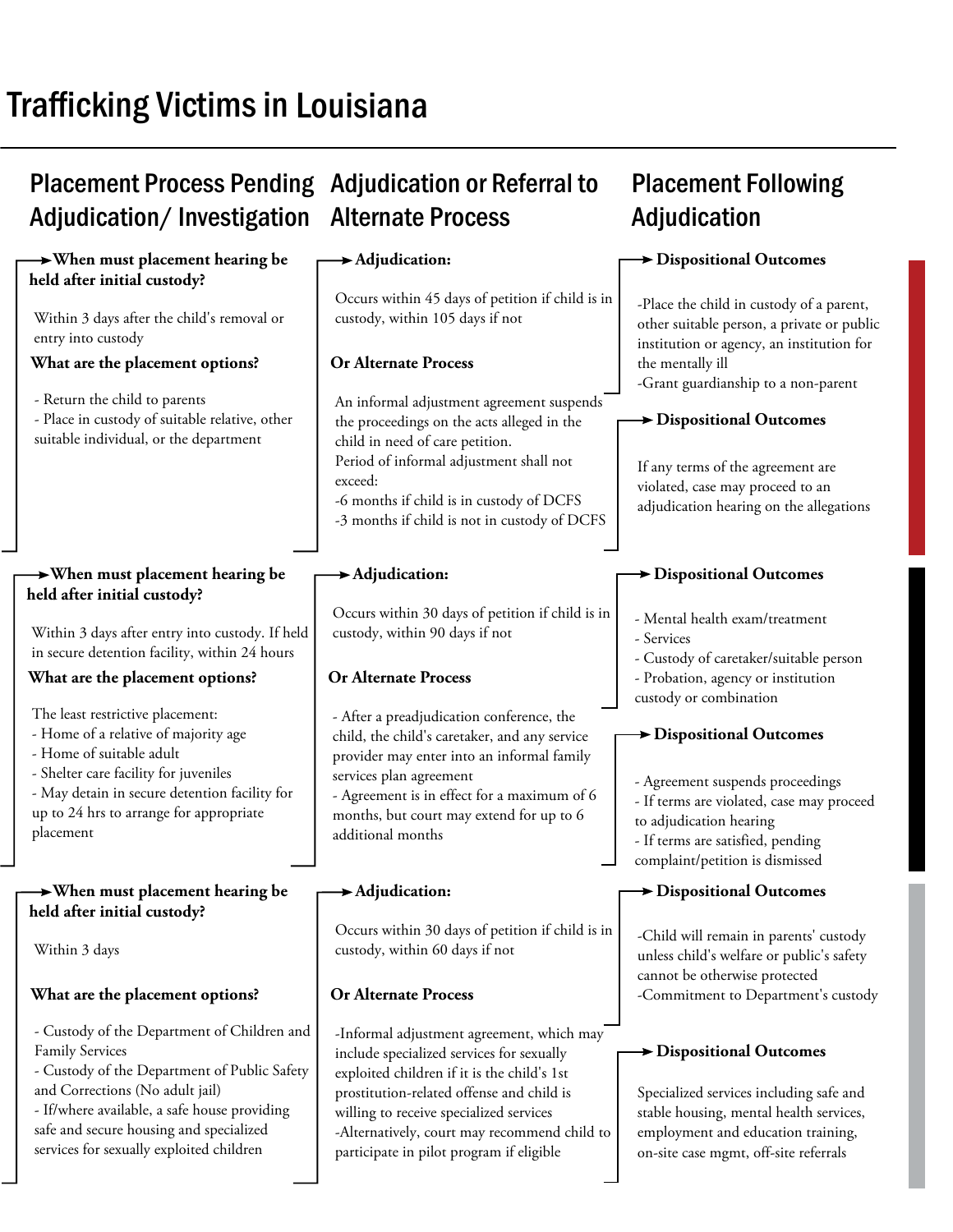

| <b>Identification</b>                       | <b>Initial Custody</b>                                                                                                                                                                                                                                | <b>Process Following Initial</b><br>Custody                                                                                                                                                                                                                                                                                                                                                      |
|---------------------------------------------|-------------------------------------------------------------------------------------------------------------------------------------------------------------------------------------------------------------------------------------------------------|--------------------------------------------------------------------------------------------------------------------------------------------------------------------------------------------------------------------------------------------------------------------------------------------------------------------------------------------------------------------------------------------------|
| Abused/Neglected<br><b>Child</b>            | Authority for Initial Custody:<br>Law enforcement or the Department of<br>Health and Human Services pursuant to a<br>preliminary child protection order issued by<br>the court.<br>Placement:<br>Court may appoint emergency guardians for<br>minors. | $\rightarrow$ Where is child referred after initial<br>custody?<br>Law enforcement, Department of Health and<br>Human Services, or any group of at least 3<br>persons may bring a child protection petition.<br>When and how does court assume<br>jurisdiction?<br>The district court assumes jurisdiction upon<br>receiving petition or referral by the probate<br>court or the superior court. |
| <b>CHINS</b><br>(Homeless/Runaway<br>Youth) | Authority for Initial Custody:<br>- Arrest by law enforcement<br>- Take into "interim care" by law enforcement<br>without court order                                                                                                                 | $\rightarrow$ Where is child referred after initial<br>custody?<br>- Department of Corrections<br>- Department of Health and Human Services                                                                                                                                                                                                                                                      |
|                                             | Placement:<br>- May not be held for more than 6 hours for<br>"interim care"<br>- Placement to be specified by the<br>Department of Health and Human Services                                                                                          | When and how does court assume<br>jurisdiction?<br>Court is not involved unless there is an<br>emancipation hearing.                                                                                                                                                                                                                                                                             |
| <b>Delinquent Child</b>                     | Authority for Initial Custody:<br>- Arrest pursuant to warrant issued by court<br>- Arrest by law enforcement without warrant<br>for committing "juvenile crimes"                                                                                     | $\rightarrow$ Where is child referred after initial<br>custody?<br>Arresting officer must immediately notify<br>juvenile community corrections officer and<br>determine if juvenile proceedings are needed.                                                                                                                                                                                      |
|                                             | Placement:<br>- Return to custody of parent/guardian<br>- Detention in public or private agency that<br>provides nonsecure services                                                                                                                   | When and how does court assume<br>jurisdiction?<br>Upon referral by arresting officer/juvenile<br>community corrections officer.                                                                                                                                                                                                                                                                 |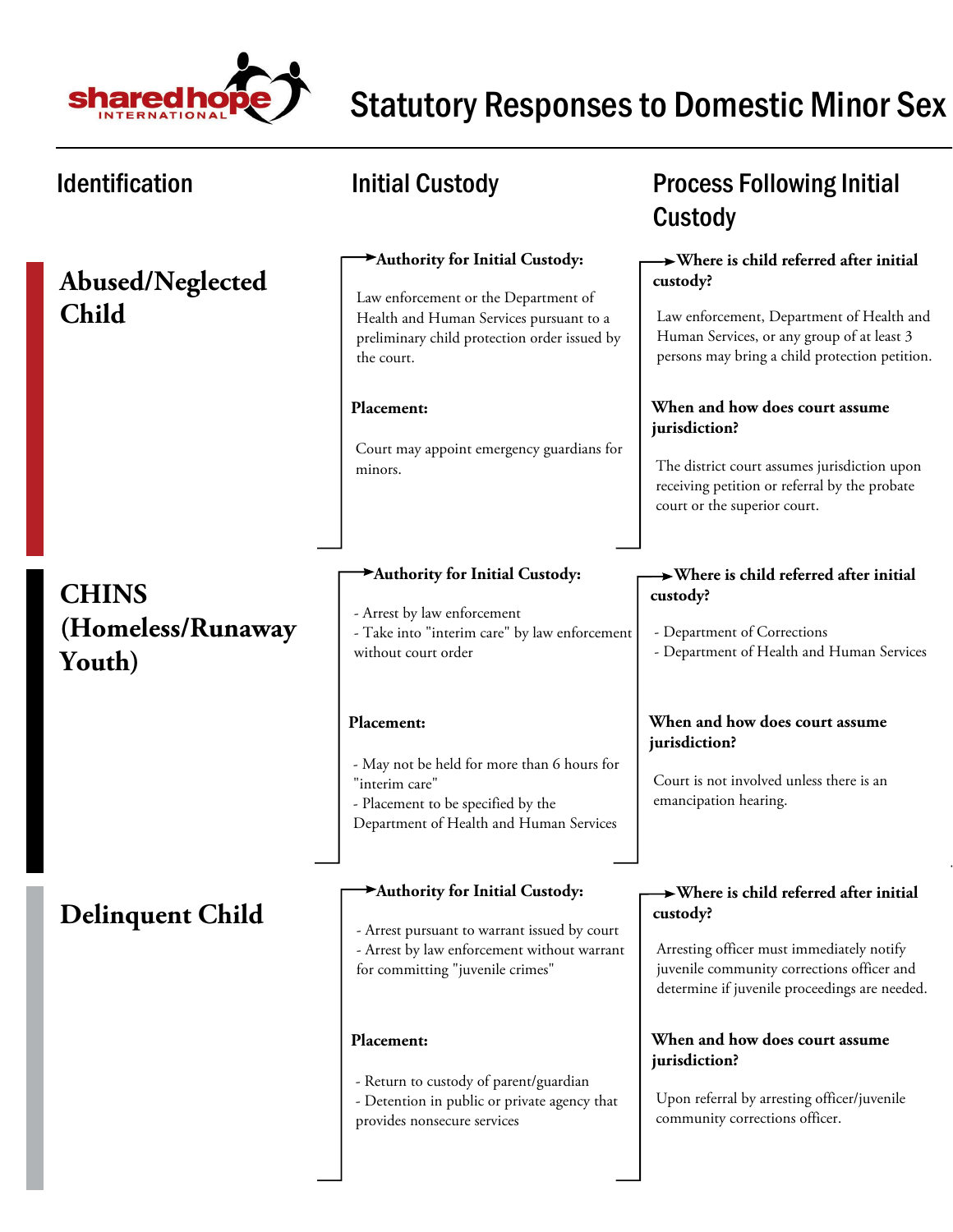# Trafficking Victims in Maine

#### Placement Process Pending Adjudication or Referral to Adjudication/ Investigation Alternate Process Placement Following Adjudication  **When must placement hearing be held after initial custody? When must placement hearing be held after initial custody? When must placement hearing be held after initial custody? Adjudication: Adjudication: Adjudication: Dispositional Outcomes Dispositional Outcomes Dispositional Outcomes Dispositional Outcomes Dispositional Outcomes Dispositional Outcomes Or Alternate Process Or Alternate Process Or Alternate Process What are the placement options? What are the placement options? What are the placement options?**  Preliminary hearing be held within 14 days; jeopardy hearing be held within 30 days. Court may appoint emergency guardians for minors. N/A - Return to parent/guardian - Petition for emancipation proceeding, only available to a juvenile of 16 years of age or older - Conditional or unconditional release to parent/custodian - Detention in nonsecure or secure facilities, to be determined by the juvenile community corrections officer If department chooses not to file petition but case remains open after investigation, Department shall develop family plan and provide rehabilitation services. - Street & community outreach and drop-in program - Emergency shelter program - Transitional living program Informal adjustment or diversion determined by the Community Intake Corrections Officer before a petition is filed . Court decides whether the child is in circumstances of jeopardy to health or welfare. In an emancipation proceeding, court decides whether to grant the juvenile's petition. Court adjudicates whether the juvenile has committed a crime. - Removal of child or perpetrator from the household - Grant custody to a noncustodial parent, other person, or the department - Adoption - Return to parent/guardian - Emancipation granted - Emancipation denied, and the Department will continue to provide services and counseling to the family - Case dismissed - Conditional release to group home, emergency shelter, foster placement, or attendant care - Confinement in secured institution Family plan and child must be reviewed every six months. N/A Within 48 hours. -Restitution contract with the victim -Community service -Informal adjustment may not extend beyond 6 months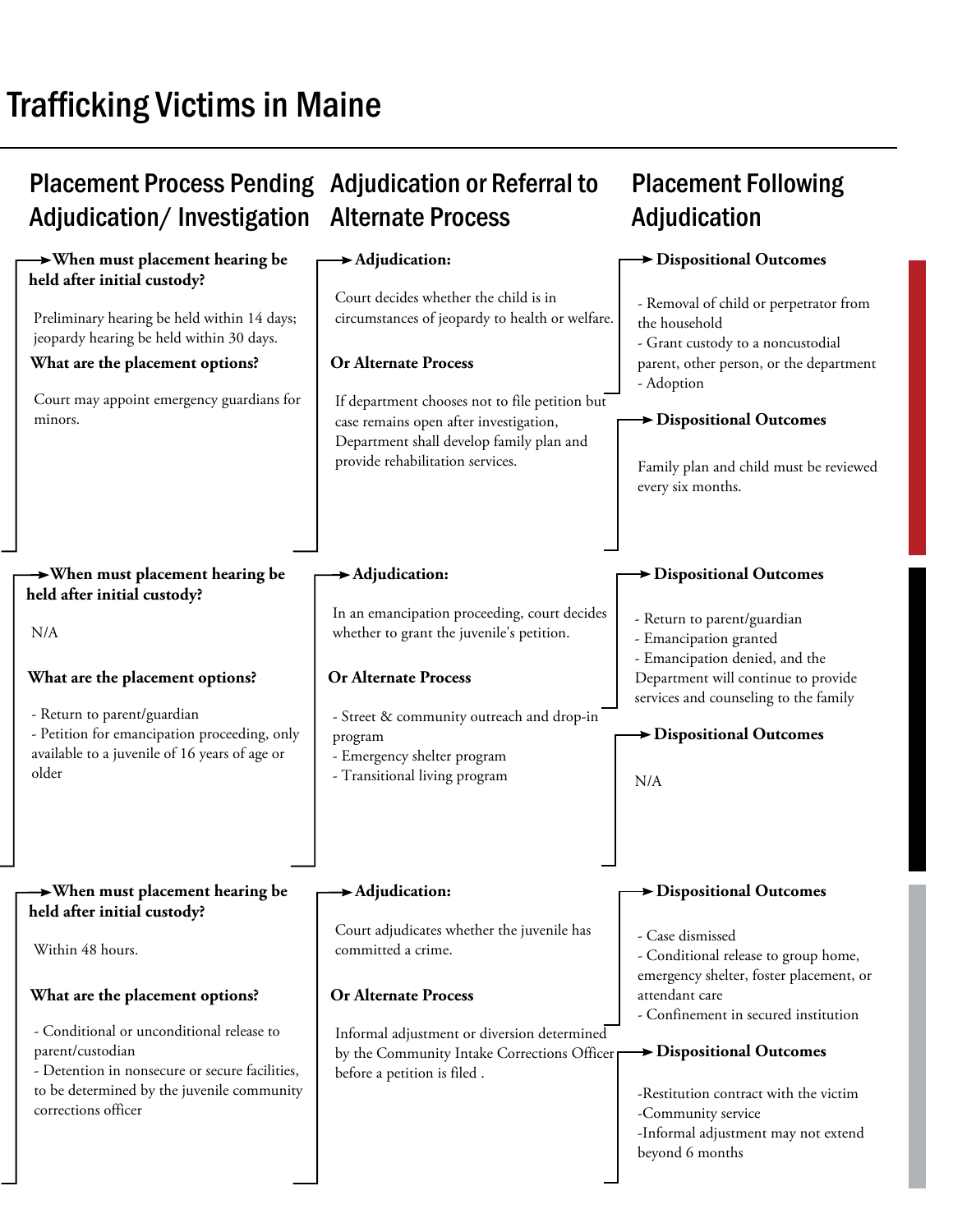

| <b>Identification</b>                        | <b>Initial Custody</b>                                                                                                                                                            | <b>Process Following Initial</b><br>Custody                                                                                                                                                                                                            |
|----------------------------------------------|-----------------------------------------------------------------------------------------------------------------------------------------------------------------------------------|--------------------------------------------------------------------------------------------------------------------------------------------------------------------------------------------------------------------------------------------------------|
| Child in Need of<br><b>Assistance (CINA)</b> | Authority for Initial Custody:<br>CPS representative and law enforcement with:<br>- A court order, or<br>- Probable cause to believe the child is in<br>serious, immediate danger | $\rightarrow$ Where is child referred after initial<br>custody?<br>Law enforcement must immediately:<br>- Notify the parent<br>- Notify the local department                                                                                           |
|                                              | Placement:<br>Emergency shelter care if:<br>- Placement is required for child's protection<br>- No parent, guardian, relative or other person<br>is able to provide supervision   | When and how does court assume<br>jurisdiction?<br>The local department must file a petition with<br>the court immediately after taking a child into<br>custody                                                                                        |
| Child in Need of<br>Supervision              | Authority for Initial Custody:<br>Law enforcement acting according to:<br>- Court order<br>- Belief the child has run away<br>- Reasonable grounds that child is in danger        | $\rightarrow$ Where is child referred after initial<br>custody?<br>Intake officer for the Department of Juvenile<br>Services                                                                                                                           |
|                                              | Placement:<br>- Shelter care approved by Social Services or<br>Juvenile Services Department<br>- Private home or shelter care authorized by<br>the court                          | When and how does court assume<br>jurisdiction?<br>- Complaint/citation filed with intake officer<br>- Intake officer has 25 days to make inquiry<br>- Intake officer authorizes filing of petition<br>- States attorney files petition within 30 days |
| <b>Delinquent Child</b>                      | Authority for Initial Custody:<br>Law enforcement acting according to:<br>- Court order<br>- Laws of arrest<br>- Reasonable grounds that child is in danger                       | $\rightarrow$ Where is child referred after initial<br>custody?<br>Intake officer for the Department of Juvenile<br>Services                                                                                                                           |
|                                              | Placement:<br>- In a detention facility<br>- In community detention<br>- Emergency shelter care                                                                                   | When and how does court assume<br>jurisdiction?<br>- Complaint/citation filed with intake officer<br>- Intake officer has 25 days to make inquiry                                                                                                      |

- Emergency shelter care

### - Intake officer authorizes filing of petition

- States attorney files petition within 30 days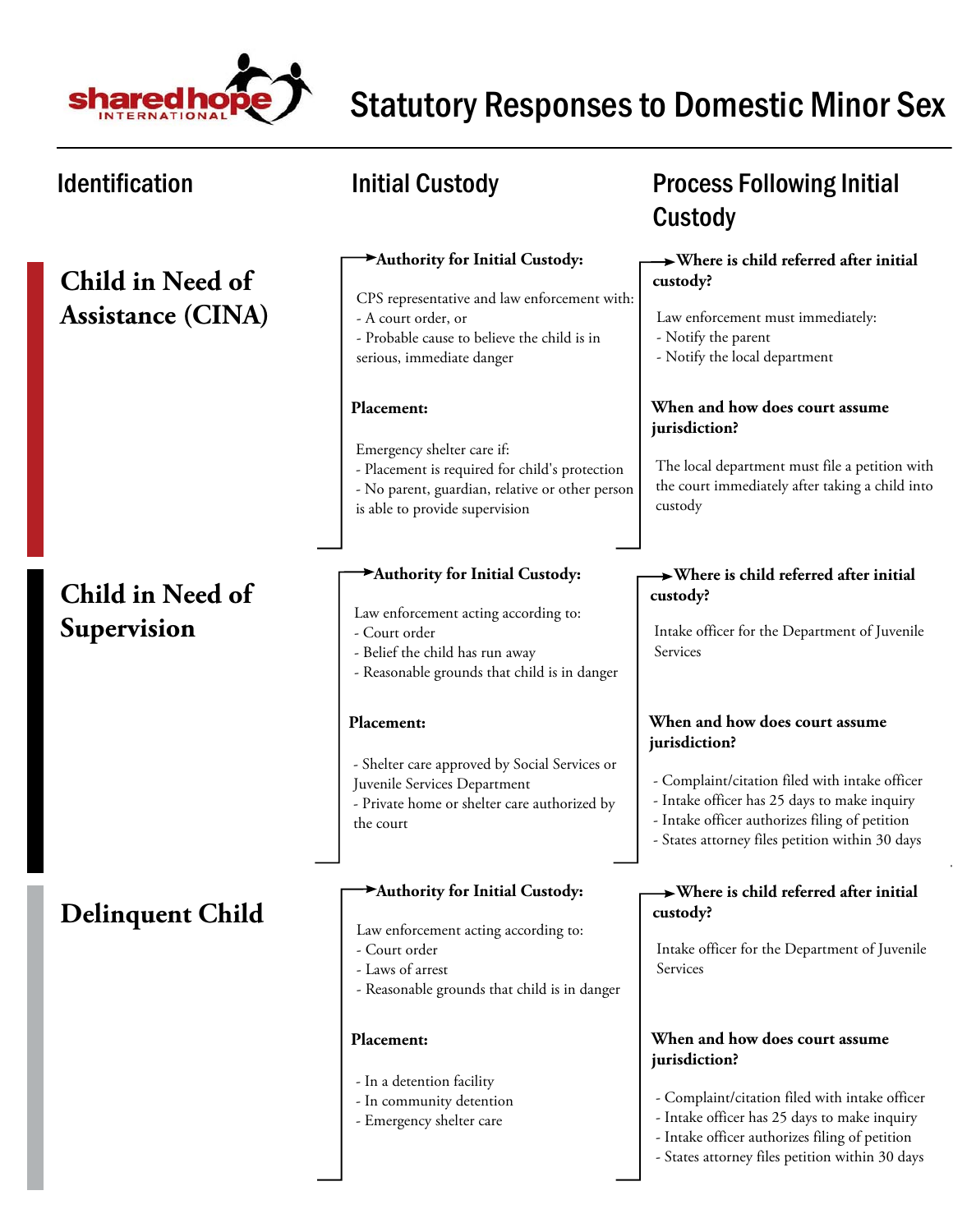# Trafficking Victims in Maryland

#### Placement Process Pending Adjudication or Referral to Adjudication/Investigation Alternate Process **Placement Following Adjudication When must placement hearing be held after initial custody? When must placement hearing be held after initial custody? When must placement hearing be held after initial custody? Adjudication: Adjudication: Adjudication: Dispositional Outcomes Dispositional Outcomes Dispositional Outcomes Dispositional Outcomes Dispositional Outcomes Dispositional Outcomes Or Alternate Process Or Alternate Process Or Alternate Process What are the placement options? What are the placement options? What are the placement options?**  A shelter care hearing must be held the next day the court is in session - Shelter care for 30 days, renewable for another 30 days - Shelter care facility approved by the Department of Health and Mental Hygiene Child may NOT be placed in: - Detention facility - Mental health facility The next court day - Continued detention - Community detention - Shelter care - Home - Services may also be provided, including health care, counseling, education, social work, and drug and alcohol treatment services - Shelter care - Home - Services may also be provided, including health care, counseling, education, social work, and drug and alcohol treatment services N/A The intake officer may propose informal adjustment after inquiry The intake officer may propose informal adjustment after inquiry - Within 30 days if child is detained - Within 60 days if not detained Allegations in the petition must be proved beyond a reasonable doubt Allegations in the petition must be proved by a preponderance of the evidence Placed under appropriate terms with: - A parent - A relative or other individual - A local department, the Department of Health and Mental Hygiene, or both - Placed on probation - Ordered to participate in rehabilitative services - Placed on probation - Committed to the custody of the Department of Juvenile Services - Ordered to participate in rehabilitative services N/A A child has 90 days to complete the conditions of informal adjustment unless court extends or additional time is necessary for the child to complete a substance abuse treatment program The next court day A child has 90 days to complete the conditions of informal adjustment unless court extends or additional time need for child to complete treatment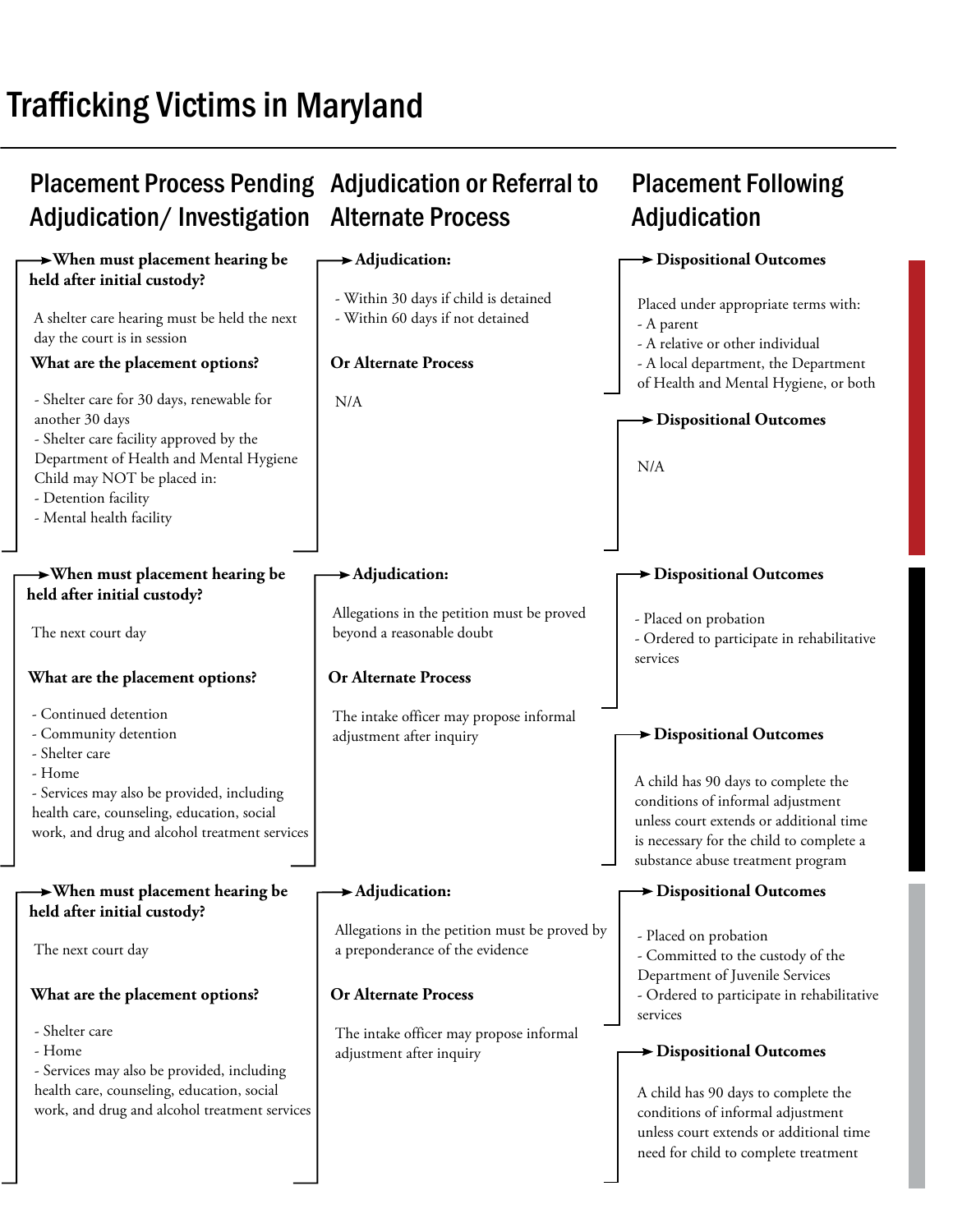

### **Child in Need of Care and Protection**

### **Child in Need of Services**

### **Delinquent Child**

#### **Authority for Initial Custody:**

Department may take child into immediate temporary custody if believed to be abused, including a child who is a victim of CSEC or human trafficking.

#### **Placement:**

-Release to parent/guardian pending hearing -Held by Department in protective custody -Held in hospital until Dept. takes custody

#### **Authority for Initial Custody:**

Protective custody by law enforcement if in need of assistance (habitual runaway/truant, beyond control of parent/school, or a sexually exploited child, including DMST/CSEC).

#### **Placement:**

-Release to child's parent or guardian -Placement in a temporary shelter facility -Placement in foster care or a group home -Temporary custody of DCF.

#### **Authority for Initial Custody:**

Custody by law enforcement for violating a law, by-law or ordinance. DMST victims charged with certain prostitution offenses are presumed to be a child in need of services.

#### **Placement:**

-Release to parent or guardian -Detained in police station, detention home, town lockup, or other detention facility -Detained in any other approved home

### Identification **Matube initial Custody Constant Custody Process Following Initial** Custody

#### **Where is child referred after initial custody?**

Sexually exploited children receive specialized services. Multidisciplinary teams investigate and recommend a service plan.

#### **When and how does court assume jurisdiction?**

When a child is taken into protective custody, the Department must file a care and protection petition on the next court day.

#### **Where is child referred after initial custody?**

Application for assistance filed immediately; probation officer will investigate. Sexually exploited children receive specialized services.

#### **When and how does court assume jurisdiction?**

A child's parent/guardian, or school district files an application for assistance with the court. The court determines whether or not to issue a petition and summons.

#### **Where is child referred after initial custody?**

If DMST, petition for care and protection or child in need of services may be filed. Otherwise, referred to delinquency process.

#### **When and how does court assume jurisdiction?**

A complaint or indictment alleging delinquency is filed with the court.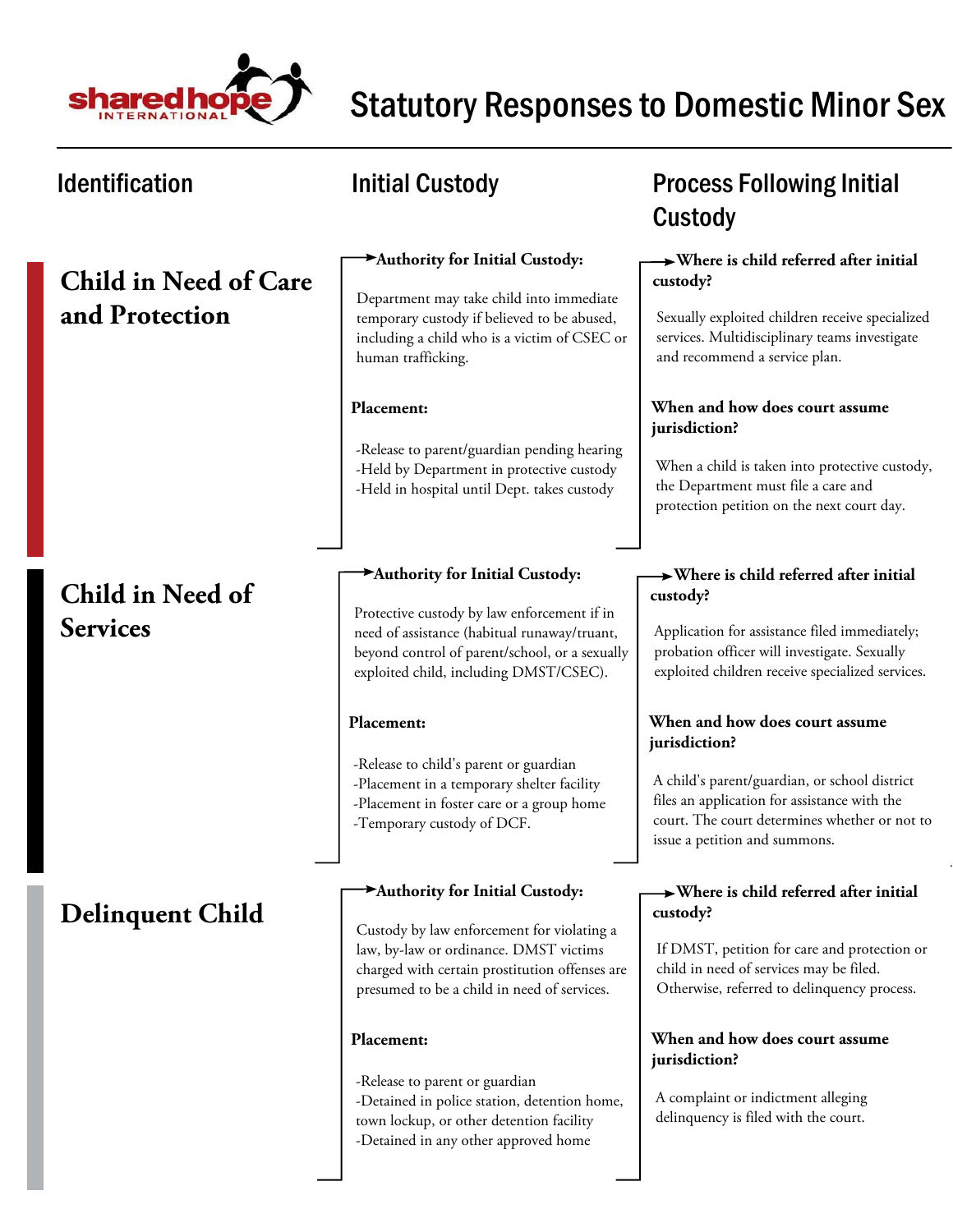# Trafficking Victims in Massachusetts

| Adjudication/Investigation                                                                                                                                    | <b>Placement Process Pending Adjudication or Referral to</b><br><b>Alternate Process</b>                                                                                                                                                                                                      | <b>Placement Following</b><br>Adjudication                                                                                                                            |
|---------------------------------------------------------------------------------------------------------------------------------------------------------------|-----------------------------------------------------------------------------------------------------------------------------------------------------------------------------------------------------------------------------------------------------------------------------------------------|-----------------------------------------------------------------------------------------------------------------------------------------------------------------------|
| $\rightarrow$ When must placement hearing be<br>held after initial custody?                                                                                   | $\rightarrow$ Adjudication:                                                                                                                                                                                                                                                                   | Dispositional Outcomes                                                                                                                                                |
| A hearing must be held within 72 hours of<br>initial custody.<br>What are the placement options?                                                              | The court will determine whether the child is<br>in need of care and protection.<br><b>Or Alternate Process</b>                                                                                                                                                                               | -Release child to parent/guardian with<br>supervision<br>-Transfer custody to a qualified person,<br>licensed agency, or Department<br>-Order medical and dental care |
| -Release to parent, guardian, or custodian<br>-Placement with a suitable person                                                                               | N/A                                                                                                                                                                                                                                                                                           | > Dispositional Outcomes                                                                                                                                              |
| -Placement with a licensed agency providing<br>foster care<br>-Commit to the Department for placement                                                         |                                                                                                                                                                                                                                                                                               | N/A                                                                                                                                                                   |
| $\rightarrow$ When must placement hearing be                                                                                                                  | $\blacktriangleright$ Adjudication:                                                                                                                                                                                                                                                           | <b>&gt; Dispositional Outcomes</b>                                                                                                                                    |
| held after initial custody?<br>The next court day.                                                                                                            | The juvenile court will determine whether a<br>child is in need of services.                                                                                                                                                                                                                  | -Release to parent/guardian with<br>specialized services<br>-Placement with relative, probation                                                                       |
| What are the placement options?                                                                                                                               | Or Alternate Process                                                                                                                                                                                                                                                                          | officer, responsible adult, Department                                                                                                                                |
| - Released to parent/guardian<br>- Foster home<br>- Temporary custody of DCF.                                                                                 | The court may elect to provide the child with<br>informal assistance, and dismiss the<br>application for assistance without issuing a<br>petition.                                                                                                                                            | <b>&gt;</b> Dispositional Outcomes<br>Referral to public or private<br>organization for various specialized<br>services and avoid formal adjudication.                |
| $\rightarrow$ When must placement hearing be                                                                                                                  | Adjudication:                                                                                                                                                                                                                                                                                 | <b>&gt; Dispositional Outcomes</b>                                                                                                                                    |
| held after initial custody?<br>Arraignment on the next court day.                                                                                             | The juvenile court will determine whether a<br>child is delinquent, as alleged.                                                                                                                                                                                                               | -Release to parent/guardian on<br>probation<br>-Commitment to Department of Youth                                                                                     |
| What are the placement options?                                                                                                                               | <b>Or Alternate Process</b>                                                                                                                                                                                                                                                                   | Services for detention                                                                                                                                                |
| -Release to parent/guardian<br>-Commitment to Department of Youth<br>Services<br>-Placement in secure detention facility<br>-Placement in special foster home | A child identified as a sexually exploited child<br>may be diverted from the delinquency process<br>into either the care and protection process, or<br>the child in need of services process. If not<br>diverted, the court may continue w/out a<br>finding and place the child on probation. | $\blacktriangleright$ Dispositional Outcomes<br>If successfully diverted or completes<br>terms of probation, the child will avoid<br>being adjudicated delinquent.    |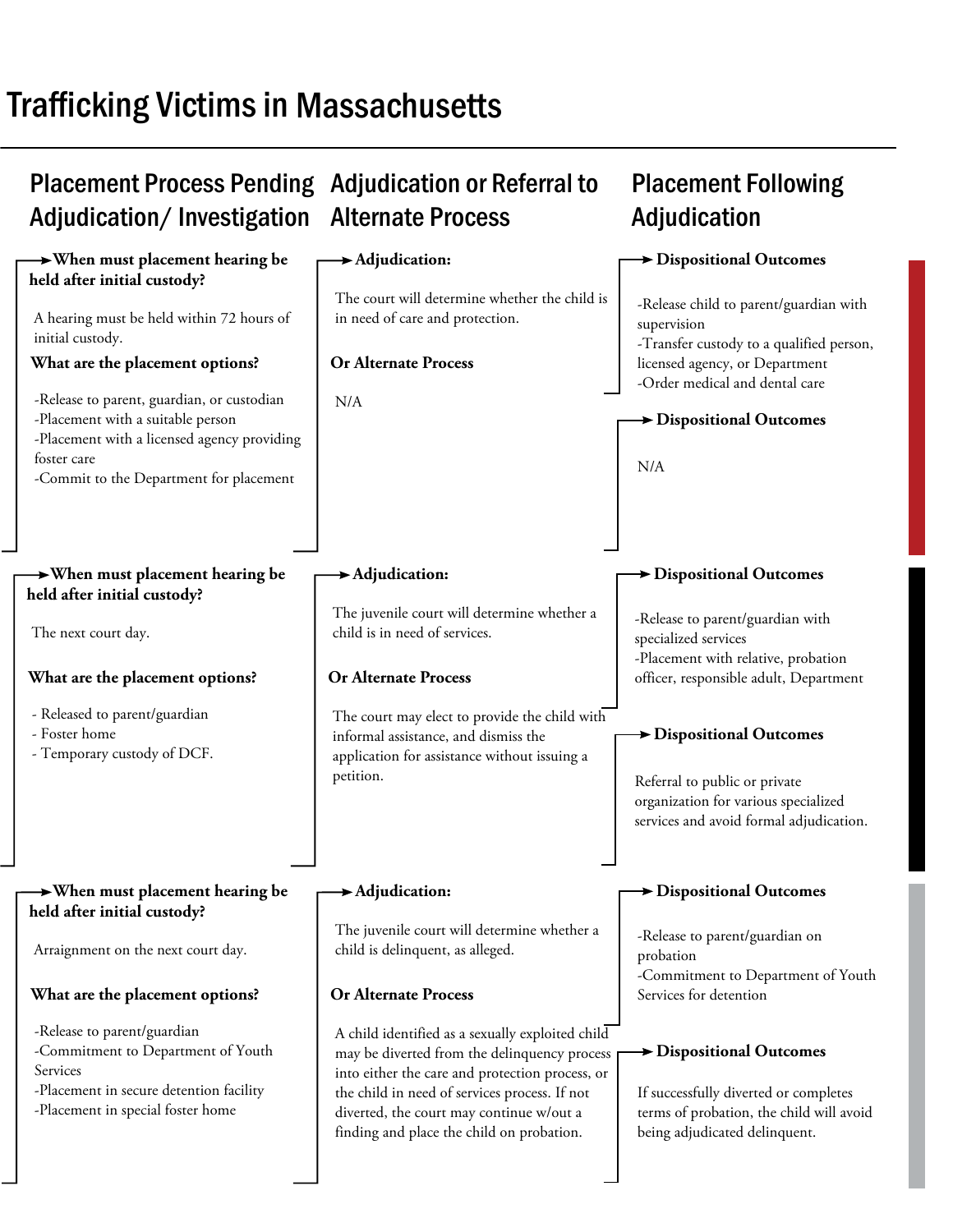

### **Abused/Neglected Child**

#### **Authority for Initial Custody:**

Upon receiving a report of suspected abuse/neglect, temporary protective custody may be taken by:

- Family independence agency
- Law enforcement

#### **Placement:**

- Release to parent/legal guardian
- Admit to hospital
- Shelter care

## Identification **Matube initial Custody CONGITY** Process Following Initial Custody

### **Where is child referred after initial custody?**

Within 24 hours of receiving a report of suspected child abuse, the family independence agency will commence a protective investigation or refer the report to the prosecuting attorney and the local law enforcement agency

### **When and how does court assume jurisdiction?**

The family court assumes jurisdiction after a petition for authorization is filed which may occur after a preliminary hearing if the child is not released to her parents

# **Delinquent Child**

#### **Authority for Initial Custody:**

- Law enforcement may arrest without order of court, upon violation of law or ordinance -Police office, sheriff, deputy sheriff, county agent, or probation officer may take juvenile found violating any law or ordinance; whose surroundings endanger juv's health, morals or welfare; or who is violating a PPO or valid foreign protection order

#### **Placement:**

- Detention facility where the child is completely isolated to prevent contact with adult prisoner

- Release to parents/guardian upon promise to bring the child before court on a fixed time

#### **Where is child referred after initial custody?**

- Family division of circuit court
- If minor is 17 and meets conditions of "wayward minor," the case may be transferred to the family division of circuit court.

- After apprehending juvenile, officer must immediately attempt to contact guardian for release, unless exception allows detention

#### **When and how does court assume jurisdiction?**

The family division of circuit court assumes jurisdiction when a petition is filed alleging - A juvenile under 17 is arrested for an offense;

- A juvenile under 17 has deserted home without sufficient cause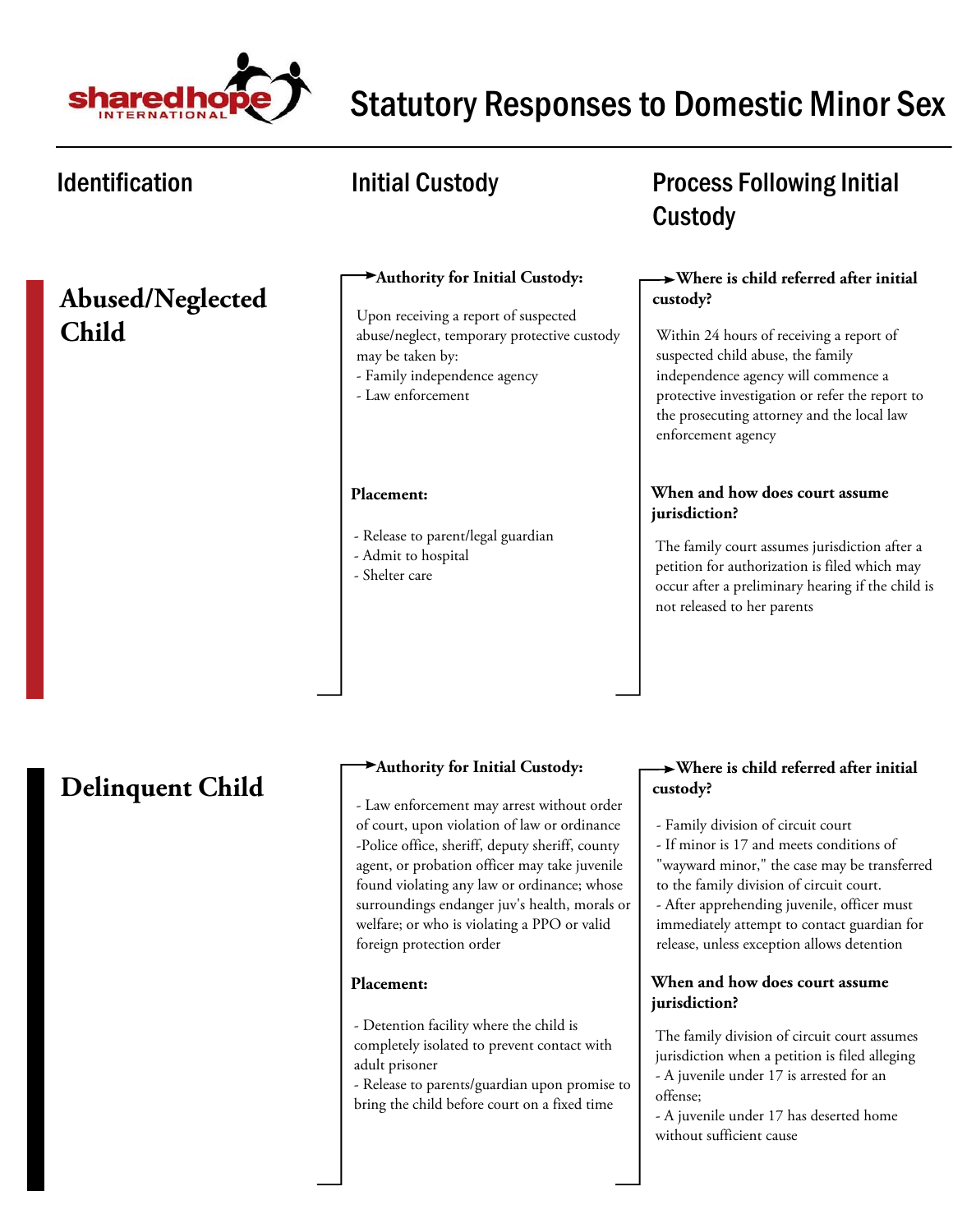# Trafficking Victims in Michigan

### Placement Process Pending Adjudication or Referral to Adjudication/Investigation Alternate Process Adjudication

# Placement Following

| $\rightarrow$ When must placement hearing be                                                                                                                                                                                                                                                         | $\blacktriangleright$ Adjudication:                                                                                                                            | $\blacktriangleright$ Dispositional Outcomes                                                                                                                                                                                                                       |
|------------------------------------------------------------------------------------------------------------------------------------------------------------------------------------------------------------------------------------------------------------------------------------------------------|----------------------------------------------------------------------------------------------------------------------------------------------------------------|--------------------------------------------------------------------------------------------------------------------------------------------------------------------------------------------------------------------------------------------------------------------|
| held after initial custody?                                                                                                                                                                                                                                                                          |                                                                                                                                                                |                                                                                                                                                                                                                                                                    |
| Within 24 hours after child taken into<br>protective custody, unless child is severely<br>physically injured or sexually abused, then<br>preliminary hearing must commence no<br>longer than 24 hours after agency submits<br>petition or next business day following<br>submission of petition<br>П | - Trial must be held within 6 months after<br>filing of petition<br>- Adjudication and dispositional hearings may<br>be combined                               | - Dismiss the petition with warning<br>- Return child home under supervision<br>- Place child with relative<br>- Placement in private or public<br>institution or agency<br>- Services                                                                             |
| What are the placement options?                                                                                                                                                                                                                                                                      | <b>Or Alternate Process</b>                                                                                                                                    | <b>Dispositional Outcomes</b>                                                                                                                                                                                                                                      |
| - Home of parent or guardian<br>- Foster care home<br>- Child care institution or child-placing<br>agency, or other place of detention.                                                                                                                                                              | Court may refer the matter to alternative<br>services                                                                                                          | Court must release the child                                                                                                                                                                                                                                       |
| $\rightarrow$ When must placement hearing be<br>held after initial custody?                                                                                                                                                                                                                          | $\blacktriangleright$ Adjudication:                                                                                                                            | <b>Dispositional Outcomes</b>                                                                                                                                                                                                                                      |
| No more than 24 hours after child has been<br>taken into protective custody                                                                                                                                                                                                                          | Court determines on the delinquency charge                                                                                                                     | - warning to the juvenile & parent(s)<br>- probation<br>- supervision in the juvenile's own home<br>- foster care home<br>- public institution/facility<br>- conviction & sentence only if in the<br>best interests of the public                                  |
| What are the placement options?                                                                                                                                                                                                                                                                      | <b>Or Alternate Process</b>                                                                                                                                    | > Dispositional Outcomes                                                                                                                                                                                                                                           |
| - Parent's home<br>- Suitable place of detention<br>- Licensed child care institution or child<br>placing agency<br>- Suitable foster care home subject to the<br>court's supervision                                                                                                                | - Participating in a voluntary program under<br>the Juvenile Diversion Act in lieu of formal<br>juvenile adjudication<br>- Training under a juvenile boot camp | - Child is released into custody of<br>parent of guardian, investigation<br>discontinued<br>- Child and parent or guardian agree to<br>work with person or public or private<br>organization that will assist in resolving<br>problem that initiated investigation |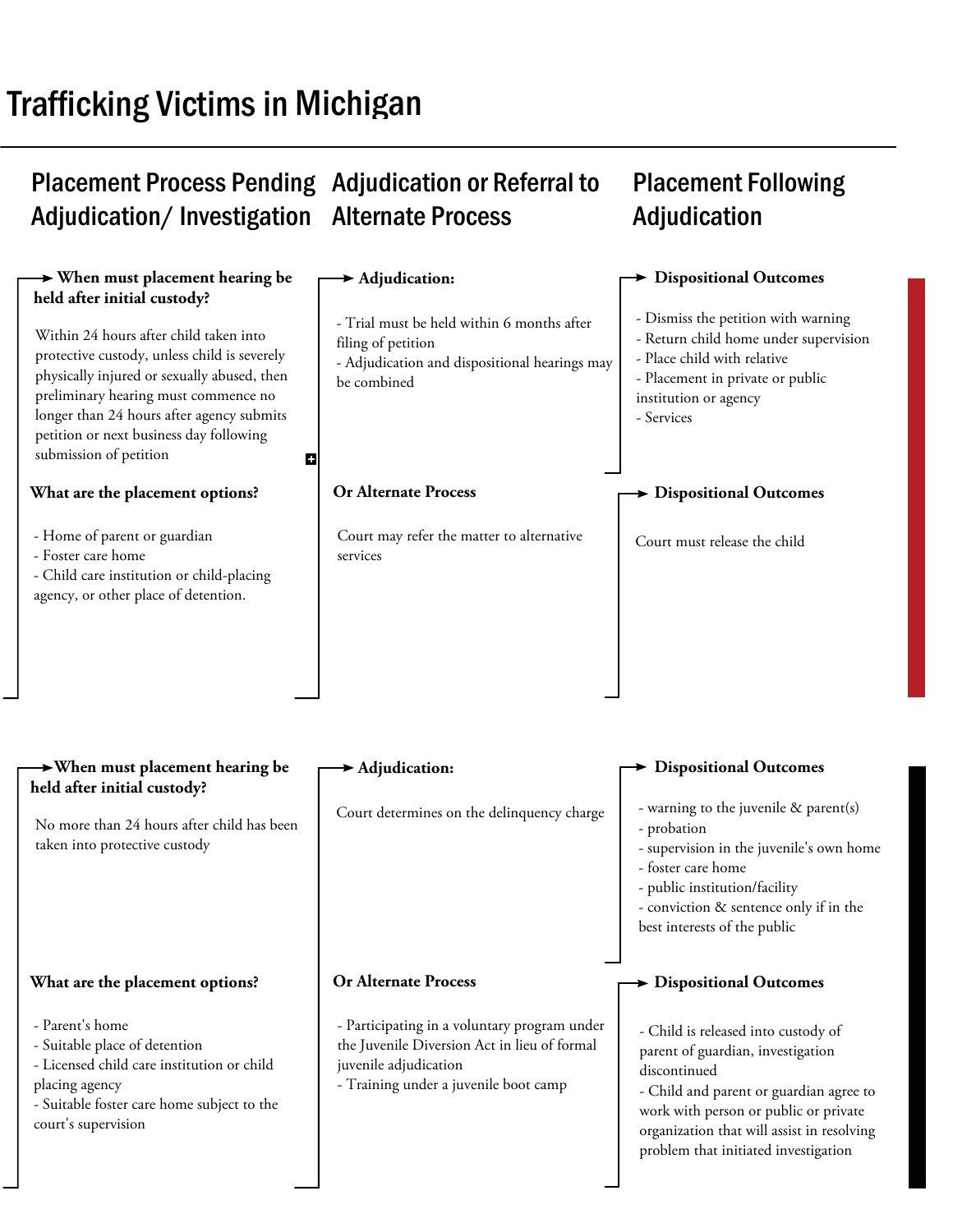

**Child in Need of Protection or Services (Abused/Neglected)**

## **Child in Need of Protection or Services (Runaway/Truancy)**

#### **Authority for Initial Custody:**

- With an order of the court - By a police officer if child is found in surroundings/conditions that endangers child's health/welfare (includes CSEC).

#### **Placement:**

- Child's parent/guardian, custodian (after family assessment/safety plan - shelter or secure detention (least restrictive setting possible, close to child's family)

#### **Authority for Initial Custody:**

- By court order; - By police officer if reason to believe child is a runaway or truant.

#### **Placement:**

- A parent, guardian, or other suitable relative - A shelter care facility

**Child Identified as Delinquent (excludes prostitution-related offenses as of 2014)**

#### **Authority for Initial Custody:**

Custody by law enforcement for committing a delinquent offense or juvenile petty offense, except prostitution-related offenses which are specifically excluded as of 2014.

#### **Placement:**

If not prostitution-related offense:

- Parent, guardian, custodian, or other
- suitable person;

- Shelter care or a detention facility

## Identification **Matube initial Custody Constant Custody Process Following Initial** Custody

#### **Where is child referred after initial custody?**

The Social Services agency shall conduct an assessment and shall provide recommendations to the court.

#### **When and how does court assume jurisdiction?**

"Any reputable person" who has knowledge of a suspected child in need of protection or services files a petition with the court.

#### **Where is child referred after initial custody?**

The Social Services agency shall conduct an assessment and shall provide recommendations to the court.

#### **When and how does court assume jurisdiction?**

"Any reputable person" who has knowledge of a suspected child in need of protection or services files a petition with the court.

#### **Where is child referred after initial custody?**

If not released, must inform parent/guardian, unless placed in shelter care and notification would immediately endanger child.

#### **When and how does court assume jurisdiction?**

A petition may be filed by any person with knowledge of the child.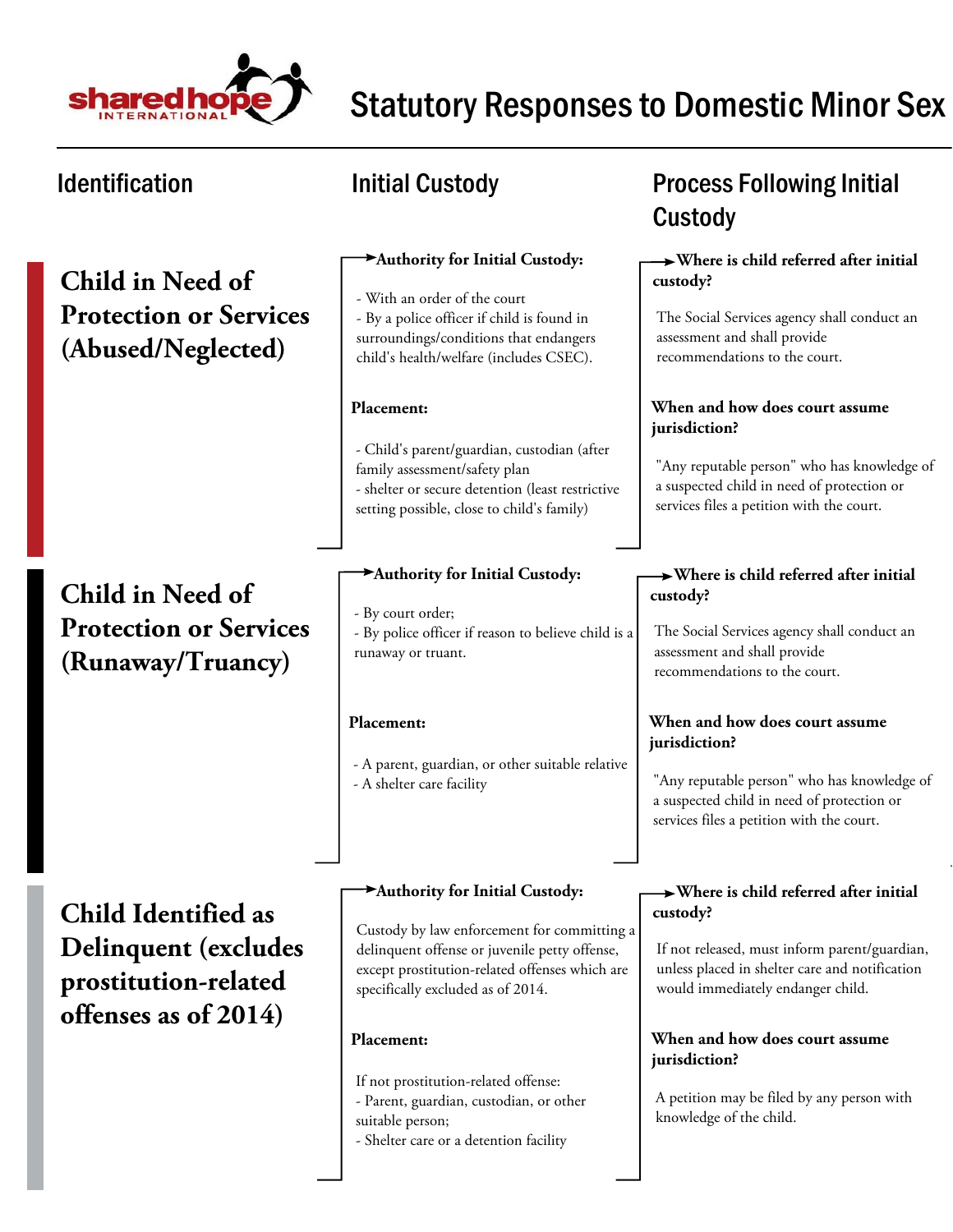# Trafficking Victims in Minnesota

## Placement Process Pending Adjudication or Referral to Adjudication/Investigation Alternate Process

| $\rightarrow$ When must placement hearing be                                                                                                                           | $\blacktriangleright$ Adjudication:                                                                                                                                                                          | Dispositional Outcomes                                                                                                                                                                     |
|------------------------------------------------------------------------------------------------------------------------------------------------------------------------|--------------------------------------------------------------------------------------------------------------------------------------------------------------------------------------------------------------|--------------------------------------------------------------------------------------------------------------------------------------------------------------------------------------------|
| held after initial custody?                                                                                                                                            |                                                                                                                                                                                                              |                                                                                                                                                                                            |
| Within 72 hours                                                                                                                                                        | Hearings conducted without jury, informal<br>manner - Clear and convincing proof standard                                                                                                                    | - Protective supervision with parents,<br>child placing/social services agency,<br>- If child is at least 16, live                                                                         |
| What are the placement options?                                                                                                                                        | <b>Or Alternate Process</b>                                                                                                                                                                                  | independently                                                                                                                                                                              |
| - Return to parents/guardian<br>- Non-custodial parent/relative<br>- Immediate custody for placement of the<br>child in foster care or other social services<br>agency | Alternative dispute resolution including<br>family group decision making, parallel<br>protection process, and mediation when such<br>alternative dispute resolution is in the best<br>interests of the child | $\blacktriangleright$ Dispositional Outcomes<br>May be used to resolve part or all of a<br>matter before the court at any point in<br>the proceedings subject to approval by<br>the court. |
| $\rightarrow$ When must placement hearing be<br>held after initial custody?                                                                                            | Adjudication:                                                                                                                                                                                                | $\blacktriangleright$ Dispositional Outcomes                                                                                                                                               |
| Within 72 hours                                                                                                                                                        | No jury, informal. For truancy, presumption<br>is against child. Clear and convincing proof.                                                                                                                 | - Child's home under supervision<br>- Group foster home placement<br>- Placement with someone with                                                                                         |
| What are the placement options?                                                                                                                                        | <b>Or Alternate Process</b>                                                                                                                                                                                  | reputable moral character                                                                                                                                                                  |
| - Return to parents/guardian<br>- Non-custodial parent/relative<br>- Immediate custody for placement of the<br>child in foster care or other social services<br>agency | N/A                                                                                                                                                                                                          | $\blacktriangleright$ Dispositional Outcomes<br>N/A                                                                                                                                        |
| $\rightarrow$ When must placement hearing be<br>held after initial custody?                                                                                            | $\blacktriangleright$ Adjudication:                                                                                                                                                                          | <b>&gt; Dispositional Outcomes</b>                                                                                                                                                         |
| - Within 36 hours if in juvenile facility<br>- Within 24 hours if in adult facility<br>What are the placement options?                                                 | No jury, informal proceeding. Court<br>determines if child is delinquent.<br><b>Or Alternate Process</b>                                                                                                     | - Counseling for child or parents<br>- Probation<br>- Custody to foster care, child place<br>agency, county home school, or social                                                         |
| - Detention continued for eight days<br>- Parent, guardian, custodian, or other                                                                                        | Every county attorney must establish a<br>diversion program for juvenile offenders.                                                                                                                          | services agency<br>Dispositional Outcomes                                                                                                                                                  |
| suitable person                                                                                                                                                        |                                                                                                                                                                                                              | - Counseling for child or parents<br>- Probation<br>- Foster care, child place agency, county<br>home school, or social services agency                                                    |

Placement Following

Adjudication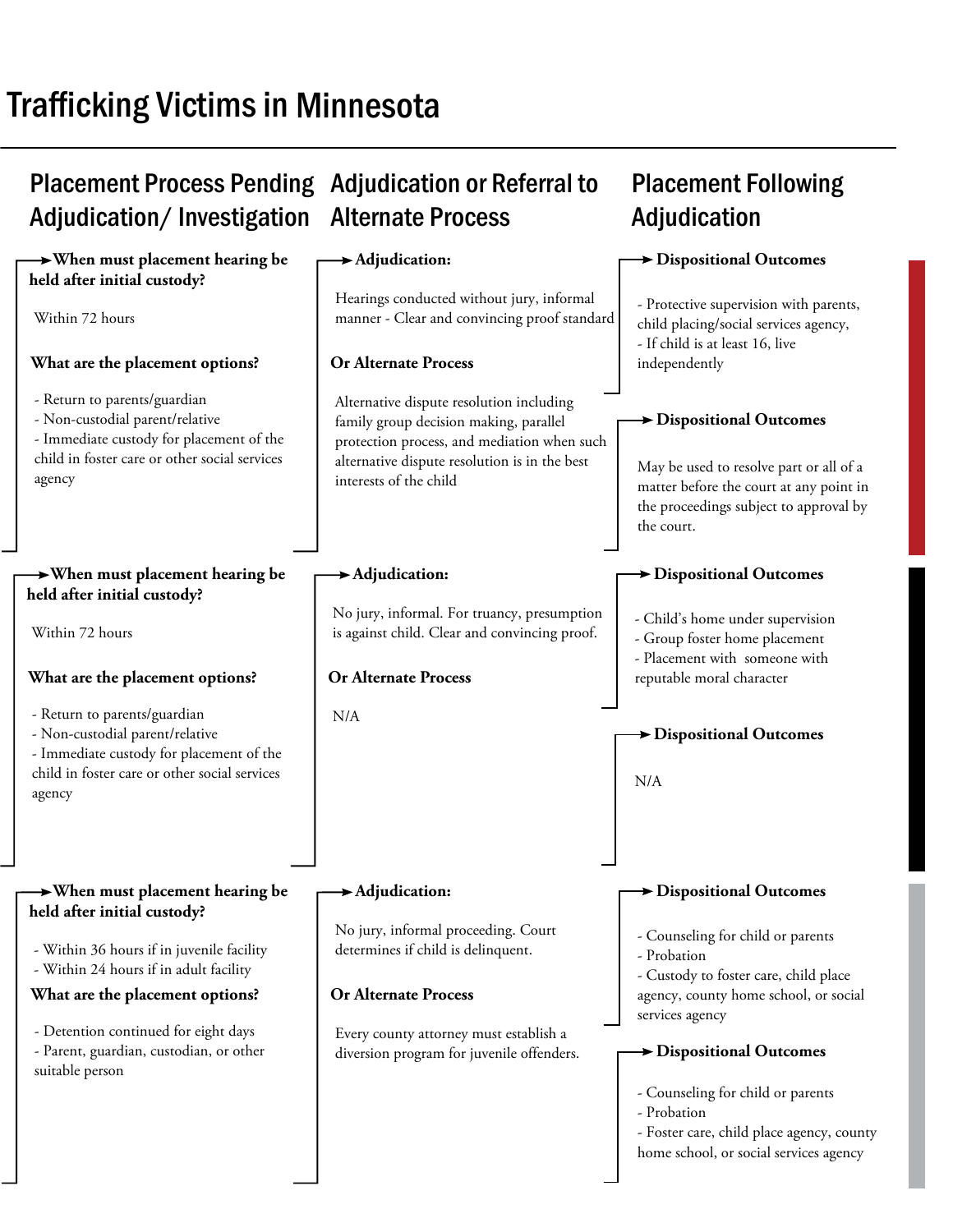

## **Child Identified as Abused/Neglected**

## **Child in Need of Services ("CHINS")**

**Delinquent Child \* Trafficking victims immune from prostitution charges**

#### **Authority for Initial Custody:**

- LE suspect minor is engaged in prostitution,
- Immediate danger of personal harm,
- Immediate custody is necessary, or
- No reasonable alternative to custody.

#### **Placement:**

Least restrictive custody; child's home, foster care.

#### **Authority for Initial Custody:**

- By law enforcement or department with:
- A warrant
- Probable cause of danger
- No alternative to custody

#### **Placement:**

- The least restrictive custody should be selected no more than 24 hours unless judge authorizes temporary custody - Not in adult facilities for more than 6 hours

#### **Authority for Initial Custody:**

Custody by LE on grounds justifying arrest of an adult. When prostitution suspected, HT victims are immune and LE must refer minor victims to DHS.

#### **Placement:**

If taken into custody, the least restrictive custody should be selected, and minor cannot be in adult facilities for more than 6 hours.

### Identification **Matube initial Custody Constant Custody Process Following Initial** Custody

#### **Where is child referred after initial custody?**

If minor suspected of prostitution, LE shall immediately report to DHS, which must commence an investigation.

#### **When and how does court assume jurisdiction?**

A petition must be filed within 5 days of the shelter hearing if the child is detained and 10 days if the child is not in continued custody.

#### **Where is child referred after initial custody?**

Unless the child is immediately released, the person taking the child into custody shall immediately notify the judge or his designee.

#### **When and how does court assume jurisdiction?**

Petition must be filed within 5 days from the date of a detention hearing or shelter hearing continuing custody, or in non-custody cases the petition shall be filed w/in 10 days.

#### **Where is child referred after initial custody?**

If minor HT victim suspected of prostitution, LE shall immediately refer to DHS. In all cases, the Judge shall be immediately notified.

#### **When and how does court assume jurisdiction?**

Petition must be filed within 5 days from the date of a detention hearing or shelter hearing continuing custody or in noncustody cases the petition shall be filed w/in 10 days.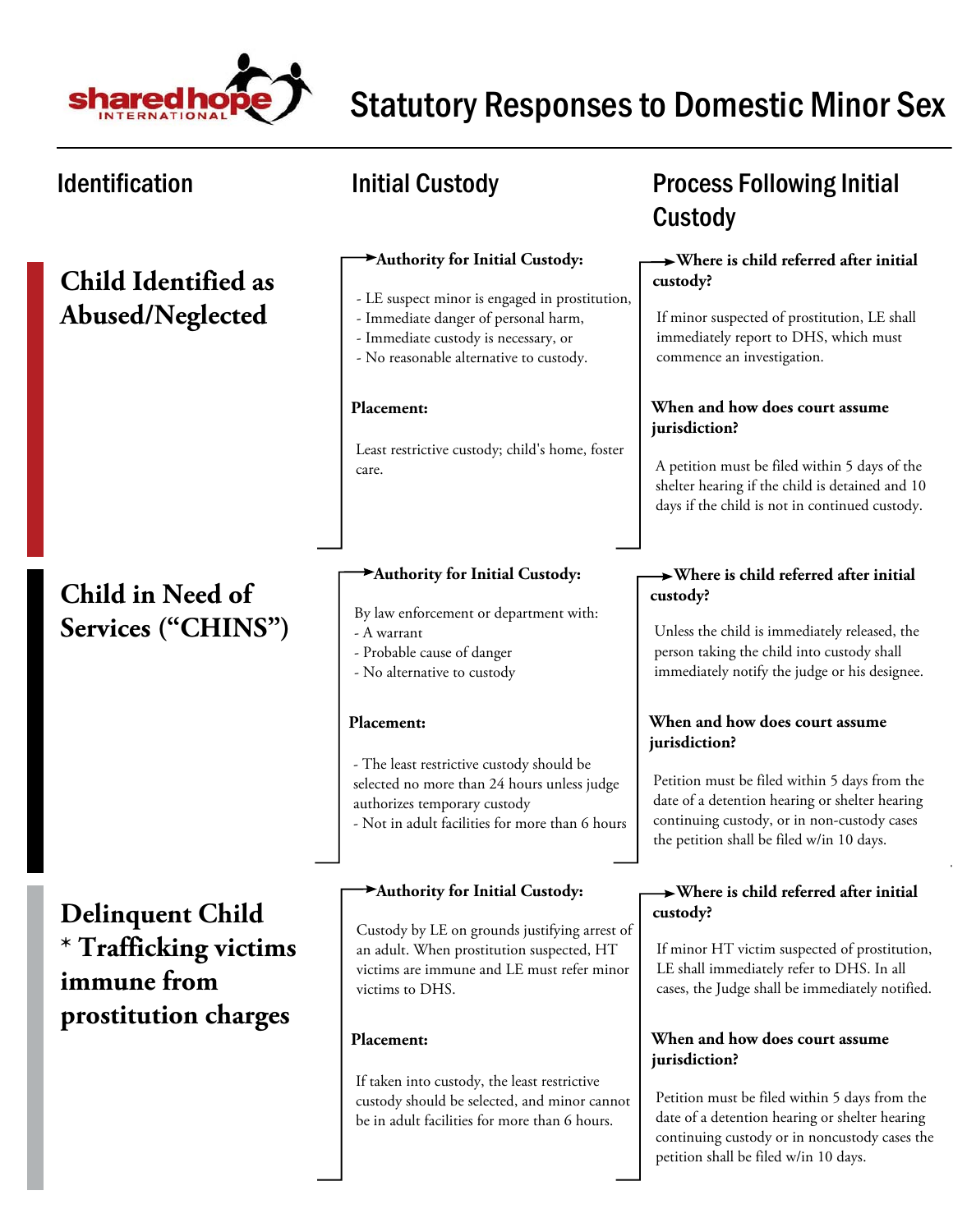# Trafficking Victims in Mississippi

#### Placement Process Pending Adjudication or Referral to Adjudication/Investigation Alternate Process **Placement Following Adjudication When must placement hearing be held after initial custody? When must placement hearing be held after initial custody? When must placement hearing be held after initial custody? Adjudication: Adjudication: Adjudication: Dispositional Outcomes Dispositional Outcomes Dispositional Outcomes Dispositional Outcomes Dispositional Outcomes Dispositional Outcomes Or Alternate Process Or Alternate Process Or Alternate Process What are the placement options? What are the placement options? What are the placement options?**  A child may only be held 24 hours unless a judge authorizes temporary custody. - With any private institution or agency caring for children - Commit the child to the Department of Mental Health or Department of Human Services or any other public agency to provide for the custody, care and maintenance of such child A child may only be held 24 hours unless a judge authorizes temporary custody. Child may not be placed in any jail or place of detention of adults by any person or court unless the child is physically segregated from adult inmates. Court may order a child to be placed in custody with any private institution or agency caring for children, Department Mental health/human services. - Youth court designates available detention or shelter facilities to which children shall be delivered when taken into custody. -Child can't be placed in detention with adults unless physically segregated. -Court may order a child to be placed in custody with any private institution or agency. N/A The informal adjustment process may be initiated with an informal adjustment conference conducted by an informal adjustment counselor appointed by the court. The informal adjustment process may be initiated with an informal adjustment conference conducted by an informal adjustment counselor appointed by the court. Within 21 days if child is detained, within 90 days after the filing of the petition if not. Within 21 day if child is detained, within 90 days after the filing of the petition if not. Within 21 days if child is detained, within 90 days after the filing of the petition if not. - Release child w/out further action - Place in the custody of guardian - Custody to community organization - Order services for child -placement under youth court supervision; -custody of entity other than a state training school -DMST may be placed in juvenile detention center - DMST immune from prosecution for prostitution as a juvenile or adult - For other offenders: work program, wilderness training program, juvenile detention center N/A - Giving counsel and advice to the child and his parent, guardian or custodian - Referrals for benefits or services - Temporary placement of the child or supervision by the youth court A child may only be held 24 hours unless a judge authorizes temporary custody. - Giving counsel and advice - Referrals for benefits or services - Temporary placement of the child or supervision by the youth court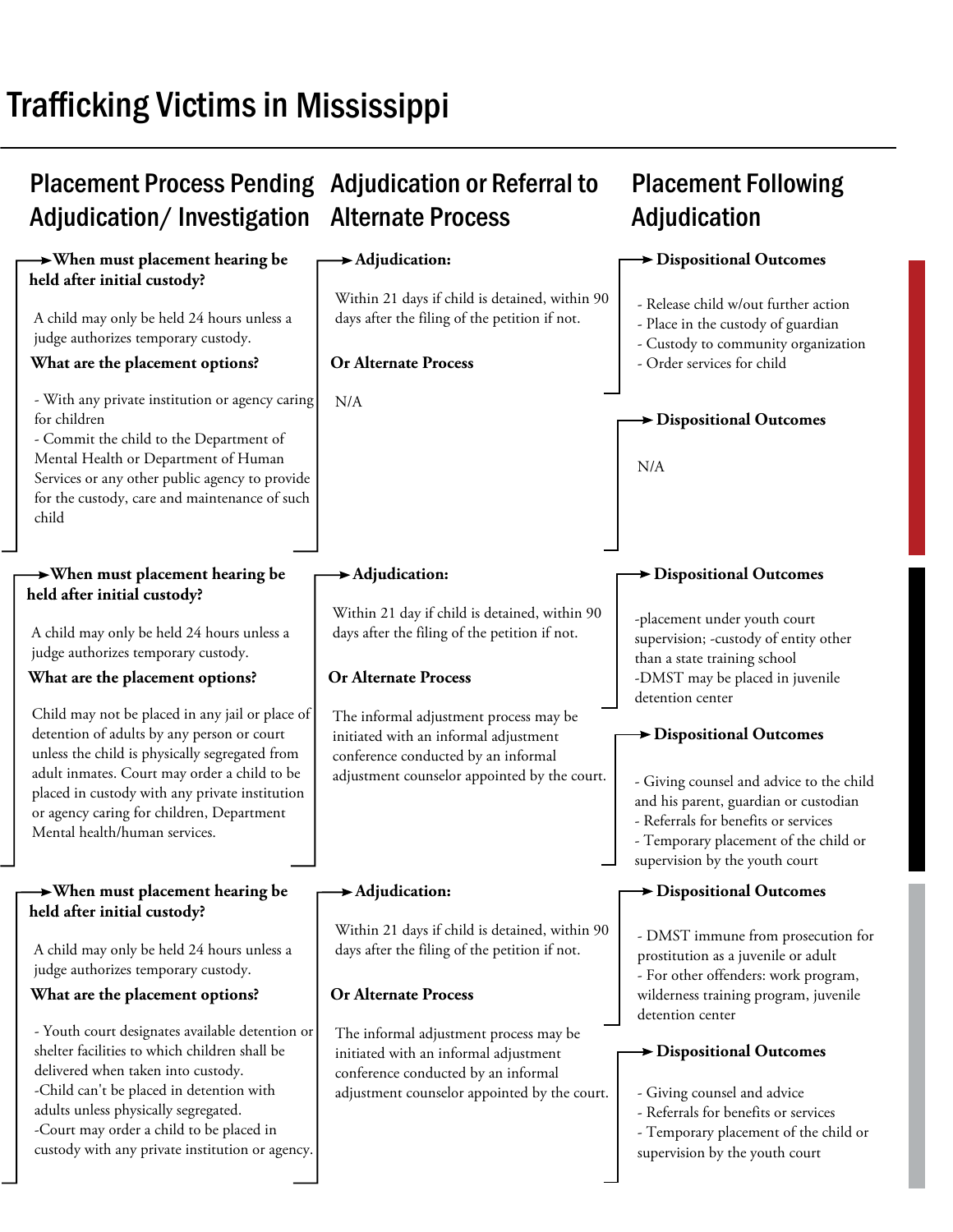

**Abused-Neglected Child**

## **Child in Need of Care and Treatment**

## **Child Identified as Delinquent**

#### **Authority for Initial Custody:**

Temporary custody may be taken by law enforcement or a physician if the child is in imminent danger of harm because of abuse or neglect

#### **Placement:**

- Release to parent/guardian
- Shelter care
- Other suitable custody

#### **Authority for Initial Custody:**

Law enforcement may take a child into custody when the child's behavior, associations, or environment are injurious to the child's welfare, or the welfare of others

#### **Placement:**

- -Release to parent/guardian
- Placement in shelter care
- Placement in detention facility
- Placement in other suitable custody

#### **Authority for Initial Custody:**

Law enforcement may take a child into custody for violating any law or ordinance

#### **Placement:**

- Release to parent/guardian
- Placement in detention facility, including
- shelter care or juvenile detention facility
- Placement in other suitable custody

# Identification **Matube initial Custody Constant Custody Process Following Initial** Custody

#### **Where is child referred after initial custody?**

The parents/guardian of the child must be notified, and the child may be referred to the Division for investigation of abuse allegations

#### **When and how does court assume jurisdiction?**

When the court receives a report alleging abuse, they will investigate and may order the filing of a petition

### **Where is child referred after initial custody?**

The juvenile officer of the court will make a risks and needs assessment of the child, and report the assessment to the court

#### **When and how does court assume jurisdiction?**

Jurisdiction of the court attaches when a child is taken into custody

#### **Where is child referred after initial custody?**

The juvenile officer of the court will make a risks and needs assessment of the child, and report the assessment to the court

### **When and how does court assume jurisdiction?**

Jurisdiction of the court attaches when a child is taken into custody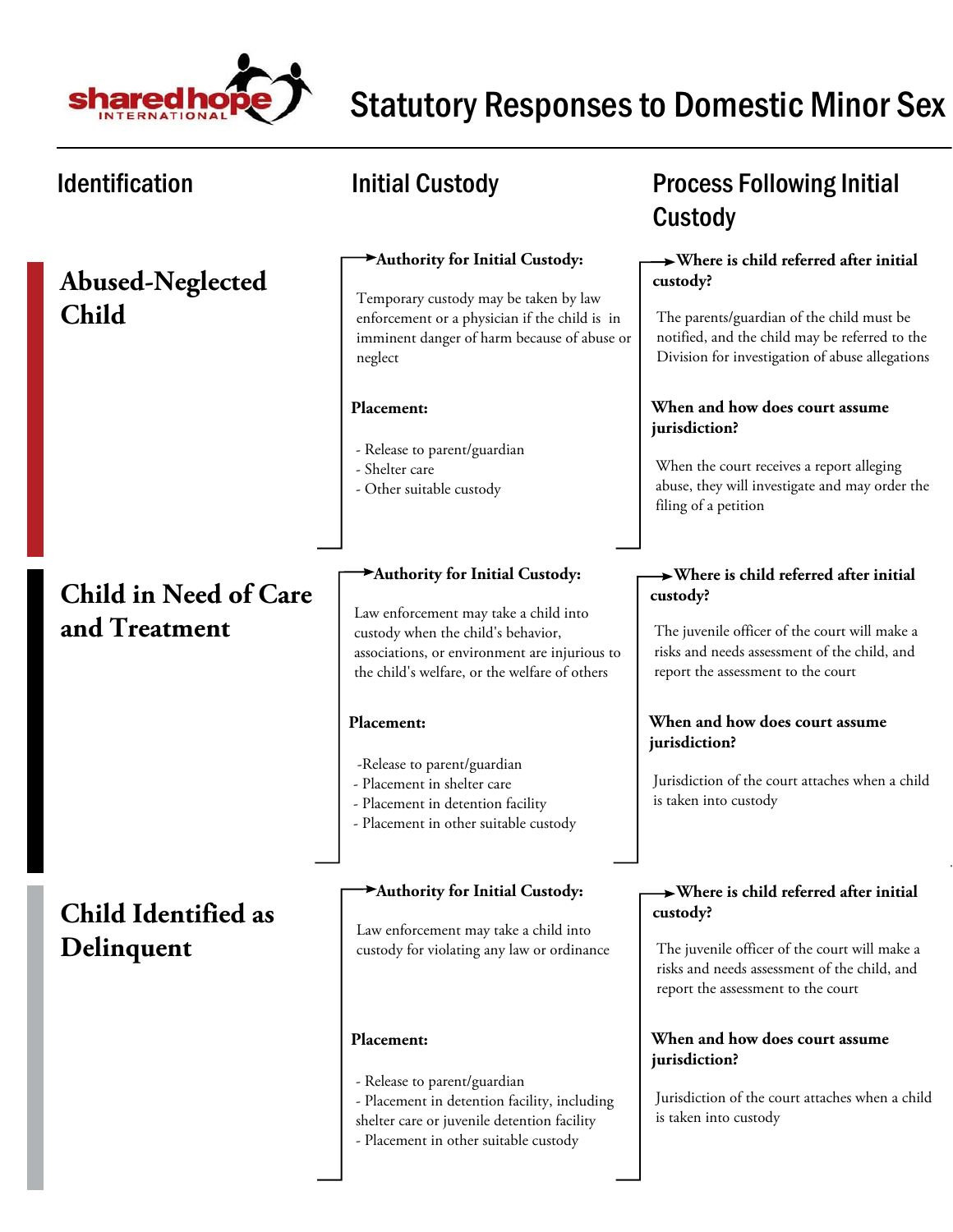# Trafficking Victims in Missouri

# Placement Process Pending Adjudication or Referral to Adjudication/Investigation Alternate Process

#### **When must placement hearing be held after initial custody?**

A protective custody hearing must be held within 3 days of a request for a hearing

### **What are the placement options?**

- Release to parent/guardian

- Placement with grandparents or other relatives

- Foster care

- Shelter care

#### **When must placement hearing be held after initial custody?**

A detention hearing must be held within 3 days

#### **What are the placement options?**

- Release to parent/guardian
- Placement in juvenile detention facility
- Placement in shelter care facility
- Other suitable custody, as ordered by court

#### **When must placement hearing be held after initial custody?**

A hearing must be held within 3 days of initial custody

#### **What are the placement options?**

- Release to parent/guardian

- Placement or continued placement in a detention facility

- Placement or continued placement in shelter care facility

- Other suitable custody, as ordered by court

#### **Adjudication:**

Adjudication hearing will occur no later than 60 days after the child is taken into custody

#### **Or Alternate Process**

A child may be identified as a victim of human trafficking, in which case law enforcement must notify the department of social services, which will determine whether the child is eligible for trafficking-specific programs and services

#### **Adjudication:**

The court will determine whether the child is in need of care and treatment as alleged

#### **Or Alternate Process**

- A child may be identified as a victim of human trafficking, in which case law enforcement must notify the department of social services, which will determine if child is eligible for trafficking-specific programs -A child may also be offered an informal adjustment

#### **Adjudication:**

The court will determine whether the child is delinquent as alleged

#### **Or Alternate Process**

- A child may be identified as a victim of human trafficking, in which case law enforcement must notify the department of social services, which will determine if child is eligible for trafficking-specific programs - A child may also be offered an informal

adjustment

## **Placement Following Adjudication**

#### **Dispositional Outcomes**

- Release to the parent/guardian, relative, or other suitable person with supervision
- Placement in a family home
- Commitment to child services

### **Dispositional Outcomes**

A child identified as a victim of human trafficking may be provided with a wide variety of services, including counseling and training

### **Dispositional Outcomes**

-Release to parent/guardian

-Placement with relative, other suitable adult

-Commitment of child to public agency -Placement of child in a family home

#### **Dispositional Outcomes**

A child identified as a victim of human trafficking, or offered an informal adjustment may avoid adjudication and be provided with a wide variety of services

### **Dispositional Outcomes**

- Release to parent/guardian
- Placement with relative, other suitable adult
- Commitment to public agency
- Placement of child in detention

#### **Dispositional Outcomes**

A child identified as a victim of human trafficking, or offered an informal adjustment may avoid adjudication and be provided with a variety of services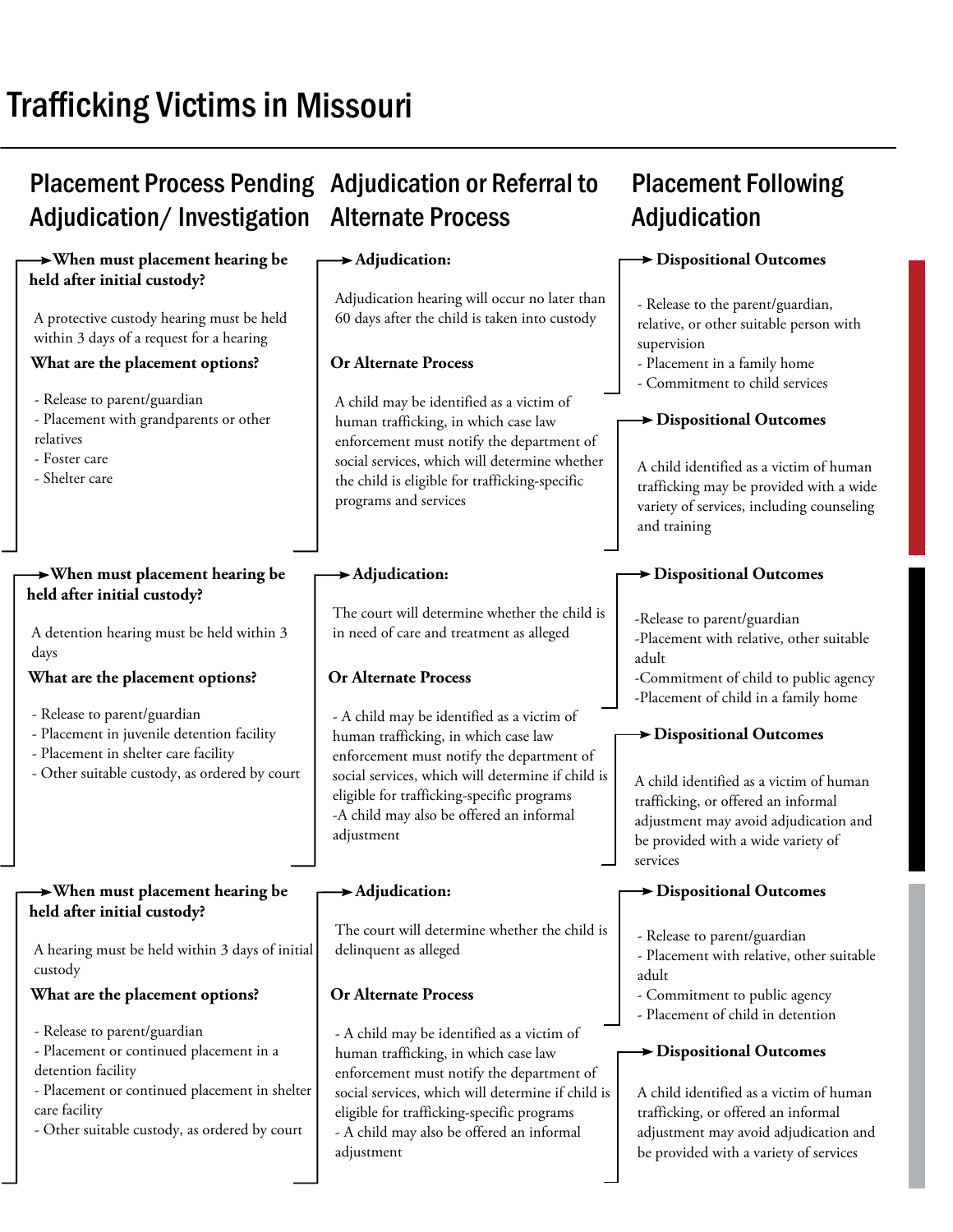

| <b>Identification</b>                              | <b>Initial Custody</b>                                                                                                                                                                                                                                                                  | <b>Process Following Initial</b><br>Custody                                                                                                                                                                                                                                                                                                                                                 |
|----------------------------------------------------|-----------------------------------------------------------------------------------------------------------------------------------------------------------------------------------------------------------------------------------------------------------------------------------------|---------------------------------------------------------------------------------------------------------------------------------------------------------------------------------------------------------------------------------------------------------------------------------------------------------------------------------------------------------------------------------------------|
| <b>Youth in Need of Care</b><br>(Abused/Neglected) | Authority for Initial Custody:<br>Child protective social worker, peace officer,<br>or county attorney may take custody if there is<br>reason to believe any youth is in immediate or<br>apparent danger of harm                                                                        | $\rightarrow$ Where is child referred after initial<br>custody?<br>Child protective social worker submits an<br>affidavit to county attorney, copy to parents                                                                                                                                                                                                                               |
|                                                    | Placement:<br>- Release to parent<br>- Placement with a family member<br>- Shelter care                                                                                                                                                                                                 | When and how does court assume<br>jurisdiction?<br>Upon the filing of a petition by the county<br>attorney, attorney general, or an attorney<br>hired by the county                                                                                                                                                                                                                         |
| <b>Youth in Need of</b><br>Intervention            | Authority for Initial Custody:<br>A youth may be taken into custody by law<br>enforcement if there is:<br>- A violation of the law<br>- Court order<br>Placement:<br>- Release to a "responsible person" upon<br>written promise to return to court<br>- Place in shelter care facility | $\rightarrow$ Where is child referred after initial<br>custody?<br>If the peace office determines detention is<br>necessary, the juvenile probation officer must<br>be notified immediately<br>When and how does court assume<br>jurisdiction?<br>- County attorney may apply for permission<br>to file a petition<br>- If probable cause, court grants permission,<br>assumes jurisdiction |
| <b>Delinquent Child</b>                            | Authority for Initial Custody:<br>A youth may be taken into custody by law<br>enforcement if there is:<br>- A violation of the law<br>- Court order                                                                                                                                     | $\rightarrow$ Where is child referred after initial<br>custody?<br>If the peace office determines detention is<br>necessary, the juvenile probation officer must<br>be notified immediately                                                                                                                                                                                                 |
|                                                    | Placement:<br>- Shelter care<br>- Detention                                                                                                                                                                                                                                             | When and how does court assume<br>jurisdiction?<br>- County attorney may apply for permission<br>to file a petition<br>- If probable cause, court grants permission,<br>assumes jurisdiction                                                                                                                                                                                                |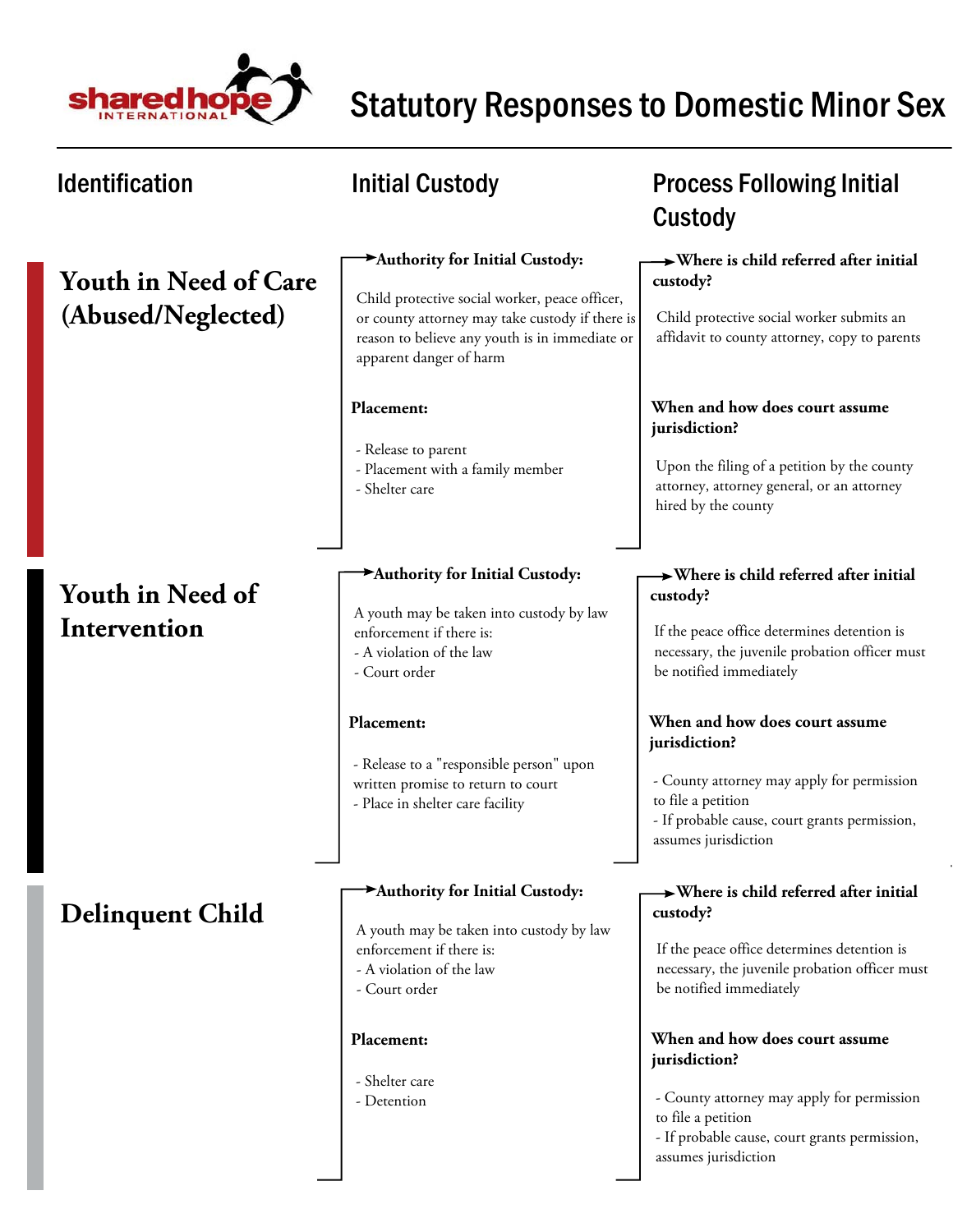# Trafficking Victims in Montana

| <b>Placement Process Pending Adjudication or Referral to</b><br>Adjudication/Investigation                                                            | <b>Alternate Process</b>                                                                                                                                                                                                                                                | <b>Placement Following</b><br>Adjudication                                                                                                                                                                             |
|-------------------------------------------------------------------------------------------------------------------------------------------------------|-------------------------------------------------------------------------------------------------------------------------------------------------------------------------------------------------------------------------------------------------------------------------|------------------------------------------------------------------------------------------------------------------------------------------------------------------------------------------------------------------------|
| $\rightarrow$ When must placement hearing be                                                                                                          | $\blacktriangleright$ Adjudication:                                                                                                                                                                                                                                     | Dispositional Outcomes                                                                                                                                                                                                 |
| held after initial custody?<br>Court may order immediate protection or<br>hold a show cause hearing within 20 days<br>What are the placement options? | Court determines if youth is in need of care<br>by a preponderance of evidence<br><b>Or Alternate Process</b>                                                                                                                                                           | - Release to non custodial parent<br>- Transfer temporary legal custody to<br>relative, the department, or a child<br>placing agency.<br>- Services from child protective team                                         |
| - Shelter care facility<br>- Group home<br>- Foster family<br>- Non-custodial parent<br>- Institution                                                 | N/A                                                                                                                                                                                                                                                                     | Dispositional Outcomes<br>N/A                                                                                                                                                                                          |
| $\rightarrow$ When must placement hearing be<br>held after initial custody?                                                                           | $\blacktriangleright$ Adjudication:                                                                                                                                                                                                                                     | <b>&gt; Dispositional Outcomes</b>                                                                                                                                                                                     |
| Within 24 hours                                                                                                                                       | Court determines if in need of intervention<br>upon proof beyond a reasonable doubt                                                                                                                                                                                     | - Probation and/or house arrest<br>- Community service<br>- Placement in out-of-home facility                                                                                                                          |
| What are the placement options?                                                                                                                       | <b>Or Alternate Process</b>                                                                                                                                                                                                                                             | - Retreat treatment<br>- Placed in center for up to 10 days                                                                                                                                                            |
| - Shelter care facility<br>- Non-secure detention<br>- Correctional facility                                                                          | - Preliminary inquiry, then juvenile probation<br>officer can determine further action<br>- Informal disposition can provide counseling<br>and treatment that may or may not involve<br>probation<br>- May enter into consent adjustment to youth<br>and youth's family | Dispositional Outcomes<br>Probation, youth care facility, youth<br>rehab, restitution, house arrest,<br>confiscated drivers license, counseling,<br>detention up to 3 days, assessment<br>center up to 10 days, fines. |
| $\rightarrow$ When must placement hearing be<br>held after initial custody?                                                                           | $\blacktriangleright$ Adjudication:                                                                                                                                                                                                                                     | $\rightarrow$ Dispositional Outcomes                                                                                                                                                                                   |
| Within 24 hours                                                                                                                                       | Court determines if child is delinquent upon<br>proof beyond a reasonable doubt                                                                                                                                                                                         | - Placement in an out-of-home facility<br>state youth correctional facility until 18<br>- Community service                                                                                                            |
| What are the placement options?                                                                                                                       | <b>Or Alternate Process</b>                                                                                                                                                                                                                                             | - Probation and/or house arrest<br>- Youth assessment center or rehab                                                                                                                                                  |
| - Shelter care<br>- Youth assessment facility<br>- Home arrest<br>- Detention facility<br>- Community youth court program                             | - Preliminary inquiry, then juvenile probation<br>officer can determine further action<br>- Informal disposition can provide counseling<br>and treatment that may or may not involve<br>probation<br>- May enter into consent adjustment to youth<br>and youth's family | $\rightarrow$ Dispositional Outcomes<br>Probation, youth care facility or rehab,<br>restitution, house arrest, lost drivers<br>license, counseling, temp. detention,<br>temp. assessment center, fines.                |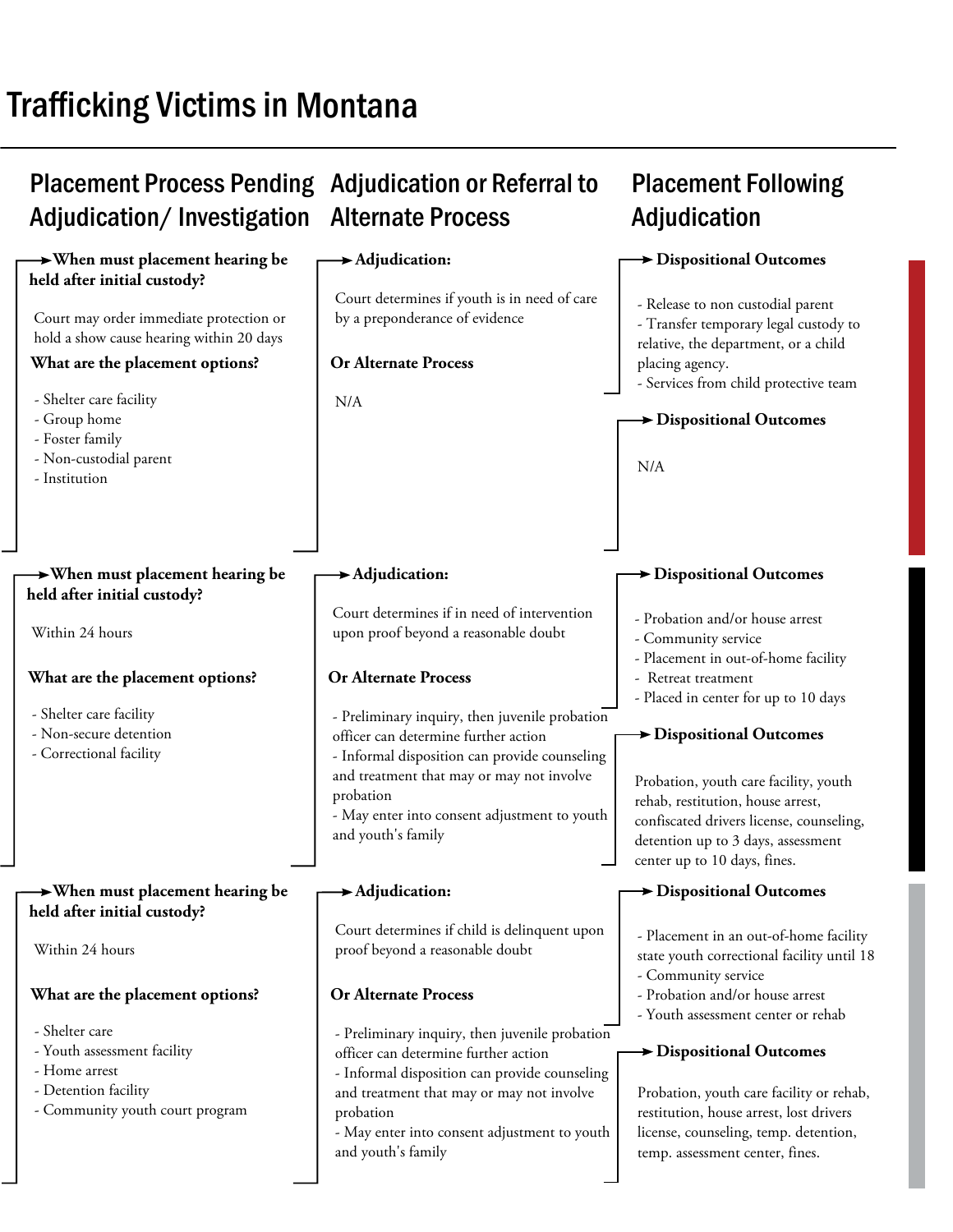

**Child in Need of Assistance (Abused/Neglected)**

## **Child in Need of Assistance (Status Offenses)**

**Delinquent Child (Minors immune under prostitution law)**

#### **Authority for Initial Custody:**

By a peace officer without a warrant if: - Child is endangered by surroundings and immediate removal is necessary for protection - Child is suspected of prostitution

#### **Placement:**

The least restrictive placement possible, determined by the department.

#### **Authority for Initial Custody:**

- By a peace officer without a warrant if:
- Child is endangered by surroundings
- Child has run away or is truant
- Child is suspected of prostitution

#### **Placement:**

- Return home - The least restrictive placement possible

#### **Authority for Initial Custody:**

By a peace officer without a warrant if child:

- Is endangered by surroundings
- Has violated a law (except prostitution law)
- Has violated probation

#### **Placement:**

If not suspected of prostitution:

- Return home or least restrictive placement
- Secure or nonsecure detention, if indicated
- by detention assessment instrument

## Identification **Matube initial Custody Constant Custody Process Following Initial** Custody

#### **Where is child referred after initial custody?**

To DHHS for temporary placement, and emergency medical or other treatment. Must start investigation w/in 24 hours if DMST.

#### **When and how does court assume jurisdiction?**

The county attorney files a petition accompanied by verified affidavit.

### **Where is child referred after initial custody?**

If suspected of prostitution, refer to DHHS. Otherwise, referred to the Office of Probation Administration for evaluation.

#### **When and how does court assume jurisdiction?**

The county attorney files a petition accompanied by verified affidavit.

#### **Where is child referred after initial custody?**

If suspected of prostitution, refer to DHHS. Otherwise, refer to Office of Probation Administration for evaluation.

#### **When and how does court assume jurisdiction?**

The county attorney files a petition accompanied by verified affidavit.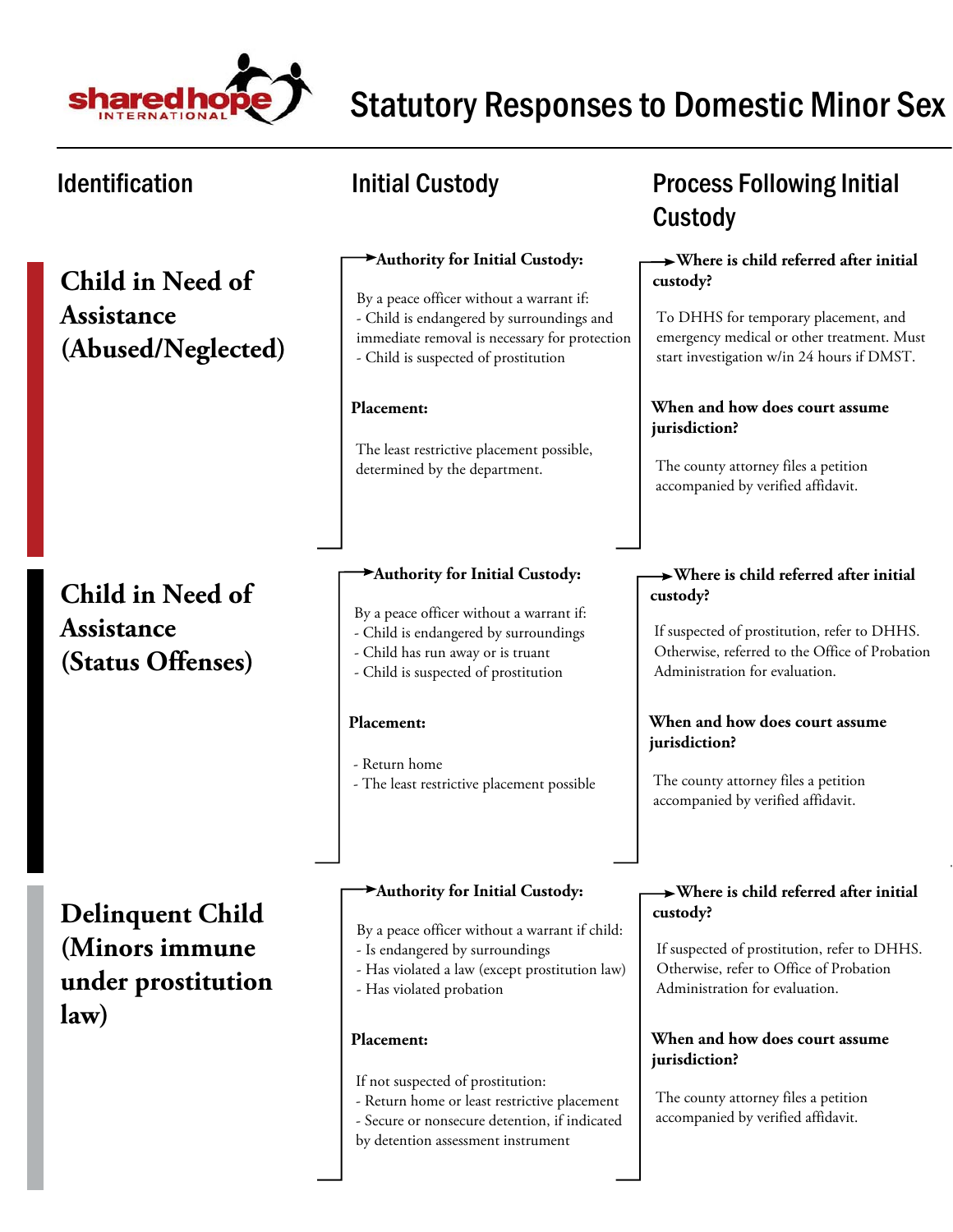# Trafficking Victims in Nebraska

#### Placement Process Pending Adjudication or Referral to Adjudication/Investigation Alternate Process **Placement Following Adjudication When must placement hearing be held after initial custody? When must placement hearing be held after initial custody? When must placement hearing be held after initial custody? Adjudication: Adjudication: Adjudication: Dispositional Outcomes Dispositional Outcomes Dispositional Outcomes Dispositional Outcomes Dispositional Outcomes Dispositional Outcomes Or Alternate Process Or Alternate Process Or Alternate Process What are the placement options? What are the placement options? What are the placement options?**  Within 48 of order of temporary custody, if requested - The temporary custody of a suitable person - The temporary care and custody of the department - A proper and accredited charitable institution Within 48 of order of temporary custody, if requested - The temporary custody of a suitable person - A proper and accredited charitable institution - A state institution - The temporary custody of a suitable person - The temporary care and custody of the department - A proper and accredited charitable institution - Secure or nonsecure detention, if indicated by detention assessment instrument N/A The county attorney or city attorney may refer the child to a juvenile pretrial diversion program The county attorney or city attorney may refer the child to a juvenile pretrial diversion program Adjudication hearing is to be held no later than 90 days after the petition is filed Adjudication hearing is to be held no later than 90 days after the petition is filed Adjudication hearing is to be held no later than 90 days after the petition is filed - Remain in the home under supervision - Placement in the care and custody of the department - Commitment to a suitable institution, hospital, or agency - Remain in the home under supervision - Commitment to a suitable institution, hospital, or agency - Probation supervision - Placement in a suitable family home or institution - Secure detention if the interests of the child and community require it N/A - Community service - Letter of apology or restitution - Restrictions on freedom - Education or services Within 48 of order of temporary custody, if requested - Community service - Letter of apology or restitution - Restrictions on freedom - Education or services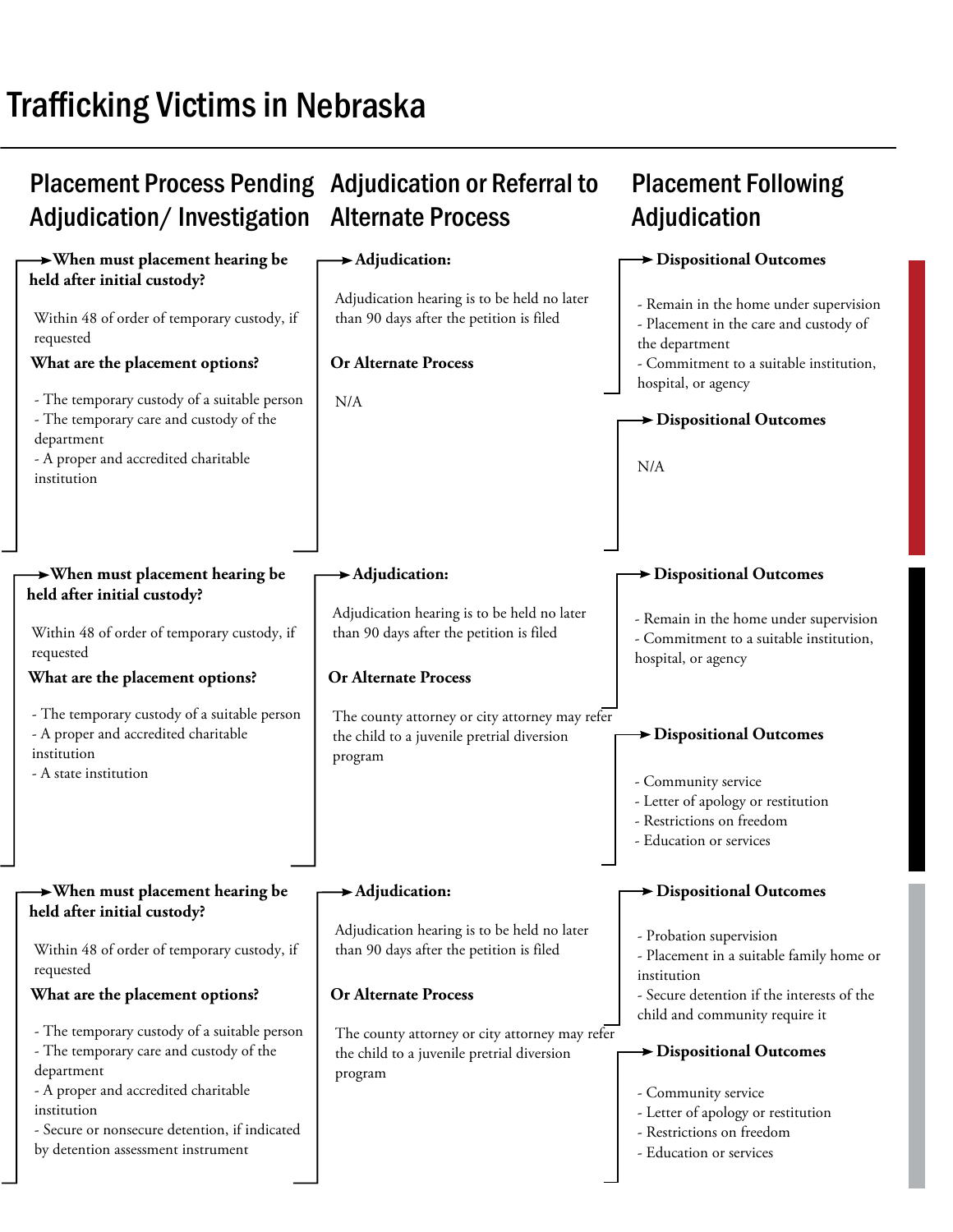

## **Child In Need of Protection**

## **Child In Need of Supervision**

### **Delinquent Child**

#### **Authority for Initial Custody:**

By law enforcement or designee of child welfare services agency if immediate action is necessary to protect the child from injury, abuse or neglect (includes CSEC)

#### **Placement:**

-Hospital (if needed) -Suitable relative -Foster home -Licensed Shelter

#### **Authority for Initial Custody:**

By law enforcement if child's conduct indicates need for supervision (runaway, truant, loitering, transmitting or possessing sexually explicit images)

#### **Placement:**

- Released to parent or other responsible adult - Shelter care

- Place of detention designated by the juvenile court

#### **Authority for Initial Custody:**

Child may be taken into custody by law enforcement when there is probable cause to believe that the child violated state or local law, ordinances, rules or regulations

#### **Placement:**

-Released to parent or other responsible adult -Placement in a detention facility

### Identification **Matube initial Custody Constant Custody Process Following Initial** Custody

#### **Where is child referred after initial custody?**

Child services will investigate the case and determine whether to file a petition

#### **When and how does court assume jurisdiction?**

Law enforcement, child services, or the district attorney will file a petition with the court alleging that the child is in need of protection

#### **Where is child referred after initial custody?**

A complaint will be referred to a probation officer who will recommend filing a petition, or offering informal supervision.

#### **When and how does court assume jurisdiction?**

Probation officer conducts initial inquiry and makes a recommendation to the district attorney who determines whether to file a petition with the court

#### **Where is child referred after initial custody?**

A complaint will be referred to a probation officer who will recommend filing a petition, or offering informal supervision

#### **When and how does court assume jurisdiction?**

The district attorney will determine whether to file a petition with the court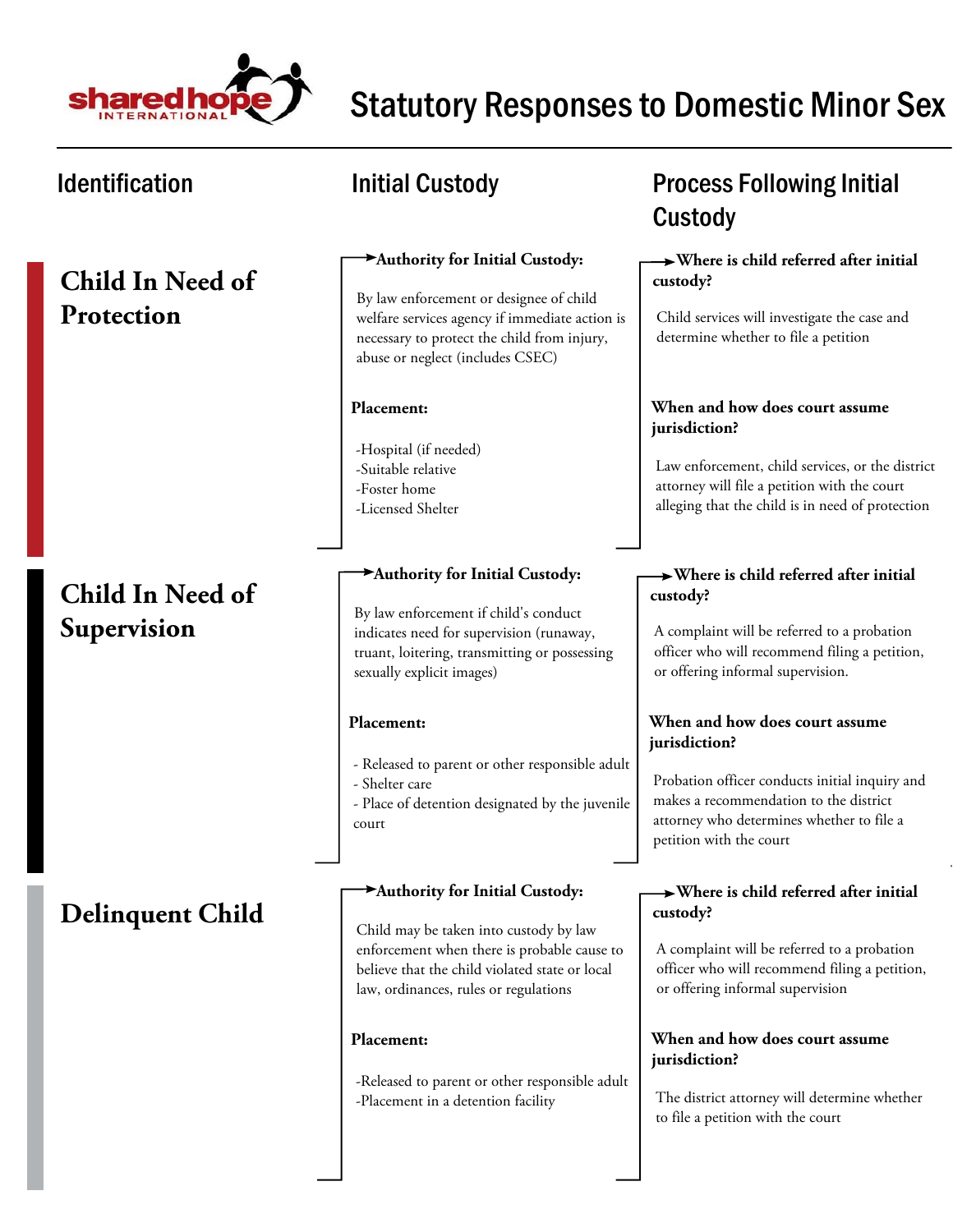# Trafficking Victims in Nevada

## Placement Process Pending Adjudication or Referral to Adjudication/Investigation Alternate Process

#### **When must placement hearing be held after initial custody? When must placement hearing be held after initial custody? When must placement hearing be held after initial custody? Adjudication: Adjudication: Adjudication: Dispositional Outcomes Dispositional Outcomes Dispositional Outcomes Dispositional Outcomes Dispositional Outcomes Dispositional Outcomes Or Alternate Process Or Alternate Process Or Alternate Process What are the placement options? What are the placement options? What are the placement options?**  A hearing must be held within 72 hours after the removal of the child - Release to parent - Release to suitable relative - Release to foster home/shelter care if an out-of-home placement is in the best interests of the child A detention hearing must be held within 24 hours of custody - Release to parent/responsible adult - Placement in shelter facility - Placement in detention facility without physical restraining devices or barriers - Release to parent/guardian - Placement in detention facility - Supervised detention in the child's home If a child is in need of protection, but is not in imminent danger, child welfare services may offer to the parents/guardian a non-binding plan for services The child may be offered informal supervision, which is a voluntary agreement entered into between the child, the child's parents/guardian The child may be offered informal supervision, which is a voluntary agreement entered into between the child, the child's parents/guardian Held within 30 days of petition - Preponderance of the evidence standard The court will determine whether the child is in need of supervision within 60 days The court must adjudicate and make final disposition within 60 days of the petition - Release child to parents (with or without supervision) - Placement with suitable relative - Placement in shelter care at a licensed facility - Release to parents or a responsible adult with supervision - Placement in public or private institution, but not with correctional care -Release to parent/responsible adult -Commitment inside home -Placement in detention -Referral to child services, or training programs If parents/guardian choose to follow services plan, child services will provide services and may elect not to file a petition with the court If the child completes all conditions of an informal supervision agreement, the petition against the child will be dismissed A detention hearing must be held within 24 hours If the child completes all conditions of an informal supervision agreement, which may include services, petition against the child will be dismissed

**Placement Following** 

**Adjudication**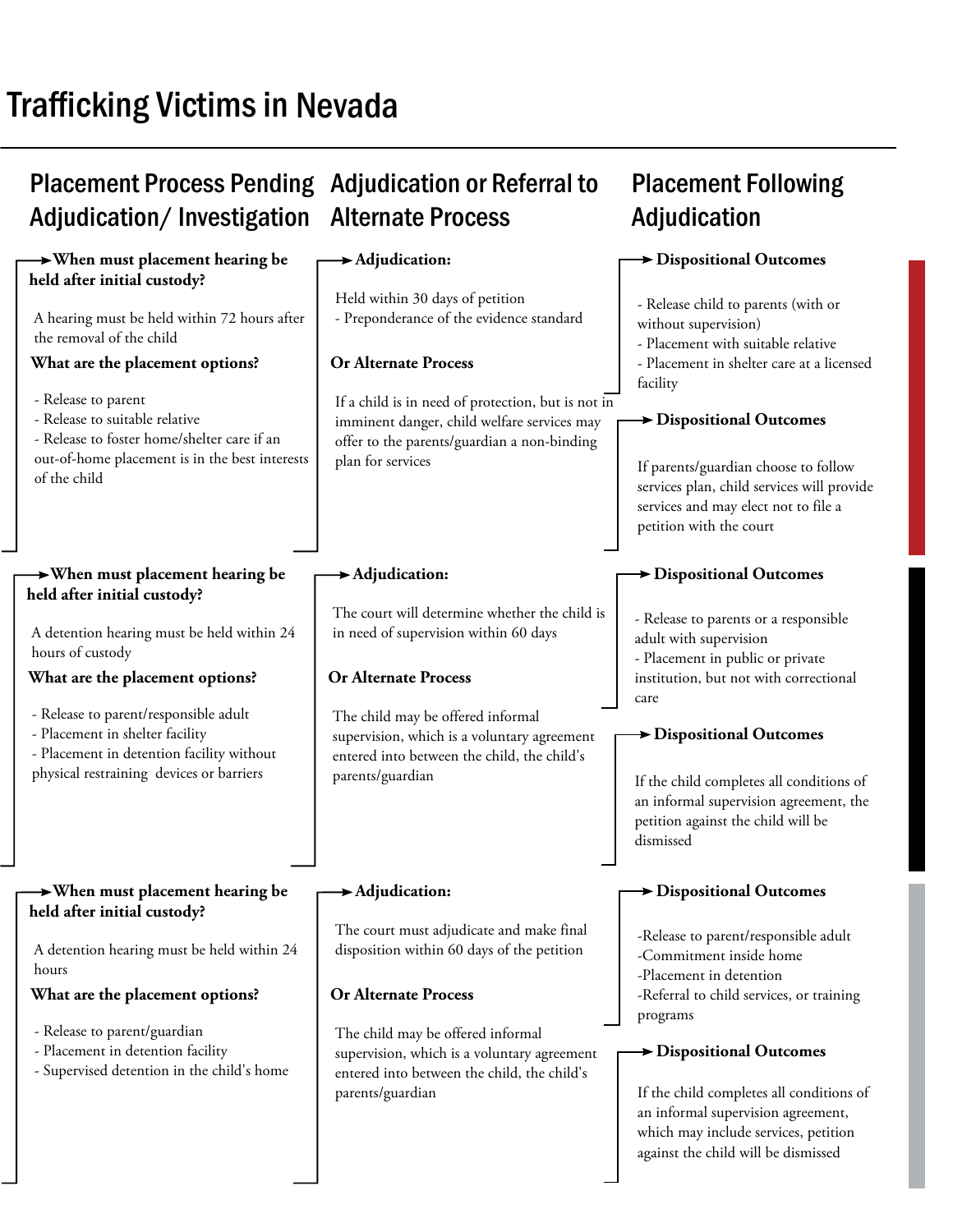

| <b>Identification</b>                                               | <b>Initial Custody</b>                                                                                                                                                                                             | <b>Process Following Initial</b><br><b>Custody</b>                                                                                                                                                                   |
|---------------------------------------------------------------------|--------------------------------------------------------------------------------------------------------------------------------------------------------------------------------------------------------------------|----------------------------------------------------------------------------------------------------------------------------------------------------------------------------------------------------------------------|
| <b>Abused/Neglected</b><br><b>Child</b>                             | Authority for Initial Custody:<br>Law enforcement may take a child into<br>custody without a court order if the child is in<br>imminent danger                                                                     | $\rightarrow$ Where is child referred after initial<br>custody?<br>Law enforcement must immediately notify<br>both the child's parent/guardian and the court<br>when a child is taken into custody                   |
|                                                                     | Placement:<br>- Release to parent/guardian<br>- Relative placement<br>- Foster home or other child protection<br>services placement                                                                                | When and how does court assume<br>jurisdiction?<br>A petition alleging abuse/neglect will be filed<br>with the court by a Child Protection Services<br>worker, or a person with knowledge of the<br>abuse or neglect |
| Child in Need of<br><b>Services</b>                                 | Authority for Initial Custody:<br>Law enforcement may take a child into<br>custody if the child:<br>- Is a runaway<br>- Is endangered                                                                              | $\rightarrow$ Where is child referred after initial<br>custody?<br>The department will determine whether to<br>provide voluntary services to the child and the<br>child's family                                     |
|                                                                     | Placement:<br>- Release to parent/guardian<br>- If release is not possible, placement of the<br>child in shelter care, detention bed, or<br>alternative to secure detention                                        | When and how does court assume<br>jurisdiction?<br>A petition alleging delinquency will be filed in<br>the court by a parent/guardian, school official,<br>or law enforcement officer                                |
| <b>Delinquent Child</b><br>(not prostitution if<br>direct result of | Authority for Initial Custody:<br>Law enforcement may take a child into<br>custody who is violating any law; a minor not<br>considered delinquent when engaging in<br>prostitution as direct result of trafficking | $\rightarrow$ Where is child referred after initial<br>custody?<br>The arresting officer or prosecutor will screen<br>to determine if the child should be diverted<br>before a petition is filed                     |
| trafficking offense)                                                | Placement:<br>If taken into custody for delinquent offense:<br>-Release to parent/guardian<br>- Secure detention facility                                                                                          | When and how does court assume<br>jurisdiction?<br>Any person may file a delinquency petition,<br>prostitution charges cannot be maintained<br>against a minor as direct result of trafficking                       |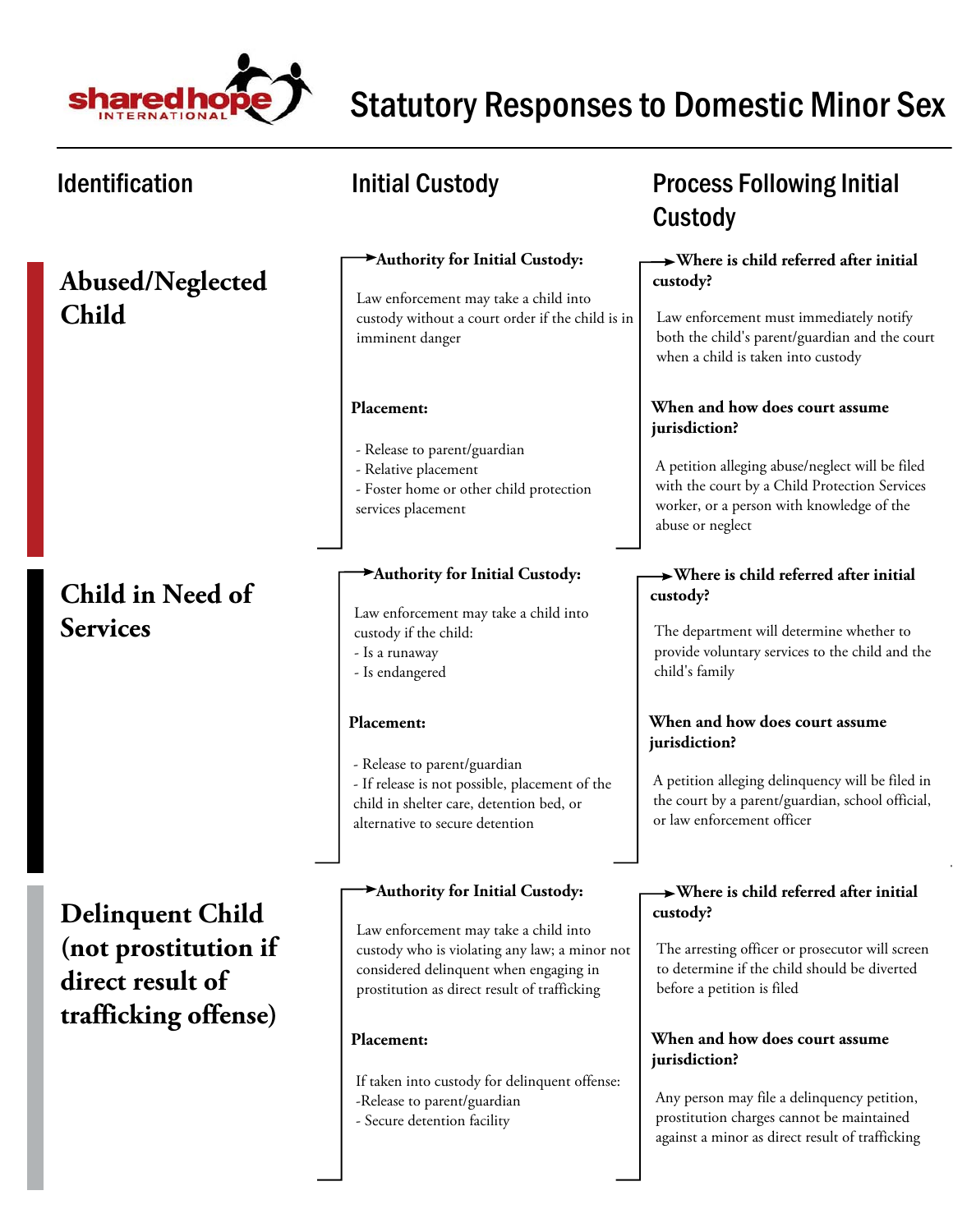# Trafficking Victims in New Hampshire

#### Placement Process Pending Adjudication or Referral to Adjudication/Investigation Alternate Process **Placement Following Adjudication When must placement hearing be held after initial custody? When must placement hearing be held after initial custody? When must placement hearing be held after initial custody? Adjudication: Adjudication: Adjudication: Dispositional Outcomes Dispositional Outcomes Dispositional Outcomes Dispositional Outcomes Dispositional Outcomes Dispositional Outcomes Or Alternate Process Or Alternate Process Or Alternate Process What are the placement options? What are the placement options? What are the placement options?**  Within 24 hours after initial custody - Release to parent/guardian - Issue protective orders - Release to custody of child services for placement in foster home, group home, crisis home, or shelter care facility Within 24 hours (Sundays and holidays excluded) if the child is in custody - Release to parent, guardian, or custodian - Placement with a relative - Release to custody of child services for placement in foster home, group home, crisis home, or shelter care facility - Release to parent/guardian - Placement with relative or friend - Placement in foster home, group home, crisis home, or shelter facility - Placement in detention facility, but not with adults N/A N/A If a law enforcement officer or prosecutor determines that a child should be diverted, the child may be offered a diversion plan Hearing to be held within 30 days of petition if child is in custody, 60 days if not The adjudication will be held within 21 days of initial appearance Held within 21 days of initial appearance if child is detained, within 30 if not - Release to parent/guardian, subject to conditions - Transfer legal custody to a relative or child placing agency - Issuance of protective orders - Release to parent/guardian - Placement with relative; or in a foster, group, or crisis home, shelter facility - Community service - After school programs - Release to parent/guardian - Placement with a relative or friend - Placed in custody of the Department - Probation - Detained in a correctional facility N/A N/A Within 24 hours Sundays and holidays excluded) if the child is in custody - Child will be offered services - If a child complies with a diversionary plan, he or she may not be adjudicated delinquent and detained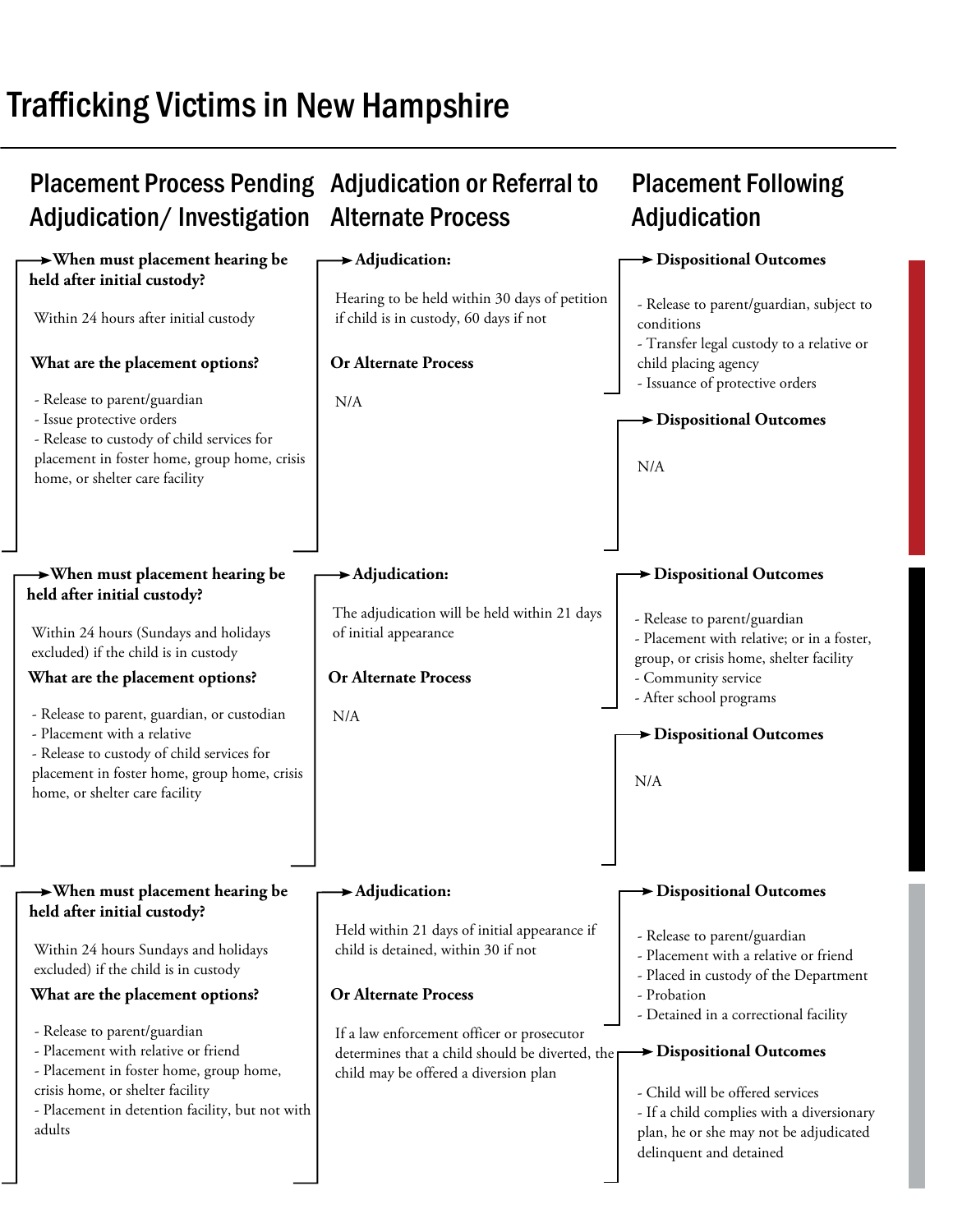

| <b>Identification</b>                     | <b>Initial Custody</b>                                                                                                                                                                                                                                                                                       | <b>Process Following Initial</b><br>Custody                                                                                                                                                                                                                                                                                              |
|-------------------------------------------|--------------------------------------------------------------------------------------------------------------------------------------------------------------------------------------------------------------------------------------------------------------------------------------------------------------|------------------------------------------------------------------------------------------------------------------------------------------------------------------------------------------------------------------------------------------------------------------------------------------------------------------------------------------|
| <b>Abused or Neglected</b><br>Child       | Authority for Initial Custody:<br>- By police officer or court designated person<br>if "imminent danger to life, safety, or health"<br>- By medical staff if serious, non-accidental<br>injuries, which custodian most likely caused<br>Placement:<br>- Hospital<br>- Shelter care or child care institution | $\rightarrow$ Where is child referred after initial<br>custody?<br>A child is referred to the Division of Child<br>Protection and Permanency, or another entity<br>in the Department of Children and Familie<br>When and how does court assume<br>jurisdiction?<br>Any person with knowledge of abuse or<br>neglect may file a complaint |
| Child in<br><b>Juvenile-Family Crisis</b> | Authority for Initial Custody:<br>Law enforcement may take custody when:<br>- Health and safety of child is seriously in<br>danger and taking the child is necessary<br>- Child is absent from home without consent<br>Placement:<br>- Parent, relative or responsible adult<br>- Host shelter               | $\rightarrow$ Where is child referred after initial<br>custody?<br>The Juvenile - Family Crisis Intervention<br>Unit (CSEC included in definition)<br>When and how does court assume<br>jurisdiction?<br>When the Juvenile - Family Crisis                                                                                               |
| <b>Delinquent Child</b>                   | - Resource family or group home<br>- County shelter care facility<br>Authority for Initial Custody:<br>A law enforcement officer may take a child<br>into custody for delinquency, pursuant to laws<br>of arrest                                                                                             | Intervention unit petitions the court<br>$\rightarrow$ Where is child referred after initial<br>custody?<br>To Juvenile Justice Commission. DMST to<br>the County Prosecutor's Human Trafficking<br>Liaison.                                                                                                                             |
|                                           | Placement:<br>- Returned to home<br>- Detained only if necessary to secure presence<br>at adjudication, of for community/property<br>safety, or for serious crimes                                                                                                                                           | When and how does court assume<br>jurisdiction?<br>Once any person with knowledge of the facts<br>files a petition charging the child with a<br>delinquent act                                                                                                                                                                           |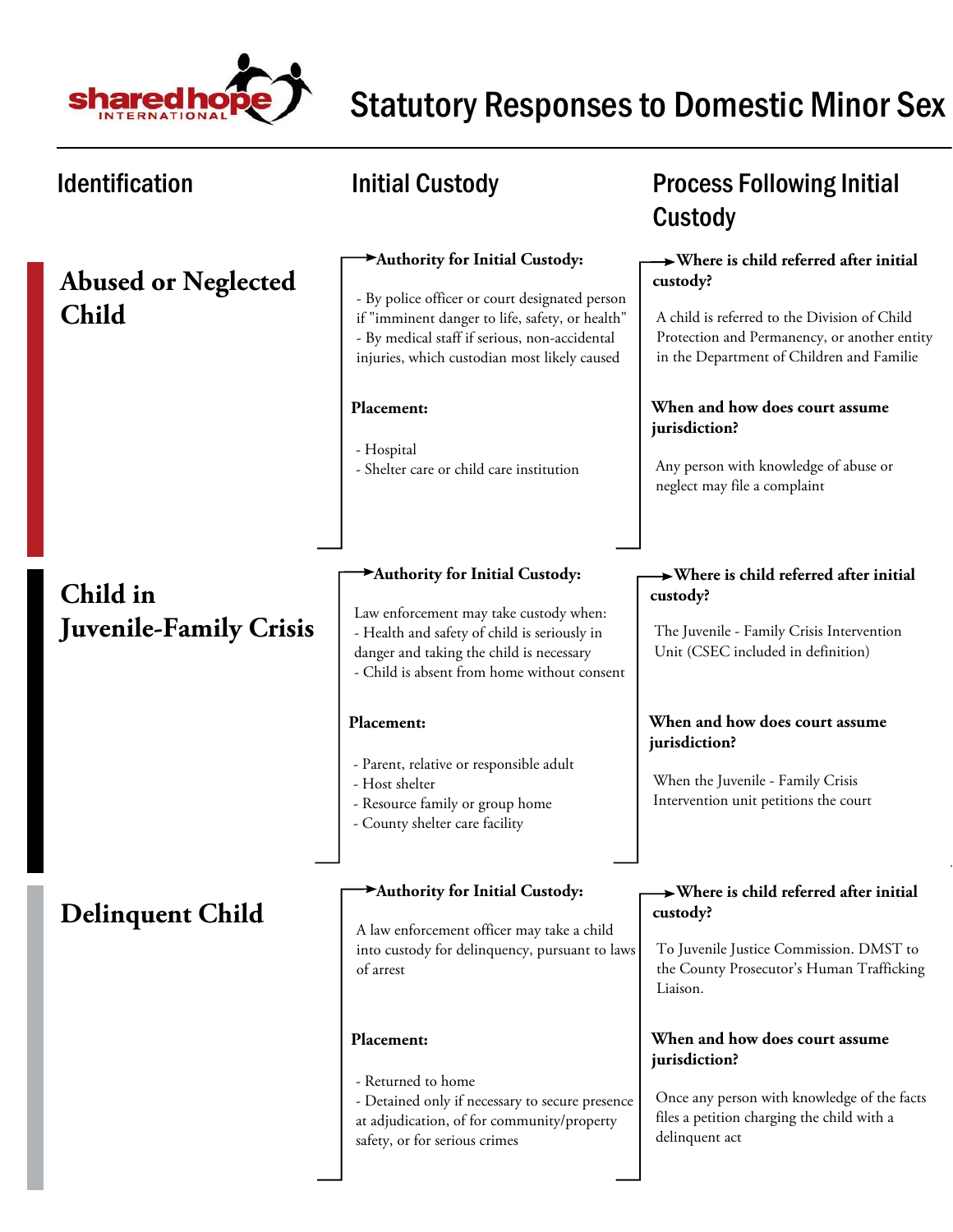# Trafficking Victims in New Jersey

#### Placement Process Pending Adjudication or Referral to Adjudication/Investigation Alternate Process **Placement Following Adjudication When must placement hearing be held after initial custody? When must placement hearing be held after initial custody? When must placement hearing be held after initial custody? Adjudication: Adjudication: Adjudication: Dispositional Outcomes Dispositional Outcomes Dispositional Outcomes Dispositional Outcomes Dispositional Outcomes Dispositional Outcomes Or Alternate Process Or Alternate Process Or Alternate Process What are the placement options? What are the placement options? What are the placement options?**  By the next court day - Child may be released to a parent or guardian, or other suitable person - Child may remain in care of DCPP and be placed at suitable facility No later than the morning following detention - Return to family - Host shelter - Resource family or group home - County shelter care facility - Another suitable family setting. - Released to a parent or guardian - Placed on home detention - Shelter care - Detention facility N/A N/A - A petition may be informally adjusted - The determination for informal adjustment will be made by court intake services - One of the possible criteria for determining whether informal adjustment is appropriate is whether the child is a victim of human trafficking Safety of child is paramount concern, evaluate whether child's interests require protection Court considers unit's claims and recommendations as well as family's evidence Within 30 days of detention hearing. Human trafficking is an aff. defense to prostitution - If no on-going risk to life, health, or safety, return to parent/guardian - The child is placed with a permanency plan - Therapeutic services - Placed in or out of the home - Placed under care of DCF of CCF to receive services - Ordered to academic or vocational training services - Released to the supervision of a parent - Placed with a state agency or nonresidential work program - Probation or incarceration N/A N/A No later than the morning following detention The case may be disposed of as a Juvenile-Family Crisis complaint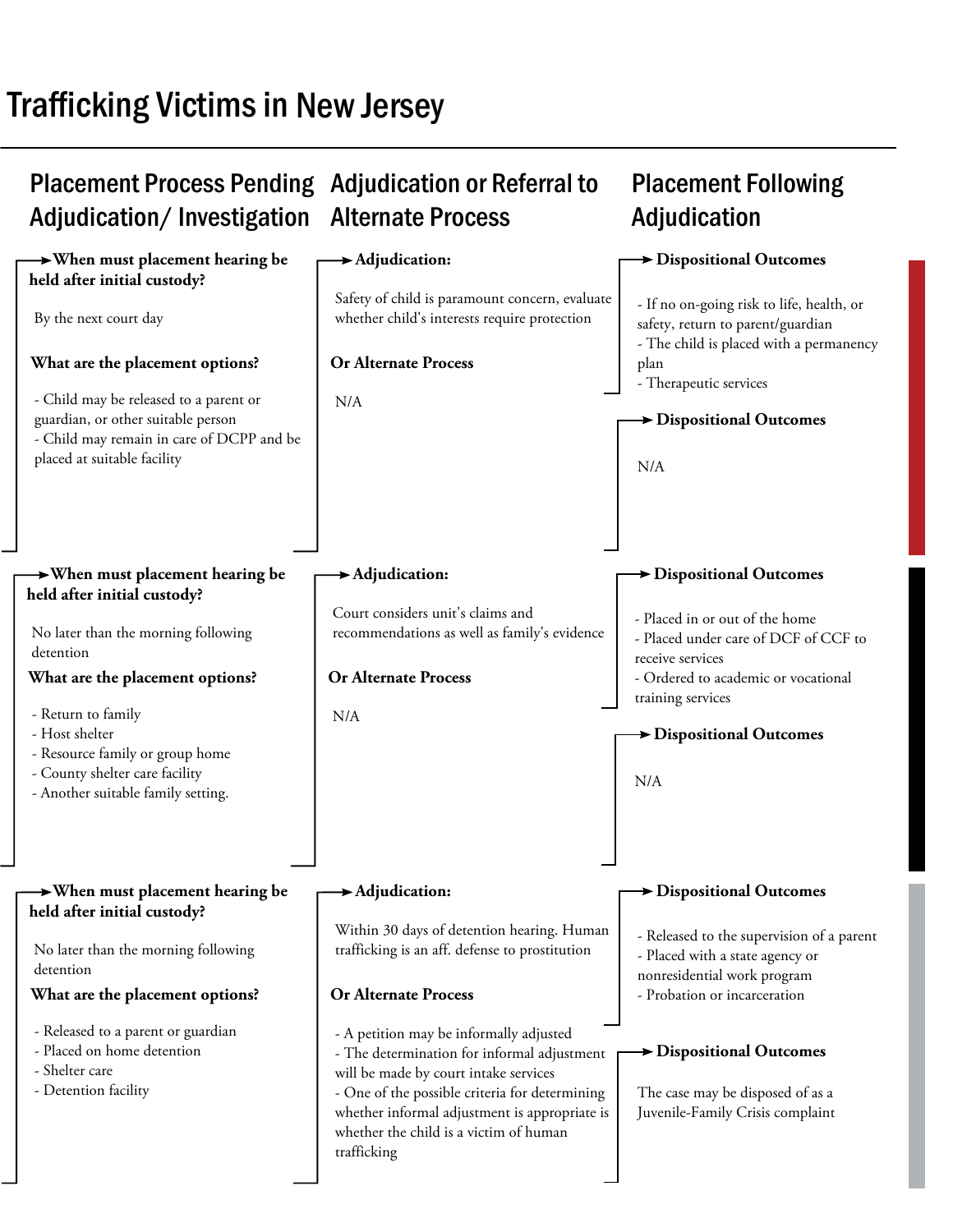

#### Identification **Matube initial Custody Constant Custody Process Following Initial** Custody  **Where is child referred after initial custody? Where is child referred after initial custody? Where is child referred after initial custody? When and how does court assume jurisdiction? When and how does court assume jurisdiction? When and how does court assume jurisdiction? Authority for Initial Custody: Authority for Initial Custody: Authority for Initial Custody: Placement: Placement: Placement: Abused or Neglected Child Child of a Family in Need of Court-Ordered Services Delinquent Child** Upon the filing of a petition endorsed by the children's court attorney Upon the filing of a petition endorsed by the children's court attorney Upon the filing of a petition endorsed by the children's court attorney Law enforcement should contact the department for an on-site safety assessment, where possible - If child is not released, must notify parents - If released, refer to voluntary family services Law enforcement must give notice to the child's parents and the court within 24 hours - By a law enforcement officer if environment child is in imminent risk of abuse, abandoned or in need of emergency medical care - By medical personnel if injured by abuse Law enforcement without court order if child is a runaway, abandoned, DMST victim, endangered by surroundings, suffering from illness/injury, or with no parental supervision Law enforcement may take custody: - According to the laws of arrest for a delinquent act - Pursuant to a court order - Released to parent, guardian or custodian - Medical facility - Shelter care - Relative or foster care - Community based shelter care facility - Foster care home - Licensed child welfare services agency - Relative - Release to parents/guardians - Detention facility, if over age 11

- Medical facility, evaluation facility, or another alternative to secure detention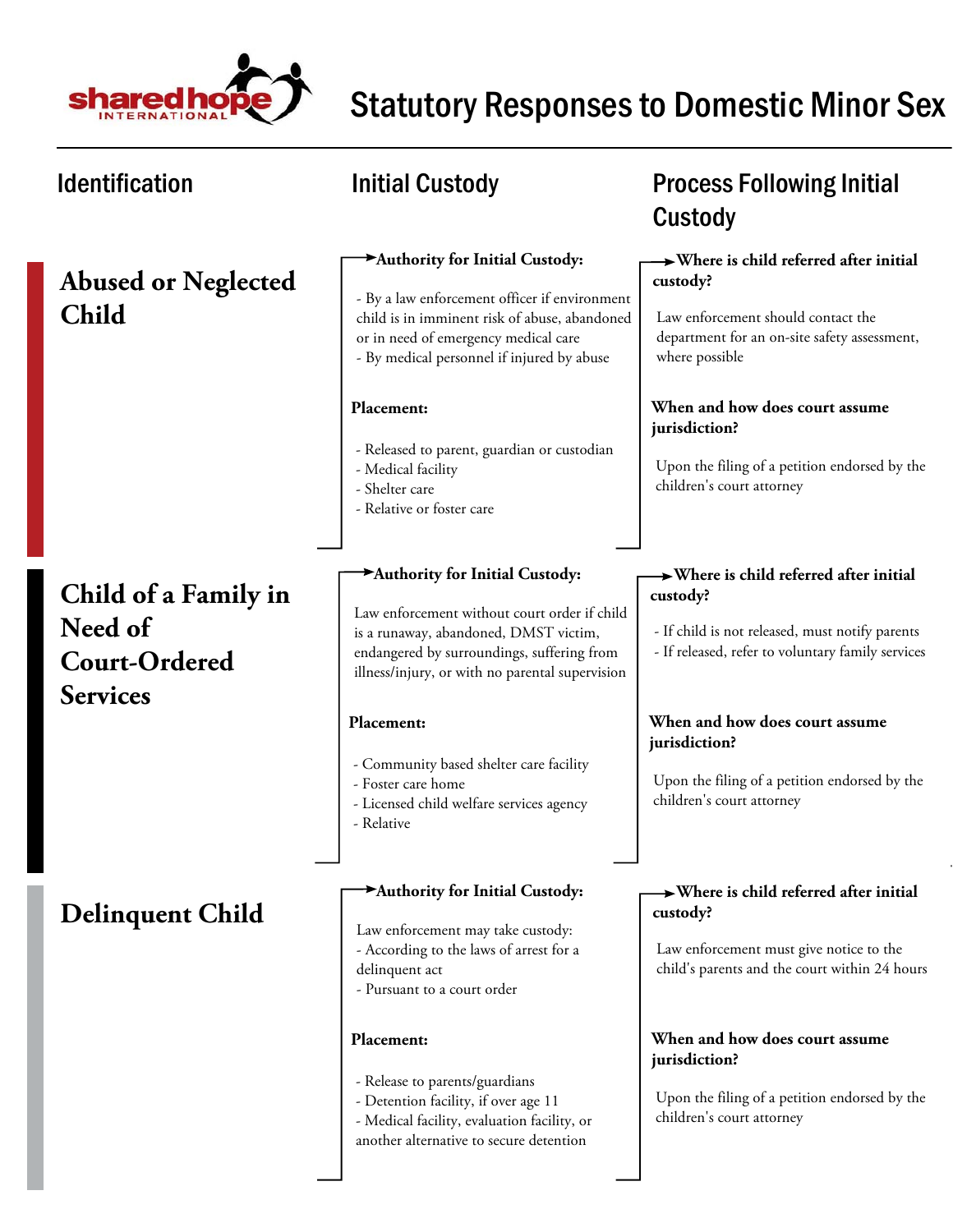# Trafficking Victims in New Mexico

#### Placement Process Pending Adjudication or Referral to Adjudication/Investigation Alternate Process **Placement Following Adjudication When must placement hearing be held after initial custody? When must placement hearing be held after initial custody? When must placement hearing be held after initial custody? Adjudication: Adjudication: Adjudication: Dispositional Outcomes Dispositional Outcomes Dispositional Outcomes Dispositional Outcomes Dispositional Outcomes Dispositional Outcomes Or Alternate Process Or Alternate Process Or Alternate Process What are the placement options? What are the placement options? What are the placement options?**  custody hearing within 10 days of the petition for temporary custody - Return legal custody to child's parents, guardian or custodian - Temporary custody to department Protective custody hearing within 10 days, but no sooner than 2 days, of filing petition - Return child to parent, guardian or custodian - Award custody of child to department - Return home - Licensed foster home - Child welfare services agency - Shelter care - Detention facility Prior to the adjudicatory hearing, all parties to the hearing shall attend a mandatory meeting N/A At any time after the filing of the petition and before the entry of a judgment, the court may, suspend the proceedings and continue the child under supervision in the child's own home under terms and conditions negotiated in a consent decree Adjudicatory hearing must occur within 60 days of the petition Adjudicatory hearing must occur within 60 days of the petition Hearing within 30 days of petition if in detention, within 120 days if not - Permit the child to remain with parent or guardian subject to limitations - Place child under supervision of dept. - Transfer legal custody of the child - Treatment plan - Remain with the parent - Protective supervision - Transfer legal custody to department, agency, or non-custodial parent - Services - Fines - Short-term or long-term commitment to facility for care and rehabilitation of delinquent children - Probation The parties may settle by agreeing on a treatment plan that serves the child's best interests N/A Within 24 hours after filing the petition, excluding weekends or holidays - Up to 6 months probation and services - If the child successfully completes the terms of the decree, petition dismissed with prejudice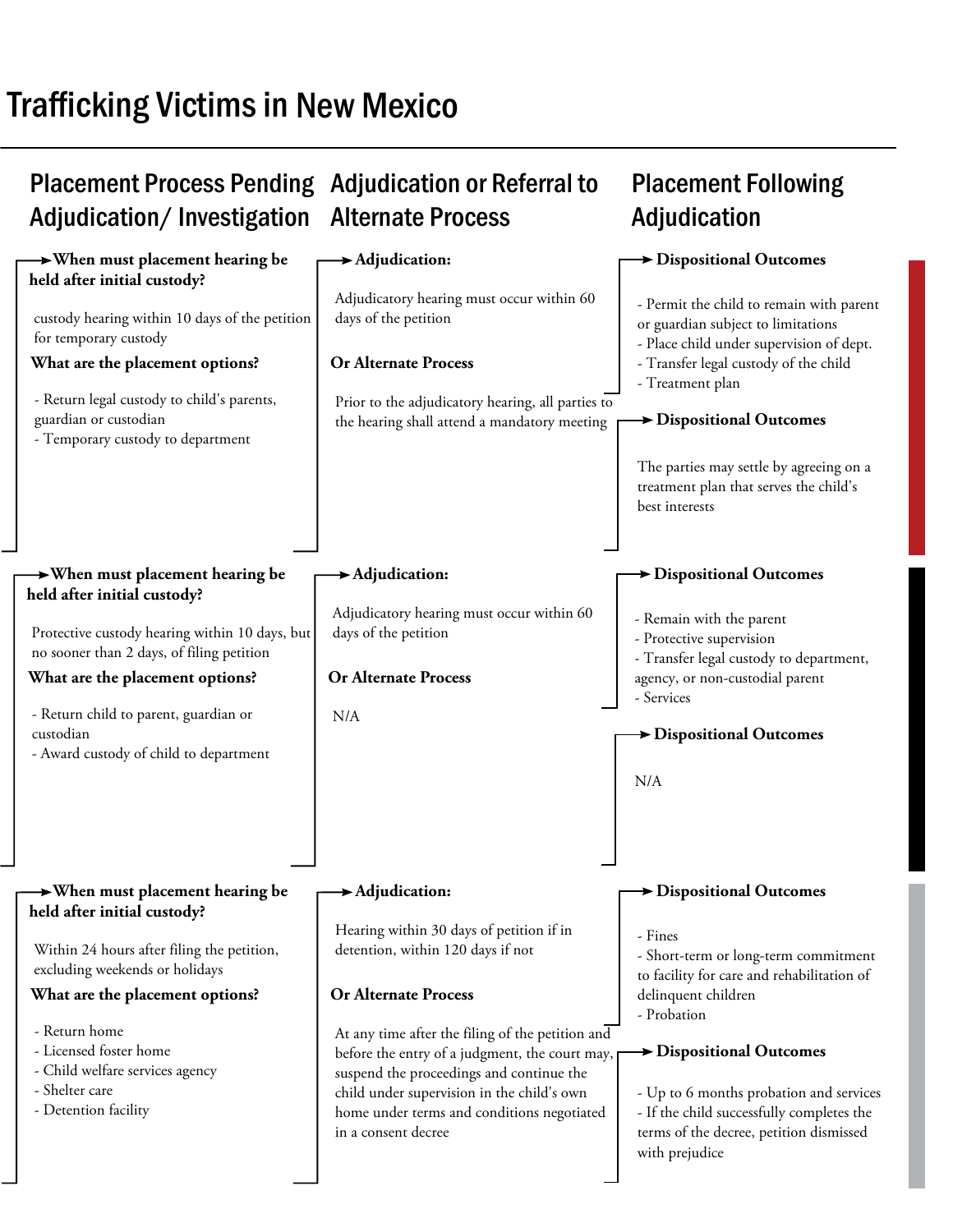

| <b>Identification</b>                      | <b>Initial Custody</b>                                                                                                                                                             | <b>Process Following Initial</b><br>Custody                                                                                                                                                                             |
|--------------------------------------------|------------------------------------------------------------------------------------------------------------------------------------------------------------------------------------|-------------------------------------------------------------------------------------------------------------------------------------------------------------------------------------------------------------------------|
| <b>Abused or Neglected</b><br><b>Child</b> | Authority for Initial Custody:<br>Law enforcement or social services may take<br>into custody if child is in imminent danger.                                                      | $\rightarrow$ Where is child referred after initial<br>custody?<br>Inform the court and make a report of abuse<br>as soon as possible; if CSEC, specialized<br>services and safe house placement available.             |
|                                            | Placement:<br>A place approved for such purpose by the<br>local social services department                                                                                         | When and how does court assume<br>jurisdiction?<br>A petition shall be filed within three court<br>days from the date of removal.                                                                                       |
| Person in Need of<br>Supervision           | Authority for Initial Custody:<br>Any peace or police officer can petition for the<br>issuance of a warrant if believed to be PINS,<br>which includes sexually exploited children. | $\rightarrow$ Where is child referred after initial<br>custody?<br>If CSEC, specialized services and safe house<br>placement.                                                                                           |
|                                            | Placement:<br>- Foster care program<br>- Family boarding home<br>- Non-secure detention facility<br>- Short term safe house                                                        | When and how does court assume<br>jurisdiction?<br>Peace officer, other state agency, family<br>member or injured party may file a petition. If<br>sexually exploited, child must consent to filing<br>of the petition. |
| Delinquent                                 | Authority for Initial Custody:<br>Officer may take a child under the age of 16<br>into custody without a warrant under the laws<br>of arrest.                                      | $\rightarrow$ Where is child referred after initial<br>custody?<br>Specialized services and safe house placement.<br>May be referred to DSS if assessed by CJS to<br>be trafficking victim.                             |
|                                            | Placement:<br>If child under 16, must notify the parents and<br>-Take child to her parents<br>-Take to county family court<br>-Take to juvenile detention facility                 | When and how does court assume<br>jurisdiction?<br>Agency files petition; on motion, court shall<br>convert to PINS for 1st prostitution; court has<br>discretion to allow PINS for older minors                        |

┚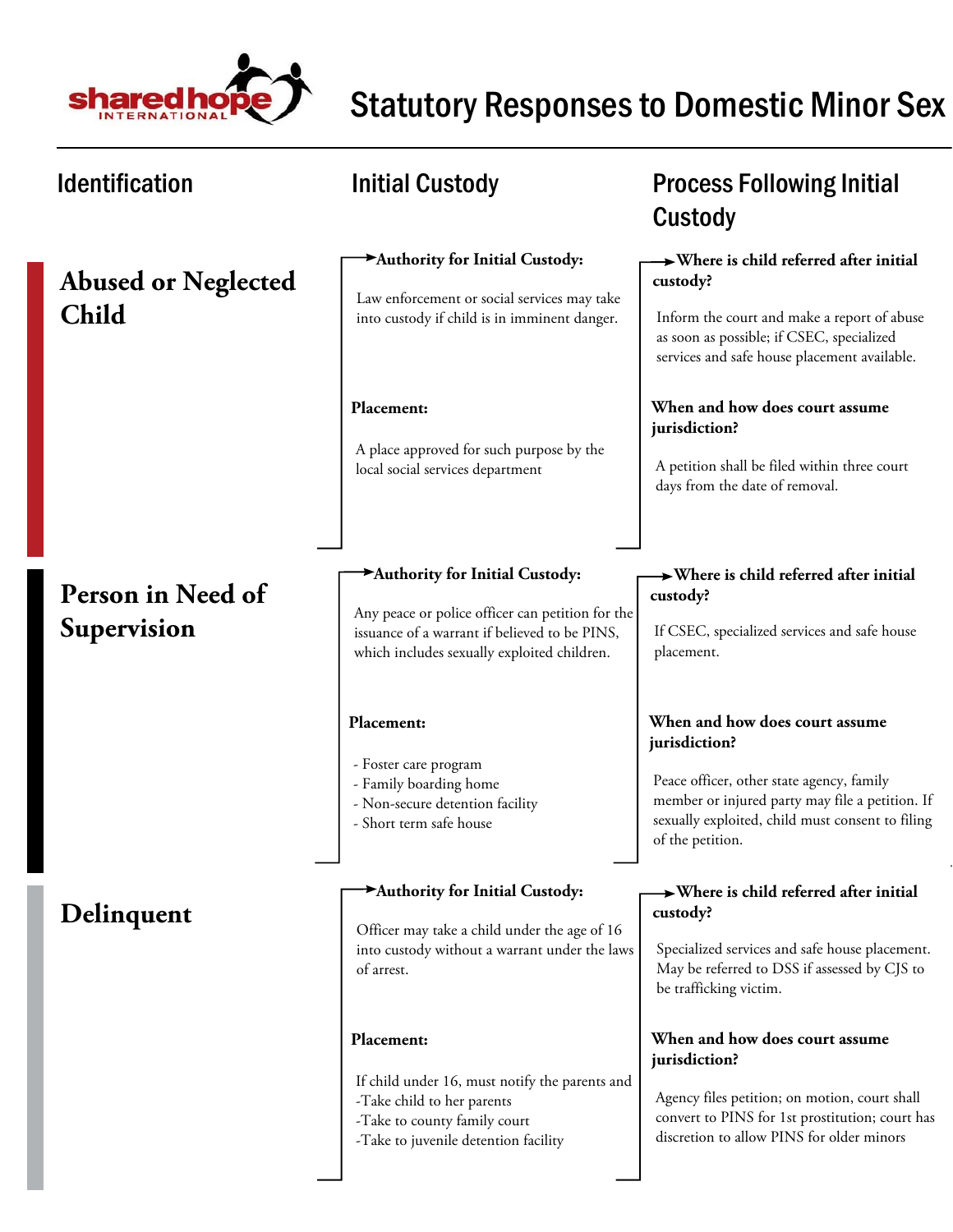# Trafficking Victims in New York

#### Placement Process Pending Adjudication or Referral to Adjudication/Investigation Alternate Process **Placement Following Adjudication When must placement hearing be held after initial custody? When must placement hearing be held after initial custody? When must placement hearing be held after initial custody? Adjudication: Adjudication: Adjudication: Dispositional Outcomes Dispositional Outcomes Dispositional Outcomes Dispositional Outcomes Dispositional Outcomes Dispositional Outcomes Or Alternate Process Or Alternate Process Or Alternate Process What are the placement options? What are the placement options? What are the placement options?**  No later than the next court day after the petition is filed - Foster Care - Parent or Relative - Authorized agency - Remain in own home with or without court supervision Within 3 days after filing of petition - Released - Short term safe house - Detention - Release of custody - Removal from home - Placement with relatives N/A Diversion services youth who are at risk of being the subject of a person in need of supervision petition. The court may at any time prior to the entering of a finding of delinquency and with the consent of the respondent order that the proceeding be "adjourned in contemplation of dismissal." Court determines if a child is dependent, neglected or abused. Court determines if child is person in need of supervision. If detained, must be within 3 days of initial appearance, if not detained within 90 days - Relative or suitable person - Authorized association/agency - Safe houses receiving special services - Placed on probation - Placed in home - Placed in custody of a relative - Ordered to complete an "education reform program" - Released home - Referral of local social services - Placed with relatives - Supervision - Safe house/specialized services if CSEC N/A Services designed to provide an immediate response to families in crisis, utilize appropriate alternatives to detention, including safe houses and services for sexually exploited children Within 72 hours - Alcohol Awareness Program - Education Reform Program - Other such terms and conditions as the court deems appropriate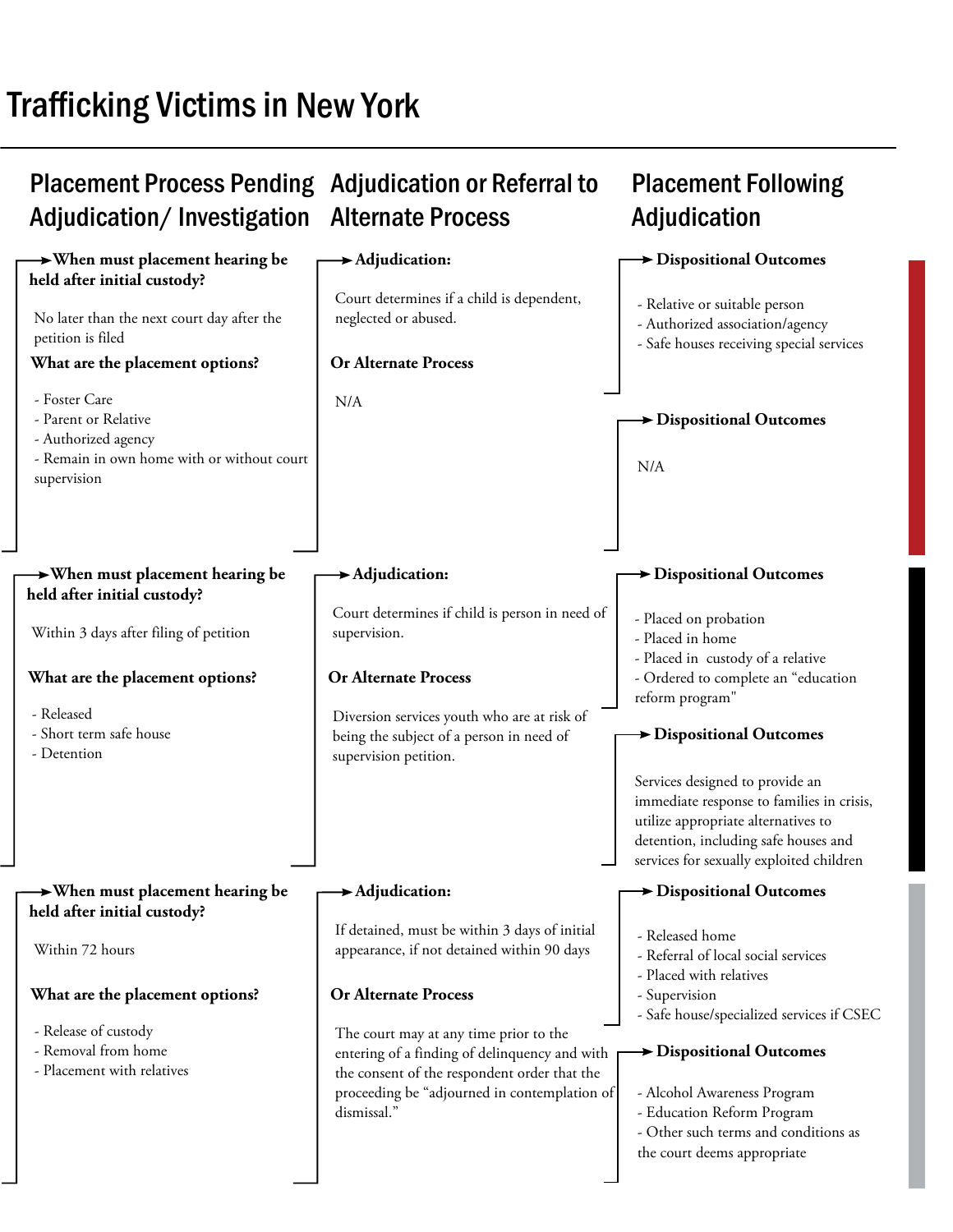

## **Child Identified as Youth in Need of Care (Abused/Neglected)**

## **Child Identified as Deprived**

## **Child Identified as Delinquent**

#### **Authority for Initial Custody:**

Law Enforcement if there's an order of the court, child is suffering from illness/injury or in danger from surroundings, or director's order. any physician suspecting abuse/neglect

#### **Placement:**

Not placed in shelter care prior to hearing on the petition, unless child has no parent guardian, or required to protect person, property of others, or the child.

#### **Authority for Initial Custody:**

order of the court, laws of arrest, by law enforcement if child is ill/injured, child is in danger, or child is runaway; or by order of the director

#### **Placement:**

Foster home, child welfare agency operated facility, medical facility (not adult detention facility)

#### **Authority for Initial Custody:**

order of the court, laws of arrest, by law enforcement if child is ill/injured, child is in danger, or child is runaway; or by order of the director

#### **Placement:**

Foster home, child welfare agency operated facility, medical facility (not adult detention facility), detention home/center for delinquent or unruly children

## Identification The Superintial Custody Contract Process Following Initial Custody

#### **Where is child referred after initial custody?**

Release child to parent, guardian, or custodian upon promise to bring child before the court when requested, unless shelter care warranted

#### **When and how does court assume jurisdiction?**

Reasonable grounds to believe child is suffering from illness, injury, or in immediate danger, removal necessary, or child has run away from parents or guardian.

#### **Where is child referred after initial custody?**

Release child to parent, guardian, or custodian upon promise to bring child before the court when requested, unless shelter care warranted

#### **When and how does court assume jurisdiction?**

Reasonable grounds to believe child is suffering from illness, injury, or in immediate danger, removal necessary, or child has run away from parents or guardian.

#### **Where is child referred after initial custody?**

Immediate release unless it appears that the child's detention is warranted or required, if not released then to detention hearing

#### **When and how does court assume jurisdiction?**

Following initial custody, jurisdiction exists pursuant to the order of the court or pursuant to the laws of arrest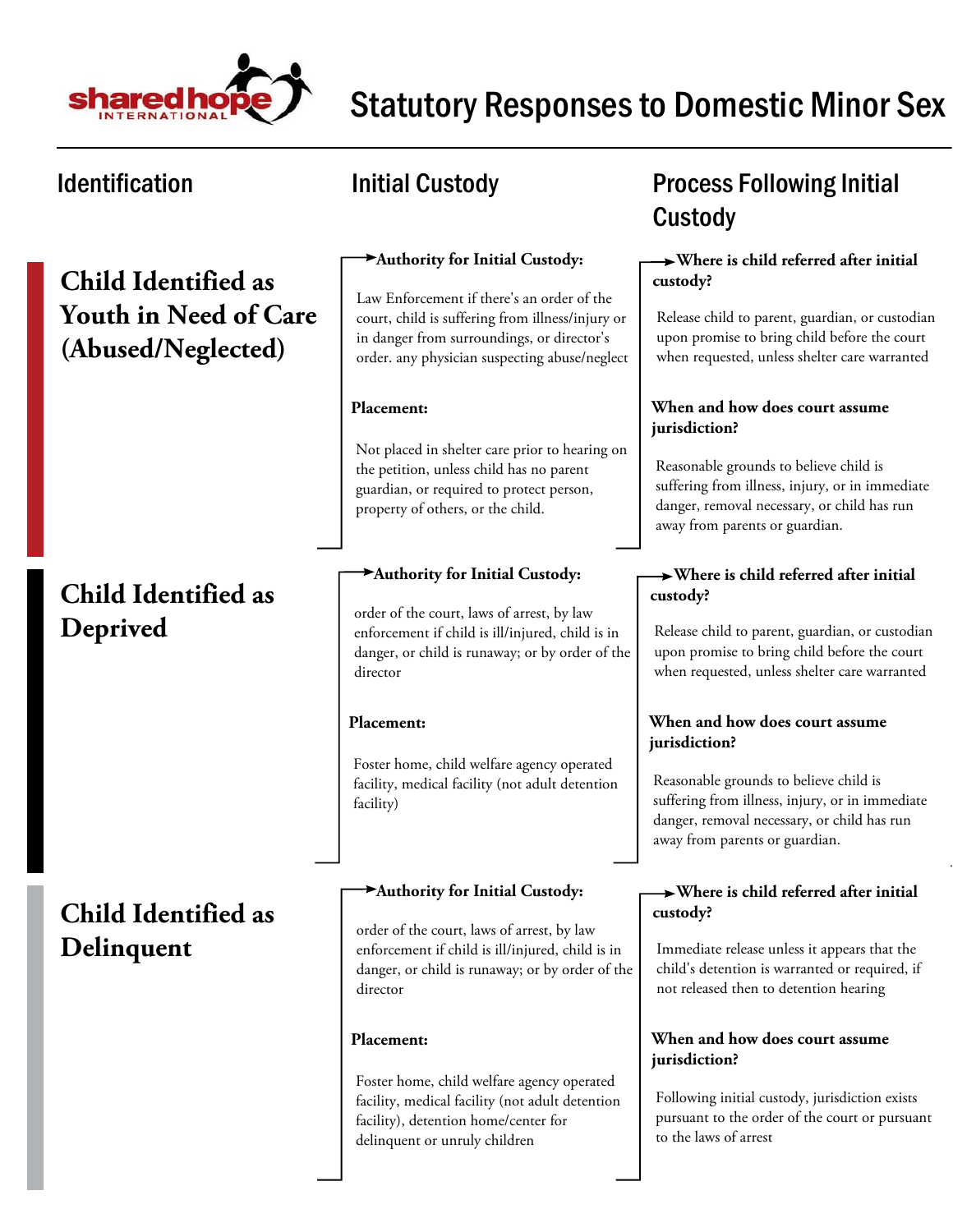# Trafficking Victims in North Dakota

## Placement Process Pending Adjudication or Referral to Adjudication/Investigation Alternate Process

#### **When must placement hearing be held after initial custody?**

Not later than 96 hours from initial custody.

### **What are the placement options?**

If a child is brought before the court or delivered to a detention or shelter care facility designated by the court, the director, the intake officer, or other authorized officer of the court shall immediately make an investigation and release the child unless it appears that shelter care is required.

#### **When must placement hearing be held after initial custody?**

Not later than 96 hours from initial custody.

### **What are the placement options?**

If a child is brought before the court or delivered to a detention or shelter care facility designated by the court, the director, the intake officer, or other authorized officer of the court shall immediately make an investigation and release the child unless it appears that shelter care is required.

#### **When must placement hearing be held after initial custody?**

Not later than 96 hours from initial custody.

### **What are the placement options?**

Licensed foster care home, facility operated by child welfare agency, a detention home or center for delinquent or unruly children, any other suitable facility for the treatment of mental illness, alcoholism, mental illness, drug addiction, or a jail for adults under limited circumstances

### **Adjudication:**

Child is not deprived, delinquent, or unruly but is in need of continued foster care.

### **Or Alternate Process**

It is determined to be in the best interest of the child to return home, to have parental rights terminated, to be placed for adoption, to be placed with a fit and willing relative, or to be placed with a legal guardian, establish, by order, some other planned permanent living arrangement.

### **Adjudication:**

Child is found to be a deprived child.

### **Or Alternate Process**

If the court finds that the child is not a deprived child, it shall dismiss the petition.

### **Adjudication:**

Child is adjudicated on proof beyond a reasonable doubt as delinquent.

### **Or Alternate Process**

The child may be ordered for the same disposition as a deprived child or petition may be dismissed and order the child discharged from any detention or other restriction previously ordered in the proceeding.

# **Placement Following Adjudication**

### **Dispositional Outcomes**

Child is placed in continued foster care services and case management for the child's foster care continues.

### **Dispositional Outcomes**

Child is placed in the disposition which is found to be in the best interest of the child.

### **Dispositional Outcomes**

Reside with parents, guardian, fit/willing relative, agency/private organization, direct of county social service board/other public agency, or to be placed for adoption

### **Dispositional Outcomes**

 Child is ordered discharged from any detention or other restriction previously ordered in the proceeding.

### **Dispositional Outcomes**

If child is found to be delinquent: place child on probation, commit child to division of juvenile services or another state department for delinquent unruly children, juvenile drug court programe

### **Dispositional Outcomes**

Reside with parents, guardian, fit/willing relative, agency/private organization, director cty. social service board/other public agency, adoption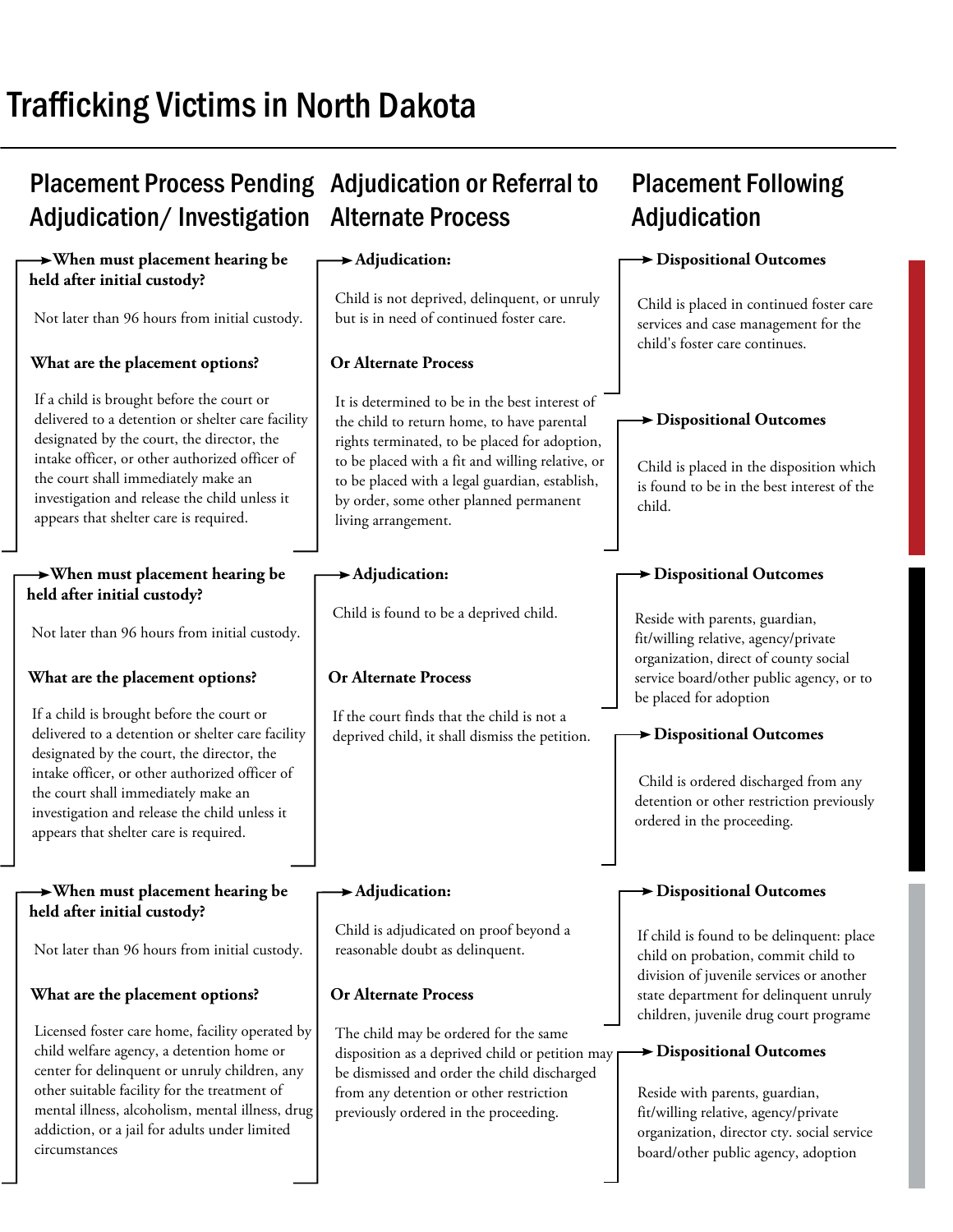

### **Abused, Neglected, Dependent**

## **Undisciplined juvenile**

**Delinquent \* 16-17 criminally prosecuted, except prostitution offenses.**

#### **Authority for Initial Custody:**

Custody by law enforcement or DSS worker if "reasonable grounds" that child would be injured. LE must report abuse/neglect when minor suspected of prostitution.

#### **Placement:**

DSS worker may arrange for the placement, care, supervision, and transportation of the juvenile.

#### **Authority for Initial Custody:**

By law enforcement if suspected of or charged with prostitution. Or, if believed to be undisciplined juvenile (runaway, truant, beyond control of parents, unlawful location).

#### **Placement:**

- Release to parent
- Release to school
- Detained by law enforcement pending determination.

#### **Authority for Initial Custody:**

- If charge is prostitution, immune from prosecution; custody as undisciplined juvenile. - If not charged with prostitution, custody by LEO for committing a delinquent offense.

#### **Placement:**

- Release to parent
- Release to school
- Detained by law enforcement pending determination.

## Identification **Matube initial Custody Constant Custody Process Following Initial** Custody

#### **Where is child referred after initial custody?**

Assess within 24 hours after receipt of report of abuse or suspected prostitution. Within 72 hours for report of neglect or dependency.

#### **When and how does court assume jurisdiction?**

- Petition and motion for review has been filed - Or an order for non-secure custody has been

entered by the court

#### **Where is child referred after initial custody?**

If not released, referred to juvenile court counselor.

#### **When and how does court assume jurisdiction?**

The court assumes jurisdiction at the filing of the petition with clerks office or the magistrate.

#### **Where is child referred after initial custody?**

If charge is prostitution, referred to DSS. If other charge and not released, referred to juvenile court counselor.

#### **When and how does court assume jurisdiction?**

The court assumes jurisdiction at the filing of the petition.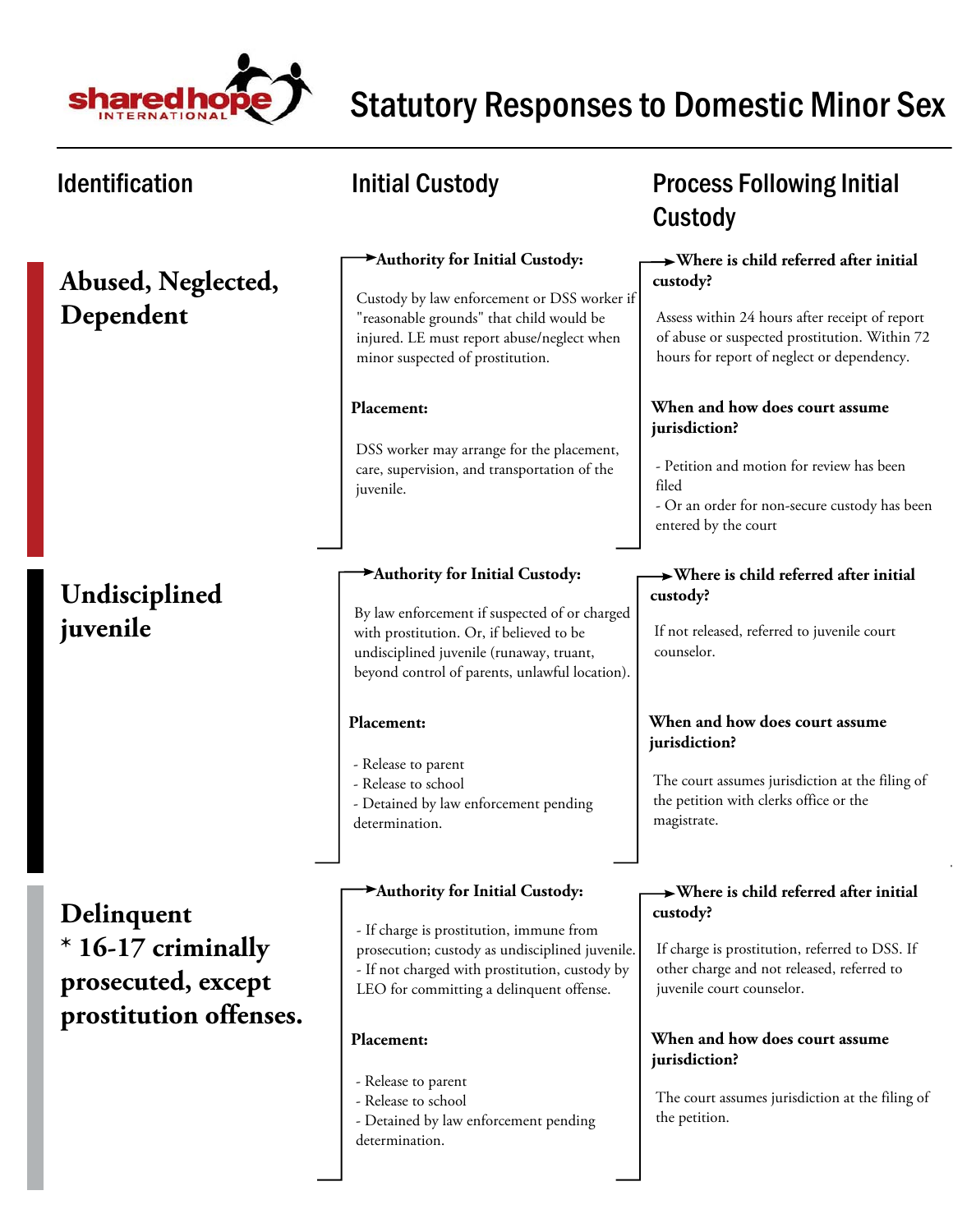# Trafficking Victims in North Carolina

#### Placement Process Pending Adjudication or Referral to Adjudication/Investigation Alternate Process **Placement Following Adjudication When must placement hearing be held after initial custody? When must placement hearing be held after initial custody? When must placement hearing be held after initial custody? Adjudication: Adjudication: Adjudication: Dispositional Outcomes Dispositional Outcomes Dispositional Outcomes Dispositional Outcomes Dispositional Outcomes Dispositional Outcomes Or Alternate Process Or Alternate Process Or Alternate Process What are the placement options? What are the placement options? What are the placement options?**  No juvenile shall be held in nonsecure custody for more than 7 days without a hearing - Licensed foster home or a home otherwise authorized by law to provide such care - Facility operated by the Department of Social Services - Any home or facility, including a relative's home approved by the court Within 24 hours if arrested without a warrant or 5 days if detained pursuant to order - A licensed foster home or a home authorized by law - A facility operated by the Department of Social Services - Any other home or facility, including a relative's home approved by the court - A licensed foster home or a home authorized by law - A facility operated by the Department of Social Services - Any other home or facility, including a relative's home approved by the court N/A N/A N/A - Court determines if allegations can be proven, or petition is dismissed. - Must be held within a reasonable time - Allegations are either proven or dismissed - Must be held within a reasonable time - Allegations are either proven or dismissed - Release to parent/guardian - Supervised by Department of Social Services in juvenile's home - Supervised at home - Custody by parent, guardian, relative, placement agency - Custody of Department of Social Services - Supervised at home - Commitment - Probation - House arrest - Treatment programs N/A N/A Within 24 hours if arrested without a warrant or 5 days if detained pursuant to order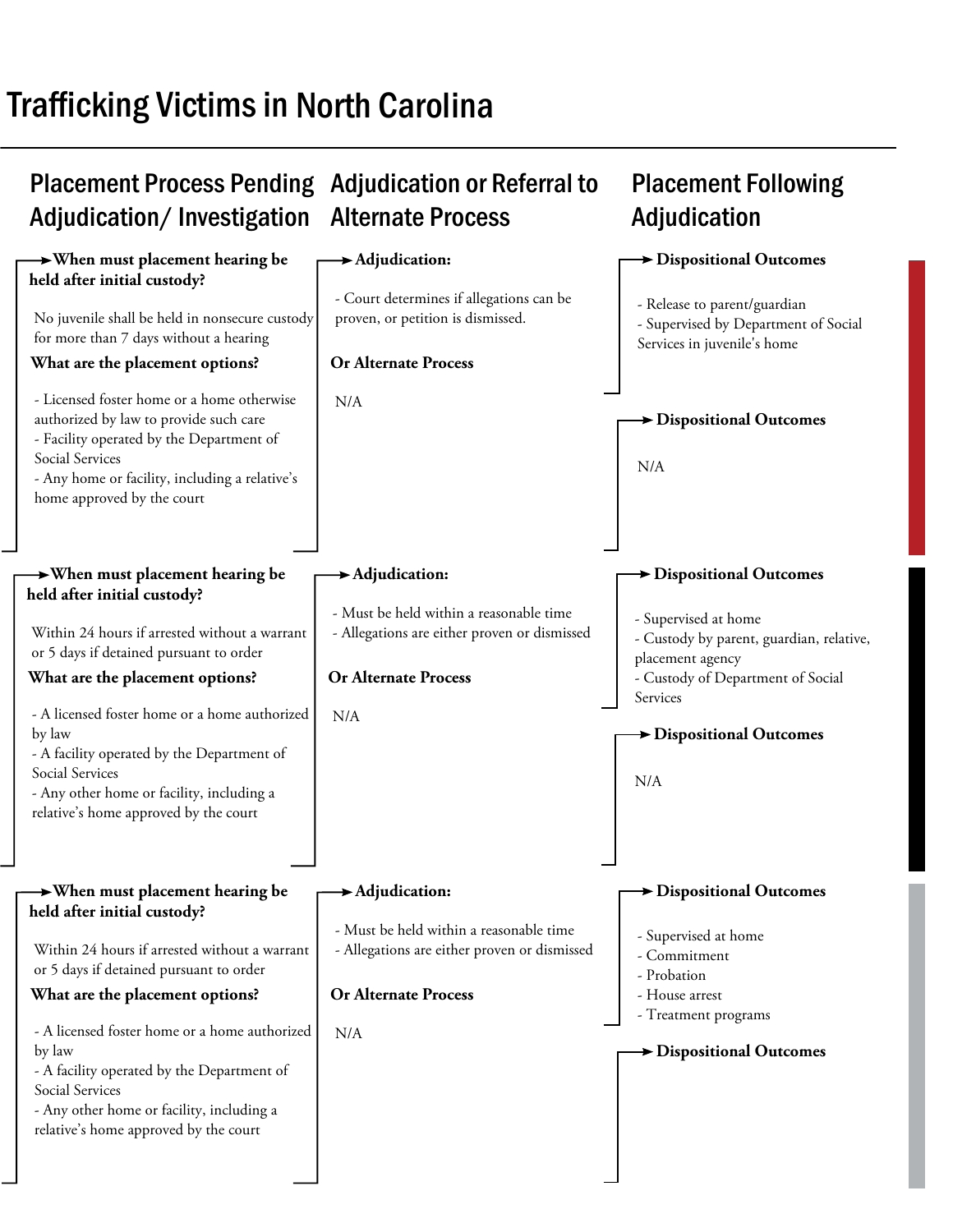

# Statutory Responses to Domestic Minor Sex

| <b>Identification</b>                          | <b>Initial Custody</b>                                                                                                                                                                                                     | <b>Process Following Initial</b><br>Custody                                                                                                                                                                 |
|------------------------------------------------|----------------------------------------------------------------------------------------------------------------------------------------------------------------------------------------------------------------------------|-------------------------------------------------------------------------------------------------------------------------------------------------------------------------------------------------------------|
| Abused, Neglected or<br><b>Dependent Child</b> | Authority for Initial Custody:<br>- Removal is necessary to prevent immediate<br>or threatened physical or emotional harm<br>- Child is endangered by conduct, conditions<br>or surroundings                               | $\rightarrow$ Where is child referred after initial<br>custody?<br>Notice must be given to the parents and to<br>the court                                                                                  |
|                                                | Placement:<br>- Parents preferred (possible protective orders)<br>- Shelter care<br>NOTE: No authority to place in detention.                                                                                              | When and how does court assume<br>jurisdiction?<br>- Any person with knowledge may file a sworn<br>complaint<br>- If child is taken into custody, complaint<br>must be filed before the end of the next day |
| <b>Unruly or Runaway</b><br><b>Child</b>       | Authority for Initial Custody:<br>By law enforcement or an officer of the court<br>when a complaint has been filed alleging<br>child to be unruly or if there are reasonable<br>grounds to believe that child has run away | $\rightarrow$ Where is child referred after initial<br>custody?<br>Notice must be given to the parents and to<br>the court                                                                                  |
|                                                | Placement:<br>- Release to parents<br>- Detention or shelter care if needed to protect<br>the child or others or to keep child from<br>disappearing                                                                        | When and how does court assume<br>jurisdiction?<br>- Any person with knowledge may file a sworn<br>complaint<br>- If child is taken into custody, complaint<br>must be filed before the end of the next day |
| <b>Identified</b> as<br>Delinquent             | Authority for Initial Custody:<br>By law enforcement under:<br>- The laws of arrest<br>- Reasonable grounds to believe child<br>committed a delinquent act                                                                 | $\rightarrow$ Where is child referred after initial<br>custody?<br>Notice must be given to the parents and to<br>the court. Intake or other authorized officer<br>begins investigation                      |
|                                                | Placement:<br>- Release to parents<br>-Detention/shelter care<br>- Short-term in adult facility for 3 hours if<br>misdemeanor-level offense, 6 if higher                                                                   | When and how does court assume<br>jurisdiction?<br>Upon an information filed or an indictment                                                                                                               |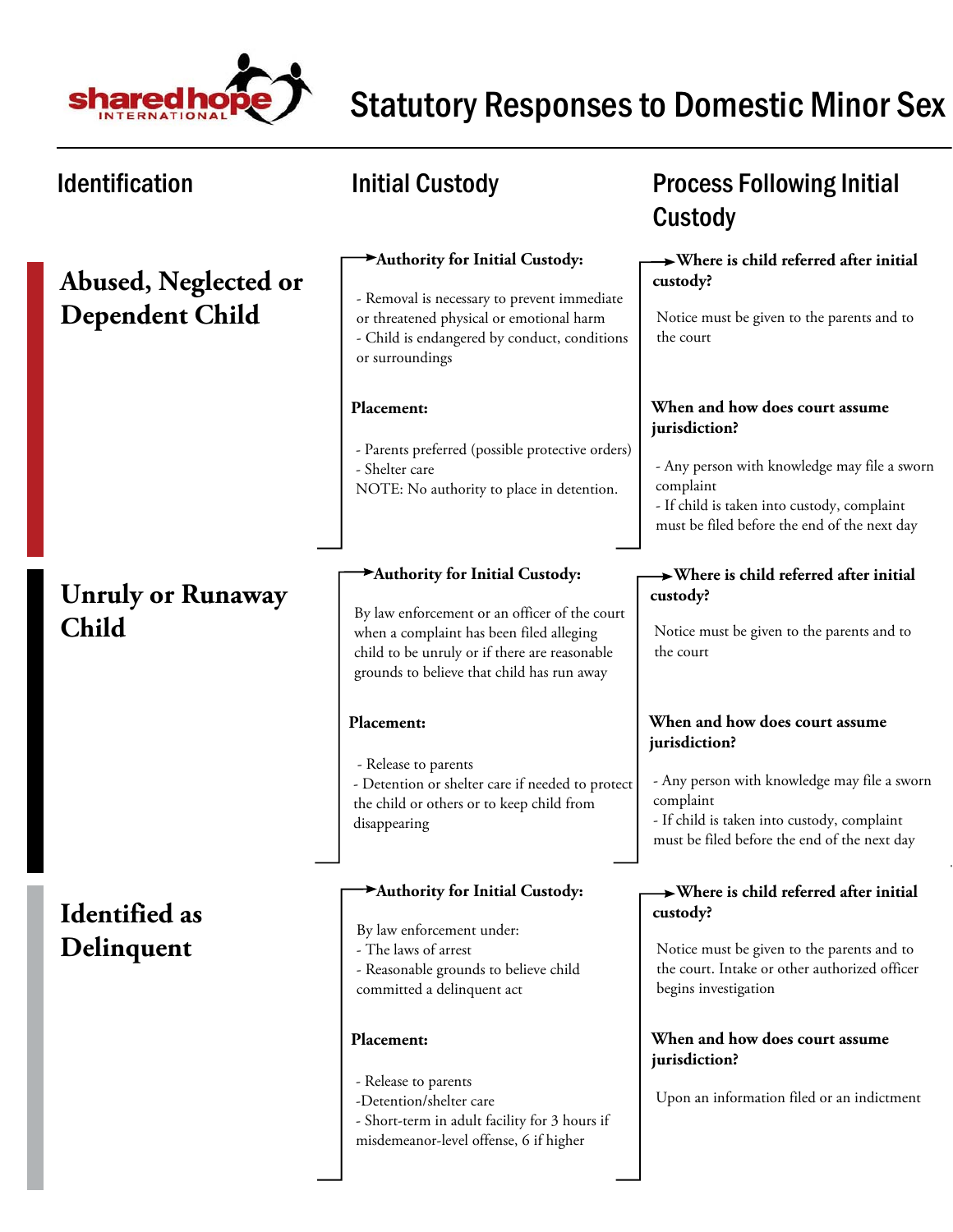# Trafficking Victims in Ohio

#### Placement Process Pending Adjudication or Referral to Adjudication/Investigation Alternate Process **Placement Following Adjudication When must placement hearing be held after initial custody? When must placement hearing be held after initial custody? When must placement hearing be held after initial custody? Adjudication: Adjudication: Adjudication: Dispositional Outcomes Dispositional Outcomes Dispositional Outcomes Dispositional Outcomes Dispositional Outcomes Dispositional Outcomes Or Alternate Process Or Alternate Process Or Alternate Process What are the placement options? What are the placement options? What are the placement options?**  Not later than 72 hours after placement - Release to parents - With relatives - Shelter care Not later than 72 hours after placement - Detention facility for up to 24 hours - Foster care, - Child-care facility - Any other suitable place designated by the court Release to parents, Shelter care, OR Detention N/A Available if the court establishes an alternative program CSEC will normally go through diversion program; complaint will be held in abeyance up to 90 days. The court may make any orders regarding placement, services, supervision, diversion actions, and conditions of abeyance, that court considers in the best interests of the child Must be held within 30 days of when the complaint is filed The court determines if the child is a unruly child beyond a reasonable doubt The court determines if the child is a delinquent child within 30 days of complaint - Return to parents - Temporary custody with relative - Custody to the child protection agency - Place under community control - Suspend driver's license - Commit to temporary or permanent custody of the court - Foster home or child welfare agency - Commit to temporary custody - Placement in a detention facility - Place child under community control N/A Must not exceed sixty days or until final disposition of the case, which ever comes first Not later than 72 hours after detention Placement, supervision, & trauma-based services or ed. activities. When program is successfully completed, complaint dismissed and record expunged.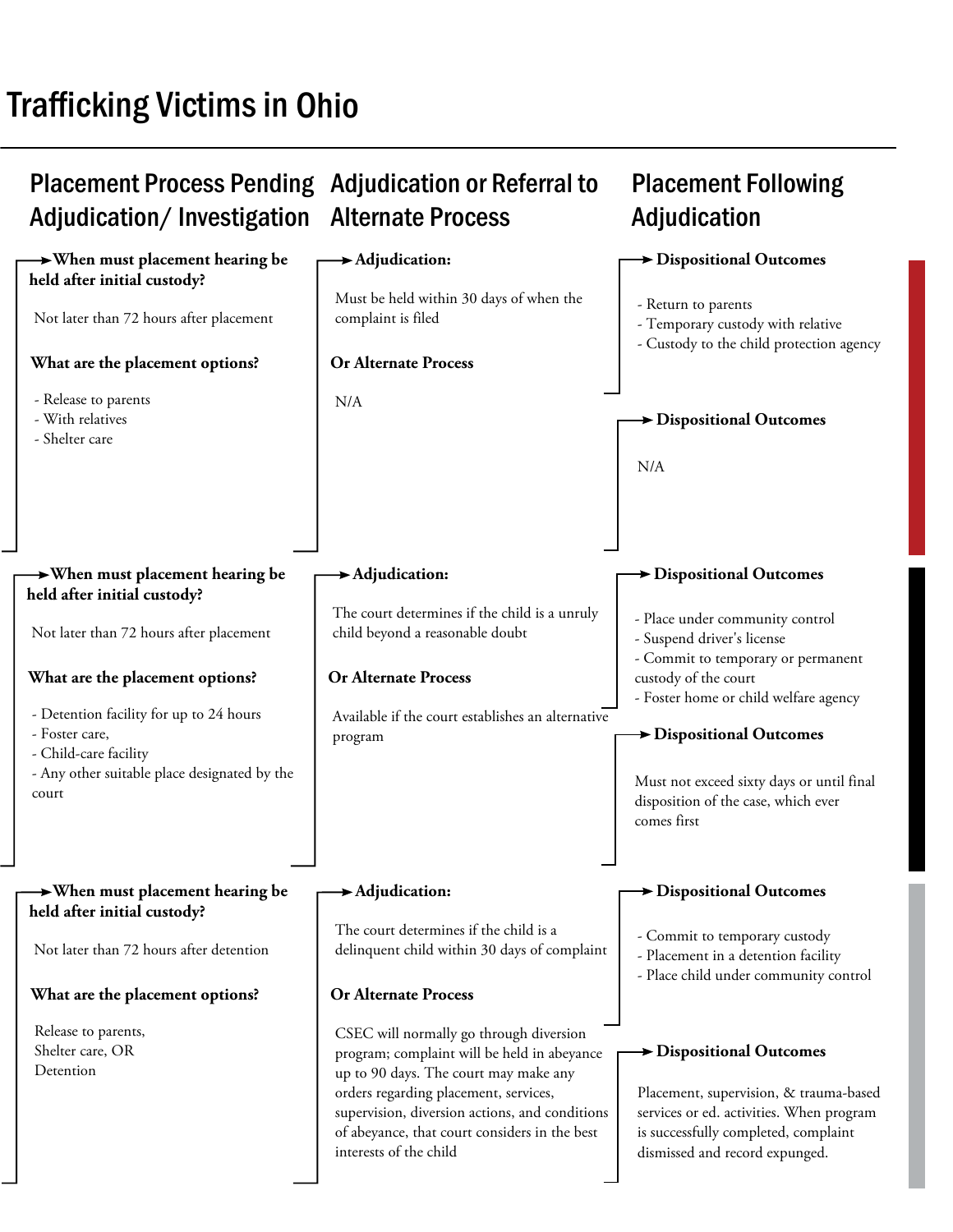

| <b>Identification</b>                   | <b>Initial Custody</b>                                                                                                                          | <b>Process Following Initial</b><br>Custody                                                                                  |
|-----------------------------------------|-------------------------------------------------------------------------------------------------------------------------------------------------|------------------------------------------------------------------------------------------------------------------------------|
| Human Trafficking                       | Authority for Initial Custody:                                                                                                                  | $\rightarrow$ Where is child referred after initial<br>custody?                                                              |
| Victim                                  | If child may be a victim of human trafficking<br>or sexual abuse, law enforcement shall notify/<br>remand custody to Dept. of Human Services    | Law enforcement provides victim with hotline<br>number and notice of rights                                                  |
|                                         | Placement:                                                                                                                                      | When and how does court assume<br>jurisdiction?                                                                              |
|                                         | - Appropriate housing<br>- No facilities inappropriate to status as crime<br>victims                                                            | The case is referred to the court by the<br>Department of Human Services                                                     |
|                                         | Authority for Initial Custody:                                                                                                                  | $\rightarrow$ Where is child referred after initial                                                                          |
| Deprived<br>(Abused-Neglected)<br>Child | Law enforcement may take a child into initial<br>custody in cases where there is an imminent<br>threat to the child's safety                    | custody?<br>The Department will investigate allegations of<br>abuse/neglect                                                  |
|                                         | Placement:                                                                                                                                      | When and how does court assume<br>jurisdiction?                                                                              |
|                                         | Preference is given to relatives or persons who<br>have a kinship relationship with the child                                                   | A petition must be filed within 5 days of<br>initial custody, unless the DA finds<br>compelling reason to extend for 15 days |
| Child in Need of                        | Authority for Initial Custody:                                                                                                                  | $\rightarrow$ Where is child referred after initial<br>custody?                                                              |
| Supervision                             | Law enforcement may take custody if the<br>child is a runaway, or when the child is<br>endangered by his or her surroundings.                   | The child will be referred to the court, which<br>will make a preliminary inquiry into the case                              |
|                                         | Placement:                                                                                                                                      | When and how does court assume<br>jurisdiction?                                                                              |
|                                         | - Release to parent or other responsible adult<br>- Placement in custody of law enforcement<br>- Trafficking victims are placed in shelter care | A petition must be filed within 5 days of<br>initial custody of a child                                                      |
|                                         | Authority for Initial Custody:                                                                                                                  | $\rightarrow$ Where is child referred after initial<br>custody?                                                              |
| Delinquent Child                        | Law enforcement may take custody when the<br>officer would be able to arrest an adult<br>without a warrant in similar circumstances             | The child will be referred to the court, which<br>will make a preliminary inquiry into the case                              |
|                                         | Placement:                                                                                                                                      | When and how does court assume<br>jurisdiction?                                                                              |
|                                         | - Release to parent or other responsible adult<br>- Placement in custody of law enforcement                                                     | A petition must be filed within 5 days of<br>initial custody of a child                                                      |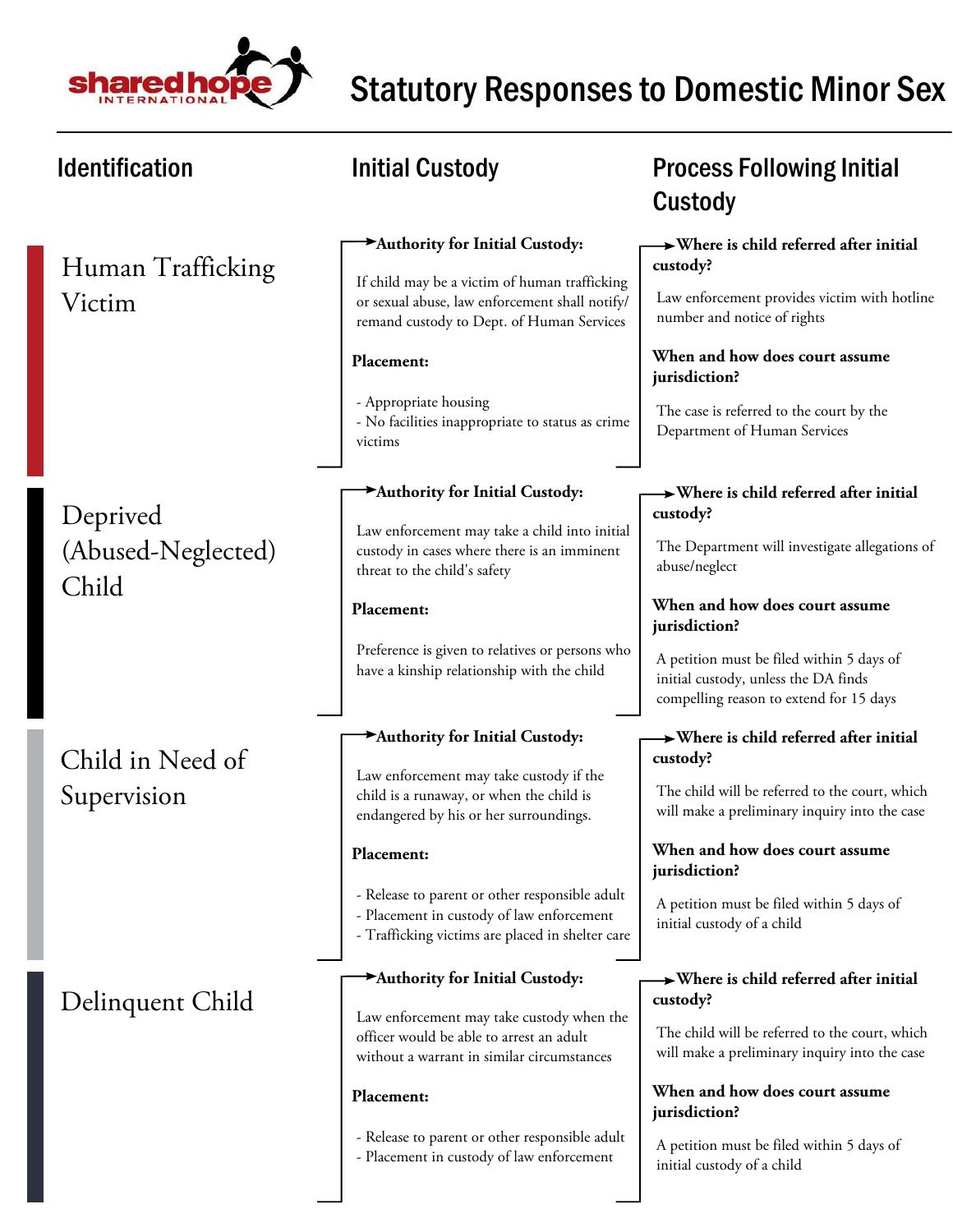# Trafficking Victims in Oklahoma

### Placement Process Pending Adjudication or Referral to Adjudication/Investigation Alternate Process

### Placement Following Adjudication

| $\rightarrow$ When must placement hearing be<br>held after initial custody?                                                   | $\blacktriangleright$ Adjudication:                                                            | Dispositional Outcomes                                                             |
|-------------------------------------------------------------------------------------------------------------------------------|------------------------------------------------------------------------------------------------|------------------------------------------------------------------------------------|
| Show cause hearing within 72 hours                                                                                            | The court will determine whether the child is<br>a victim of human trafficking                 | The child will be placed in a designated<br>shelter, and provided with protective, |
|                                                                                                                               | <b>Or Alternate Process</b>                                                                    | legal, and medical services                                                        |
| What are the placement options?                                                                                               |                                                                                                |                                                                                    |
| The child remains in the Department's                                                                                         | N/A                                                                                            | <b>&gt;</b> Dispositional Outcomes                                                 |
| custody until the investigation is complete for<br>the show-cause hearing (but can't be in<br>custody for more than 72 hours) |                                                                                                | N/A                                                                                |
|                                                                                                                               |                                                                                                |                                                                                    |
| $\rightarrow$ When must placement hearing be<br>held after initial custody?                                                   | $\blacktriangleright$ Adjudication:                                                            | $\blacktriangleright$ Dispositional Outcomes                                       |
|                                                                                                                               | The court will determine whether the child is                                                  | - Placement with parent/relative/guardian                                          |
| Within 2 days of initial custody                                                                                              | deprived within 90 days of petition                                                            | under supervision                                                                  |
| What are the placement options?                                                                                               | <b>Or Alternate Process</b>                                                                    | - Transfer of custody to child welfare                                             |
|                                                                                                                               | N/A                                                                                            | <b>&gt;</b> Dispositional Outcomes                                                 |
| - Release to parent/guardian/custodian<br>- Placement in emergency custody, or                                                |                                                                                                |                                                                                    |
| continued placement in emergency custody                                                                                      |                                                                                                | N/A                                                                                |
|                                                                                                                               |                                                                                                |                                                                                    |
|                                                                                                                               |                                                                                                |                                                                                    |
|                                                                                                                               |                                                                                                |                                                                                    |
| $\rightarrow$ When must placement hearing be<br>held after initial custody?                                                   | $\blacktriangleright$ Adjudication:                                                            | <b>&gt; Dispositional Outcomes</b>                                                 |
|                                                                                                                               | The court will determine whether the child is                                                  | - Release to parent, guardian, or                                                  |
| Within 24 hours of initial custody.                                                                                           | in need of supervision as alleged                                                              | responsible adult with supervision                                                 |
| What are the placement options?                                                                                               | <b>Or Alternate Process</b>                                                                    | - Transfer custody to Juvenile Affairs                                             |
|                                                                                                                               | - Informal adjustment may be offered as an                                                     | > Dispositional Outcomes                                                           |
| - Release to parent, guardian, or other<br>responsible adult                                                                  | alternative to a petition being filed                                                          |                                                                                    |
| - Shelter care                                                                                                                | - An informal adjustment is a voluntary<br>agreement entered into between the child and        | An informal adjustment agreement may<br>include programs and services for          |
| - Detention                                                                                                                   | the judicial officer                                                                           | counseling, treatment, and restitution                                             |
| $\rightarrow$ When must placement hearing be                                                                                  | $\blacktriangleright$ Adjudication:                                                            | $\blacktriangleright$ Dispositional Outcomes                                       |
| held after initial custody?                                                                                                   |                                                                                                |                                                                                    |
| Within 24 hours of initial custody.                                                                                           | The court will determine whether the child is<br>delinquent as alleged                         | - To parent or responsible adult<br>- Transfer custody to Juvenile Affairs         |
|                                                                                                                               | <b>Or Alternate Process</b>                                                                    | - Detention                                                                        |
| What are the placement options?                                                                                               |                                                                                                |                                                                                    |
| -Release to parent, guardian, or other                                                                                        | Several diversionary processes are available,                                                  | $\rightarrow$ Dispositional Outcomes                                               |
| responsible adult                                                                                                             | including deferral of delinquency proceedings,<br>alternative diversion programs, and informal | Avoidance of adjudication, and access to                                           |
| -Shelter care<br>-Detention                                                                                                   | adjustments                                                                                    | treatment, services, and programs for<br>community service and restitution         |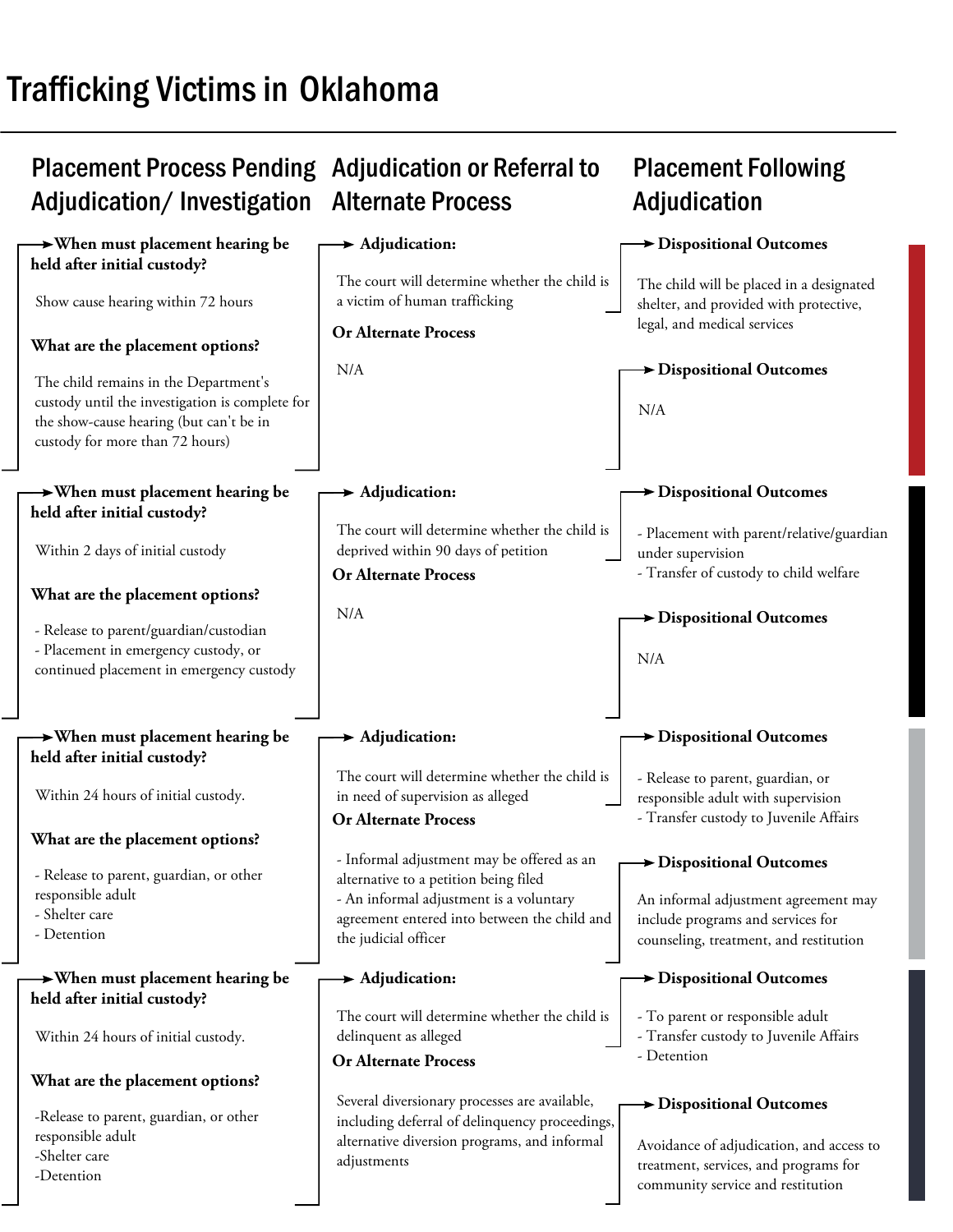

### Identification **Matube 10 Mullet 10 Mullet 10 Mullet 10 Mullet 10 Mullet 10 Mullet 10 Mullet 10 Mullet 10 Mullet 10 Mullet 10 Mullet 10 Mullet 10 Mullet 10 Mullet 10 Mullet 10 Mullet 10 Mullet 10 Mullet 10 Mullet 10 Mullet** Custody  **Where is child referred after initial custody? When and how does court assume jurisdiction? Authority for Initial Custody: Placement: Dependent Child** Jurisdiction attaches when a child is taken into custody After initial custody, the child is either taken before the court for disposition or taken into detention or shelter and the court is notified Temporary protective custody may be taken by a peace officer, counselor, employee of the Department of Human Services, or any other court authorized person if: - Child's condition or surroundings reasonably appear to jeopardize child's welfare - Court has made an order for custody - It reasonably appears child has run away - Release to parent/responsible adult - Shelter care

### **Delinquent Child**

### **Authority for Initial Custody:**

A peace officer or a person authorized by the court may take custody if:

- The child commits an act that would allow for a warrantless arrest if committed by an adult

- Otherwise ordered by the court

### **Placement:**

- Released to a parent or guardian
- Shelter care
- Secure detention

### **Where is child referred after initial custody?**

The child must be taken before the court either for disposition or a detention hearing for the court to make the determination if continued detention is warranted

### **When and how does court assume jurisdiction?**

Jurisdiction attaches when a child is taken into custody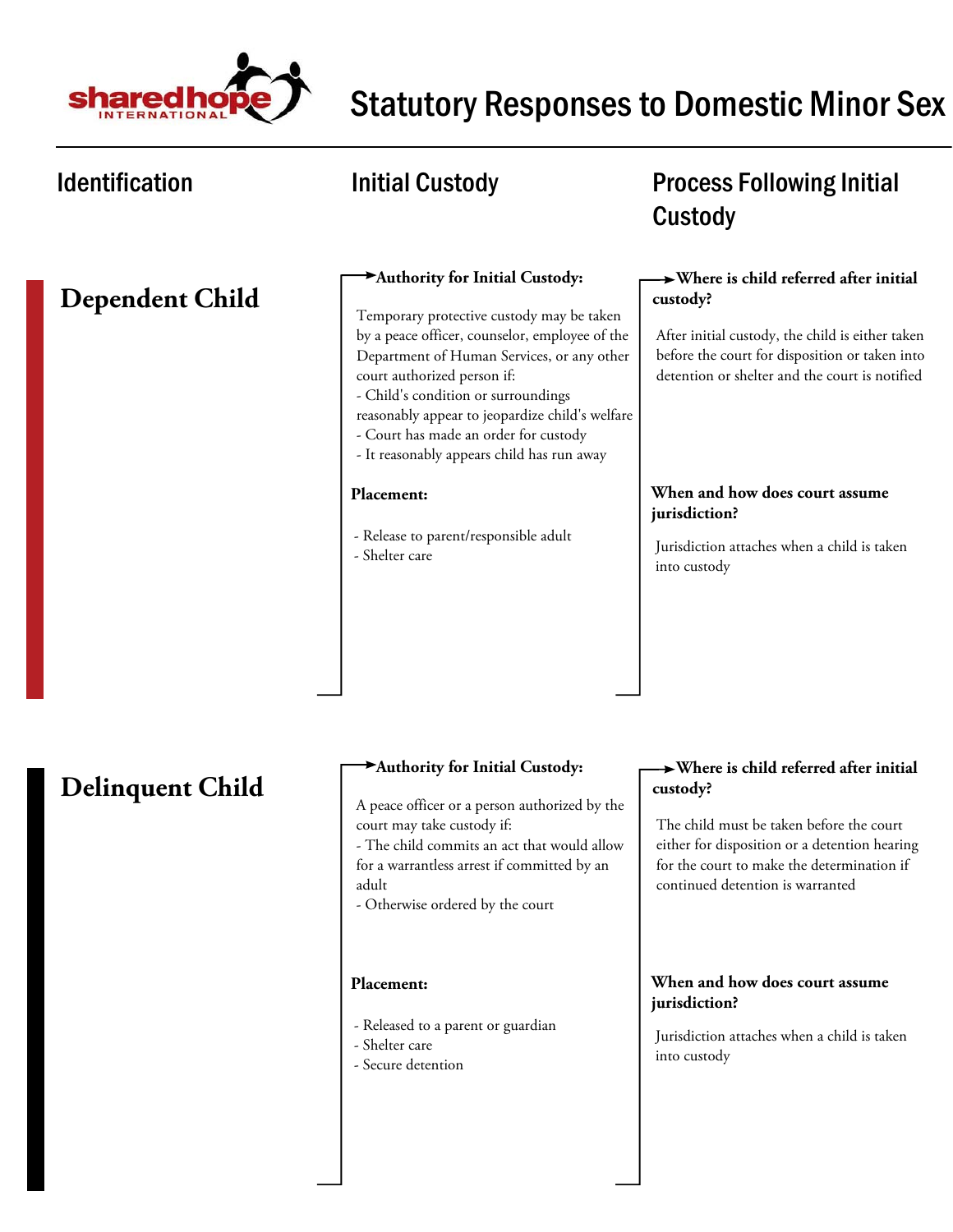# Trafficking Victims in Oregon

#### Placement Process Pending Adjudication or Referral to Adjudication/Investigation Alternate Process Placement Following Adjudication  **When must placement hearing be held after initial custody? When must placement hearing be held after initial custody? Adjudication Adjudication Dispositional Outcomes Dispositional Outcomes Dispositional Outcomes Dispositional Outcomes Or Alternate Process Or Alternate Process What are the placement options? What are the placement options?**  An adjudication must be held within 60 days of the filing of a petition - Probation - Child may become a ward of the Department of Human Services - Department may place the child in a child care center or foster care - Child may also be released to a relative - Secure detention - Released to a parent or guardian - Shelter care - Secure detention - Youth court - Mediation program - Crime prevention or chemical substance abuse education program - Other reform program The child may be released to a parent or guardian or ordered to remain in shelter care or detention pending adjudication. County juvenile department may refer a youth to an authorized diversion program if the youth is eligible to enter into a formal accountability agreement A child may be placed in a diversion program. A detention/shelter hearing must be held within 24 hours of a child being detained The detention hearing must be held within 36 hours of initial custody The facts alleged in the petition must be proven beyond a reasonable doubt at the adjudication hearing. If the child is detained the hearing must be held within 28 days unless good cause is shown. If the child is adjudicated delinquent, the child may be placed on probation or placed in a detention facility. The diversion program may include youth court, mediation and substance abuse assistance.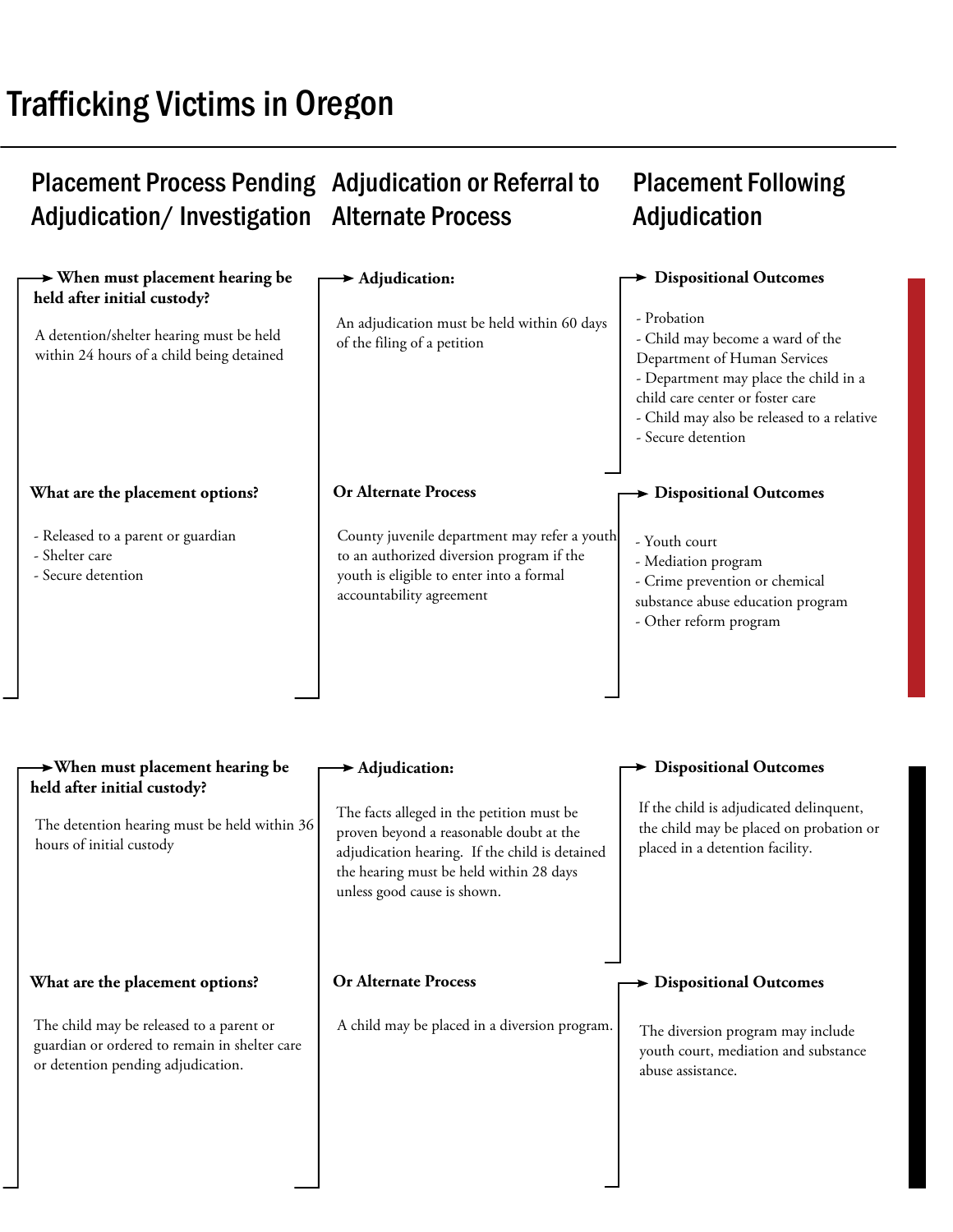

| <b>Identification</b>                                                                    | <b>Initial Custody</b>                                                                                                                                                                                                                                                                                                         | <b>Process Following Initial</b><br>Custody                                                                                                                                                                                                      |
|------------------------------------------------------------------------------------------|--------------------------------------------------------------------------------------------------------------------------------------------------------------------------------------------------------------------------------------------------------------------------------------------------------------------------------|--------------------------------------------------------------------------------------------------------------------------------------------------------------------------------------------------------------------------------------------------|
| <b>Child Identified as</b><br>Dependent,<br><b>Runaway, Abused</b><br>and Neglected<br>П | Authority for Initial Custody:<br>Law enforcement officer or duly<br>authorized officer if:<br>- Child is in imminent danger from his/her<br>surroundings<br>- There are reasonable ground to believe<br>the child has run away from his/her<br>parents or guardian                                                            | $\rightarrow$ Where is child referred after initial<br>custody?<br>Law enforcement must:<br>- Notify parents of child's detention<br>- Deliver the child to the court of to the<br>detention location designated by the court                    |
|                                                                                          | Placement:<br>- Department of Public Welfare approved<br>shelter care facility, including hospital,<br>relative's house, foster family home,<br>residential child care facility<br>- No placement in a jail or other facility<br>intended for adults                                                                           | When and how does court assume<br>jurisdiction?<br>The county agency has 48 hours to petition<br>with the court under the Juvenile Act<br>alleging that the child is a dependent child                                                           |
| Child Identified as<br>Delinguent                                                        | Authority for Initial Custody:<br>Law enforcement officer or duly<br>authorized officer:<br>- Pursuant to the laws of arrest<br>- If child has violated conditions of<br>probation<br>- If a commercially sexually exploited minor<br>was placed on probation the probation<br>officer may take the minor back into<br>custody | Where is child referred after initial<br>custody?<br>Law enforcement must:<br>- Notify parents of child's detention<br>- Deliver the child to the court of to the<br>detention location designated by the court                                  |
|                                                                                          | Placement:<br>- Licensed foster home<br>- Child welfare agency facility<br>- Detention home, camp, center or other<br>facility for delinquent children<br>- Any other suitable place or facility,<br>designated or operated by the court and<br>approved by the Department of Public<br>Welfare                                | When and how does court assume<br>jurisdiction?<br>If the child is not released, a petition must<br>be presented to the court within 24 hours<br>or the next court business day of the<br>admission of the child to detention or<br>shelter care |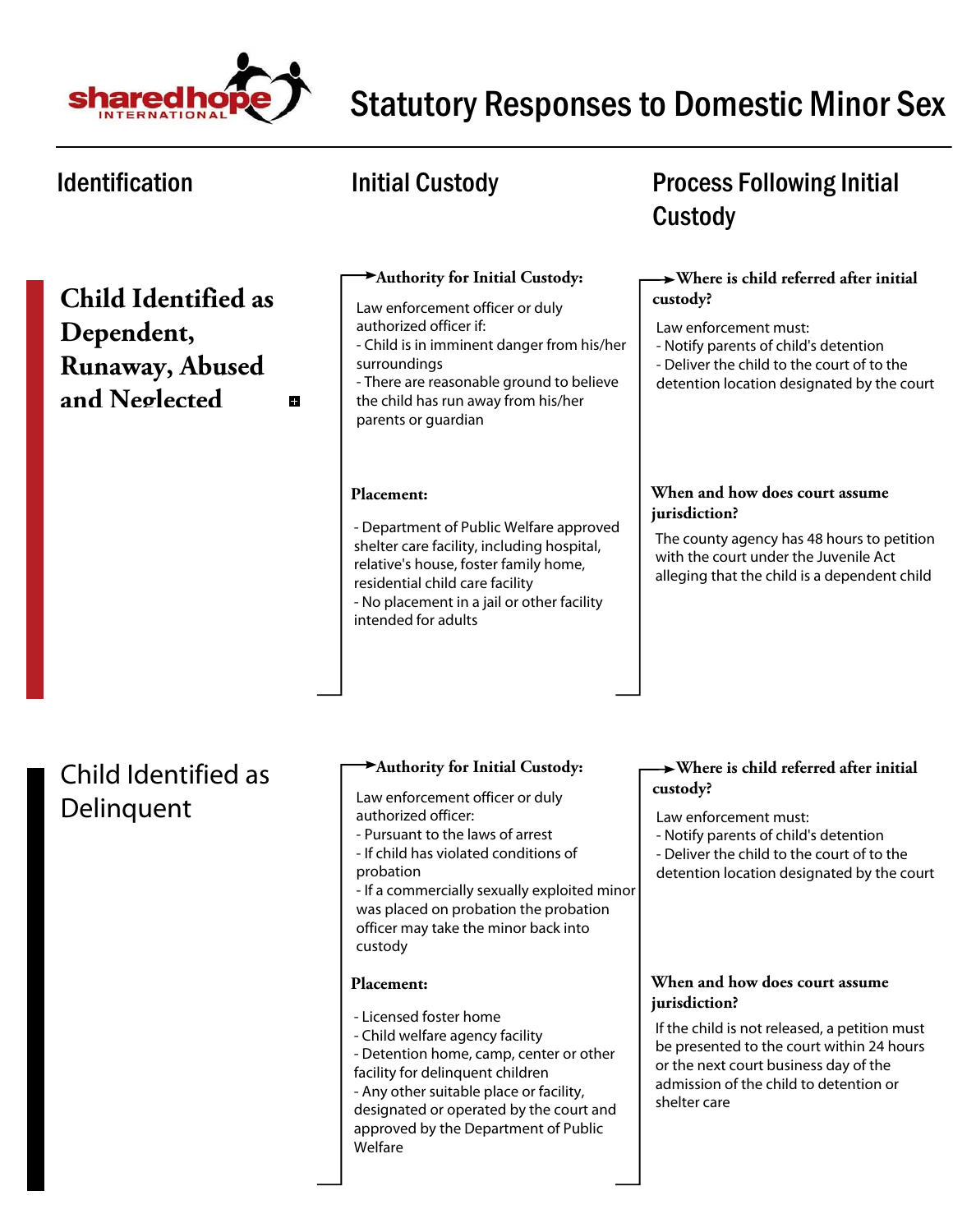# Trafficking Victims in Pennsylvania

#### Placement Process Pending Adjudication or Referral to Adjudication/Investigation Alternate Process Placement Following Adjudication

| $\rightarrow$ When must placement hearing be                                                                                                                                                                                                         | $\rightarrow$ Adjudication:                                                                                                                                                | $\rightarrow$ Dispositional Outcomes                                                                                                                                                                |
|------------------------------------------------------------------------------------------------------------------------------------------------------------------------------------------------------------------------------------------------------|----------------------------------------------------------------------------------------------------------------------------------------------------------------------------|-----------------------------------------------------------------------------------------------------------------------------------------------------------------------------------------------------|
| held after initial custody?                                                                                                                                                                                                                          |                                                                                                                                                                            | - Returned to parents                                                                                                                                                                               |
| Within 72 hours of interviewing the<br>subject, the county agency shall have a<br>hearing                                                                                                                                                            | Clear & convincing evidence is required for<br>dependency ruling                                                                                                           | - Continued in foster care<br>-Prepared for transition to<br>independent living, if 16 years of age<br>or older<br>- Permanency plan<br>- Visitation schedule<br>- Child's placement                |
| What are the placement options?                                                                                                                                                                                                                      | <b>Or Alternate Process</b>                                                                                                                                                | $\rightarrow$ Dispositional Outcomes                                                                                                                                                                |
| - Emergency and planned temporary<br>placement services<br>- Foster family care<br>- Residential child care                                                                                                                                          | N/A                                                                                                                                                                        | N/A                                                                                                                                                                                                 |
| $\rightarrow$ When must placement hearing be                                                                                                                                                                                                         | $\blacktriangleright$ Adjudication:                                                                                                                                        | <b>Dispositional Outcomes</b>                                                                                                                                                                       |
| held after initial custody?<br>-The child's first review shall occur no later<br>than 6 months from the date of placement.<br>-Subsequent periodic reviews-shall be<br>held no later than 6 months from the date<br>of the previous periodic review. | Once the court has ruled on the offenses,<br>the court shall conduct a hearing to<br>determine if the juvenile is in need of<br>treatment, supervision, or rehabilitation. | - Any disposition permitted for a<br>dependent child<br>- Probation<br>- Committing the child to an<br>institution, youth development<br>center, camp, or other facility for<br>delinquent children |
| What are the placement options?                                                                                                                                                                                                                      | <b>Or Alternate Process</b>                                                                                                                                                | > Dispositional Outcomes                                                                                                                                                                            |
| - Returned to parents<br>- Licensed foster home<br>- Child welfare agency facility<br>- Detention home, camp, center or other<br>facility for delinquent children<br>-A commercially sexually exploited child<br>may not be detained in jail         | N/A                                                                                                                                                                        | N/A                                                                                                                                                                                                 |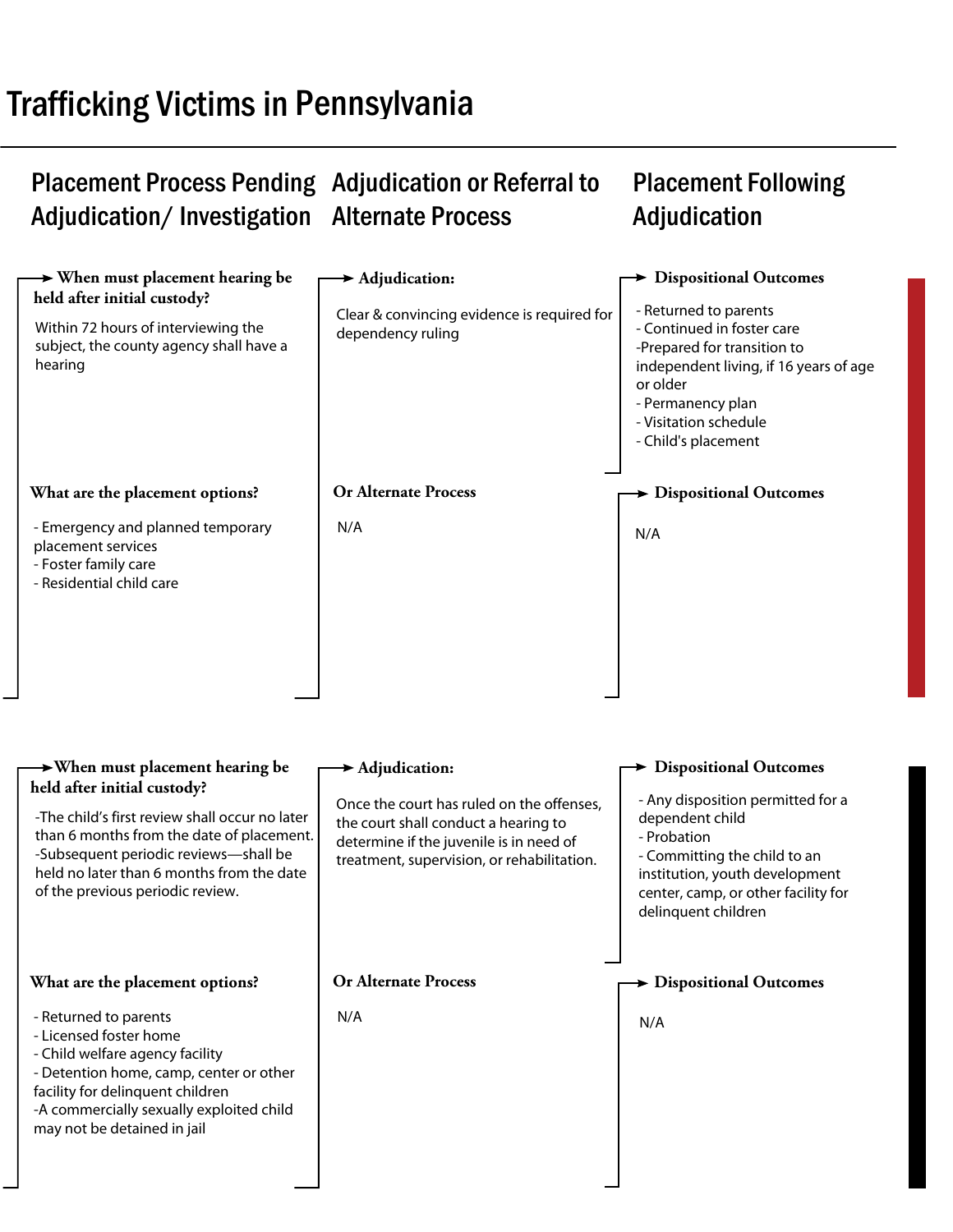

### **Dependent (Abused/Neglected) Child**

### **Authority for Initial Custody:**

Custody may be taken by: - Department of Children, Youth and Families (DCYF) pursuant to a removal order - Law enforcement officer without court order if there is imminent danger to the child -Physician without court order if child has non-accidental injury, malnutrition or sexual abuse symptoms

### **Placement:**

- Protective custody under DCYF for up to 48 hours if without a court order

### Identification **Matube 10 Mullet 10 Mullet 10 Mullet 10 Mullet 10 Mullet 10 Mullet 10 Mullet 10 Mullet 10 Mullet 10 Mullet 10 Mullet 10 Mullet 10 Mullet 10 Mullet 10 Mullet 10 Mullet 10 Mullet 10 Mullet 10 Mullet 10 Mullet** Custody

### **Where is child referred after initial custody?**

DCFY must apply for temporary custody and, within 30 days of initial custody, consider placing the child with a relative who does not live with the child's parents

### **When and how does court assume jurisdiction?**

Upon petition by DCYF

### **Delinquent Child**

### **Authority for Initial Custody:**

Police officer or probation counselor may take custody if:

- Child is found violating any law or
- ordinance

- Child's surroundings are such as to endanger his or her health, morals, or welfare, unless immediate action is taken

### **Placement:**

- Release to parent/guardian upon written promise to bring the child to court at the designated time

- Place with probation counselor

- Place in another detention facility

### **Where is child referred after initial custody?**

Intake officer should immediately report to the court

### **When and how does court assume jurisdiction?**

Upon report by intake officer and/or DCYF agent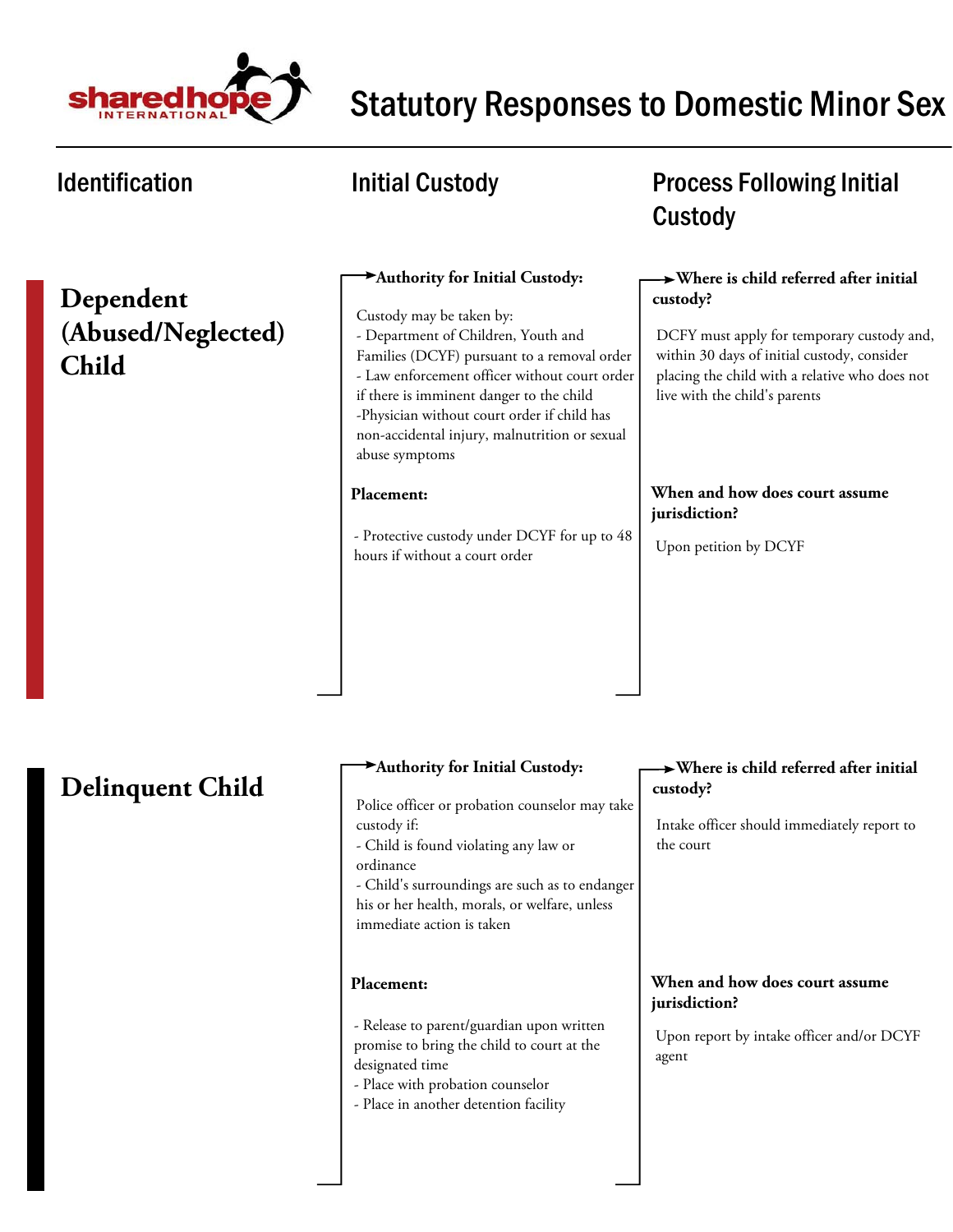# Trafficking Victims in Rhode Island

## Placement Process Pending Adjudication or Referral to Adjudication/Investigation Alternate Process

## Placement Following Adjudication

#### **When must placement hearing be held after initial custody? When must placement hearing be held after initial custody? Adjudication Adjudication Dispositional Outcomes Dispositional Outcomes Dispositional Outcomes Dispositional Outcomes Or Alternate Process Or Alternate Process What are the placement options? What are the placement options?**  Must occur within 30 days of the latest of when: - The petition is served on the child - The child is placed in detention - Release to parent/guardian - Foster care - Independent living facility - If not released to the parent and no foster care ordered, DCYF must institute proceeding within 30 days to free the child for adoption. - Release to parent/guardian - Foster care - Private home, institution, or agency licensed by the DCYF N/A Pending a hearing within 30 days, a child may be held at: - Training school for youth - Custody of DCYF - A private home, institution, or agency licensed by DCYF N/A - Prior to a finding that a child is delinquent, court may place petition on file and attach conditions to petition - Conditions shall be a valid court order Child shall not be detained in protective custody longer than 48 hours without the expressed approval of a justice of the family court Child may not be detained for more than 24 hours without being referred to family court for consideration Must occur within 30 days of the latest of when: - The petition is served on the child - The child is placed in detention - Custody of parent, relative, or DCYF subject to terms decided by the court, including probation, additional supervision, or parental counseling. - Commitment to training school for youth - Community restitution If no action is taken on the petition in the period of one year or less, following the filing, the authorization issuing the petition shall be revoked by the clerk and the petition shall be closed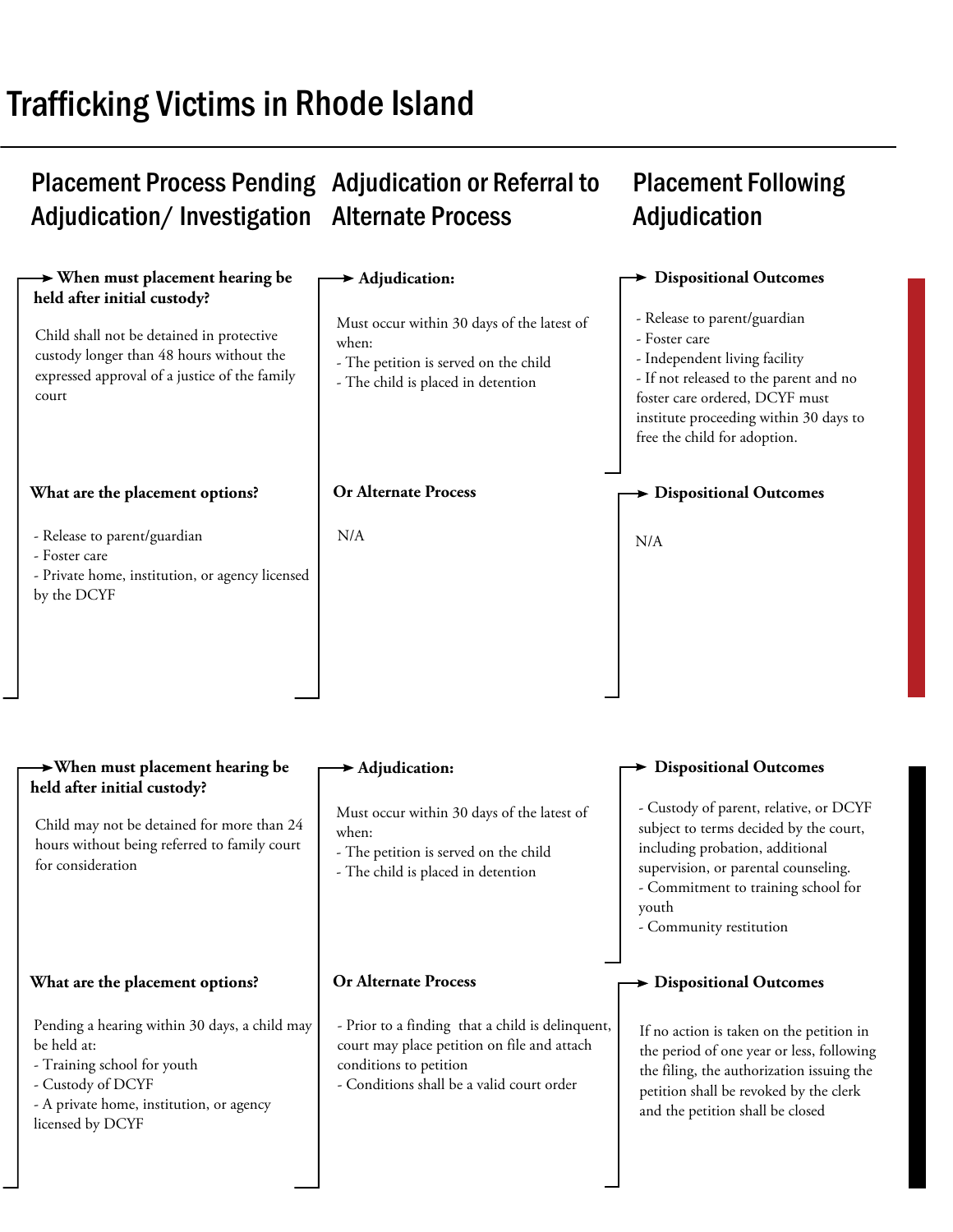

### Abused/Neglected Child

### **Authority for Initial Custody:**

Law enforcement may take emergency protective custody if:

- By reason of abuse or neglect the child's life, health, or physical safety is in substantial and imminent danger

- Child's parent or guardian has been arrested or child has become lost and child's welfare is threatened due to loss of adult protection and

### **Placement:**

- Return to parents
- Licensed foster home/shelter
- Health care facility if child is in need of emergency medical care

### Identification **Matube initial Custody CONGITY** Process Following Initial Custody

### **Where is child referred after initial custody?**

- Department of Social Services must conduct a preliminary investigation to determine if probable cause exists to believe the child is abused or neglected and legal custody is needed - If legal custody is not necessary, the department must return child to parent

### **When and how does court assume jurisdiction?**

The family court assumes jurisdiction at the probable cause hearing brought by the department

### Delinquent Child

### **Authority for Initial Custody:**

Law enforcement may take custody upon finding of violation of criminal code

### **Where is child referred after initial custody?**

- Arresting officer must immediately notify the Department of Juvenile Justice

- An authorized representative of the department shall review the facts of the case and determine if further detention is warranted

### **When and how does court assume jurisdiction?**

Upon petition by law enforcement officer for a detention hearing

### **Placement:**

- Nonsecure custody within the law enforcement center
- Release to a parent, a responsible adult,
- or a responsible agent of a court-approved foster home, group home
- A secure juvenile detention facility only if certain criteria are fulfilled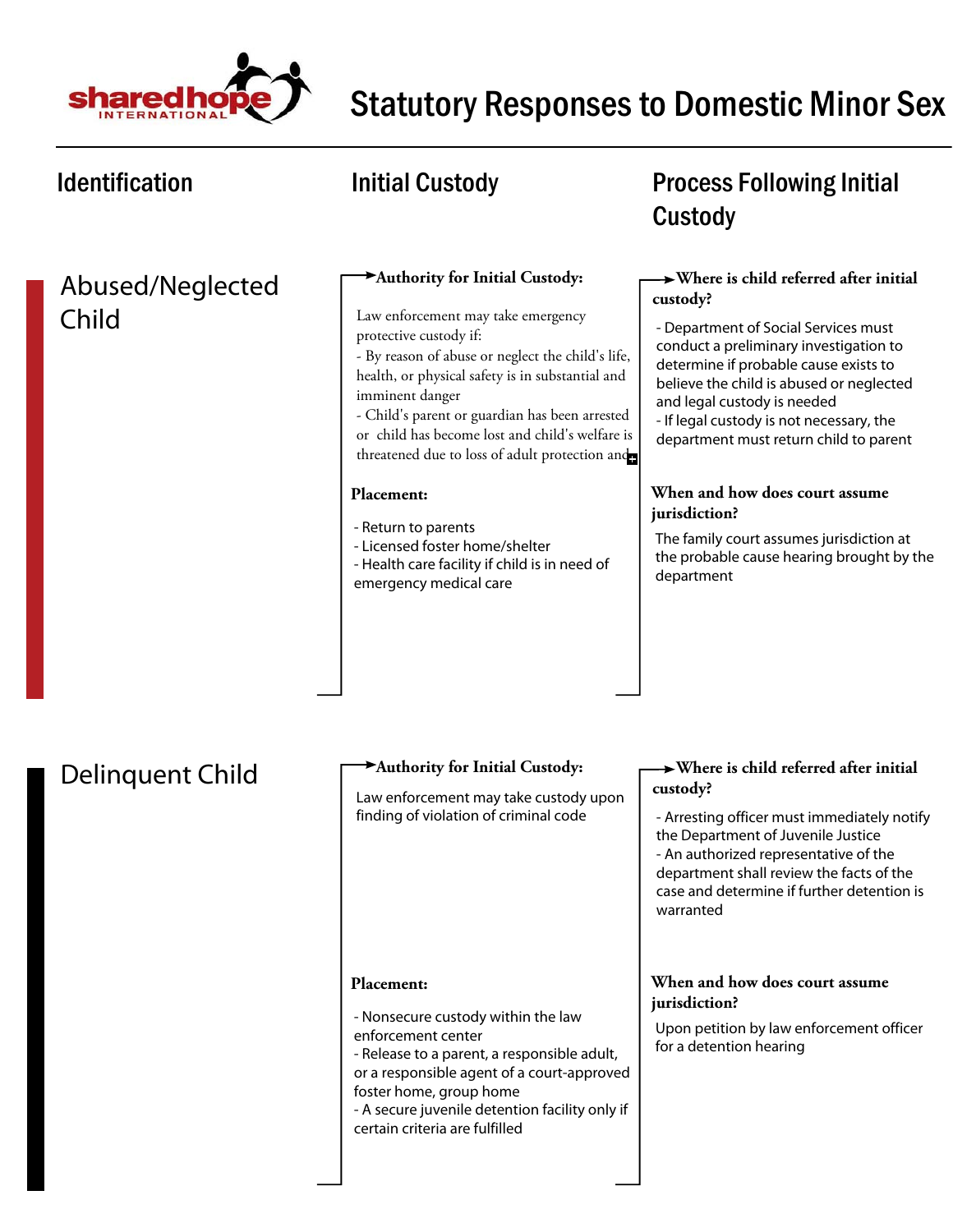# Trafficking Victims in South Carolina

#### Placement Process Pending Adjudication or Referral to Adjudication/Investigation Alternate Process Placement Following Adjudication

| $\rightarrow$ When must placement hearing be<br>held after initial custody?<br>- A probable cause hearing must be held<br>within 72 hours of initial custody                                          | $\blacktriangleright$ Adjudication:<br>Within 35 days of the petition, the court<br>determines whether a preponderance of<br>evidence supports the allegations         | $\rightarrow$ Dispositional Outcomes<br>Court imposes a treatment plan that<br>- Requires changes of parental<br>behavior and home conditions<br>- Outlines services to be provided to<br>the family;<br>- Subjects the family to periodical<br>review by the court before the child<br>can be returned |
|-------------------------------------------------------------------------------------------------------------------------------------------------------------------------------------------------------|------------------------------------------------------------------------------------------------------------------------------------------------------------------------|---------------------------------------------------------------------------------------------------------------------------------------------------------------------------------------------------------------------------------------------------------------------------------------------------------|
| What are the placement options?                                                                                                                                                                       | <b>Or Alternate Process</b>                                                                                                                                            | $\blacktriangleright$ Dispositional Outcomes                                                                                                                                                                                                                                                            |
| - Return to parents<br>- Relative placement<br>- Foster care                                                                                                                                          | N/A                                                                                                                                                                    | N/A                                                                                                                                                                                                                                                                                                     |
| $\rightarrow$ When must placement hearing be                                                                                                                                                          | $\blacktriangleright$ Adjudication:                                                                                                                                    | > Dispositional Outcomes                                                                                                                                                                                                                                                                                |
| held after initial custody?<br>Within 48 hours from initial custody, if the<br>child is not released to parents                                                                                       | The court shall in its decree make a finding<br>of the facts upon which the court exercises<br>its jurisdiction over the child                                         | - Place child on probation<br>- Commit child to private or public<br>institution authorized to care for<br>children<br>- Commit child to the custody of a<br>suitable person<br>- Detention<br>- Dismiss proceeding                                                                                     |
| What are the placement options?                                                                                                                                                                       | <b>Or Alternate Process</b>                                                                                                                                            | $\blacktriangleright$ Dispositional Outcomes                                                                                                                                                                                                                                                            |
| - Release to parent<br>- Temporary care of an appropriate pubic<br>agency<br>- Detention in nonsecure facility, including<br>private homes<br>- Detention in secure facility not to exceed<br>90 days | Youth Mentor Program:<br>- As a pretrial diversion option provided by<br>the solicitor; or<br>- As an optional, disposition alternative<br>imposed by the family court | - Upon satisfactory completion of<br>the program, the juvenile<br>proceeding must be dismissed.<br>- Failure to complete program will<br>result in sanctions imposed by the<br>family court, including revocation of<br>suspended commitment                                                            |
|                                                                                                                                                                                                       |                                                                                                                                                                        |                                                                                                                                                                                                                                                                                                         |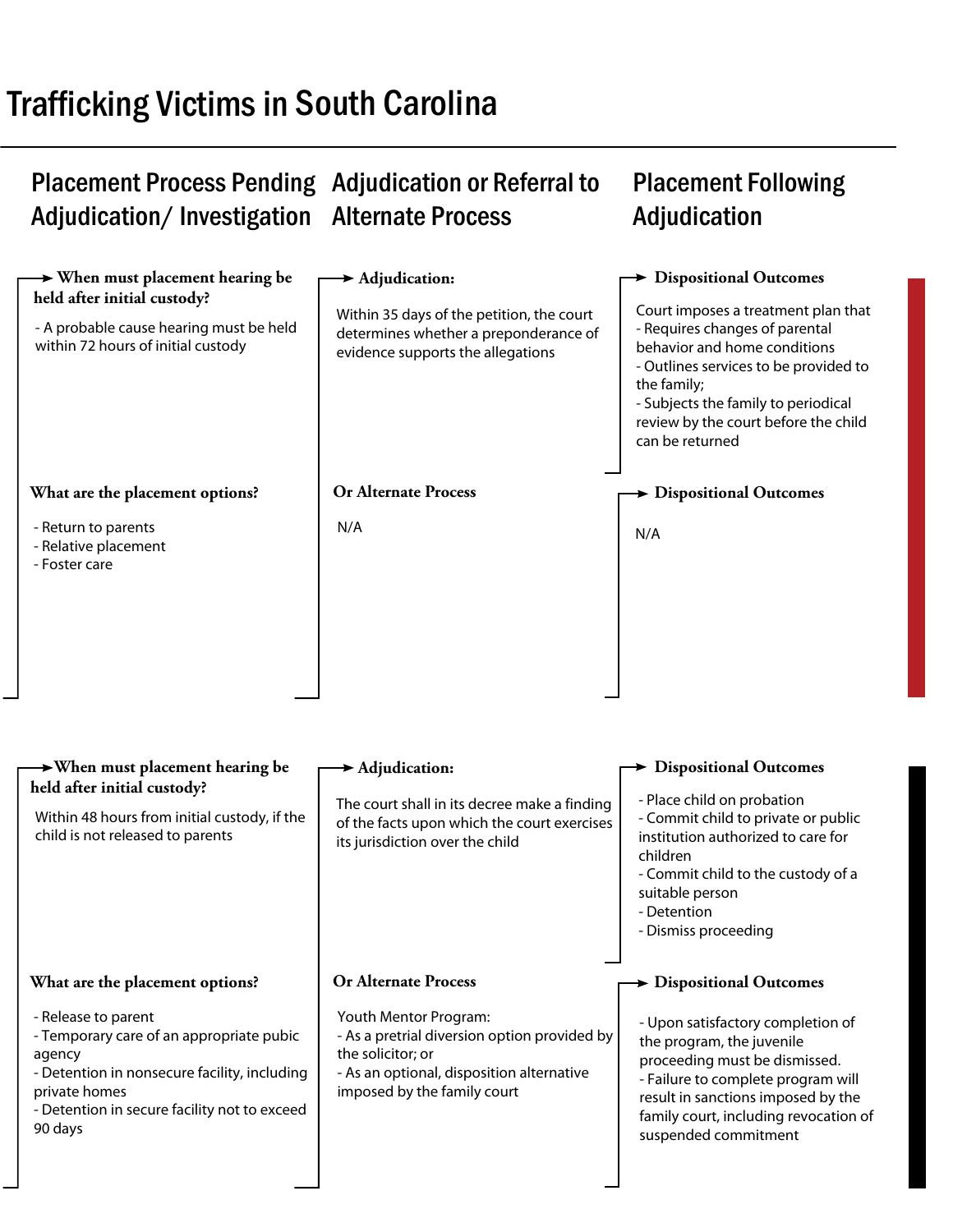

#### Identification **Matube initial Custody Constant Custody Process Following Initial** Custody  **Where is child referred after initial custody? Where is child referred after initial custody? Where is child referred after initial custody? When and how does court assume jurisdiction? When and how does court assume jurisdiction? When and how does court assume jurisdiction? Authority for Initial Custody: Authority for Initial Custody: Authority for Initial Custody: Placement: Placement: Placement: Abused or Neglected Child Child in Need of Supervision ("CHINS") Delinquent Child** Upon the filing of a petition by the state's attorney Upon the filing of a petition by the state's attorney Upon the filing of a petition by the state's attorney The state's attorney must be notified of the child's placement The state's attorney must be notified of the child's placement The state's attorney must be notified of the child's placement Temporary custody may be taken by law enforcement officer or court services officer without court order if child is a runaway, or is endangered by his/her environment Temporary custody may be taken by law enforcement or court services officer if child: - Is a runaway or endangered by environment - Is under the influence of drugs or alcohol Law enforcement may take temporary custody if child is: - Subject to arrest - Under influence of drugs or alcohol - Release to parents - Foster care - Shelter as designated by the court - Release to parents, guardian or custodian - Shelter or detention as designated by the court - Release to parents, custodian or guardian - Detention or temporary care facility for up to thirty days if sight and sound separated from adult prisoners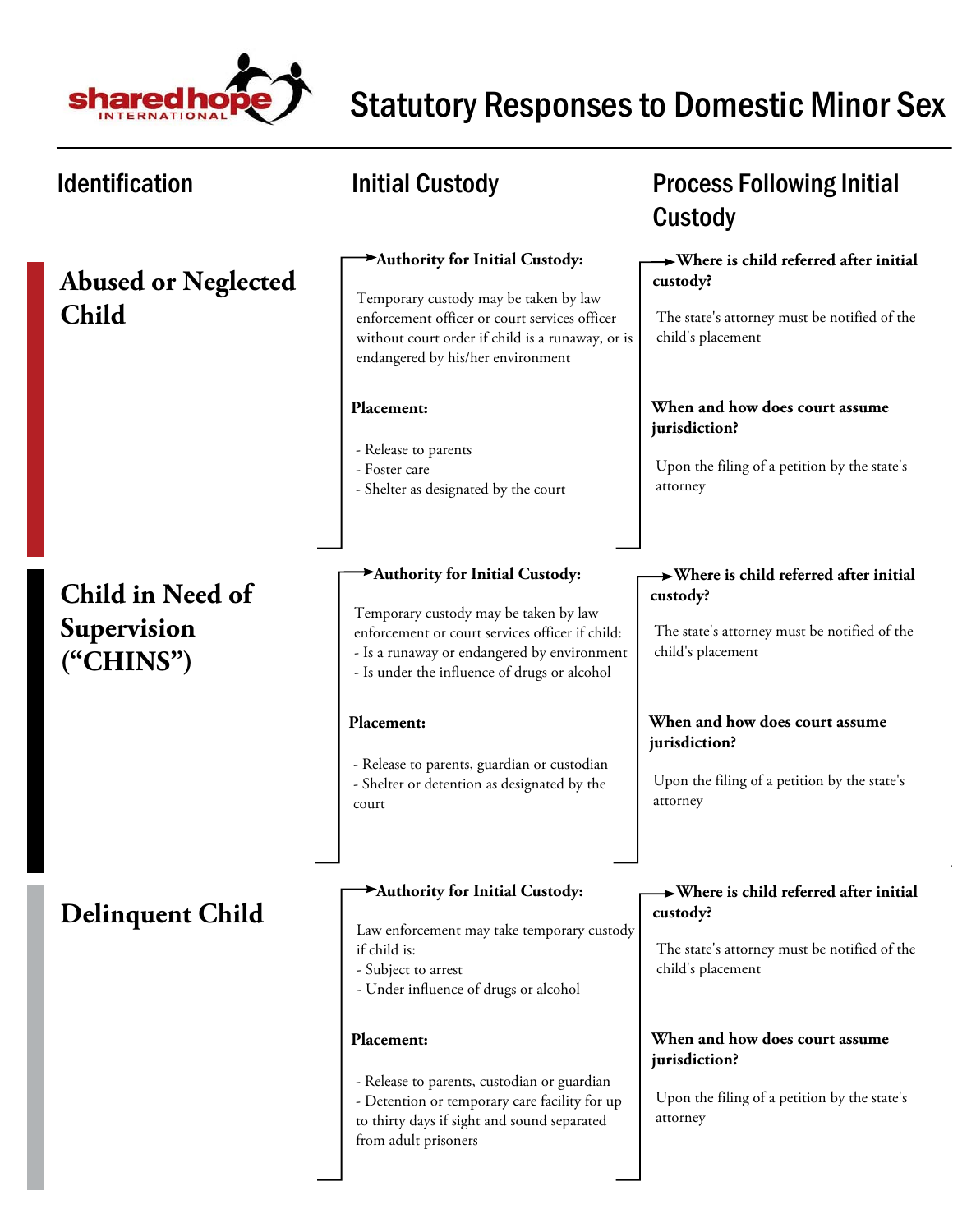# Trafficking Victims in South Dakota

#### Placement Process Pending Adjudication or Referral to Adjudication/Investigation Alternate Process **Placement Following Adjudication When must placement hearing be held after initial custody? When must placement hearing be held after initial custody? When must placement hearing be held after initial custody? Adjudication: Adjudication: Adjudication: Dispositional Outcomes Dispositional Outcomes Dispositional Outcomes Dispositional Outcomes Dispositional Outcomes Dispositional Outcomes Or Alternate Process Or Alternate Process Or Alternate Process What are the placement options? What are the placement options? What are the placement options?**  Within 48 hours - Release to parents, guardian or custodian - Continue the temporary custody of the child under the terms and conditions for duration and placement that the court requires, including placement of temporary custody of the child with the Department of Social Services, in foster care or shelter Within 24 hours of temporary custody - Release to parents, guardian or custodian - Continue the temporary custody of the child under the terms and conditions for duration and placement that the court requires, including placement of temporary custody of the child with the Department of Social Services, in foster care or shelter - Release to parents, guardian or custodian - Shelter - Detention N/A N/A N/A Following an advisory hearing on a petition, clear and convincing evidence standard Following an advisory hearing on a petition, proof beyond a reasonable doubt standard Following an advisory hearing on a petition, proof beyond a reasonable doubt standard - Family reunification - Placement with a fit and willing relative - Adoption - Legal guardianship referral - Probation or protective supervision - Supervised work program - Foster/group home/care center - Residential treatment / community-based services - Incarceration in detention facility - Fine, suspension of license - Supervised probation - Alternative educational program N/A N/A Within 48 hours of temporary custody N/A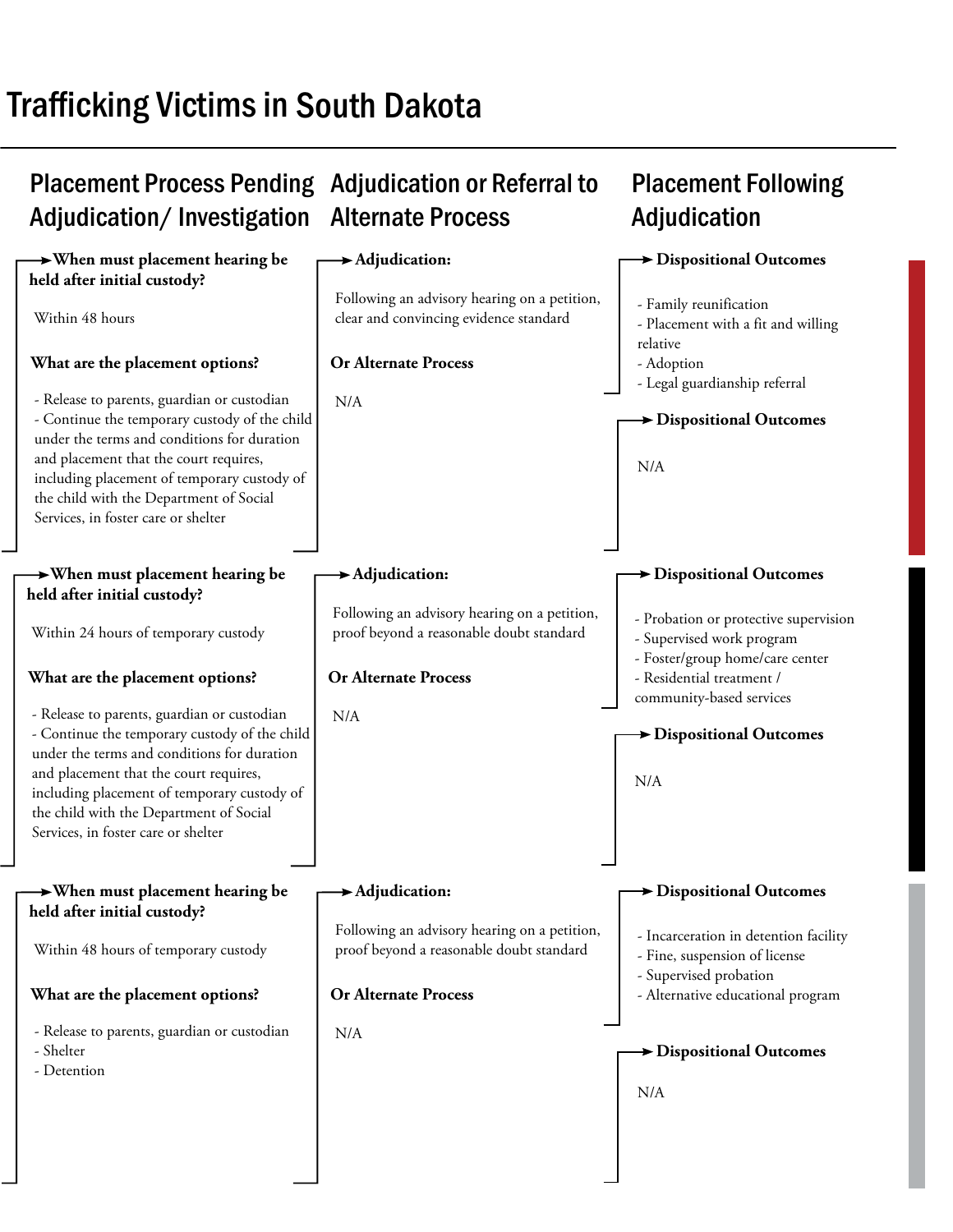

**jurisdiction?**

presented to the court.

A petition shall be made promptly and

#### Identification **Matube initial Custody Constant Custody Process Following Initial** Custody  **Where is child referred after initial custody? Where is child referred after initial custody? Where is child referred after initial custody? When and how does court assume jurisdiction? When and how does court assume jurisdiction? When and how does court assume Authority for Initial Custody: Authority for Initial Custody: Authority for Initial Custody: Placement: Placement: Placement: Dependent or Neglected Child Unruly Child (truancy, runaway, status offenses) Delinquent Child (Child cannot be considered delinquent for prostitution)** Petition within 2 days of initial custody made by any person. A petition shall be made promptly and presented to the court. To the court, and to a medical facility if child is believed to suffer from a physical condition or illness requiring prompt treatment. To the court, and to a medical facility if child is believed to suffer from a physical condition or illness requiring prompt treatment To the court, and to a medical facility if child is believed to suffer from a physical condition or illness requiring prompt treatment Police or department may take custody if : - A court order authorizes custody - Reason to believe child is abused/neglected. Police may take custody if: - Court order or under the laws of arrest for an unruly act - Reason to believe the child is runaway By police officer if child committed a delinquent act. If suspected of prostitution, child is immune; must be provided with the NHTRC hotline and released to parent. - Shelter care, if there's probable cause to believe the child is abused or neglected. - A licensed foster home - Licensed child care agency facility - A juvenile detention home or center - Court-designated "suitable place or facility"

- A licensed foster home
- Licensed child care agency facility
- A juvenile detention home or center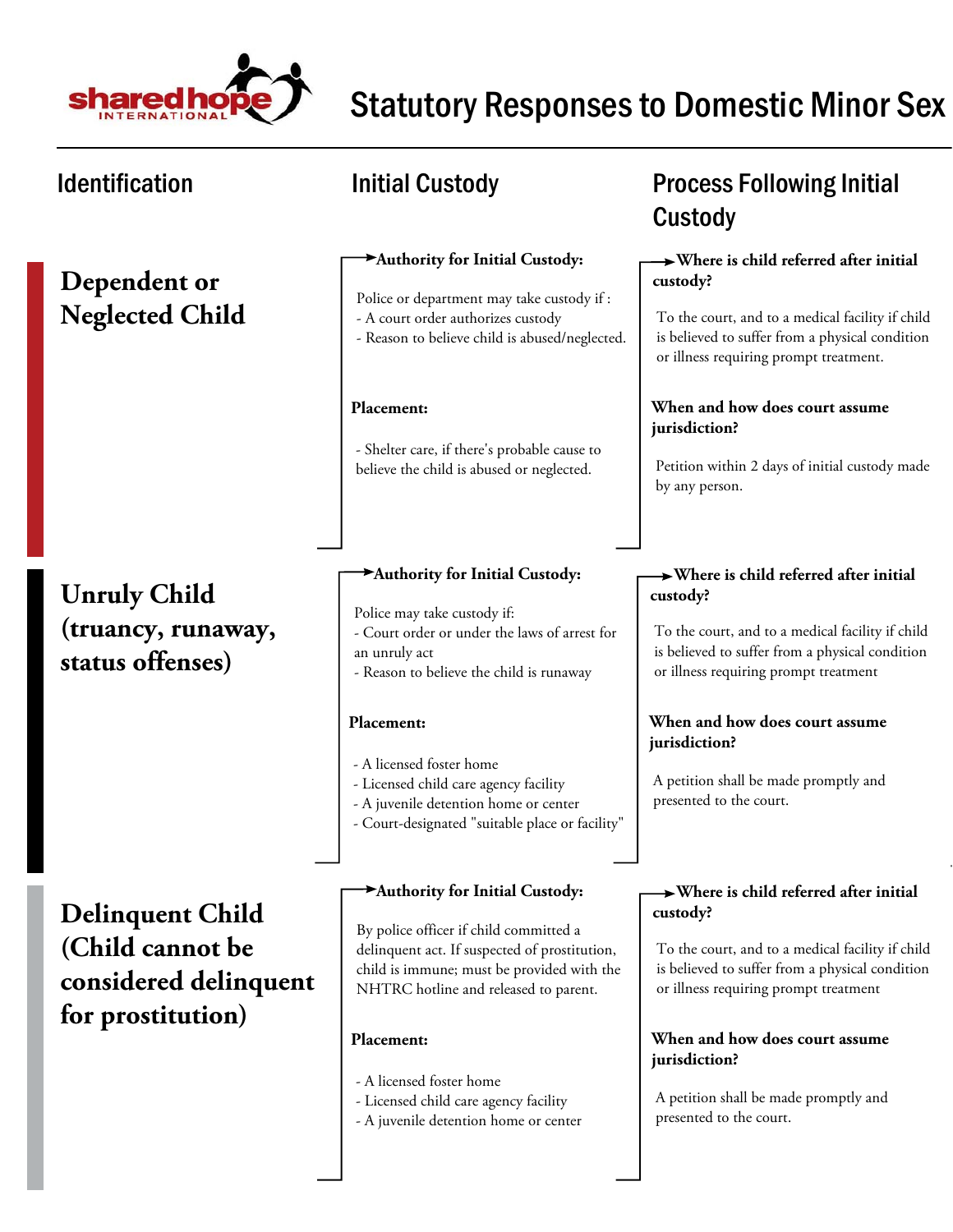# Trafficking Victims in Tennessee

| <b>Placement Process Pending Adjudication or Referral to</b><br>Adjudication/Investigation                                                                                                                           | <b>Alternate Process</b>                                                                                                                                                                                                                         | <b>Placement Following</b><br>Adjudication                                                                                                                                                                     |
|----------------------------------------------------------------------------------------------------------------------------------------------------------------------------------------------------------------------|--------------------------------------------------------------------------------------------------------------------------------------------------------------------------------------------------------------------------------------------------|----------------------------------------------------------------------------------------------------------------------------------------------------------------------------------------------------------------|
| $\rightarrow$ When must placement hearing be<br>held after initial custody?<br>Within 72 hours<br>What are the placement options?<br>- Foster home<br>- Child care agency facility                                   | $\rightarrow$ Adjudication:<br>Court determines if child is dependent,<br>neglected or abused.<br><b>Or Alternate Process</b><br>N/A                                                                                                             | Dispositional Outcomes<br>-Residential treatment placement<br>-Returned to parent<br>-Transferred to department of children's<br>services<br><b>&gt;</b> Dispositional Outcomes<br>N/A                         |
| $\rightarrow$ When must placement hearing be<br>held after initial custody?<br>Within 24 hours unless court is closed; then<br>within 72 hours.<br>What are the placement options?                                   | $\blacktriangleright$ Adjudication:<br>Court determines whether child is<br>delinquent/unruly & not neglected/dependent<br><b>Or Alternate Process</b>                                                                                           | Dispositional Outcomes<br>- Residential treatment placement<br>- Returned to parent<br>- Custody to children's services<br>- Probation, community service or fine                                              |
| - Foster home<br>- Child care agency facility<br>- Detention home<br>- Center for delinquent children                                                                                                                | If the court desires to commit an unruly child<br>to the custody of the department of children's<br>services, it shall, prior to ordering<br>commitment, refer such child to the<br>department's juvenile-family crisis<br>intervention program. | $\rightarrow$ Dispositional Outcomes<br>Court may commit child to the depart.<br>after juvenile-family crisis intervention<br>program certifies to court that no other<br>less drastic measure is appropriate. |
| $\rightarrow$ When must placement hearing be<br>held after initial custody?<br>Within 72 hours                                                                                                                       | $\rightarrow$ Adjudication:<br>Court determines if child is dependent and if<br>delinquent act/unruly conduct happened.                                                                                                                          | Dispositional Outcomes<br>- Probation<br>- Any option avail. to dependent child                                                                                                                                |
| What are the placement options?<br>- Foster home<br>- Child care agency facility<br>- Detention home<br>- Center for delinquent children<br>- Detention facility separate from adults under<br>limited circumstances | <b>Or Alternate Process</b><br>N/A                                                                                                                                                                                                               | - Placement in institution, camp or<br>other facility for delinquent children<br>- Fine or community service<br>> Dispositional Outcomes<br>N/A                                                                |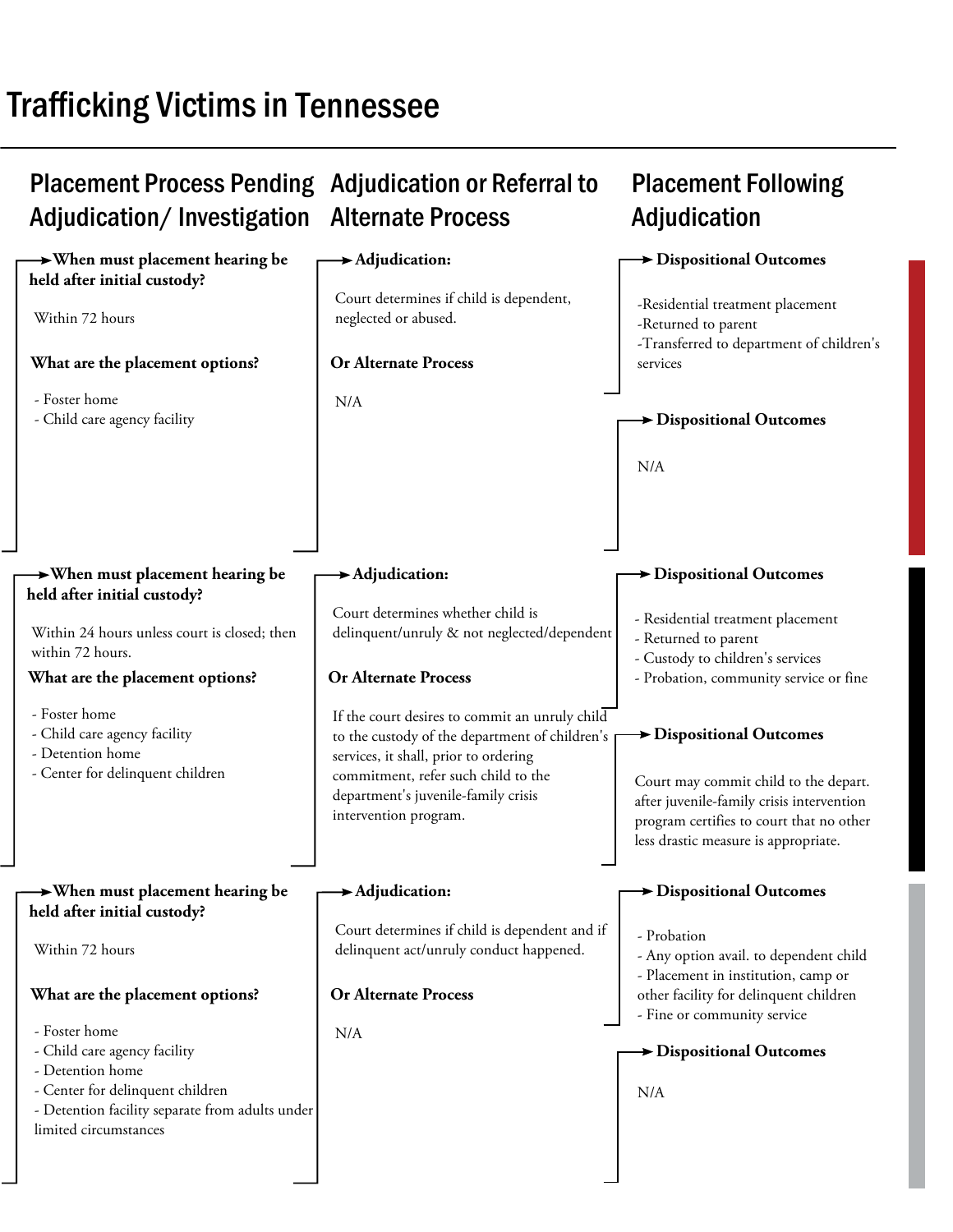

### **Abused/Neglected Child**

## **Child in Need of Supervision**

### **Delinquent Child**

### **Authority for Initial Custody:**

Department of Family and Protective Services, law enforcement, or a juvenile probation officer may take custody if immediate danger to child's health and safety

### **Placement:**

- Release to a child-placing agency
- Release to Department of Family and Protective Services
- "Any other person authorized by law"

### **Authority for Initial Custody:**

Law enforcement officer upon probable cause to believe child engaged in conduct indicating a need for supervision

### **Placement:**

- Release to parent/guardian
- Detention facility
- Bring child before an officer or official
- designated by the juvenile board

### **Authority for Initial Custody:**

Law enforcement officer may take custody upon probable cause to believe child violated a penal law of the state

### **Placement:**

- Release to parent/guardian
- Detention facility
- Bring child before an officer or official designated by the juvenile board

## Identification The Superintial Custody Contract Process Following Initial Custody

### **Where is child referred after initial custody?**

Department of Family and Protective Services shall make a prompt and thorough investigation of a report of child abuse/neglect

### **When and how does court assume jurisdiction?**

Upon petition by a government entity for temporary restraining order or, in the emergency custody situation, within one day of initial custody

### **Where is child referred after initial custody?**

Law enforcement office may dispose the case without referring to juvenile court if certain criteria are met

### **When and how does court assume jurisdiction?**

Juvenile court might exercise concurrent jurisdiction if the child is also abused and/or delinquent

### **Where is child referred after initial custody?**

Law enforcement office may dispose the case without referring to juvenile court if certain criteria are met

### **When and how does court assume jurisdiction?**

Juvenile court might exercise concurrent jurisdiction if the child is also abused and/or delinquent.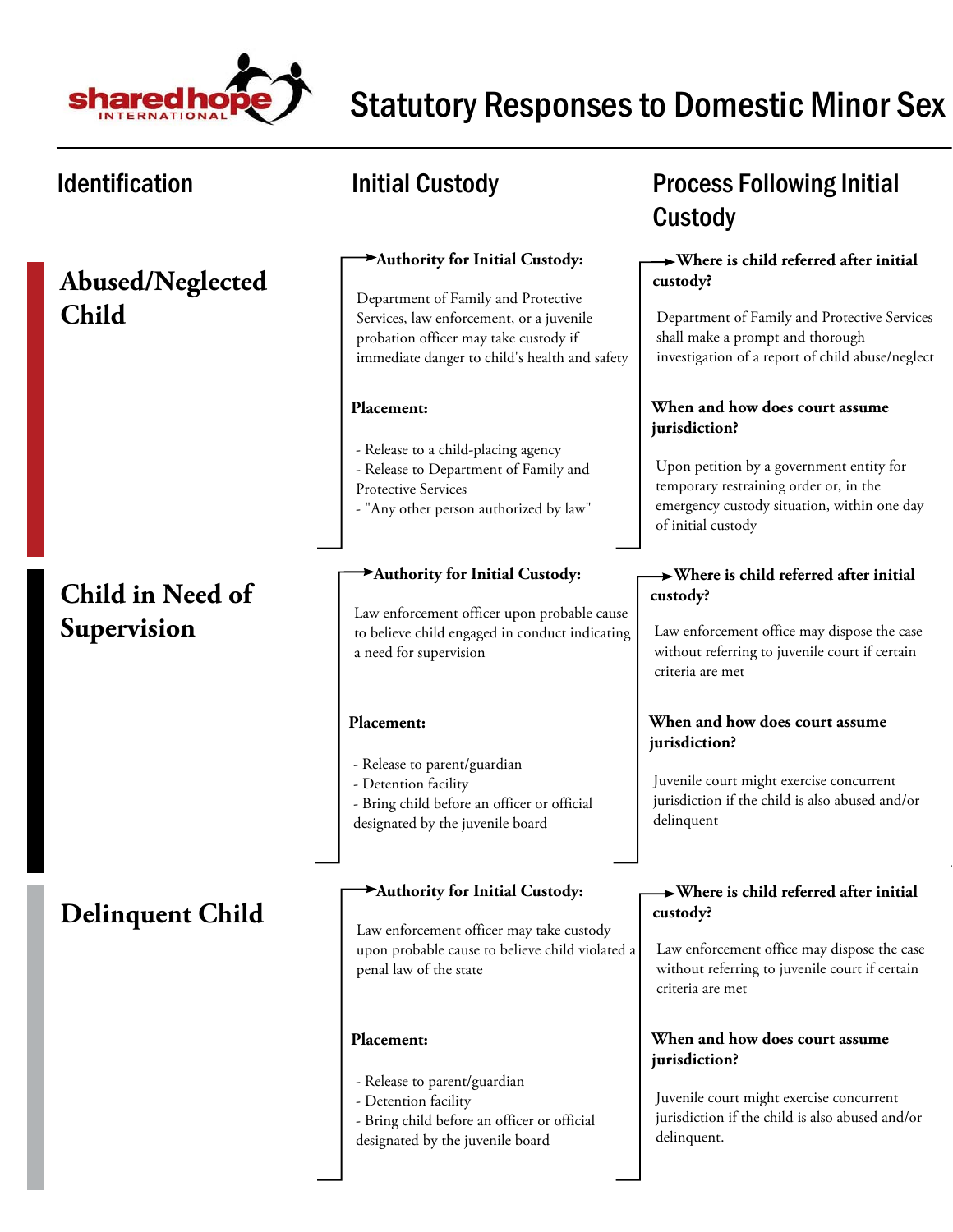# Trafficking Victims in Texas

#### Placement Process Pending Adjudication or Referral to Adjudication/Investigation **Alternate Process Placement Following Adjudication When must placement hearing be held after initial custody? When must placement hearing be held after initial custody? When must placement hearing be held after initial custody? Adjudication: Adjudication: Adjudication: Dispositional Outcomes Dispositional Outcomes Dispositional Outcomes Dispositional Outcomes Dispositional Outcomes Dispositional Outcomes Or Alternate Process Or Alternate Process Or Alternate Process What are the placement options? What are the placement options? What are the placement options?**  Within 24 hours - Return to parents - Emergency shelter facility for up to 15 days No later than the second working day after initial custody - Release to parent/guardian - Foster or shelter care - Release to parent/guardian Research gap N/A First offender program available to some children - First offender program available to some children - A child victim of trafficking may request deferral of adjudication and participate in a trafficked person program. Must be sufficient evidence to satisfy a person of ordinary prudence of continued danger Allegations must be proven beyond a reasonable doubt Allegations must be proven beyond a reasonable doubt - Return to parent/other individual - Adoption - Conservatorship to a relative - Other planned, permanent living arrangement - Probation in the home of child - Placement with relative, foster home, or a residential treatment facility - Probation in the home of child - Placement with relative, foster home, or a residential treatment facility - Commitment to secured correctional facility or Texas Juvenile Justice Dept. N/A If the child fails the program, she will be referred to juvenile court or a complaint will be filed with criminal court. No later than the second working day after initial custody. Once the child satisfactorily completes the trafficked person program, court shall dismiss the case with prejudice and seal the delinquency proceeding record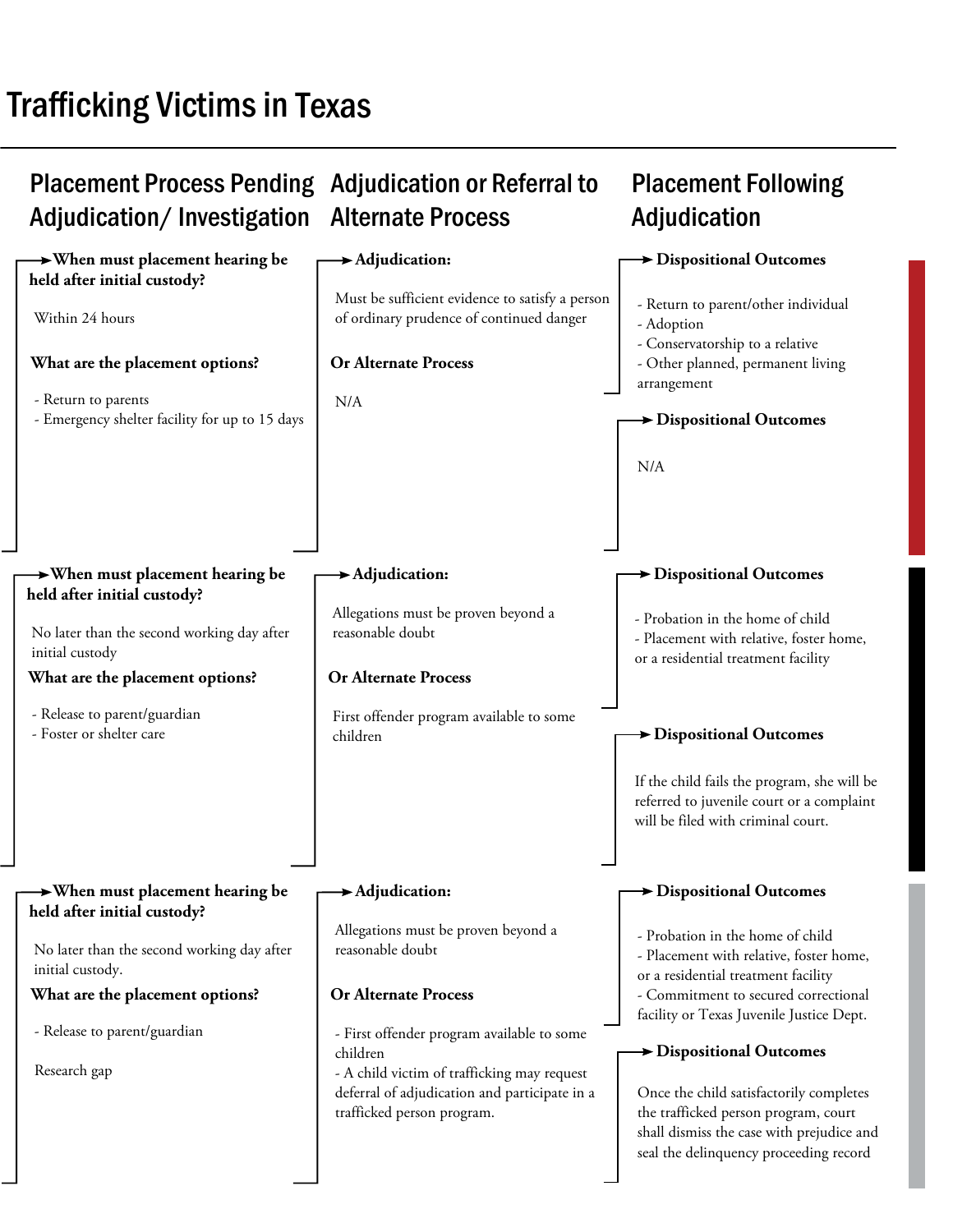

### Identification **Matube initial Custody CONGITY** Process Following Initial Custody  **Where is child referred after initial custody? Where is child referred after initial custody? When and how does court assume jurisdiction? Authority for Initial Custody: Authority for Initial Custody: Placement:** Abused or Neglected Child Child Identified as Delinquent When a petition is filed by any interested person If the child is in protective custody of Division of Children and Family Services (DCFS), division must report to the court: - Why the child was removed - Any services to prevent the need for removal - The need for continued shelter care Child taken into custody for "prostitution" A peace officer or child welfare worker if: - There is a warrant or court order - The parents consent - There are exigent circumstances which justify proceeding without a warrant Peace officer may take custody if the child: - Violates a law in officer's presence - Reasonable grounds to believe the child - Noncustodial parent, relative or friend - Shelter care

committed an act that  $=$  a felony offense - Child is seriously endangered or seriously

- Reasonable grounds to believe the child

**Placement:**

endangering others

- Release to parents - Shelter care - Secure detention

has run away or is truant

or "solicitation" must be referred to DCFS; if 1st referral, no delinquency case and DCFS shall provide services.

-In all other cases, officer must notify the child's parents and file a written report with the Div. of Juvenile Justice Services.

### **When and how does court assume jurisdiction?**

- Proceedings are commenced with the filing of a petition

 - A citation is an abbreviated referral filed by the arresting officer and is sufficient to invoke the jurisdiction of the court in lieu of a petition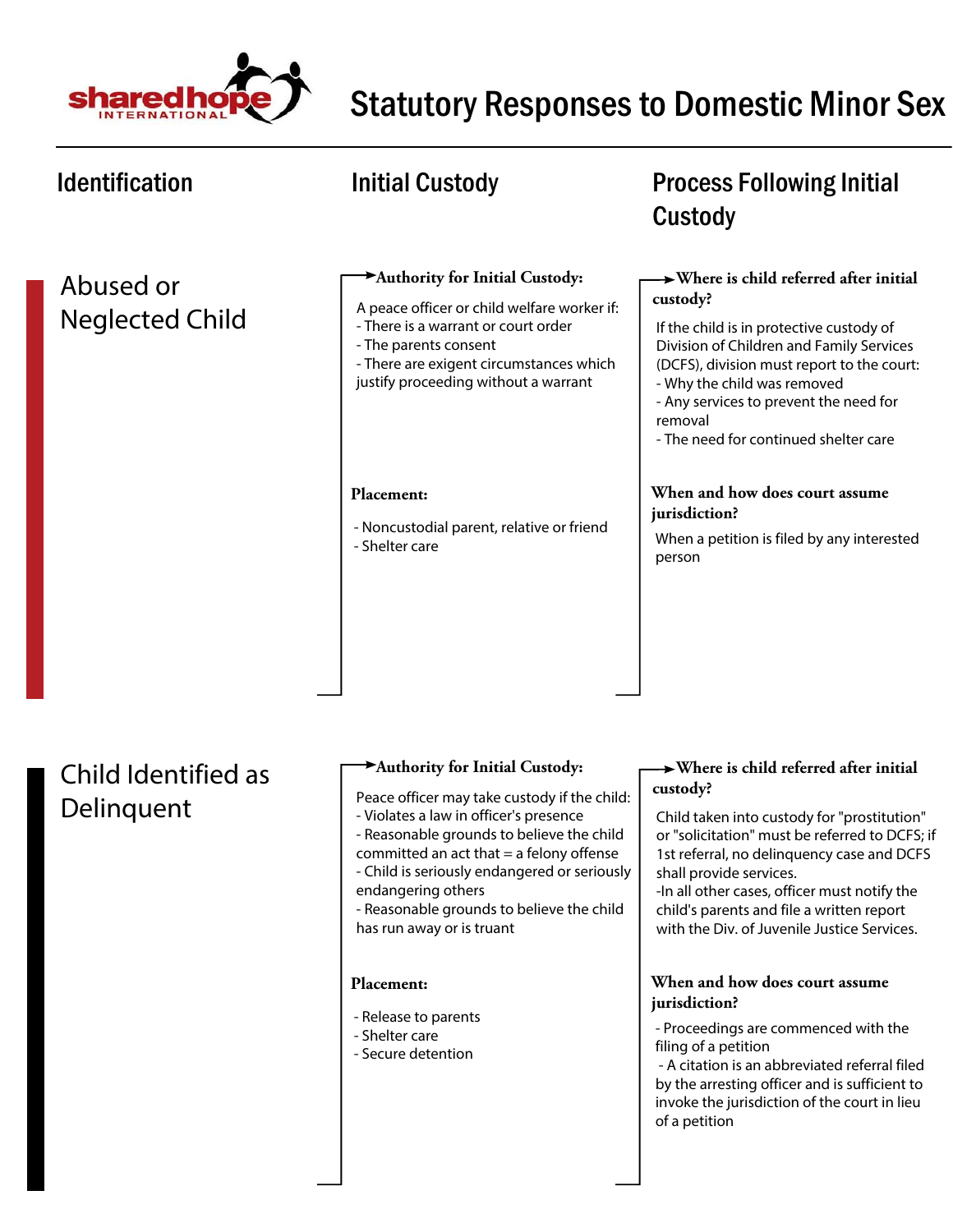#### Placement Process Pending Adjudication or Referral to Adjudication/Investigation Alternate Process Placement Following **Adjudication**

#### **When must placement hearing be held after initial custody? When must placement hearing be held after initial custody? Adjudication Adjudication Dispositional Outcomes Dispositional Outcomes Dispositional Outcomes Or Alternate Process What are the placement options?**  The court determines, by clear and convincing evidence, whether the allegations contained in the petition are true - Return to parent or guardian - Custody to the Division of Child and Family Services - Custody or guardianship of other individual or entity - Order protective supervision - Relative of the child or a friend of a parent of the child who is able and willing to care for the child - Shelter care The child may be returned home with order that services be provided by the division if the court finds that continued removal is unnecessary Court shall make determination of whether there are available services that would prevent the need for continued removal Within 72 hours of the division taking a child into protective custody or removing a child A child may not be held in a shelter facility The court determines whether the child is - Probation in child's home - Custody to relative or other with or

longer than 48 hours prior to a shelter hearing, excluding weekends and holidays

### **What are the placement options?**

- Return to parents
- Shelter care
- Secure detention

delinquent by proof beyond a reasonable doubt

without probation or protective supervision

- Commit minor to Division for secure confinement

### **Or Alternate Process**

- There may be nonjudicial adjustment of the case

- Efforts to effect a nonjudicial adjustment may not extend for more than 90 days without leave of a judge of the court, who may extend the period for an additional 90 days

### **Dispositional Outcomes**

- Payment of fines or restitution
- Completion of compensatory service
- Counseling or treatment
- Restrictions on activities
- Other reasonable actions that are in the interest of the child and the community.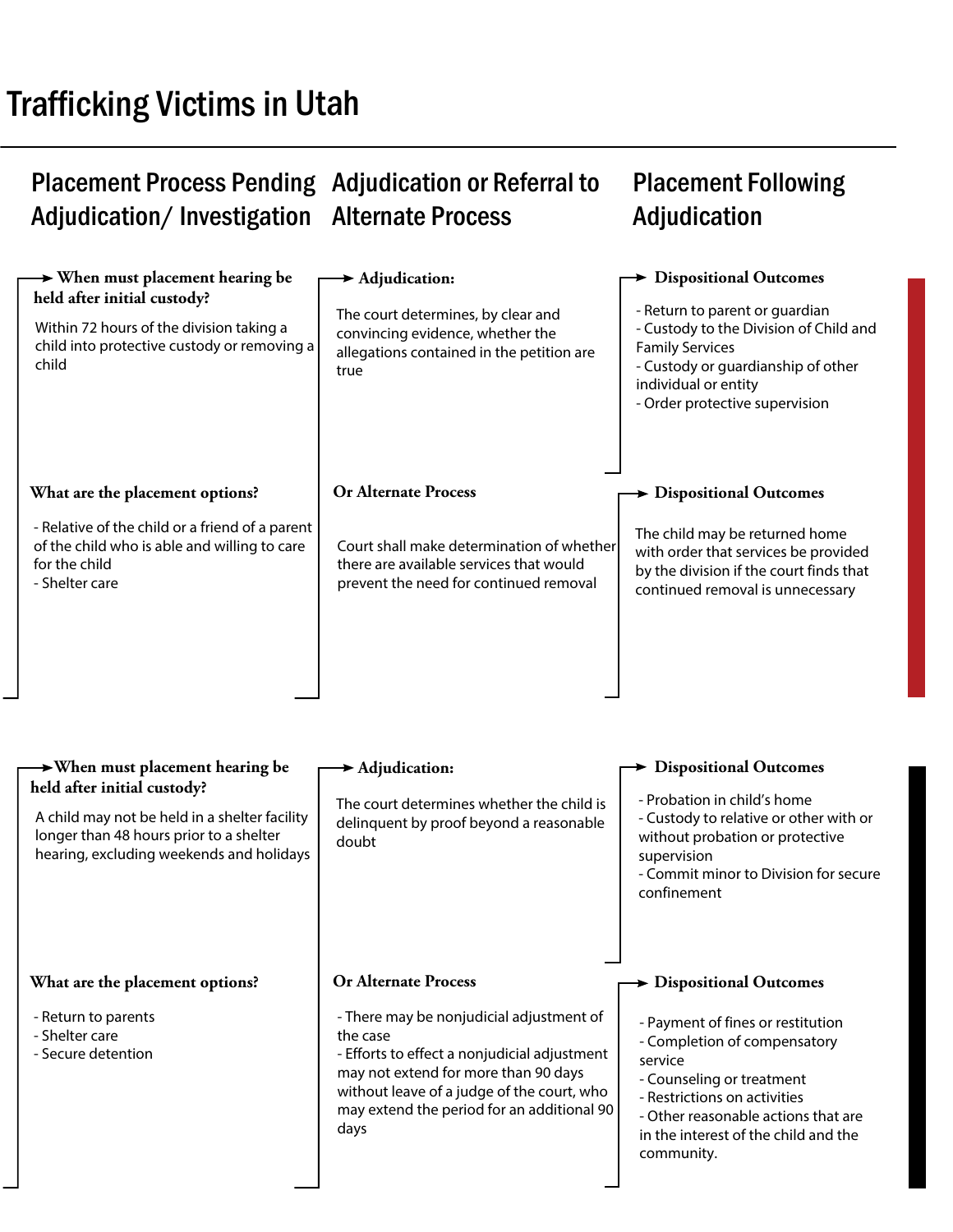

### Child in Need of Care or Supervision

### **Authority for Initial Custody:**

Custody by law enforcement without a court order if the officer believes the child is in immediate danger and removal is necessary or has reasonable grounds to believe that the child is a runaway. Law enforcement may treat human trafficking victims under 18 as a person in need of care and supervision.

### **Placement:**

- Release to child's parent, guardian, custodian
- Delivered to a location designated by the department.
- If runaway, to a shelter designated to help facilitate reunification.

### Identification **Matube initial Custody CONGITY** Process Following Initial Custody

### **Where is child referred after initial custody?**

If necessary for child's welfare not to release to parents, the department has the authority to make reasonable decisions concerning the child's immediate placement, safety and welfare.

### **When and how does court assume jurisdiction?**

The state attorney will immediately petition the court for an emergency care order.

### Delinquent Child

### **Authority for Initial Custody:**

By law enforcement if there are reasonable grounds to believe child has committed delinquent act, or for the protection of child and/or society. DMST victims can not be subject to delinquency charges for prostitution offenses committed as a victim of sex trafficking.

### **Placement:**

- If custody take as delinquent child,
- Release the child to parent, guardian, or
- custodian unless removal is necessary - Detention, but child cannot be detained with adults.

### **Where is child referred after initial custody?**

The state attorney will immediately petition the court for an emergency care order if minor is in custody. A minor charged with prostitution may be referred to DCF for treatment as a child in need of care or supervision.

### **When and how does court assume jurisdiction?**

State attorney files a delinquency petition, however, DMST victims cannot be subject to delinquency petition for prostitution offenses and may be referred to DCF as a child in need of care or supervision.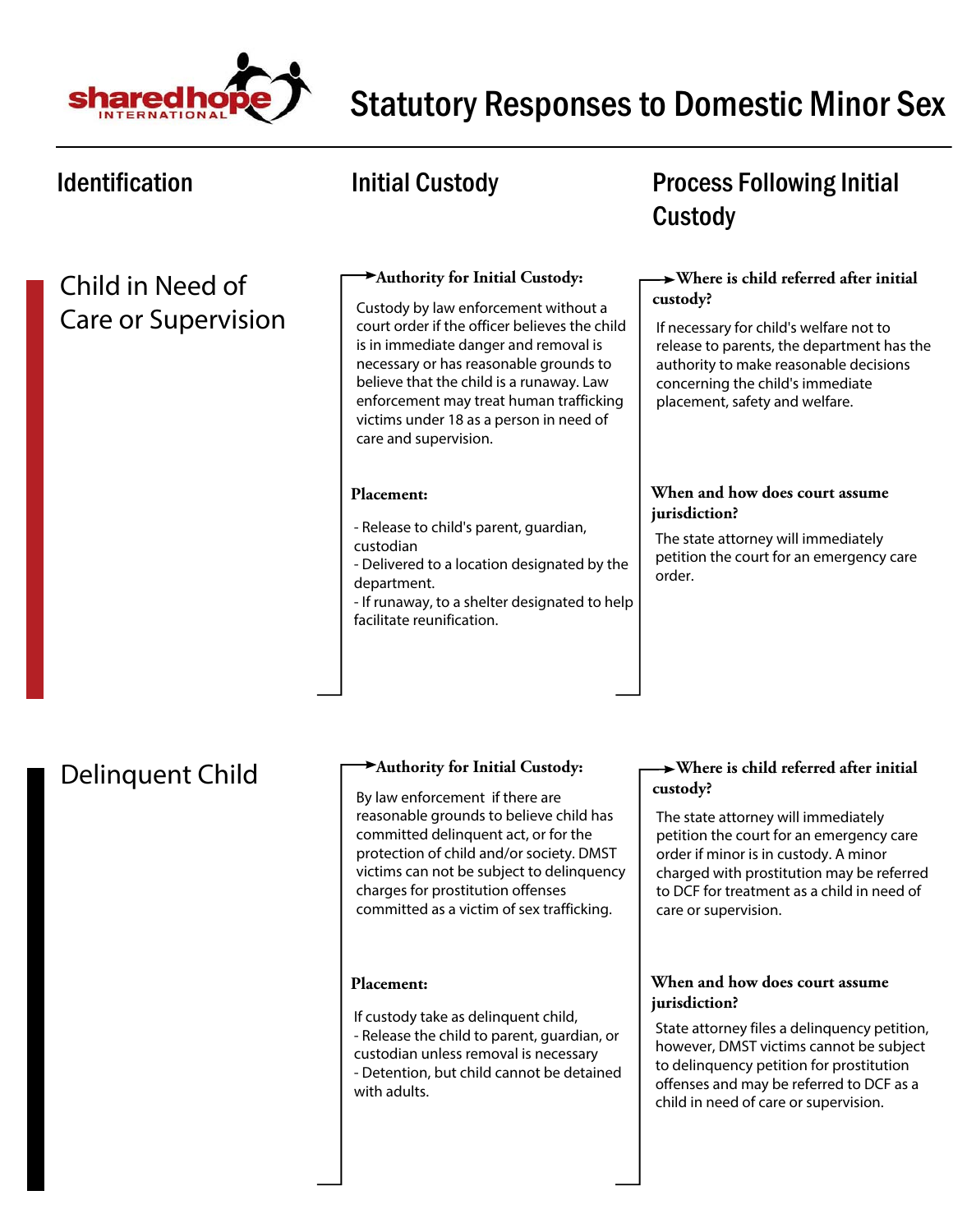# **Trafficking Victims in Vermont**

#### Placement Process Pending Adjudication or Referral to Adjudication/Investigation Alternate Process Placement Following Adjudication

| $\rightarrow$ When must placement hearing be<br>held after initial custody?<br>If runaway, released or emergency care<br>order within 7 days. In all cases, once<br>emergency care order obtained, must hold<br>placement hearing within 72 hours.                      | $\blacktriangleright$ Adjudication:<br>The court will determine whether the child<br>is in need of care and supervision. State<br>bears burden of proof by clear and<br>convincing evidence.                                                                                                                     | > Dispositional Outcomes<br>-Release to parent, guardian,<br>custodian.<br>-Transfer legal custody to<br>Department.<br>-Transfer custody to a relative or<br>other person with significant<br>relationship with child.<br>- Provide with services as necessary. |
|-------------------------------------------------------------------------------------------------------------------------------------------------------------------------------------------------------------------------------------------------------------------------|------------------------------------------------------------------------------------------------------------------------------------------------------------------------------------------------------------------------------------------------------------------------------------------------------------------|------------------------------------------------------------------------------------------------------------------------------------------------------------------------------------------------------------------------------------------------------------------|
| What are the placement options?                                                                                                                                                                                                                                         | <b>Or Alternate Process</b>                                                                                                                                                                                                                                                                                      | $\rightarrow$ Dispositional Outcomes                                                                                                                                                                                                                             |
| -Release to parent, guardian, custodian,<br>non-custodial parent<br>-Placement with a relative or person with<br>significant relationship with child<br>-Transfer temporary custody to the<br>commissioner of the department for<br>children and families for placement | N/A                                                                                                                                                                                                                                                                                                              | N/A                                                                                                                                                                                                                                                              |
| $\rightarrow$ When must placement hearing be                                                                                                                                                                                                                            | $\blacktriangleright$ Adjudication:                                                                                                                                                                                                                                                                              | > Dispositional Outcomes                                                                                                                                                                                                                                         |
| held after initial custody?<br>A hearing must be held within 72 hours of<br>issuance of emergency care order.                                                                                                                                                           | The court determines whether the child is<br>delinquent. DMST victims can assert an<br>affirmative defense that non-prostitution<br>acts were the result of force, fraud or<br>coercion by a sex trafficker. Prostitution<br>acts committed by DMST victims can not<br>be the subject of a delinquency petition. | -Release to parent/guardian on<br>probation<br>-Placement with relative/suitable<br>person<br>-Commitment to community justice<br>center                                                                                                                         |
| What are the placement options?                                                                                                                                                                                                                                         | <b>Or Alternate Process</b>                                                                                                                                                                                                                                                                                      | $\rightarrow$ Dispositional Outcomes                                                                                                                                                                                                                             |
| -Release to parent or guardian, with<br>conditions<br>-Placement with a non-custodial parent or<br>relative<br>-Transfer temporary custody of the child to<br>the commissioner                                                                                          | The state attorney may offer to divert the<br>child, to the extent a local diversion<br>program is available.                                                                                                                                                                                                    | If successful, all records will be<br>sealed after 2 years.                                                                                                                                                                                                      |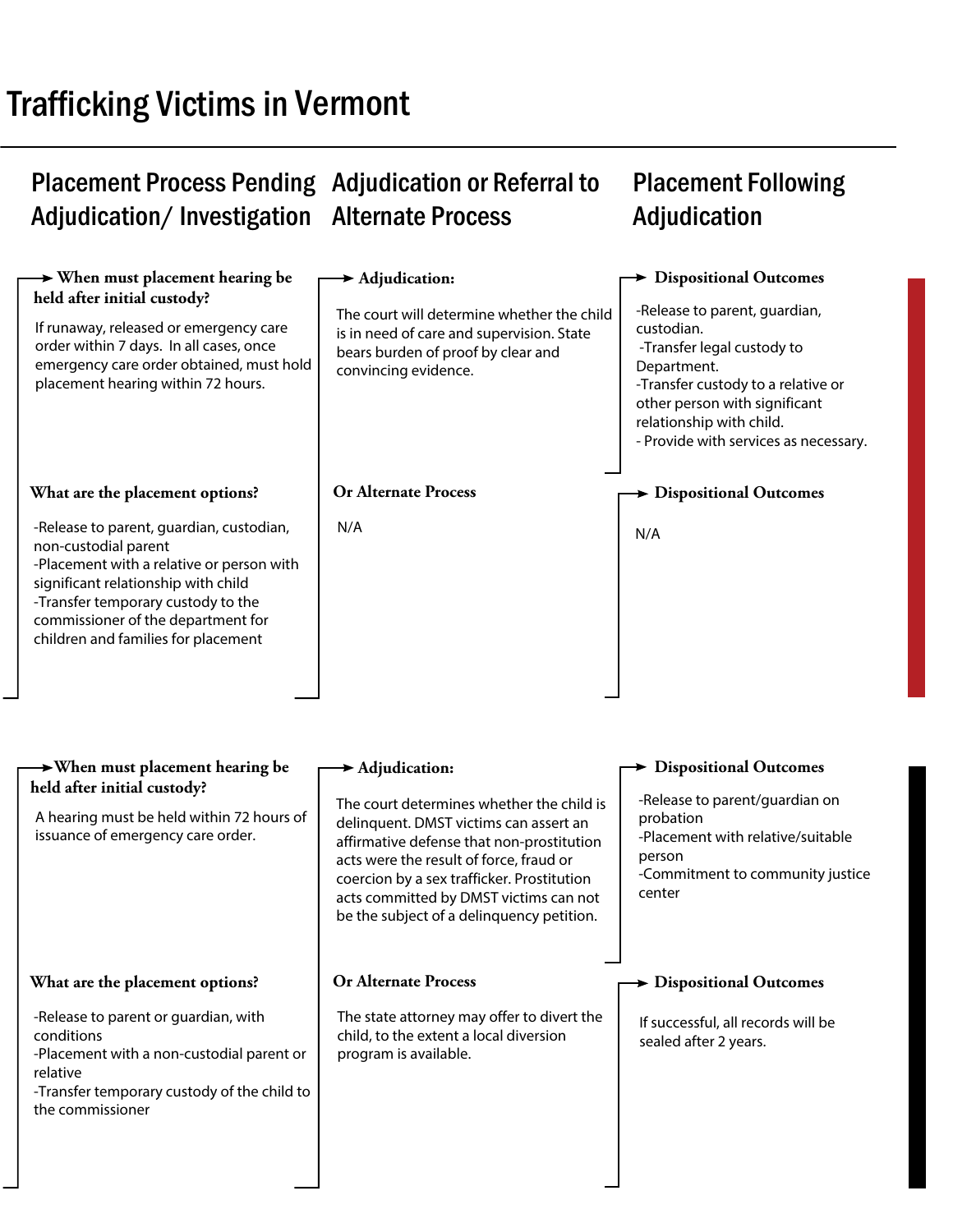

| <b>Identification</b>                                                | <b>Initial Custody</b>                                                                                                                                                                                                                                               | <b>Process Following Initial</b><br>Custody                                                                                                                                                                                                                                   |
|----------------------------------------------------------------------|----------------------------------------------------------------------------------------------------------------------------------------------------------------------------------------------------------------------------------------------------------------------|-------------------------------------------------------------------------------------------------------------------------------------------------------------------------------------------------------------------------------------------------------------------------------|
| Dependent-<br>Abused/Neglected                                       | Authority for Initial Custody:<br>Temporary custody may be taken by law<br>enforcement or medical personnel if:<br>- There is imminent danger to the child's<br>health or life<br>- There is a court order for the child's<br>custody                                | $\rightarrow$ Where is child referred after initial<br>custody?<br>The court must be notified and an<br>emergency removal order obtained as<br>soon as possible, but no later than within<br>72 hours                                                                         |
|                                                                      | Placement:<br>- Release to such parents, guardian,<br>custodian or other suitable person able<br>and willing to provide supervision<br>- Shelter care                                                                                                                | When and how does court assume<br>jurisdiction?<br>Upon the filing of a petition by:<br>- The attorney for the Commonwealth, city<br>or county<br>- Designated nonattorney employees of<br>the Department of Social Services<br>- Any attorney on behalf of his or her client |
| Child in Need of<br>Services and or in<br><b>Need of Supervision</b> | Authority for Initial Custody:<br>May be taken into custody by:<br>-Law enforcement                                                                                                                                                                                  | $\rightarrow$ Where is child referred after initial<br>custody?<br>-Return child to home<br>-Release child to parents/responsible adult<br>-Place child in shelter care                                                                                                       |
|                                                                      | <b>Placement:</b><br>-Release to parent/responsible adult<br>-Release child on bail<br>-Shelter care or detention home<br>-Place child in jail<br>-Detain the child for reasonably necessary<br>to administer a breath or blood test to<br>determine alcohol content | When and how does court assume<br>jurisdiction?<br>Upon the filing of a petition by:<br>- The attorney for the Commonwealth, city<br>or county<br>- Designated nonattorney employees of<br>the Department of Social Services                                                  |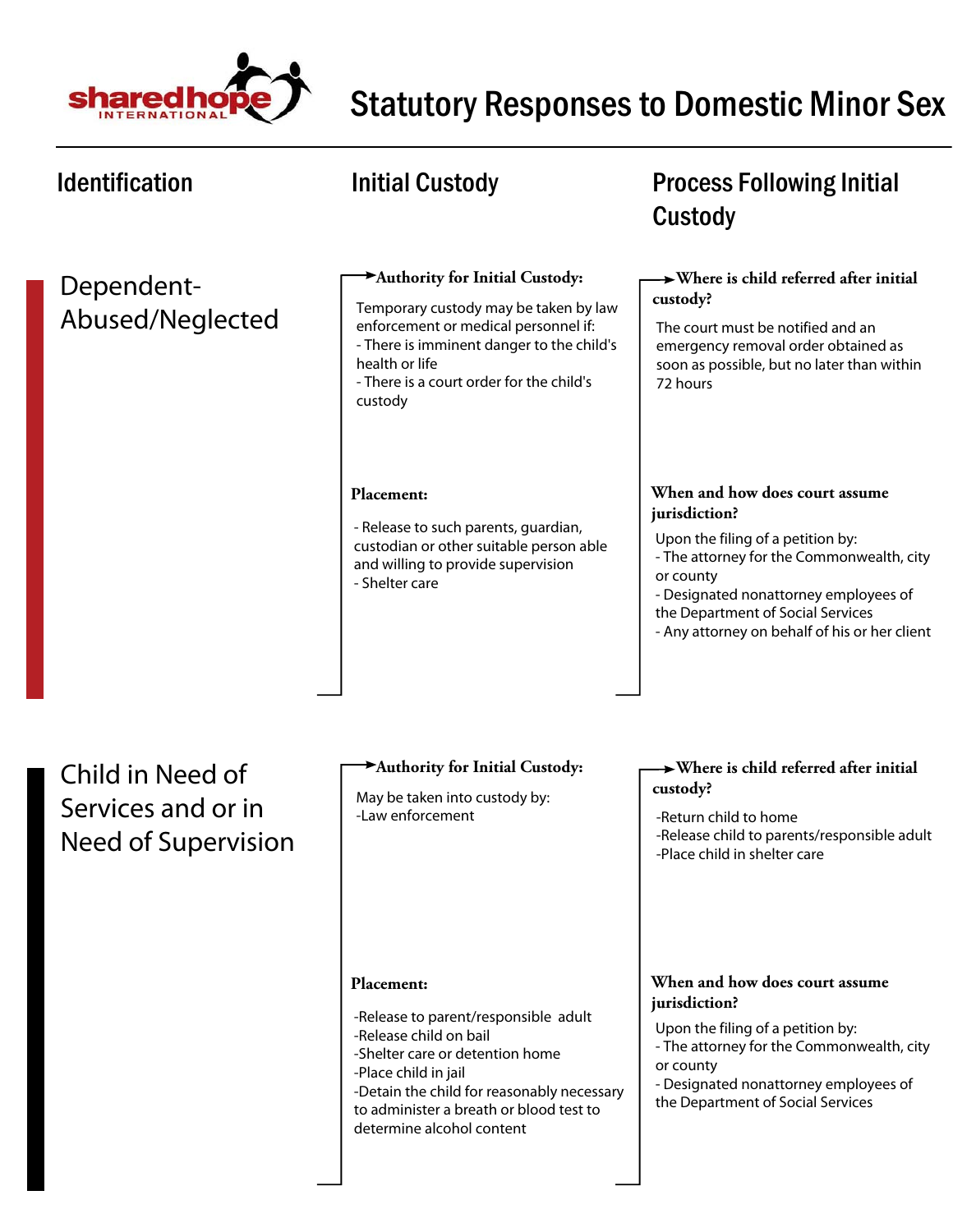# Trafficking Victims in Virginia

#### Placement Process Pending Adjudication or Referral to Adjudication/Investigation Alternate Process Placement Following Adjudication

| $\rightarrow$ When must placement hearing be<br>held after initial custody?                                                                                                                                                                           | $\blacktriangleright$ Adjudication:                                                                                                   | > Dispositional Outcomes                                                                                                                                                                                                                                                             |
|-------------------------------------------------------------------------------------------------------------------------------------------------------------------------------------------------------------------------------------------------------|---------------------------------------------------------------------------------------------------------------------------------------|--------------------------------------------------------------------------------------------------------------------------------------------------------------------------------------------------------------------------------------------------------------------------------------|
| No later than 5 business days after the<br>removal of the child                                                                                                                                                                                       | Court determines whether child is<br>dependent-abused-neglected within 120<br>days of the filing of the petition                      | - Remain with parents with conditions<br>- Placement by social services in in<br>suitable family homes, child-caring<br>institutions, residential facilities, or<br>independent living arrangements<br>- Placement with a relative                                                   |
| What are the placement options?                                                                                                                                                                                                                       | <b>Or Alternate Process</b>                                                                                                           | $\blacktriangleright$ Dispositional Outcomes                                                                                                                                                                                                                                         |
| - Release to such parents, guardian,<br>custodian<br>- Shelter care                                                                                                                                                                                   | N/A                                                                                                                                   | N/A                                                                                                                                                                                                                                                                                  |
|                                                                                                                                                                                                                                                       |                                                                                                                                       |                                                                                                                                                                                                                                                                                      |
| $\rightarrow$ When must placement hearing be<br>held after initial custody?                                                                                                                                                                           | $\blacktriangleright$ Adjudication:                                                                                                   | > Dispositional Outcomes                                                                                                                                                                                                                                                             |
| Next day, not to exceed 72 hours                                                                                                                                                                                                                      | Court determines detention period within<br>120 days                                                                                  | -Permit child to remain with parents<br>-Order parent to participate in<br>treatment program<br>-Transfer legal custody to relative or<br>child welfare agency<br>-Placement in residential facilities or<br>independent living arrangement<br>- Probation or community service<br>ы |
| What are the placement options?                                                                                                                                                                                                                       | <b>Or Alternate Process</b>                                                                                                           | $\rightarrow$ Dispositional Outcomes                                                                                                                                                                                                                                                 |
| -Release to parents/responsible adult<br>-Detained in secure facility<br>-Foster home<br>-Facility licensed by child welfare agency<br>-Suitable home/place designated by the<br>court and approved by the Department<br>-Juvenile detention facility | The Department of Social Services (DSS)<br>has been directed to develop a plan to<br>provide services to human trafficking<br>victims | -Transfer legal custody to relative or<br>child welfare agency<br>-Require child to participate in<br>public service project<br>-Place child on probation                                                                                                                            |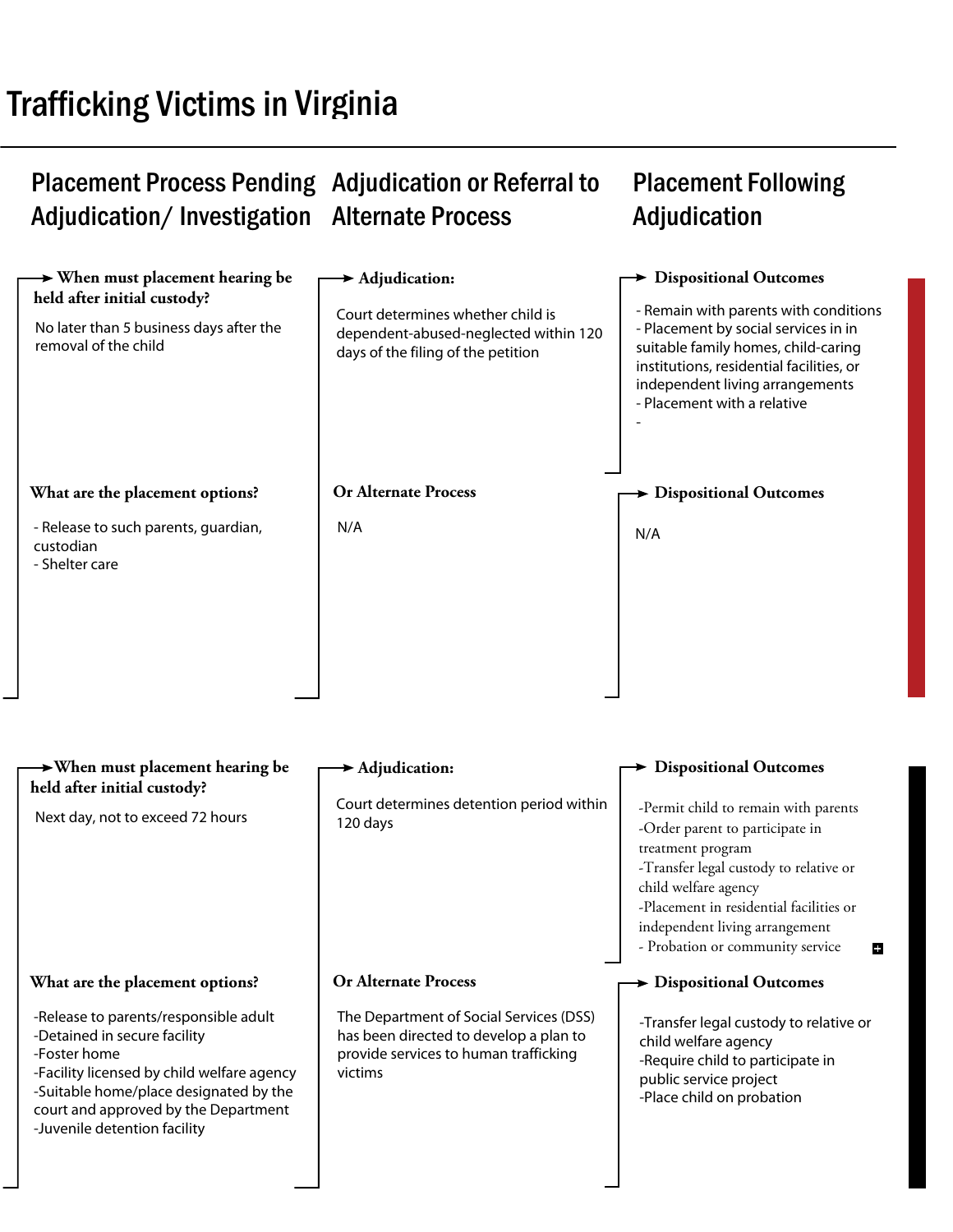

| <b>Identification</b> | <b>Initial Custody</b>                                                                                                                             | <b>Process Following Initial</b><br>Custody                                                                                                    |
|-----------------------|----------------------------------------------------------------------------------------------------------------------------------------------------|------------------------------------------------------------------------------------------------------------------------------------------------|
|                       | Authority for Initial Custody:                                                                                                                     | $\rightarrow$ Where is child referred after initial<br>custody?                                                                                |
| Dependent Child       | W/out order by law enforcement if abused or<br>neglected (includes CSEC), or medical<br>personnel if imminent risk to safety.                      | Referred to the Department or supervising<br>agency for case management.                                                                       |
|                       | Placement:                                                                                                                                         | When and how does court assume<br>jurisdiction?                                                                                                |
|                       | With person or agency that has right to<br>physical custody or in shelter care. Shelter care<br>is mandatory if court ordered temp. custody.       | Any person may file a dependency petition. In<br>some counties, probation officers determine<br>first if a petition is reasonably justifiable. |
| Child In Need of      | Authority for Initial Custody:                                                                                                                     | $\rightarrow$ Where is child referred after initial<br>custody?                                                                                |
| Services              | Law enforcement if truant, beyond control of<br>parent, runaway w. subst. abuse/risk behavior,<br>lacks nec. services, a sexually exploited child. | CRC administrator shall immediately convene<br>a multidisciplinary team.                                                                       |
|                       | Placement:                                                                                                                                         | When and how does court assume<br>jurisdiction?                                                                                                |
|                       | -Release to parent or guardian or shelter care<br>-Secure crisis residential center or detention<br>facility                                       | DHS or the child's parents will file a petition<br>alleging that the child is in need of services.                                             |
|                       | Authority for Initial Custody:                                                                                                                     | $\rightarrow$ Where is child referred after initial                                                                                            |
| At-Risk Youth         | By law enforcement if child violates placement<br>order entered for at-risk youth petition. Not<br>applicable if dependency petition pending.      | custody?<br>Court has special jurisdiction to assist parent<br>in maintaining care, custody, control of child.                                 |
|                       | Placement:                                                                                                                                         | When and how does court assume<br>jurisdiction?                                                                                                |
|                       | With parent or another placement requested<br>by parent and/or child; secure facility if child<br>violates court order regarding placement.        | Parents may file at-risk youth petition, but<br>not if a dependency petition is pending. If<br>CHINS also filed, merges w/ At-Risk Youth.      |
|                       | Authority for Initial Custody:                                                                                                                     | $\rightarrow$ Where is child referred after initial<br>custody?                                                                                |
| Delinquent Child      | LE may arrest a child when grounds exist for<br>arresting an adult in similar circumstances,<br>including prostitution offenses.                   | Diversion, incl. spec. svcs and safe housing for<br>prostitution charge. Mandatory if 1st offense.                                             |
|                       | Placement:                                                                                                                                         | When and how does court assume<br>jurisdiction?                                                                                                |
|                       | -Release to parent, guardian, responsible adult<br>-Crisis residential center.<br>-Held in detention, if necessary.                                | If not 1st prostitution offense, state atty can<br>file petition to commence delinquency<br>proceeding. If filed, court can order diversion.   |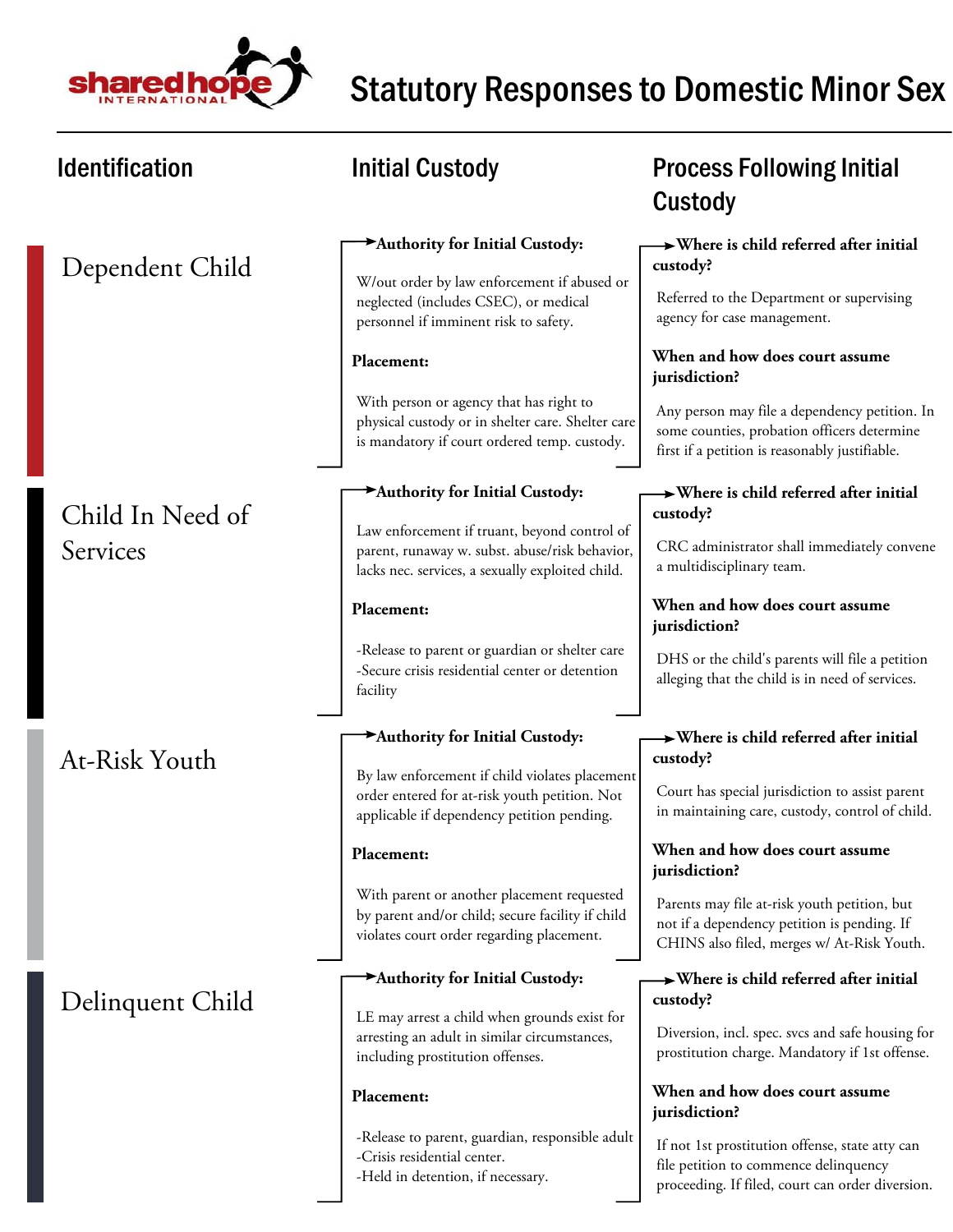# Trafficking Victims in Washington

#### Placement Process Pending Adjudication or Referral to Adjudication/Investigation Alternate Process Placement Following Adjudication

| $\rightarrow$ When must placement hearing be<br>held after initial custody?                                                   | $\blacktriangleright$ Adjudication:                                                                                                                                | Dispositional Outcomes                                                                                                        |
|-------------------------------------------------------------------------------------------------------------------------------|--------------------------------------------------------------------------------------------------------------------------------------------------------------------|-------------------------------------------------------------------------------------------------------------------------------|
| Within 72 hours of initial custody.                                                                                           | The court determines whether the child is<br>neglected, dependent or abused.                                                                                       | - Parent/guardian with supervision<br>-Relative/other suitable person                                                         |
| What are the placement options?                                                                                               | <b>Or Alternate Process</b>                                                                                                                                        | - Agency (foster-, shelter-, group care)                                                                                      |
| -Release to parent or guardian<br>-Placement with relative or other suitable<br>person<br>-Continued shelter care             | N/A                                                                                                                                                                | Dispositional Outcomes<br>N/A                                                                                                 |
| $\rightarrow$ When must placement hearing be<br>held after initial custody?                                                   | $\blacktriangleright$ Adjudication:                                                                                                                                | > Dispositional Outcomes                                                                                                      |
| Within 72 hours of initial custody.                                                                                           | Court determines whether child is in need of<br>services as alleged.<br><b>Or Alternate Process</b>                                                                | -Release to parent/guardian with<br>supervision and services, or out-of-home<br>placement, but not in a secure residence.     |
| What are the placement options?<br>-Release to parent/guardian                                                                | If At-Risk Youth petition is also filed, it                                                                                                                        | > Dispositional Outcomes                                                                                                      |
| -Placement in crisis residential center, foster<br>family home, licensed group home facility,<br>any other suitable residence | merges with CHINS petition and case is<br>adjudicated as an At-Risk Youth petition.<br>May also may request family reconciliation<br>services from the department. | Require regular school attendance,<br>counseling, subst. abuse treatment and/or<br>placement in CRC or staff secure facility. |
| $\rightarrow$ When must placement hearing be<br>held after initial custody?                                                   | $\rightarrow$ Adjudication:                                                                                                                                        | Dispositional Outcomes                                                                                                        |
| 10 days, or 5 days if not in court placement                                                                                  | Court determines if child is an at-risk youth.                                                                                                                     | Require regular school attendance,<br>counseling, subst. abuse treatment and/or                                               |
| What are the placement options?                                                                                               | <b>Or Alternate Process</b>                                                                                                                                        | placement in CRC or staff secure facility.                                                                                    |
| With parent or out-of-home placement.<br>Secure facility if child violated placement<br>order.                                | N/A                                                                                                                                                                | > Dispositional Outcomes<br>N/A                                                                                               |
| $\rightarrow$ When must placement hearing be<br>held after initial custody?                                                   | $\blacktriangleright$ Adjudication:                                                                                                                                | Dispositional Outcomes                                                                                                        |
| Within 72 hours; diversion considered                                                                                         | Court determines if child is delinquent. HT is<br>an affirmative defense to prostitution.                                                                          | If not diverted, subject to specific<br>sentencing guidelines for detention and<br>restitution.                               |
|                                                                                                                               | <b>Or Alternate Process</b>                                                                                                                                        |                                                                                                                               |
| What are the placement options?                                                                                               | The prosecutor may choose to divert the child                                                                                                                      | $\rightarrow$ Dispositional Outcomes                                                                                          |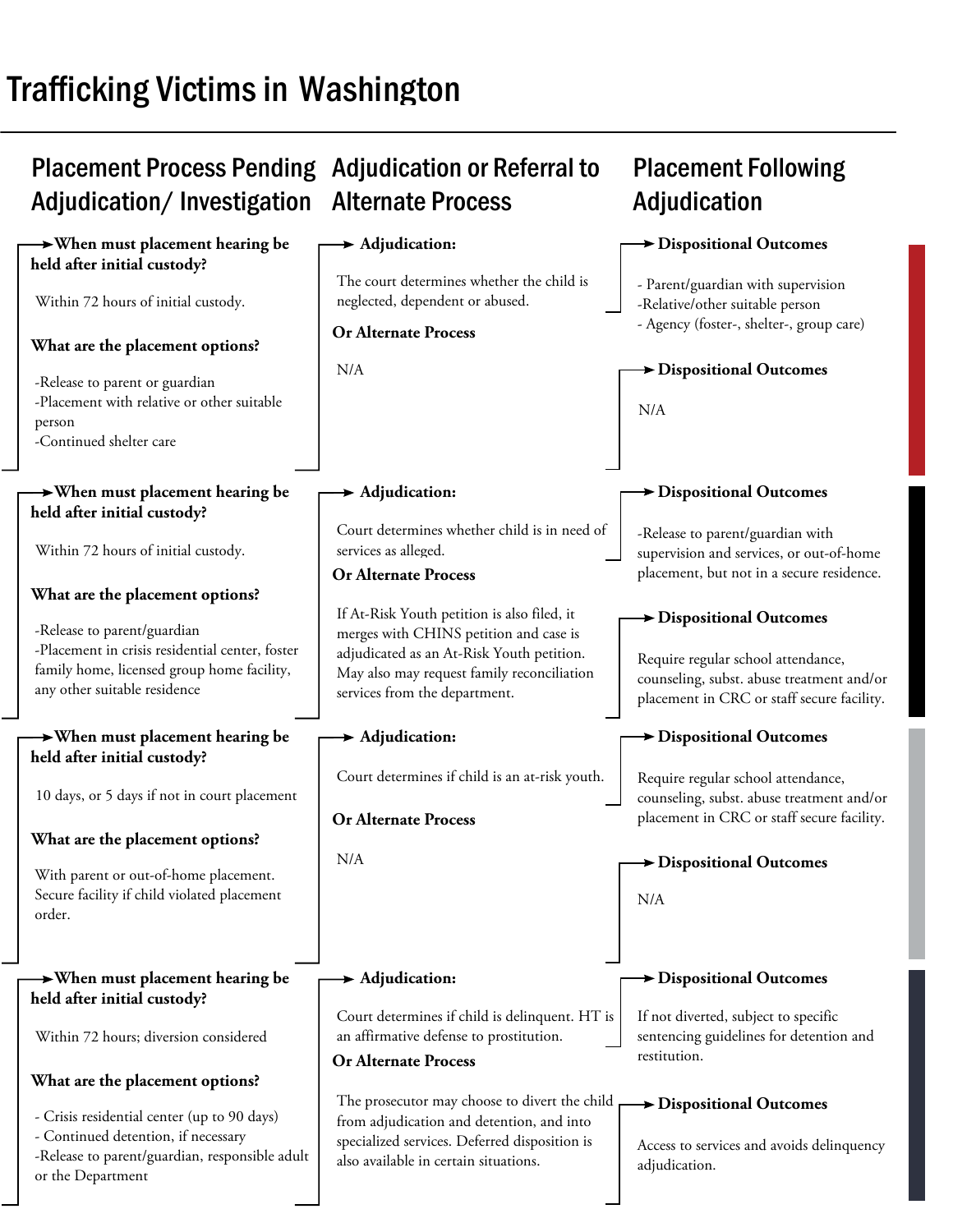

H

### Dependent-Neglected Child

### **Authority for Initial Custody:**

Emergency custody may be taken by law enforcement or medical personnel:

- With a court order
- If the child is abandoned
- If the child is in need of emergency medical treatment and parents are unable or unwilling to consent

- There is imminent danger to the health,

### **Placement:**

- Release to parent/ responsible adult - May be housed by the Department or in
- any authorized child shelter facility

## Identification **Matube initial Custody CONGITY** Process Following Initial Custody

### **Where is child referred after initial custody?**

Upon receiving a report of known or suspected child abuse or neglect, the Department of Health and Human Resources will investigate the complaint, and, if necessary, initiate the appropriate legal proceedings

### **When and how does court assume jurisdiction?**

The Department of Health and Human Resources or a reputable person may present a petition setting forth the facts to the court to file the petition

## Status Offender or Delinquent Child

### **Authority for Initial Custody:**

Child may be taken into custody by law enforcement if:

- Grounds would exist for arrest of an adult - Imminent danger to health, safety and
- welfare

- The juvenile has left the care of his or her parents, guardian or custodian without consent

### **Placement:**

- Release to parent, guardian or custodian
- Non-secure or staff-secure facility
- Juvenile detention facility, but not if a the

### child is a status offender

### **Where is child referred after initial custody?**

Law enforcement must:

- Immediately notify the parents, guardian, custodian, or a close relative
- Take the child before a juvenile referee, judge of the circuit court, or magistrate

### **When and how does court assume jurisdiction?**

Proceedings are formally initiated by the filing of a juvenile petition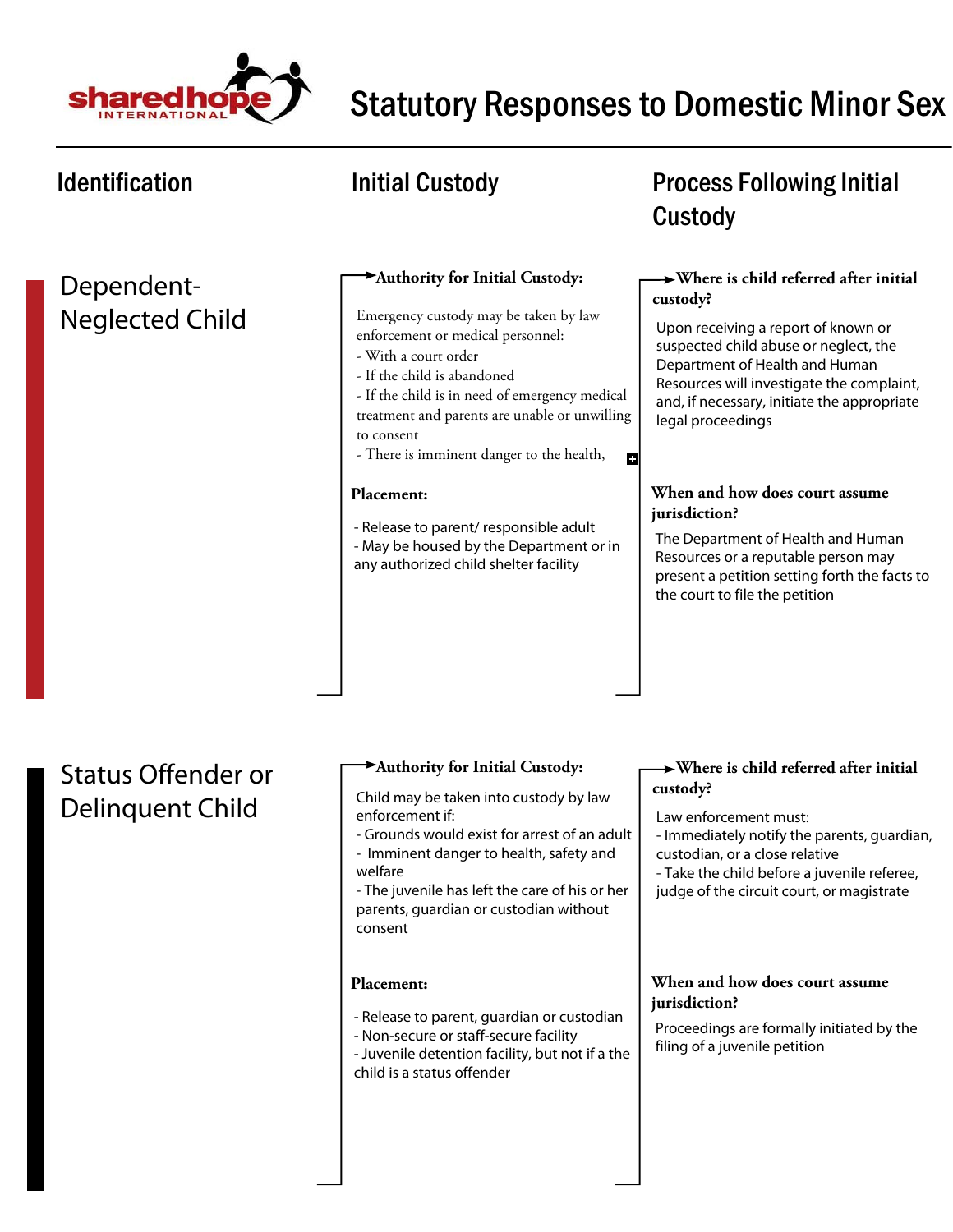# Trafficking Victims in West Virginia

#### Placement Process Pending Adjudication or Referral to Adjudication/Investigation Alternate Process Placement Following Adjudication

| $\rightarrow$ When must placement hearing be<br>held after initial custody?<br>Within the next two days after being held<br>in custody                                                                                    | $\blacktriangleright$ Adjudication:<br>Court determines whether the child is<br>dependent or neglected or abused by clear<br>and convincing evidence                                                                                                                                                                                                             | $\rightarrow$ Dispositional Outcomes<br>- Dismiss the petition<br>- Return the child home with<br>supervision by the Department<br>- Temporary custody to the<br>Department<br>- A comprehensive, individualized<br>service plan with a permanency plan<br>for the child           |
|---------------------------------------------------------------------------------------------------------------------------------------------------------------------------------------------------------------------------|------------------------------------------------------------------------------------------------------------------------------------------------------------------------------------------------------------------------------------------------------------------------------------------------------------------------------------------------------------------|------------------------------------------------------------------------------------------------------------------------------------------------------------------------------------------------------------------------------------------------------------------------------------|
| What are the placement options?                                                                                                                                                                                           | <b>Or Alternate Process</b>                                                                                                                                                                                                                                                                                                                                      | $\rightarrow$ Dispositional Outcomes                                                                                                                                                                                                                                               |
| - Release to Parents, guardian or custodian<br>- Foster home, group home or other facility<br>or residence                                                                                                                | N/A                                                                                                                                                                                                                                                                                                                                                              | N/A                                                                                                                                                                                                                                                                                |
| When must placement hearing be                                                                                                                                                                                            | $\blacktriangleright$ Adjudication:                                                                                                                                                                                                                                                                                                                              | $\blacktriangleright$ Dispositional Outcomes                                                                                                                                                                                                                                       |
| held after initial custody?<br>By the end of the next day the juvenile is<br>taken into custody                                                                                                                           | Court determines whether the child a<br>status offender by clear and convincing<br>evidence or a delinquent by proof beyond<br>a reasonable doubt                                                                                                                                                                                                                | - Dismiss the petition<br>- Status offenders must be referred to<br>Department for services<br>- Refer the youth to community<br>agency or assign a probation officer<br>- Placement in foster care or commit<br>youth to child welfare agency<br>- Secure detention if delinquent |
| What are the placement options?                                                                                                                                                                                           | <b>Or Alternate Process</b>                                                                                                                                                                                                                                                                                                                                      | $\rightarrow$ Dispositional Outcomes                                                                                                                                                                                                                                               |
| - Release to parent, guardian or custodian<br>- Placed in any foster home, group home or<br>other facility or residence<br>- Non-secure or staff-secure facility<br>- Secure detention for certain delinquent<br>offenses | Before a petition is formally filed with the<br>court, the probation officer or other officer<br>of the court may give counsel and advice<br>to the parties with a view to an informal<br>adjustment if it appears:<br>- Admitted facts support court's jurisdiction<br>- Counsel and advice without adjudication<br>would be in best interest of child & public | The giving of counsel and advice<br>pursuant to this section may not<br>continue longer than six months<br>from the day it is commenced unless<br>extended by the court for an<br>additional period not to exceed six<br>months                                                    |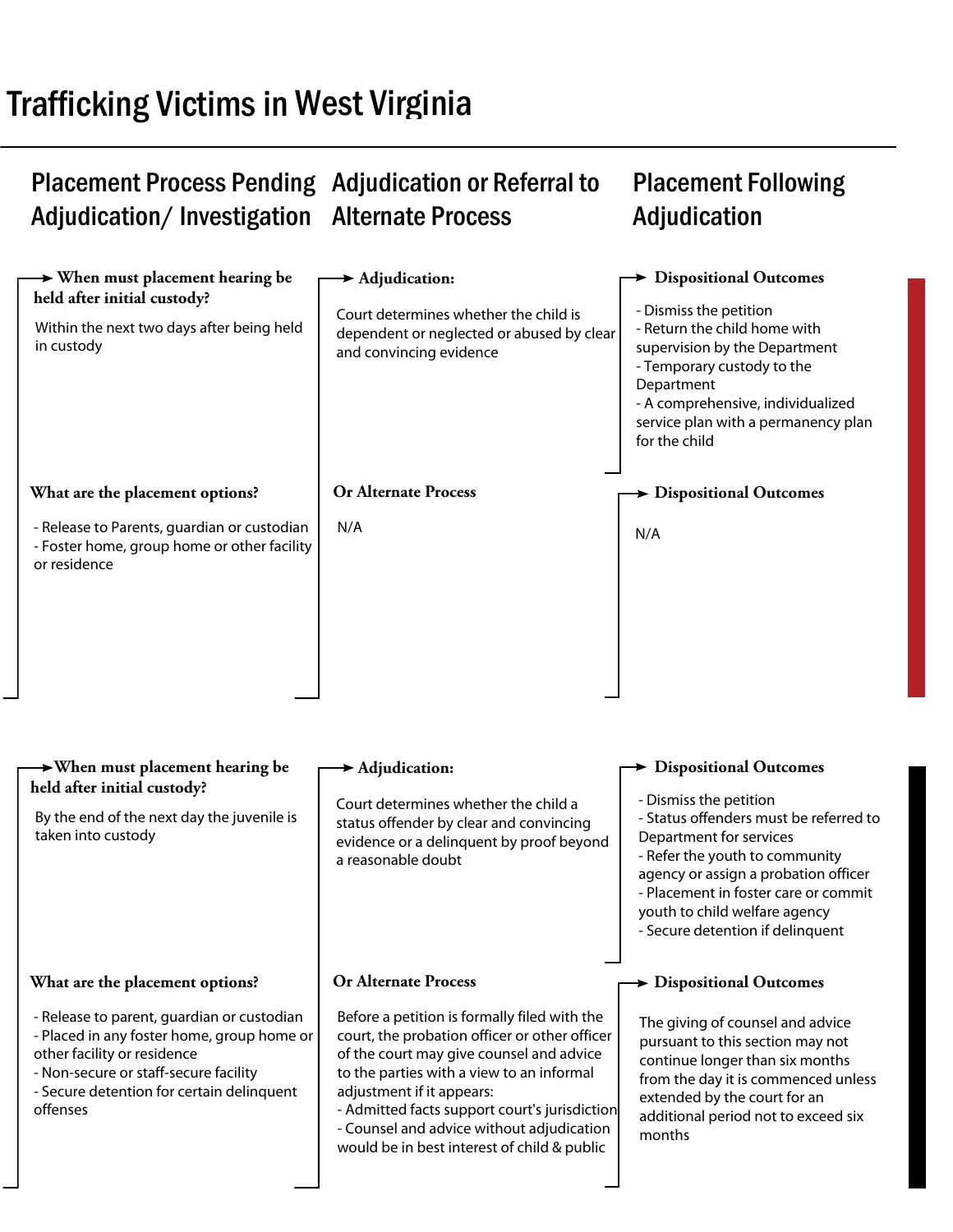

### **Abused/Neglected Child**

### **Authority for Initial Custody:**

- Law enforcement officer pursuant to court order

- County department or a licensed child welfare agency under contract with the department, upon a determination that the child requires immediate protection

### **Placement:**

- Release to parent/guardian
- Release to a "responsible adult" after counseling the child
- Release without adult supervision if child is
- 15 years of age or older
- Deliver to intake worker

### **Delinquent Child**

### **Authority for Initial Custody:**

- Law enforcement pursuant to an arrest warrant
- Law enforcement pursuant to a removal order by court
- Law enforcement under reasonable belief of violation of federal or state criminal law

### **Placement:**

- Release to parent/guardian
- Licensed foster home
- Licensed group home
- Nonsecure facility operated by a licensed
- child welfare agency
- Juvenile detention facility if conditions apply

### Identification **Matube 10 Mullet 10 Mullet 10 Mullet 10 Mullet 10 Mullet 10 Mullet 10 Mullet 10 Mullet 10 Mullet 10 Mullet 10 Mullet 10 Mullet 10 Mullet 10 Mullet 10 Mullet 10 Mullet 10 Mullet 10 Mullet 10 Mullet 10 Mullet** Custody

### **Where is child referred after initial custody?**

- County department or the licensed child welfare agency must initiate a diligent investigation within 24 hours of receiving a report of alleged abuse.

- Court and law enforcement agencies must arrange the child to be interviewed by an intake worker

### **When and how does court assume jurisdiction?**

When a petition for removal/protective custody is filed or, in the emergency situation, within 48 hours of initial custody of the child

### **Where is child referred after initial custody?**

Court and law enforcement agencies must arrange the child to be interviewed by an intake worker

### **When and how does court assume jurisdiction?**

When a petition is filed by any person who has knowledge of the facts alleged or is informed of them and believes them to be true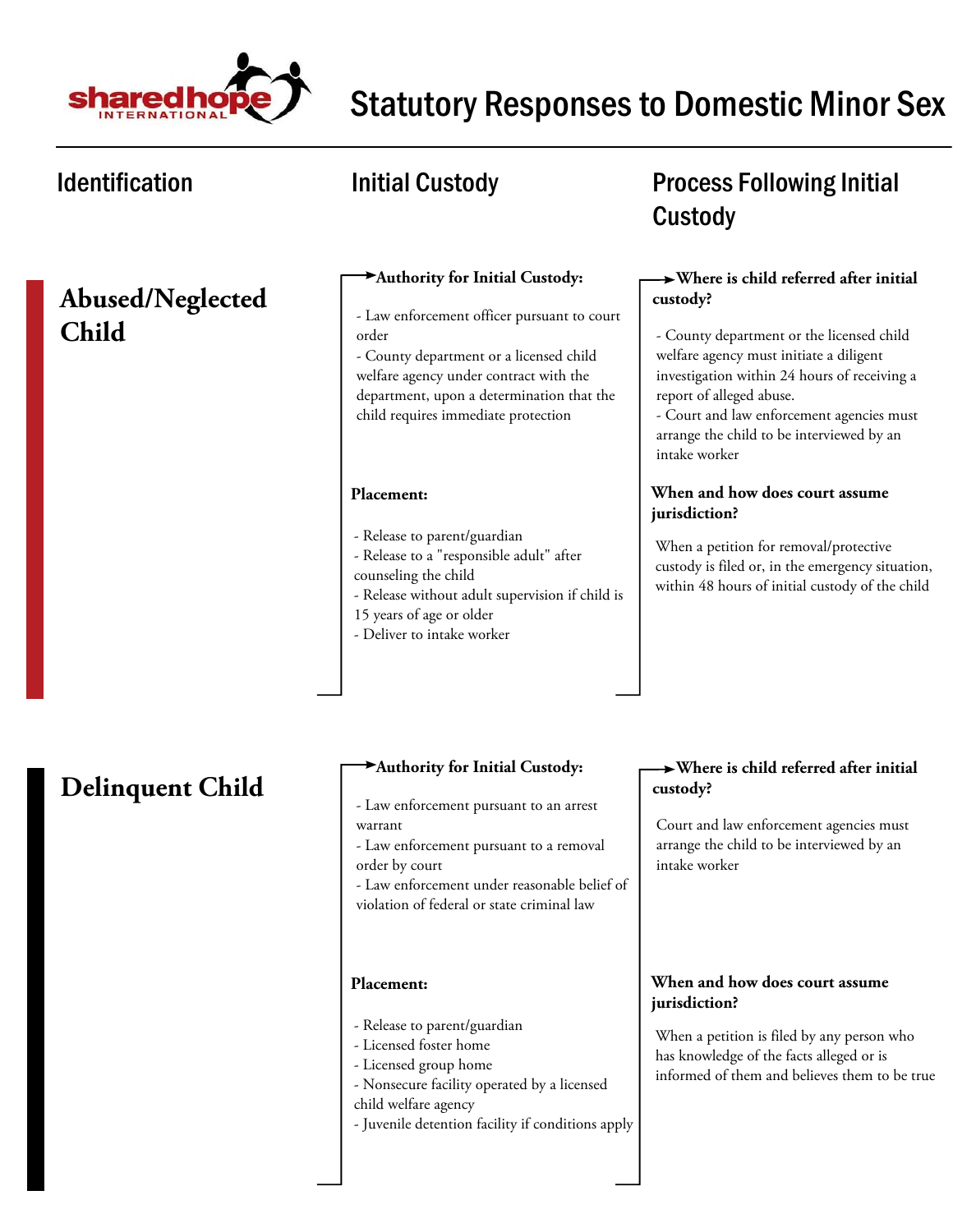# Trafficking Victims in Wisconsin

#### Placement Process Pending Adjudication or Referral to Adjudication/Investigation Alternate Process Placement Following Adjudication

| $\rightarrow$ When must placement hearing be<br>held after initial custody?                                                                                                                                           | $\blacktriangleright$ Adjudication:                                                                                                                                                                                                                        | > Dispositional Outcomes                                                                                                                                                                                                         |
|-----------------------------------------------------------------------------------------------------------------------------------------------------------------------------------------------------------------------|------------------------------------------------------------------------------------------------------------------------------------------------------------------------------------------------------------------------------------------------------------|----------------------------------------------------------------------------------------------------------------------------------------------------------------------------------------------------------------------------------|
| Within 48 hours of initial custody                                                                                                                                                                                    | Court determines if child is abused/neglected<br>and continued detention is needed                                                                                                                                                                         | - Release to parent/guardian with<br>restrictions<br>- Hospital<br>- Foster home<br>- Relative's home<br>- Other appropriate medical or child<br>welfare facility                                                                |
| What are the placement options?                                                                                                                                                                                       | <b>Or Alternate Process</b>                                                                                                                                                                                                                                | <b>&gt; Dispositional Outcomes</b>                                                                                                                                                                                               |
| - Home of a parent/guardian<br>- Home of a relative<br>- A licensed foster home<br>- A nonsecure facility operated by licensed<br>child welfare agency<br>- A private or public shelter care facility<br>- A hospital | N/A                                                                                                                                                                                                                                                        | N/A                                                                                                                                                                                                                              |
|                                                                                                                                                                                                                       |                                                                                                                                                                                                                                                            |                                                                                                                                                                                                                                  |
| $\rightarrow$ When must placement hearing be<br>held after initial custody?                                                                                                                                           | $\blacktriangleright$ Adjudication:                                                                                                                                                                                                                        | <b>Dispositional Outcomes</b>                                                                                                                                                                                                    |
| - Placement hearing must be held within 24<br>hours of initial custody;                                                                                                                                               | - Court determines if the child is delinquent -<br>- Plea hearing must be held within 30 days<br>after filing of a petition or issuance of a<br>citation for a juvenile not held in secure<br>custody, or 10 days for a juvenile held in<br>secure custody | - Home of parent/relative<br>- A licensed foster home<br>- A residential treatment center<br>- A juvenile detention facility or juvenile<br>portion of county jail<br>- Type 2 residential care center for<br>children and youth |
| What are the placement options?                                                                                                                                                                                       | <b>Or Alternate Process</b>                                                                                                                                                                                                                                | $\rightarrow$ Dispositional Outcomes                                                                                                                                                                                             |
| - Home of a parent/guardian<br>- Home of a relative<br>- A licensed foster home<br>- A licensed group home<br>- A nonsecure facility                                                                                  | - Deferred prosecution agreement<br>- Consent decree<br>- If obligations imposed by the agreement are<br>met, no delinquent proceeding petition may<br>be filed or citation issued                                                                         | - Counseling<br>- Alcohol and drug<br>assessment/treatment<br>- Restitution<br>- Supervised work program                                                                                                                         |

- A private or public shelter care facility
- Juvenile detention facility if conditions apply

- Teen court program

- Volunteers in probation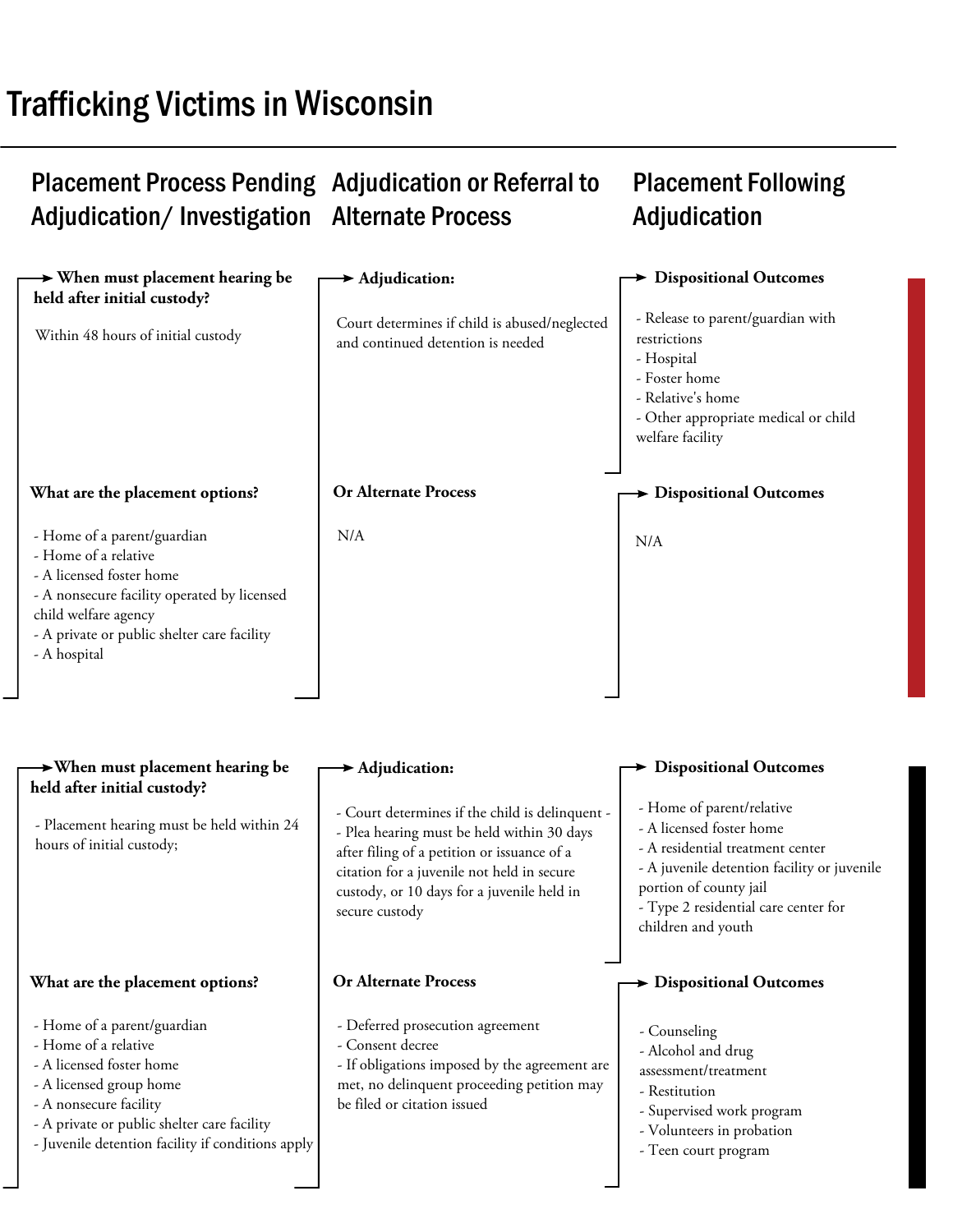

| <b>Identification</b>                                   | <b>Initial Custody</b>                                                                                                                                                                            | <b>Process Following Initial</b><br>Custody                                                                                                                                                           |
|---------------------------------------------------------|---------------------------------------------------------------------------------------------------------------------------------------------------------------------------------------------------|-------------------------------------------------------------------------------------------------------------------------------------------------------------------------------------------------------|
| <b>Neglected Child</b>                                  | Authority for Initial Custody:<br>- Court may issue an ex parte order,<br>emergency order, or warrant<br>- Law enforcement may act if child is in need<br>of immediate protection                 | $\rightarrow$ Where is child referred after initial<br>custody?<br>- Attorney General for protective proceedings<br>- If the child appears to be a trafficking victim,<br>to appropriate services     |
|                                                         | Placement:<br>- Foster home<br>- Approved/certified child care facility<br>- Non-custodial parent or extended family<br>- Hospital, if necessary                                                  | When and how does court assume<br>jurisdiction?<br>A petition signed by the District Attorney is<br>filed after a determination that court action is<br>necessary to protect a child's best interests |
| Child in Need of<br>Supervision                         | Authority for Initial Custody:<br>Law enforcement can take in if:<br>- Child is seriously endangered by his or her<br>surroundings or behavior<br>- Child has run away                            | $\rightarrow$ Where is child referred after initial<br>custody?<br>District Attorney for review of the need for<br>continued detention or shelter care                                                |
|                                                         | Placement:<br>Least restrictive environment possible of:<br>- Foster home or certified child care facility<br>- Temporary holding area of police station<br>- Separate detention home or facility | When and how does court assume<br>jurisdiction?<br>A petition signed by the District Attorney is<br>filed after a determination that court action is<br>necessary to protect a child's best interests |
| Delinquent<br>(does not apply to<br><b>DMST</b> victim) | Authority for Initial Custody:<br>Generally, if detained, the child will be treated<br>as a child in need of supervision                                                                          | $\rightarrow$ Where is child referred after initial<br>custody?<br>Generally, if detained, the child will be treated<br>as a child in need of supervision                                             |
|                                                         | Placement:<br>Generally, if detained, the child will be treated<br>as a child in need of supervision                                                                                              | When and how does court assume<br>jurisdiction?<br>Generally, if detained, the child will be treated<br>as a child in need of supervision                                                             |